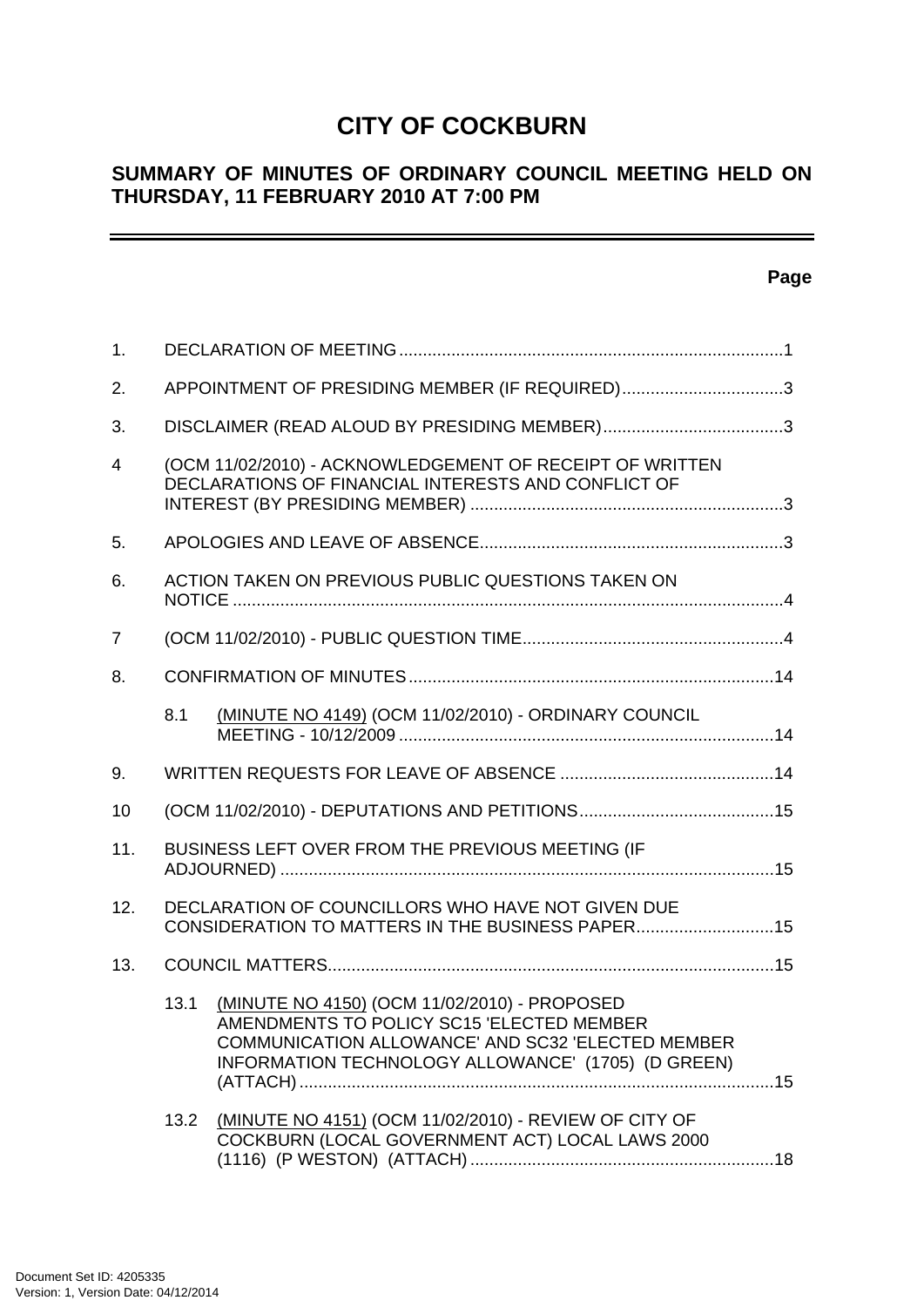# **Page**

| 14. |      |                                                                                                                                                                                                                                                                                                                                   |
|-----|------|-----------------------------------------------------------------------------------------------------------------------------------------------------------------------------------------------------------------------------------------------------------------------------------------------------------------------------------|
|     | 14.1 | (MINUTE NO 4152) (OCM 11/02/2010) - RETROSPECTIVE<br>APPLICATION FOR EXISTING HOME BUSINESS (MOBILE FOOD<br>CATERING) - LOCATION: LOT 455 (NO.11A) RECREATION ROAD,<br>HAMILTON HILL - OWNER: I & S SCARPUZZA - APPLICANT: I                                                                                                      |
|     | 14.2 | (MINUTE NO 4153) (OCM 11/02/2010) - CONSIDERATION OF THE<br>POSSIBLE REALIGNMENT OF METROPOLITAN REGION<br>SCHEME OTHER REGIONAL ROADS RESERVATION FOR<br>FRANKLAND AVENUE/HAMMOND ROAD, WATTLEUP (4412178;                                                                                                                       |
|     | 14.3 | (MINUTE NO 4154) (OCM 11/02/2010) - DEDICATION OF LAND AS<br>ROAD RESERVE PURSUANT TO SECTION 56 OF LAND<br>ADMINISTRATION ACT 1997 - PORTION OF LOT 3004 PLAN<br>44630 (RESERVE 48878) SPEARWOOD AVENUE, BIBRA LAKE                                                                                                              |
|     | 14.4 | (MINUTE NO 4155) (OCM 11/02/2010) - STRUCTURE PLAN<br>ADOPTION - LOT 74 HOWE STREET BEELIAR ; LF AND MH BULL                                                                                                                                                                                                                      |
|     | 14.5 | (MINUTE NO 4156) (OCM 11/02/2010) - FINAL CONSIDERATION<br>OF AMENDMENT NO. 29 TO CITY OF COCKBURN TOWN<br>PLANNING SCHEME NO. 3 - REZONING LOT 196 BERRIGAN<br>DRIVE, JANDAKOT FROM LOCAL CENTRE (RESTRICTED USE 6)<br>TO RESIDENTIAL R40 - OWNER: M FATHI AND M FATHI ELZADI,<br>N AND S TAFTI - APPLICANT: TUSCOM SUBDIVISION  |
|     | 14.6 | (MINUTE NO 4157) (OCM 11/02/2010) - RESPONSE TO DRAFT<br>INDUSTRIAL LAND STRATEGY 2009 PERTH AND PEEL - OWNER:<br>VARIOUS - APPLICANT: N/A (SM/M010) (R DONG) (ATTACH) 45                                                                                                                                                         |
|     | 14.7 | (MINUTE NO 4158) (OCM 11/02/2010) - PROPOSED SCHEME<br>AMENDMENT NO. 81 - INTRODUCING DEVELOPER<br>CONTRIBUTION AREA NO. 13 RELATING TO COMMUNITY<br>INFRASTRUCTURE (93081) (A TROSIC) (ATTACH) 53                                                                                                                                |
|     | 14.8 | (MINUTE NO 4159) (OCM 11/02/2010) - PROPOSED SCHEME<br>AMENDMENT NO. 78 TO CITY OF COCKBURN TOWN PLANNING<br>SCHEME NO. 3 - MODIFY CLAUSE 5.5 OF THE SCHEME TO<br>ALLOW FOR THE VARIATION OR EXTINGUISHMENT OF OTHER<br>RESTRICTIVE COVENANTS, EASEMENTS AND RIGHTS OF<br>WAYS - OWNER: N/A - APPLICANT: CITY OF COCKBURN (93078) |
| 15. |      |                                                                                                                                                                                                                                                                                                                                   |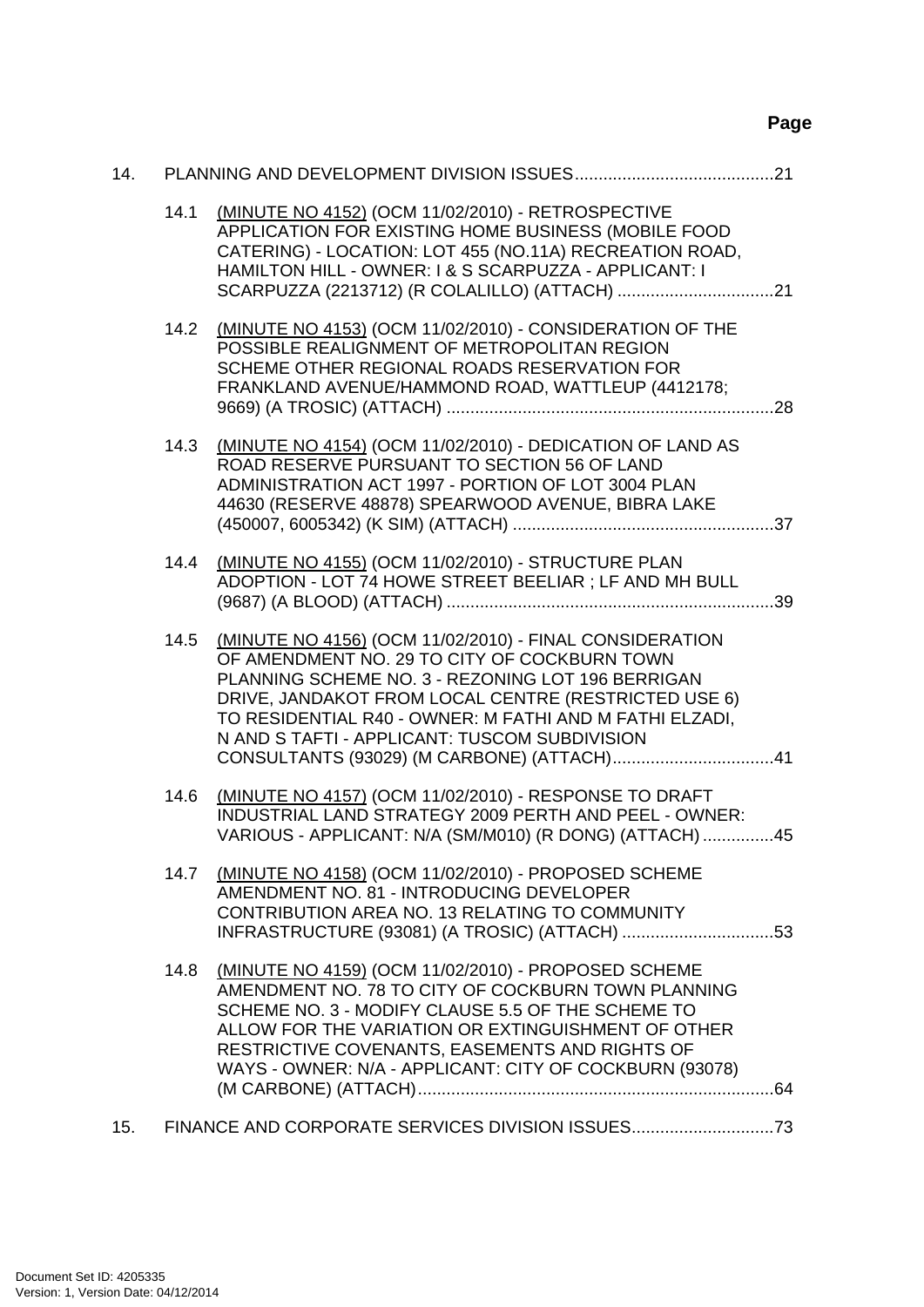|     | 15.1 | (MINUTE NO 4160) (OCM 11/02/2010) - LIST OF CREDITORS PAID<br>- NOVEMBER 2009 AND DECEMBER 2009 (5605) (N MAURICIO)                                                              |     |
|-----|------|----------------------------------------------------------------------------------------------------------------------------------------------------------------------------------|-----|
|     | 15.2 | (MINUTE NO 4161) (OCM 11/02/2010) - STATEMENT OF<br>FINANCIAL ACTIVITY AND ASSOCIATED REPORTS (5505) (N                                                                          |     |
|     | 15.3 | (MINUTE NO 4162) (OCM 11/02/2010) - PROPOSED AMENDMENT<br>TO POLICY AFCS1 'EMPLOYEE DEVELOPMENT' (1705) (M                                                                       |     |
|     |      | 15.4 (MINUTE NO 4163) (OCM 11/02/2010) - REVIEW OF BUSINESS<br>PLAN 2009/10 AND BUDGET REVIEW PERIOD ENDING 31                                                                   |     |
| 16. |      |                                                                                                                                                                                  |     |
|     |      | (MINUTE NO 4164) (OCM 11/02/2010) - REVOCATION MOTION -<br>COUNCIL DECISION OF 10 JULY 2008 - REMOVAL OF COUNCIL<br>TREES ADJACENT TO PROPERTY (2206443; 450037) (M              |     |
|     | 16.1 | (MINUTE NO 4165) (OCM 11/02/2010) - REMOVAL OF COUNCIL<br>TREES ADJACENT TO PROPERTY AT 47 GERALD STREET,<br>SPEARWOOD - OWNER: GARY STACK (2206443; 450037) (M                  |     |
|     | 16.2 | (MINUTE NO 4166) (OCM 11/02/2010) - SUBMISSION FOR ROUND<br>5 OF THE UNDERGROUND POWER PROGRAM (9118) (D                                                                         |     |
|     |      | (MINUTE NO 4167) (OCM 11/02/2010) - REVOCATION MOTION -<br>COUNCIL DECISION OF 11 FERUARY 2010 - SUBMISSION OF<br>ROUND 5 OF THE UNDERGROUND POWER PROGRAM (9118)<br>(D VICKERY) | 104 |
|     |      | (MINUTE NO 4168) (OCM 11/02/2010) - SUBMISSION FOR ROUND<br>5 OF THE UNDERGROUND POWER PROGRAM (9118) (D                                                                         |     |
| 17. |      |                                                                                                                                                                                  |     |
|     | 17.1 | (MINUTE NO 4169) (OCM 11/02/2010) - BUSINESS PLAN FOR<br>PROPOSED SALE OF LOTS 14 AND 22 PROGRESS DRIVE,<br>BIBRA LAKE (1100231; 1117891) (R AVARD) (ATTACH) 105                 |     |
|     |      | (MINUTE NO 4170) (OCM 11/02/2010) - EXTENSION OF TIME111                                                                                                                         |     |
|     |      | 17.2 (MINUTE NO 4171) (OCM 11/02/2010) - SPORT AND RECREATION<br>STRATEGIC PLAN 2009 (SECOND REVISION) (8163) (S                                                                 |     |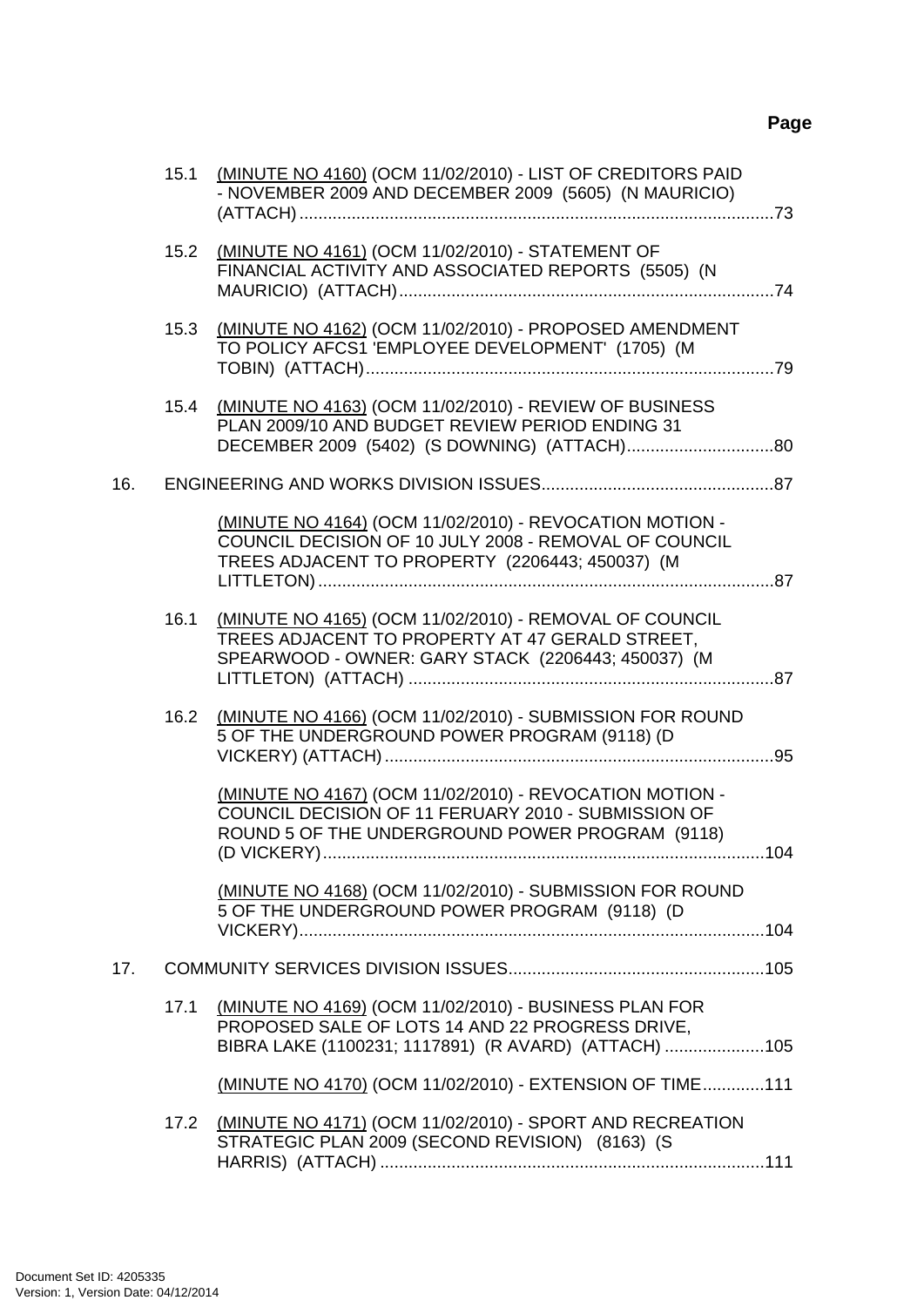# **Page**

|     | 17.3 | (MINUTE NO 4172) (OCM 11/02/2010) - BEELIAR RESERVE -<br>BEELIAR FLOODLIGHTING - INVESTIGATION INTO THE FAILURE<br>OF LIGHTS DURING THE BEELIAR REGIONAL ADVANCEMENT<br>GROUP (BRAG) CHRISTMAS CONCERTS 2008 AND 2009                   |  |
|-----|------|-----------------------------------------------------------------------------------------------------------------------------------------------------------------------------------------------------------------------------------------|--|
|     |      |                                                                                                                                                                                                                                         |  |
| 18. |      |                                                                                                                                                                                                                                         |  |
| 19. |      | MOTIONS OF WHICH PREVIOUS NOTICE HAS BEEN GIVEN 122                                                                                                                                                                                     |  |
|     | 19.1 | (MINUTE NO 4173) (OCM 11/02/2010) - ADDITIONAL USE FOR<br>RETAILING - STOCK ROAD MARKETS FOR LOTS 11, PART LOT<br>13, 14, 18, 20, 21, 22 AND 23 PORT PIRIE STREET, BIBRA LAKE<br>(1116151; 1116153; 1116154; 1116158; 1116160; 1116161; |  |
|     | 19.2 | (MINUTE NO 4174) (OCM 11/02/2010) - DONATION TO<br>SALVATION ARMY TOODYAY BUSHFIRE APPEAL (5300) (R                                                                                                                                     |  |
| 20. |      | NOTICES OF MOTION GIVEN AT THE MEETING FOR CONSIDERATION                                                                                                                                                                                |  |
| 21. |      | NEW BUSINESS OF AN URGENT NATURE INTRODUCED BY                                                                                                                                                                                          |  |
| 22. |      | MATTERS TO BE NOTED FOR INVESTIGATION, WITHOUT DEBATE136                                                                                                                                                                                |  |
| 23. |      |                                                                                                                                                                                                                                         |  |
| 24  |      | (MINUTE NO 4175) (OCM 11/02/2010) - RESOLUTION OF COMPLIANCE                                                                                                                                                                            |  |
| 25  |      |                                                                                                                                                                                                                                         |  |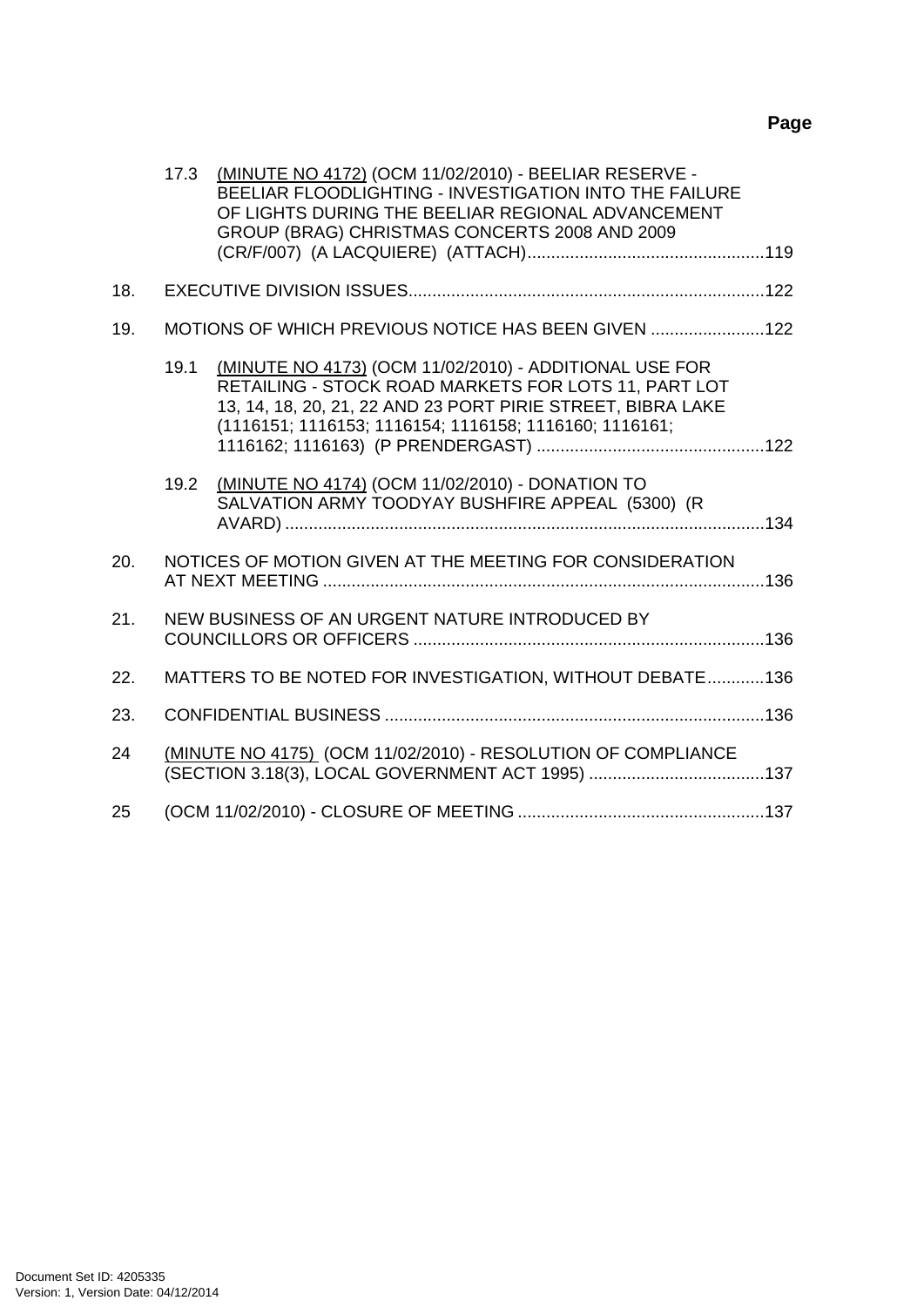# **CITY OF COCKBURN**

# <span id="page-4-0"></span>**MINUTES OF ORDINARY COUNCIL MEETING HELD ON THURSDAY, 11 FEBRUARY 2010 AT 7:00 PM**

#### **PRESENT:**

#### **ELECTED MEMBERS**

| Mayor (Presiding Member) |
|--------------------------|
| Deputy Mayor             |
| Councillor               |
| Councillor               |
| Councillor               |
| Councillor               |
| Councillor               |
| Councillor               |
| Councillor               |
| Councillor               |
|                          |

#### **IN ATTENDANCE**

| <b>Chief Executive Officer</b>                |  |  |  |
|-----------------------------------------------|--|--|--|
| Director, Administration & Community Services |  |  |  |
| Director, Finance & Corporate Services        |  |  |  |
| Director, Engineering & Works                 |  |  |  |
| Director, Planning & Development              |  |  |  |
| PA to Directors - Finance & Corporate         |  |  |  |
| Services/Administration & Community Services  |  |  |  |
| <b>Media Liaison Officer</b>                  |  |  |  |
|                                               |  |  |  |

#### **1. DECLARATION OF MEETING**

The Presiding Member declared the meeting open at 7.00 pm.

The Presiding Member made a few announcements as follows:

#### Australia Day Celebrations

The City hosted a citizenship ceremony for 79 new citizens on Australia Day and received excellent feedback from new citizens and their families and friends on the professional nature of the service.

Mayor Howlett and his wife also attend the City of Fremantle citizenship ceremony on the same day.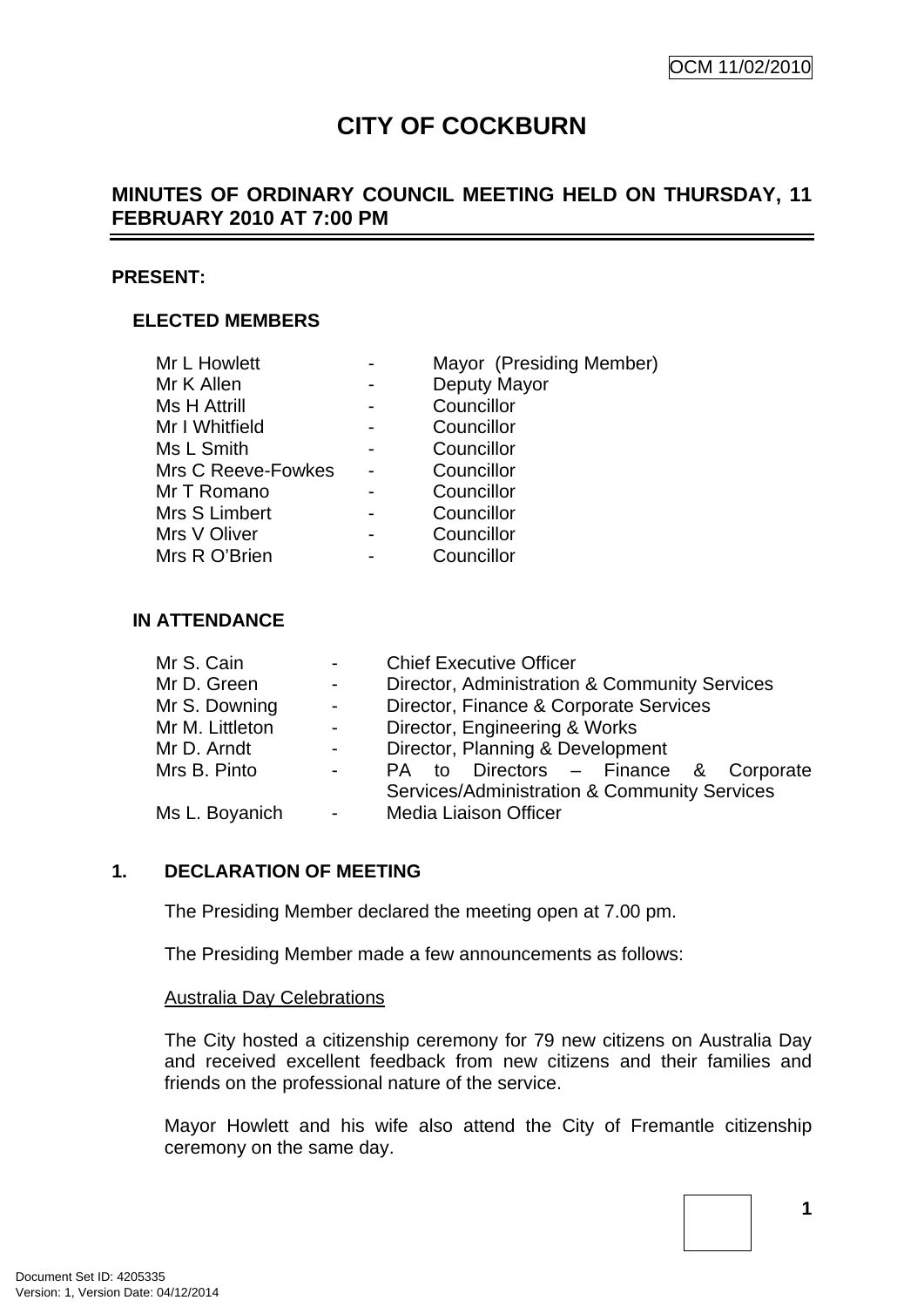A part of the Australia Day celebrations included the 2010 City of Cockburn Premier's Australia Day Active Citizens Awards. These awards celebrate the contribution that active people made to the community and the extraordinary difference they make to the community and the fostering of Australian pride and spirit through active citizenship.

There were three category winners:

Over 25 years - Mr Tony Armarego OAM for his contribution to the Cockburn community in general.

Under 25 years recipient was Dean Huxley for his contribution to Native Ark.

The Community organisation recipient was the Coogee Primary School for their inaugural Father/Son Bonfire Night that provided the opportunity for fathers and sons to share time together given the inability of many fathers to attend school activities due to work commitments.

#### Bibra Lake Upgrade Stage 1

A \$2M upgrade of the Bibra Lake recreational area was officially launched on 19 January by Melissa Parke MP, the Federal Member for Fremantle given their \$623M contribution.

The City has received very positive feedback on the work done to date given it is only Stage 1.

#### **Summer of Fun Concerts**

The third Summer of Fun Concert is scheduled for this Saturday night 13 February at the Lakelands Reserve, South Lake (The Las Vegas legends - Tom Jones, Neil Diamond, Cher and Dusty Springfield).

The Summer of Fun concerts have also showcased some of the City's young entertainers in what has become a very popular 'Cockburn Idol' competition.

Each concert sees two entertainers selected to move through to the final at the regional concert to be held in Manning Park on Saturday, 6 March where Jessica Mauboy, Wes Carr and Dean Geyer will be performing**.** 

#### Holiday Programs

I commend the staff and volunteers at our libraries, Youth Centre, Cockburn Wetlands Education Centre and Azelia Ley Homestead Museum for the excellent range of activities they provide during the school holiday period.

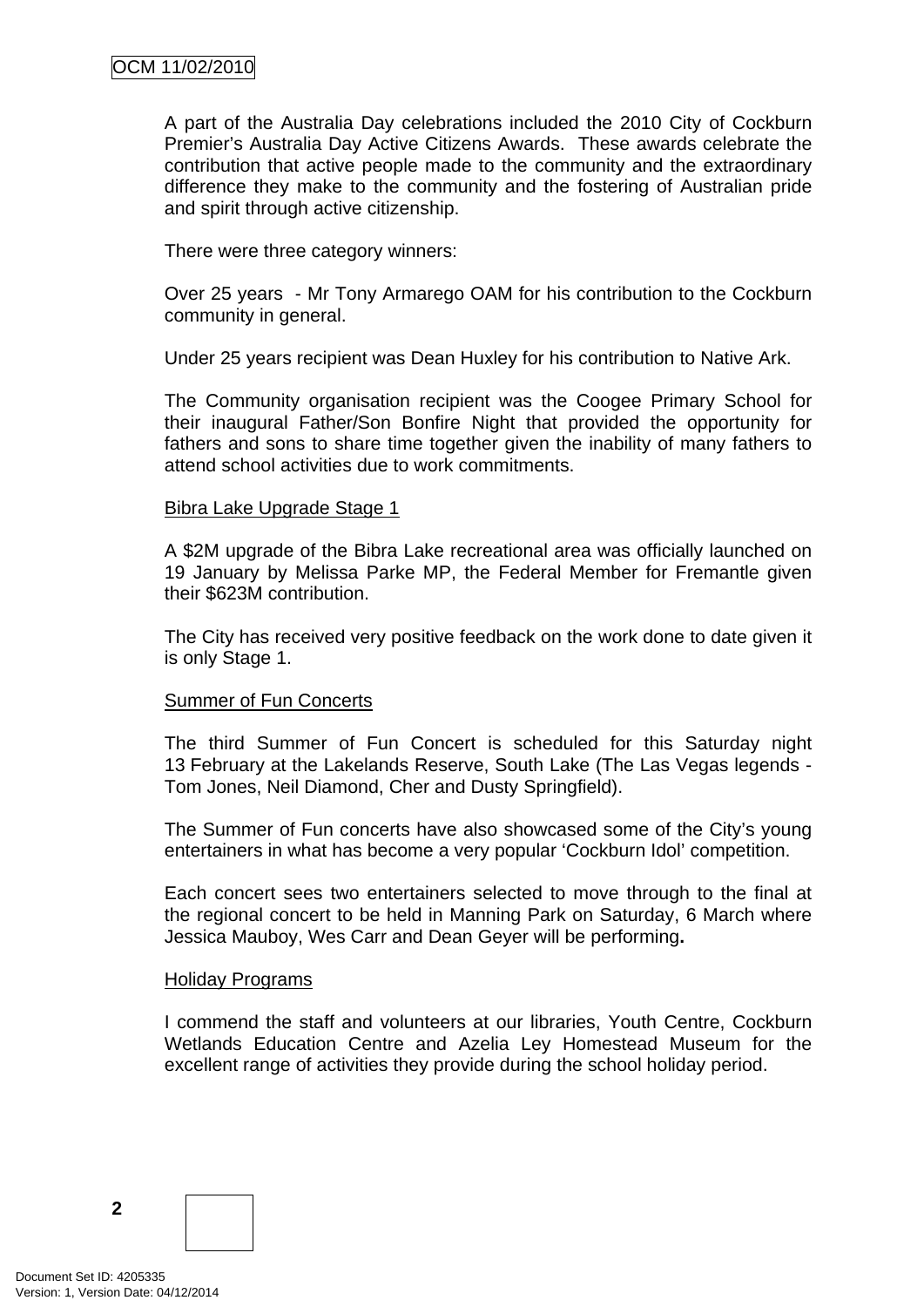#### <span id="page-6-0"></span>Special Meeting of Council – Thursday, 25 February 2010

Resulting from a Council decision to defer making a decision on Australand's revised structure plan submission, Australand, exercised their right to refer their submission to the State Administrative Tribunal for determination.

Subsequently the parties agreed to enter into mediation. Several meetings have been held between the parties to discuss the agreed list of items with the aim of coming to a mediated agreement that could be put before Council for consideration and recommendation back to the SAT who will 'rule' on the matter in terms of acceptance of the mediated outcomes, or in the case of the Council not supporting the mediated items, then a Tribunal hearing would be listed in order for the tribunal to determine the matter between the parties.

Subsequently, a Special Meeting of the Council will be called for Thursday, 25 February 2010 at which time the mediated items will be presented to Council for consideration.

## **2. APPOINTMENT OF PRESIDING MEMBER (If required)**

Nil.

#### **3. DISCLAIMER (Read aloud by Presiding Member)**

Members of the public, who attend Council Meetings, should not act immediately on anything they hear at the Meetings, without first seeking clarification of Council's position. Persons are advised to wait for written advice from the Council prior to taking action on any matter that they may have before Council.

## **4 (OCM 11/02/2010) - ACKNOWLEDGEMENT OF RECEIPT OF WRITTEN DECLARATIONS OF FINANCIAL INTERESTS AND CONFLICT OF INTEREST (BY PRESIDING MEMBER)**

The Presiding Member advised the meeting that he had received Declarations of Financial Interest from the following Elected Members which will be read at the appropriate time:

| <b>CIr Lee-Ann Smith</b> | Item $15.1$ |
|--------------------------|-------------|
| CIr Ian Whitfield        | Item $15.1$ |
| CIr Robyn O'Brien        | Item $15.4$ |
| <b>CIr Sue Limbert</b>   | Item $16.2$ |
| <b>CIr Val Oliver</b>    | Item $16.2$ |

#### **5. APOLOGIES AND LEAVE OF ABSENCE**

Nil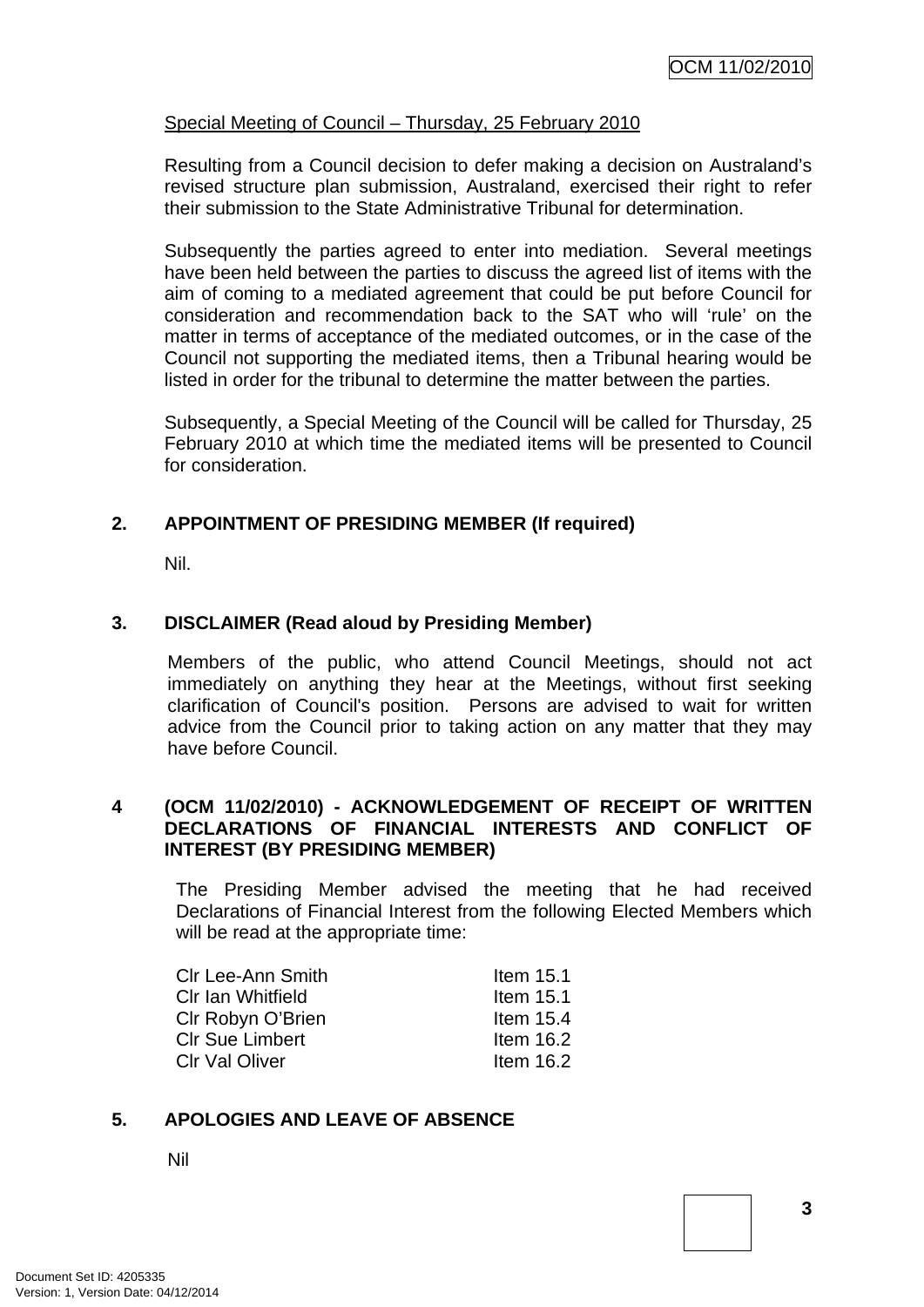# <span id="page-7-0"></span>**6. ACTION TAKEN ON PREVIOUS PUBLIC QUESTIONS TAKEN ON NOTICE**

Nil

## **7 (OCM 11/02/2010) - PUBLIC QUESTION TIME**

#### **I & A Gaglia, Hammond Park**

*Agenda Item 14.2 – Consideration of the Possible Realignment of Metropolitan Region Scheme other Regional Roads Reservation for Frankland Avenue/Hammond Road, Wattleup* 

- Q1 If the Council will support its local landowners in their opposition to the new plan for the extension of Hammond Road, what delays in the actual construction of this road are expected given the inevitable consequences of conflict which will arise as a result of this Council support?
- A1 The extension of Hammond Road is proposed as an infrastructure item in Development Contribution Plans for Hammond Park and Wattleup (DCA 9 & 10). The actual timing of land acquisition and construction of the road is dependant on the rate of development occurring in the area, the traffic demand for the road, the aspirations of the affected owners and the availability of funds in the DCA accounts. The Plan for the District 2008 -2018 indicates potential land acquisition and design during the period 2010 - 2014 with construction following in the 2015/16 period. If the WAPC proposes and decides to initiate changes to realign Hammond Road, it will have to go through detailed consultation process as part of an MRS amendment, which would lead to some delays.

## **Gerald Martin, Kardinya**

*Agenda Item 19.1 – Additional Use for Retailing – Stock Road Markets* 

- Q1 Why should the Planners at the City of Cockburn determine which small business should survive and which dies? Why should they force the traders into two major zones privately owned by massive companies that they are unable to compete with in these areas? The affects all of at the Stock Road markets. He asked the Council to recognize the pre-market changes which have occurred and the rise of retail shops and requested to incorporate that area as a retail under TPS No.3.
- A1. Your questions will be taken on notice and responded to in writing as soon as possible.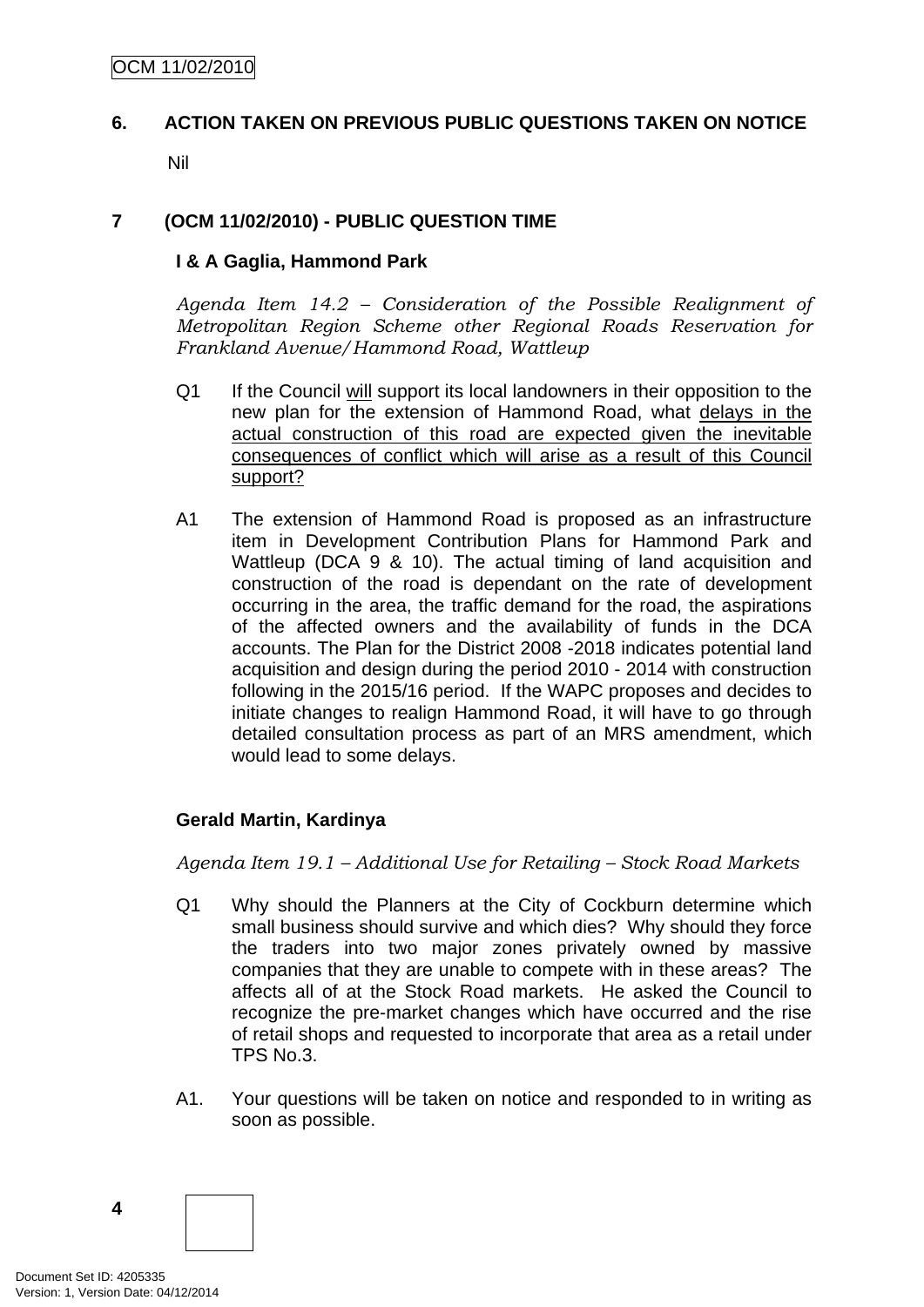## **Denise Ellement, Hammond Park**

*Agenda Item 14.2 – Consideration of the Possible Realignment of Metropolitan Region Scheme other Regional Roads Reservation for Frankland Avenue/Hammond Road, Wattleup* 

- Q1. It is mentioned in the report that the land value of the affected properties is in excess of \$5.6m. I would like to point out that this figure is a gross underestimate as we were offered more than that, immediately prior to the realignment being made public, for our lot alone. With this in mind, a few different options for compensation for the affected landowners are mentioned in the report. Which option would be the quickest?
- A1 The value of the land is an estimate based on advice provided to the City by McGees in June 2009 for land affected by the existing Frankland Ave/Hammond Road reserve. The processes for proclaiming a Planning Control Area and subsequent compensation by the Commission are totally outside the control of the City and accordingly officers are not in a position to offer any opinion as to which process would be quickest.

## **David Ellement, Hammond Park**

*Agenda Item 14.2 – Consideration of the Possible Realignment of Metropolitan Region Scheme other Regional Roads Reservation for Frankland Avenue/Hammond Road, Wattleup* 

- Q1 Given that many of the benefits mentioned in the report to Council are generic and could be applicable to any piece of bushland, would it not be just as beneficial to sell the area of the reserve severed by the current road alignment and purchase bushland elsewhere with the proceeds to provide environmental and social benefits in another area and community?
- A1 The value of the western severed land is unlikely to enable the City to acquire any alternative bush land property of a size that would be considered to be viable as a conservation area. There are also difficulties arising from the Bush Forever proposal and the impact on Carnaby's Black Cockatoos. Notwithstanding that, it is a matter that could be investigated.

## **Gary Ellement, Hammond Park**

*Agenda Item 14.2 – Consideration of the Possible Realignment of Metropolitan Region Scheme other Regional Roads Reservation for Frankland Avenue/Hammond Road, Wattleup*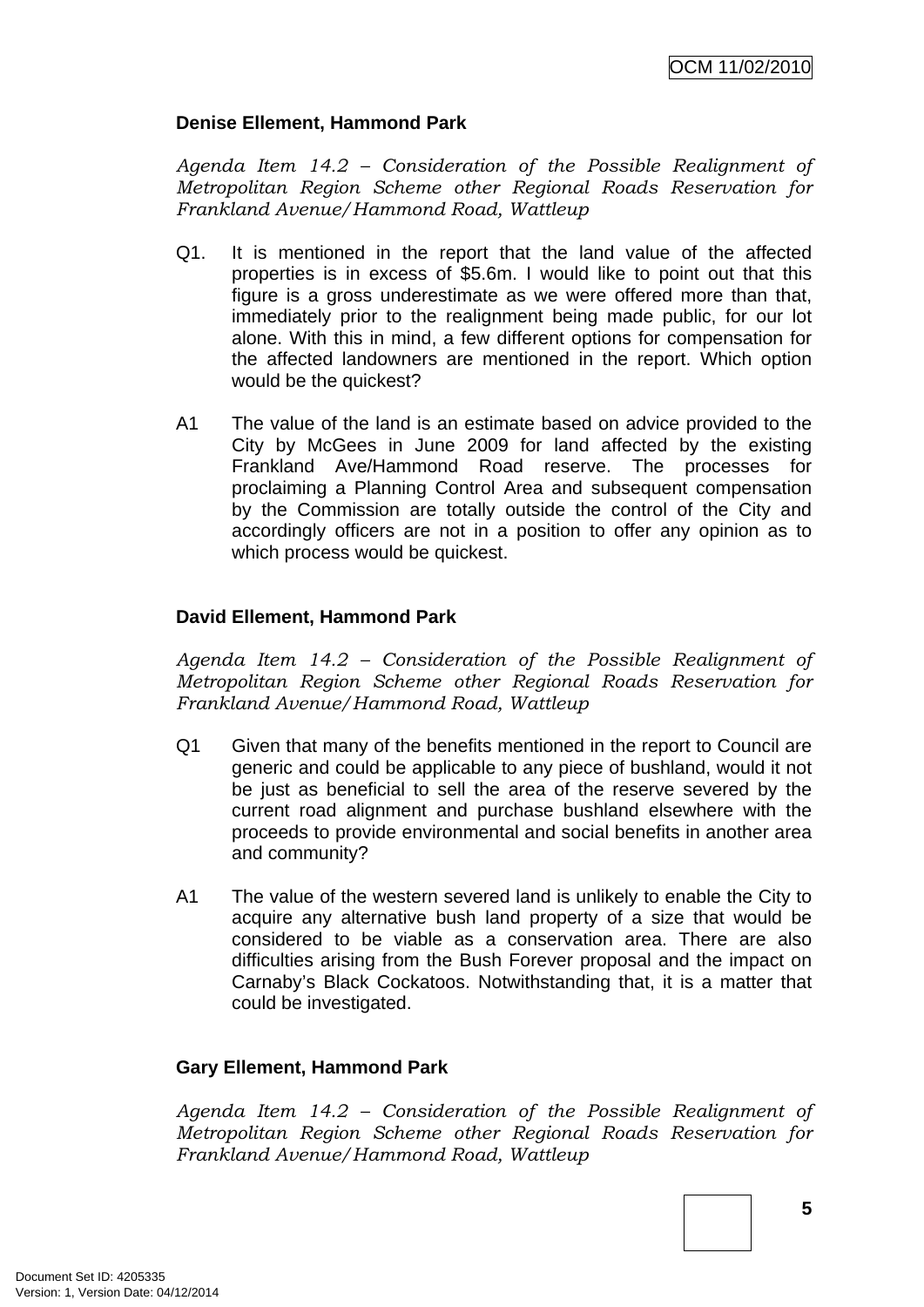- Q1 Have there been any environmental investigations of Frankland Reserve that has revealed evidence of Carnaby's Black Cockatoo's using the reserve as a roosting and foraging habitat?
- A1 The Banksia Jarrah woodland vegetation of Frankland Reserve has been identified as the type which typically supports foraging by Carnaby's Black Cockatoo's. Officers are aware that an area to the east of Frankland Reserve is a confirmed foraging area for Carnaby's Black Cockatoo's and the owners are having discussions with the Federal Department of Environment, Water, Heritage and Arts regarding offsets to enable the land to be developed. Accordingly it is highly probable that Frankland Reserve, given the same identical vegetation and close proximity to an enclosed area is also a foraging area.

## **Ann Taylor, Munster**

*Agenda Item 17.2 – Sport and Recreation Strategic Plan 2009 (Second Revision)* 

- Q1. Why were local sporting groups and the SFDFDC contacted and invited to peruse and make any subsequent submissions regarding the COC Sports and Recreation Strategic Plan 2009 in it's earliest format last year and yet the residents whose properties are located on 3 sides of Santich Park and who will be most affected by the 'change of use' not invited to do so ?
- A1. Following Council receiving the first draft of the Plan in October,2009, residents and sporting clubs were invited to make comments and suggestions during the initial consultation period held from October 20 to November 16 2009. The Plan was advertised on Councils website and a notice was placed in the Community Gazette on October 20 2009 advertising the consultation period and inviting public comment.
- Q2. If the COC Sports and Recreation Strategic Plan 2009 is 'adopted' is it then 'set in concrete' or will issues and concerns raised by the residents of Santich Park be listened to and acted upon by Council ....residents do not want to lock the gate AFTER the horse has bolted.
- A2. Further consultation with sporting groups, the public and other stakeholders will be under taken prior to the implementation of actions in the Plan to ensure that the City is implementing measures in the most suitable way. Furthermore, Council staff would be happy to meet with any residents at any time to discuss their concerns.

#### **Wendy Rudge, Munster**

*Agenda Item 17.2 – Sport and Recreation Strategic Plan 2009 (Second* 

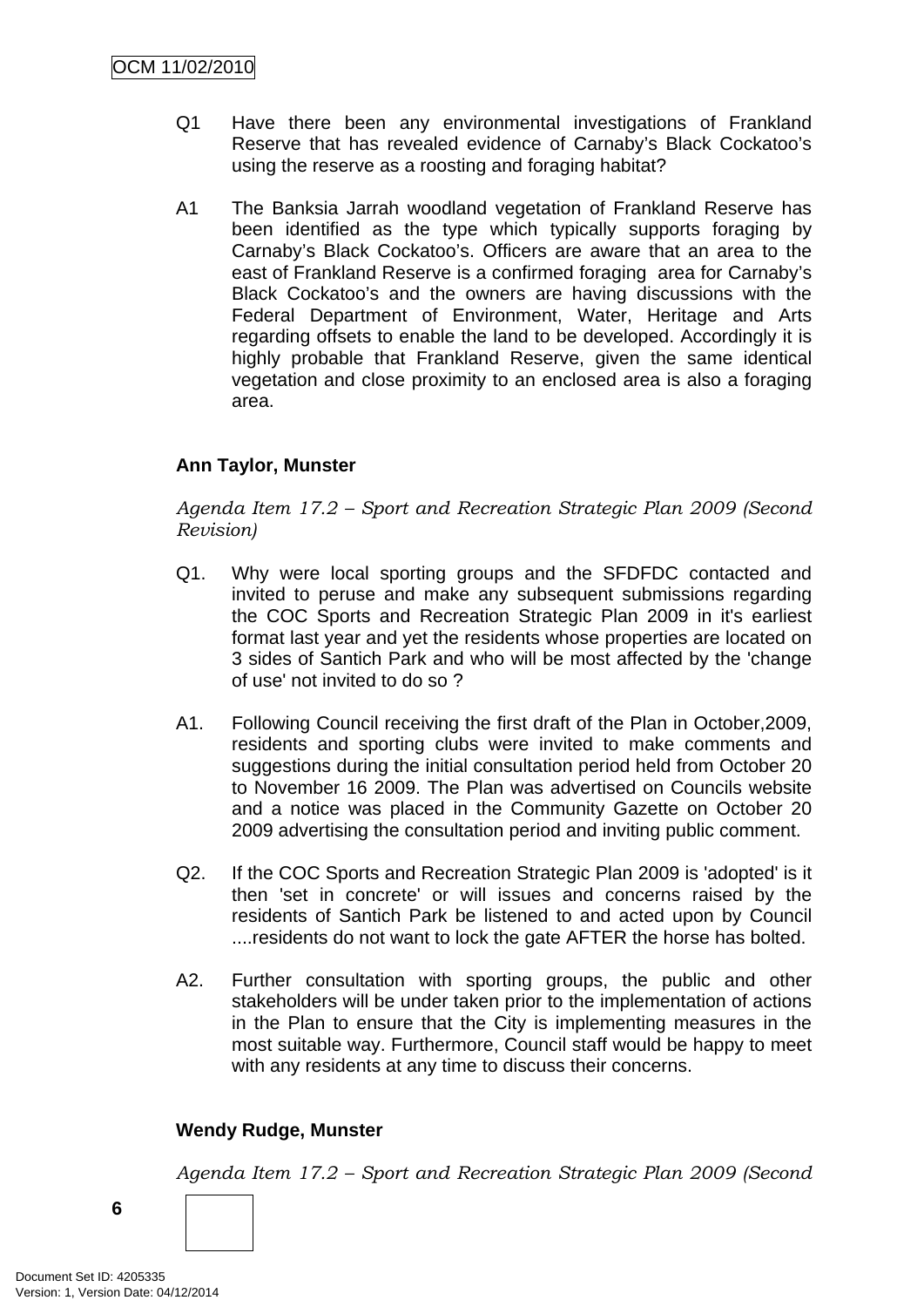## *Revision)*

- Q1 In the minutes of last week's Agenda briefing for the City of Cockburn's ordinary meeting of Feb 11, 2010 it stated (on page 95) that a number of local residents have expressed concerns regarding the relocation of a senior AFL club to the ground with 10 submissions to council in the second consultation period. It is my understanding that 22 residents around Santich Park sent in submissions before the consultation period closed against the proposal - what happened to the other 12 submissions?
- A1. A total of 21 submissions were received. 10 were received by email prior to the report being prepared and were included in the Report while 11 came in by mail and were not included in the Report as they were not received by the staff preparing the report at that time.
- Q2. So will tonight's decision on the adoption of the COC Sport and Rec Strategic Plan 2009 be based on the Councillors knowledge and concerns of 10 submissions or the 22 that were submitted before the consultation period closed?
- A2 The Draft Plan will include all 21 submissions as an appendix. The Minutes will also note that Council has been subsequently advised that 21 submissions have been received regarding this issue.

## **Jaroslaw Kincinski, Munster**

*Agenda Item 17.2 – Sport and Recreation Strategic Plan 2009 (Second Revision)* 

- Q1 When the original decision about moving the Senior Football Club venue to Munster was taken ?
- A1 The proposal to move the Cockburn Lakes Senior Football Club came out of the analysis phase of the Strategic Plan Development and was first proposed to Council at the October 2009 Council Meeting.
- Q2 Was the previous installation of the light at Santich Park, the prelude to this move ?
- A2 No.
- Q3 What is the real reason for moving the venue to Santich Park?
- A3 The strategy is to ensure a suitable balance of Senior Football across the City, to improve the sustainability of both junior and senior football clubs by collocating them to provide transitional opportunities and to make appropriate use of Santich Reserve which is seen as a strategically significant oval given its size and location.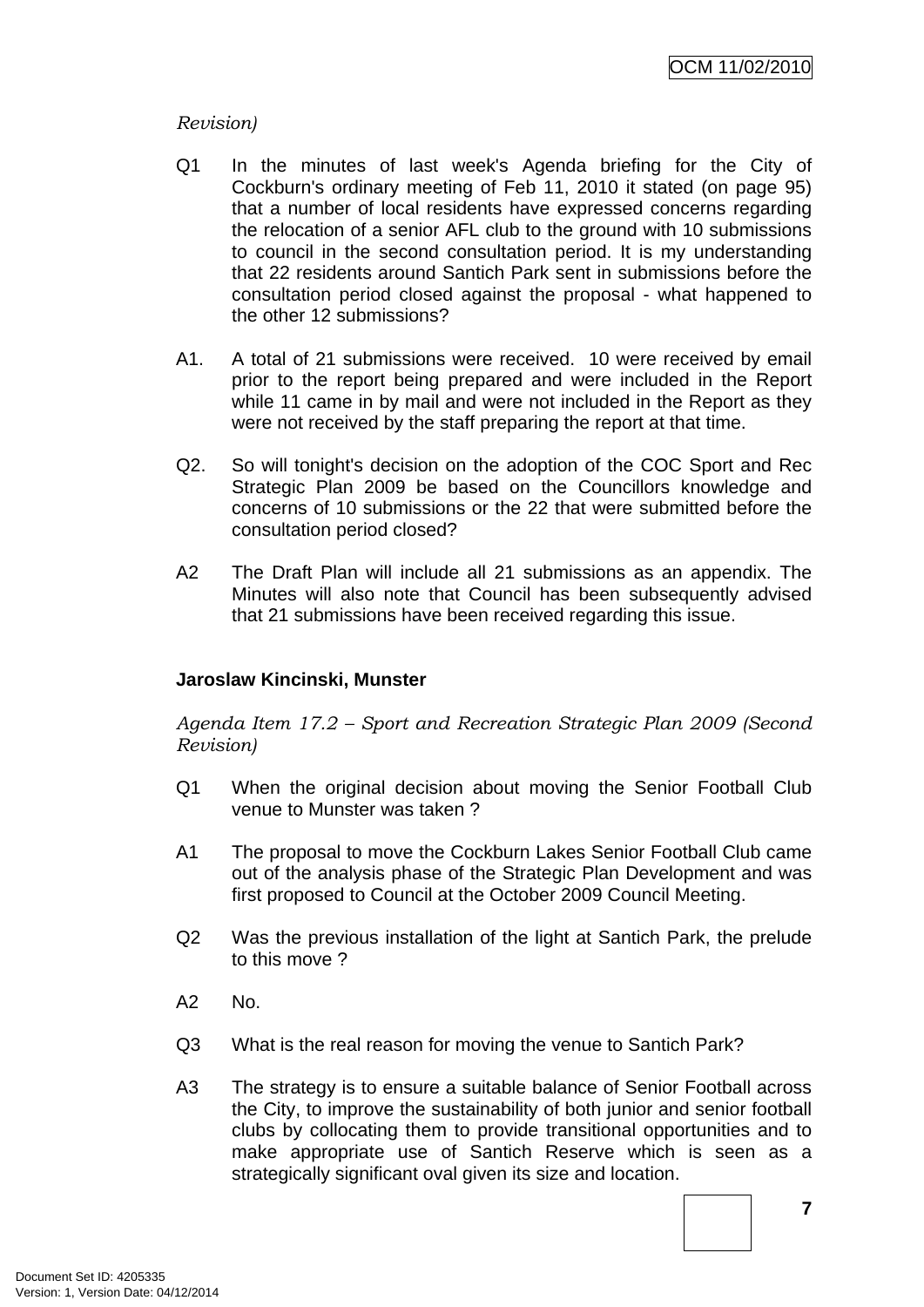- Q4 How the security is going to increased?
- A4 This will be further determined in subsequent consultation and consideration by Council in the building and site development stage if it goes ahead.
- Q5 Will the Council take the responsibility for any potential problems generated by the move or will the Council simply wash it's hands? Who (specific person(s)), will be held responsible for the move?
- A5 Council will work closely with the clubs and local residents moving forward. The Recreation section of the Council will take responsibility for the implementation of any move and will be involved in the ongoing operation of the facility to ensure that any issues are suitably addressed
- Q6 In the event that the move goes ahead, how the Council is going to protect the residents ?
- A6 This will be further determined in subsequent consultation and consideration by Council in the building and site development if the proposal goes ahead.
- Q7 Why there was hardly any prior warning from the Council about the move ?
- A7 The move is not expected to be considered until 2013. The proposal was first presented to Council in October 2009 as part of the Strategic Plan.
- Q8 What steps the Council took to keep the effected residents informed ? Is it the standard Council procedure ?
- A8 Following Council receiving the Strategic Plan, the Plan was advertised for public comment as per council procedures.

#### **Glen Diggins, Coogee**

*Agenda Item 19.1 – Additional Use for Retailing – Stock Road Markets* 

- Q1 Why was the retail space of 800 square metres selected as the appropriate area?
- A1 This figure was selected as it accommodates the largest of the current unauthorized retail shops. If a smaller figure was selected obviously that use would no longer be compliant, even if the Scheme Amendment was finalized.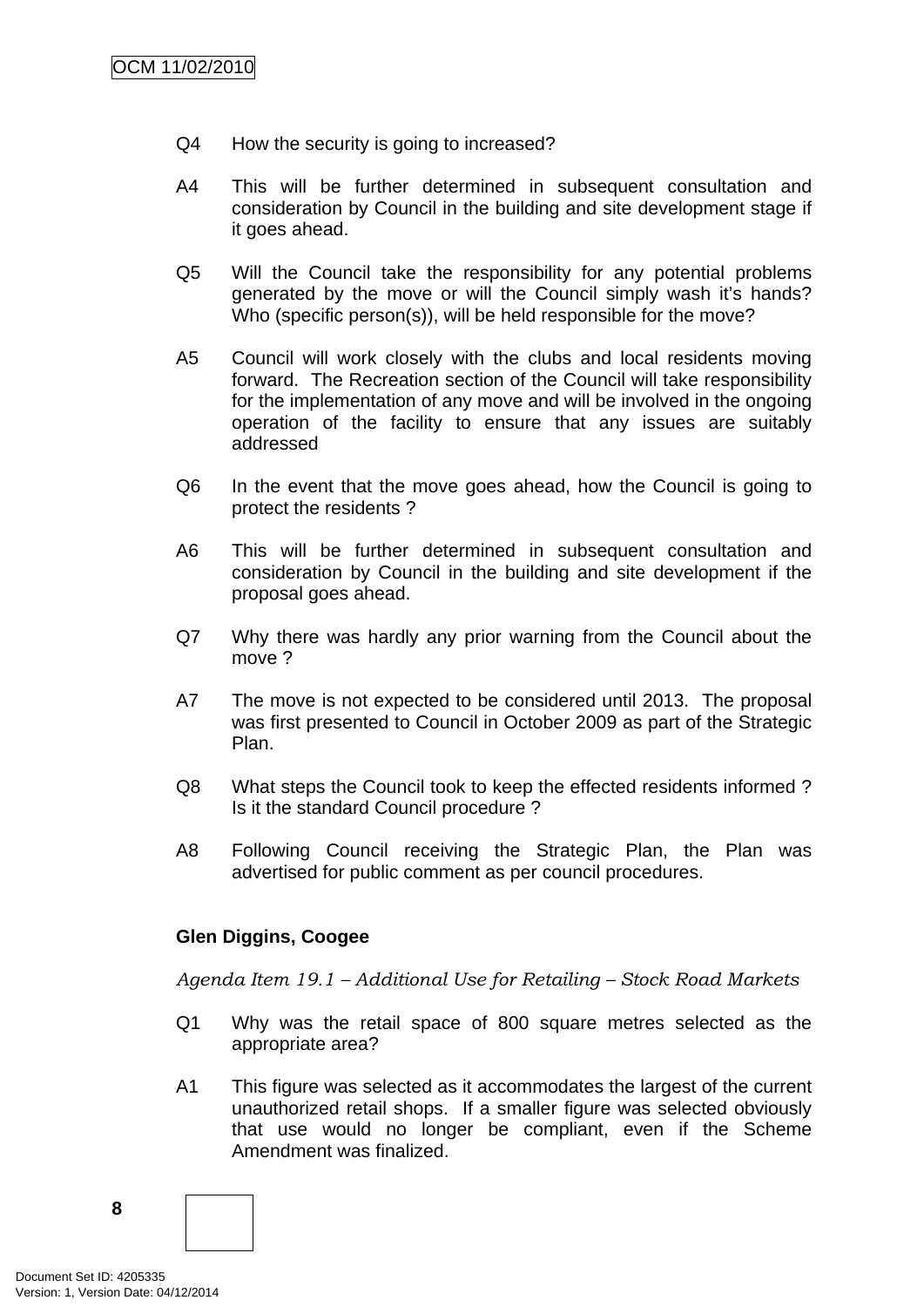- Q2 In the event that this motion is passed tonight can further guidance be given on what steps the Mayor and Council Officers will take to ensure that trading in its current form can continue at the Markets?
- A2 If the motion is passed tonight, the scheme amendment process will be initiated. The process will take a number of months possibly 12 months or more and the City cannot speculate on the eventual outcome of the Scheme Amendment process. The City will however ensure that the unauthorized traders can continue to operate without threat of compliance action from the Council, whilst the scheme amendment process is being dealt with.

## **Denise Ellement, Hammond Park** (on behalf of Melinda Marshall)

*Agenda Item 14.2 – Consideration of the Possible Realignment of Metropolitan Region Scheme other Regional Roads Reservation for Frankland Avenue/Hammond Road, Wattleup* 

- Q1 The current plan requires 1.5 hectares of Franklin Reserve for the extension of Hammond Road. The area of private land affected by the realignment is 7.07 hectares. Is this reasonable given the social and economic cost to save 1.5 hectares of bushland?
- A1 This is a matter that has been addressed in the Agenda report and for Councillors to determine its response to the WAPC in relation to the matter
- Q2 Has the Council considered the proximity of Harry Waring Reserve, which is 300 metres from Frankland Reserve and approximately 280ha in area in determining the importance of the retention of Frankland Reserve as a whole?
- A2 Frankland Reserve is in close proximity to Harry Warring Reserve and is a factor that Councillors will take into account when making their decision.
- Q3 What environmental, economic and social investigations, with regard to the realignment, have been undertaken by the Department of Planning since the Council requested them to do so in 2003?
- A3 The City is not aware of any social or economic investigations being carried out by the Department of Planning. The regional significance of the vegetation in Frankland Reserve is based on advice received from the Department of Planning and Infrastructure in July 2003.

#### **Colin Crook, Spearwood**

Q1 What are the standard protocols for the public to be asked to state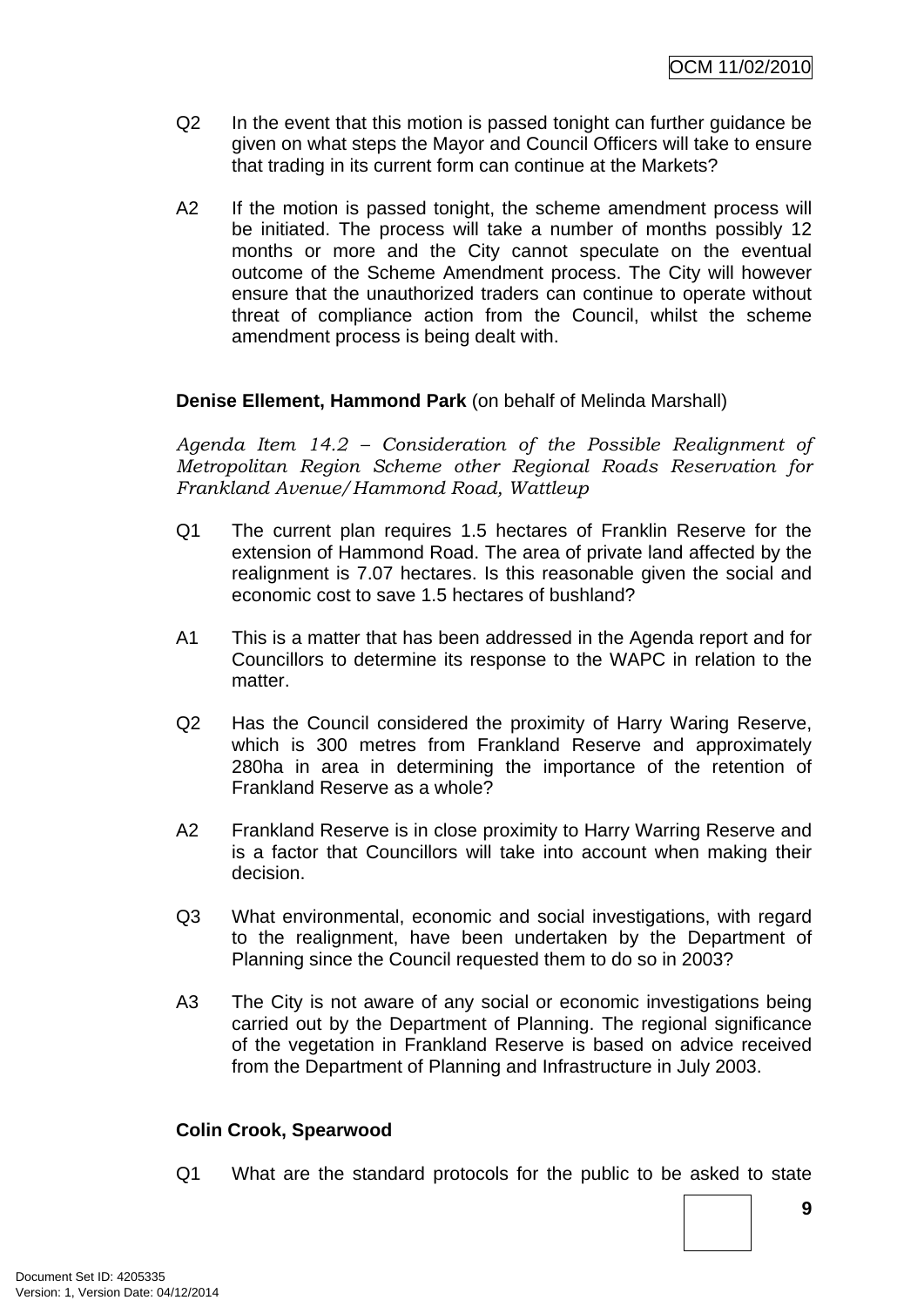their full name and address? On privacy grounds it is not necessary to give the full name and address.

A1 It is not legally required to give the name and address. It is only for the record, where Council is asked to provide a response to questions. If the person asking a question does not wish to do so, then it is not a requirement for Council to provide a response.

## **Irima Gaglia, Hammond Park**

- Q1 Is it fair and reasonable to continue driving to the nearest train station for an indefinite period of time to access free public transport?
- A1 It is a very fair question and one that should be directed to the Public Transport Authority (PTA). Provision of public transport is not provided by the City. The PTA look at demand based on residential density.

## **Wendy Rudge, Munster**

*Agenda Item 17.2 – Sport and Recreation Strategic Plan 2009 (Second Revision)* 

- Q1 Where did other submissions go that were received before the consultation period that were not emailed in?
- A1 Unable to provide an answer to the above. The report was prepared with what was available at the time acknowledging that there were a number of submissions that came in. Following preparation of the report there was a lead up time for the report to be compiled. There was an internal process that took some days. Further to this it will be acknowledged in the Minutes that those submissions were received and they will form part of that process.

CLR O'BRIEN LEFT THE MEETING AT THIS POINT THE TIME BEING 7.45 PM

## **Libby Hocking, Coogee**

*Agenda Item 19.1 – Additional Use for Retailing – Stock Road Markets* 

Q1 If the recommendation put before Council is successful, how many of the premises at the Stock Road Markets will (a) be permitted to undertake Retail Trading activities, (b) be excluded from Retail Trading and (c) why are all premises not included in the recommendation?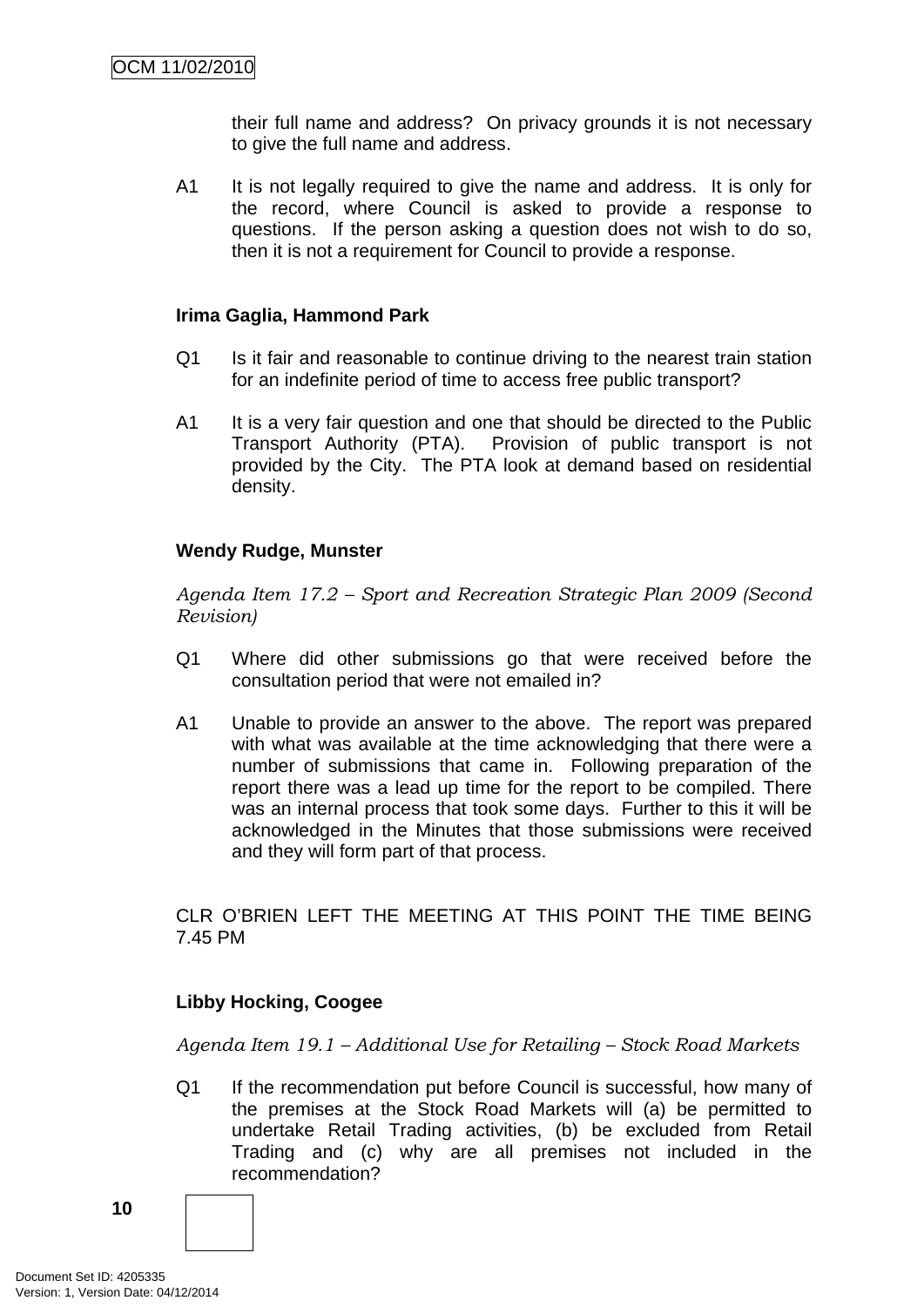A1 The consideration of retail activity at the Stock Road Markets is subject to an alternative recommendation. The alternative recommendation would essentially mean that retail activity would be able to be undertaken from all premises within the site, subject to Council approval, should the amendment be finalized and gazetted.

#### **John Cunai, Spearwood**

*Agenda Item 14.7 – Proposed Scheme Amendment No.81 – Introducing Developer Contribution Area No.13 Relating to Community Infrastructure* 

- Q1 When will the process of community consultation take place?
- A1 The community consultation process is set out in the Town Planning Regulations relating to scheme amendments and schemes.
- Q2 What process is going to be undertaken for community consultation in relation to Item 14.7?
- A2 In relation to the actual process, Council will undertake to ensure all landowners within the area are advised of the affected changes. It potentially impacts on the entire City of Cockburn. The City will ensure that there are a series of newspaper adverts in both local papers indicating what the proposed changes are.

#### **Geoffery Sach, Spearwood**

*Agenda Item 19.1 – Additional Use for Retailing – Stock Road Markets* 

- Q1 Why has the City Staff not recommended that all of the Stock Road market complex be rezoned to allow retail trading for all of the land bounded by Spearwood Avenue, Port Kembla Drive, Port Pirie Street and Stock Road?
- A1 The proposal only relates to the area known as Stock Road markets which includes the markets and the warehouse units around that area. It is not envisaged that Council will look at the entire locality on the southern portion of land because that involves a number of properties and if anything, would be contrary to both, the WAPC and Council Policy. So therefore, it is only looking at those premises within the vicinity of the Stock Road markets as this is the issue that currently is for consideration by Council.

CLR O'BRIEN RETURNED TO THE MEETING THE TIME BEING 7:48 PM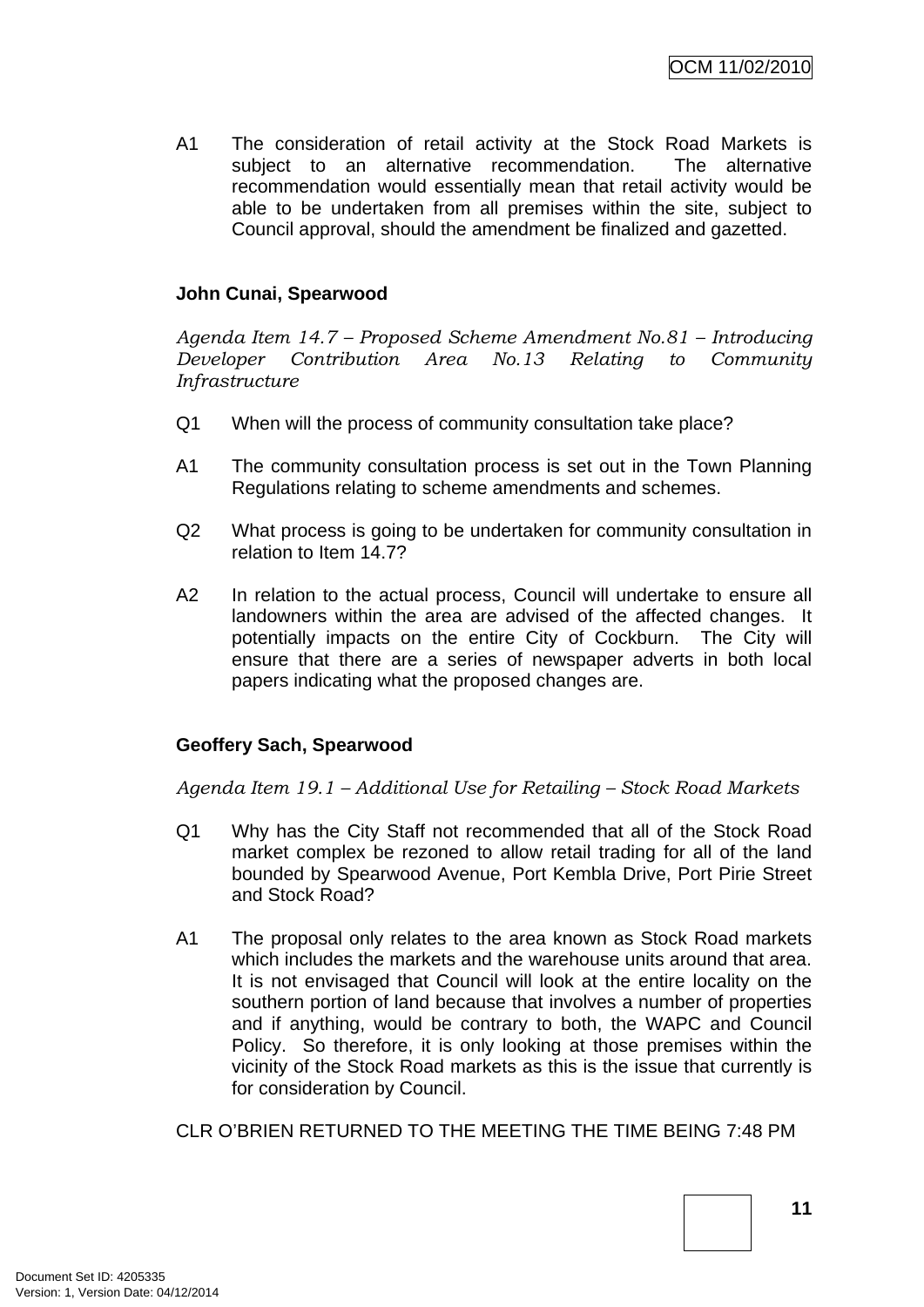- Q2 Given the many retail outlets in Port Kembla Drive and Port Pirie Street, why were the traders in Stock Road markets targeted?
- A2 There is a public misconception that there are limitations as to where retail trading can occur. A lot of the businesses mentioned are either the retail component is just that component which is an incidental use to the main use, ie. manufacturing or repair of goods, so retail is only an ancillary or a part of that activity or alternatively falls under the definition of a showroom, which is the sale of larger, bulky goods, permitted within an industrial area. The situation has arisen around the Stock Road markets where a number of approved showrooms units are being used solely for retail purposes and being defined as shops and shops are not permitted within the 'mixed business' area. Some retail activity is allowed to be conducted from industrial use but only where it is incidental to the main or predominant use that has been approved by Council or alternatively relates to showrooms which is the sale of large bulky goods.
- Q3 Can the Mayor advise whether the Council can support retail trading in Stock Road markets and also given an undertaking that actions to ensure that traders in Stock Road markets are able to sell their business in the future as a retail business and provide ongoing financial security to all traders?
- A3 The Council will be deliberating on the matter at tonight's meeting.

## **Ann Taylor, Munster**

*Agenda Item 17.2 – Sport and Recreation Strategic Plan 2009 (Second Revision)*

- Q1 Why weren't the local sporting groups and the South Fremantle District Development Council contacted and invited to peruse the City of Cockburn's Sport and Recreation Strategic Plan. Other than through the public forum newspapers residents were not informed, yet when footpaths were proposed 18 months ago, every resident in the same street were informed by letter asking for their comments. Why the change in protocol?
- A1 The Sport and Recreation Strategic Plan is a district-wide plan. It involves facilities across the district and not specifically located to one particular area. If that was the case the City would have had to write letters to every resident in the City to be able to do that full consultation. Hence the City advertises the way it does for this purpose.

#### **Ray Woodcock, Spearwood**

**12**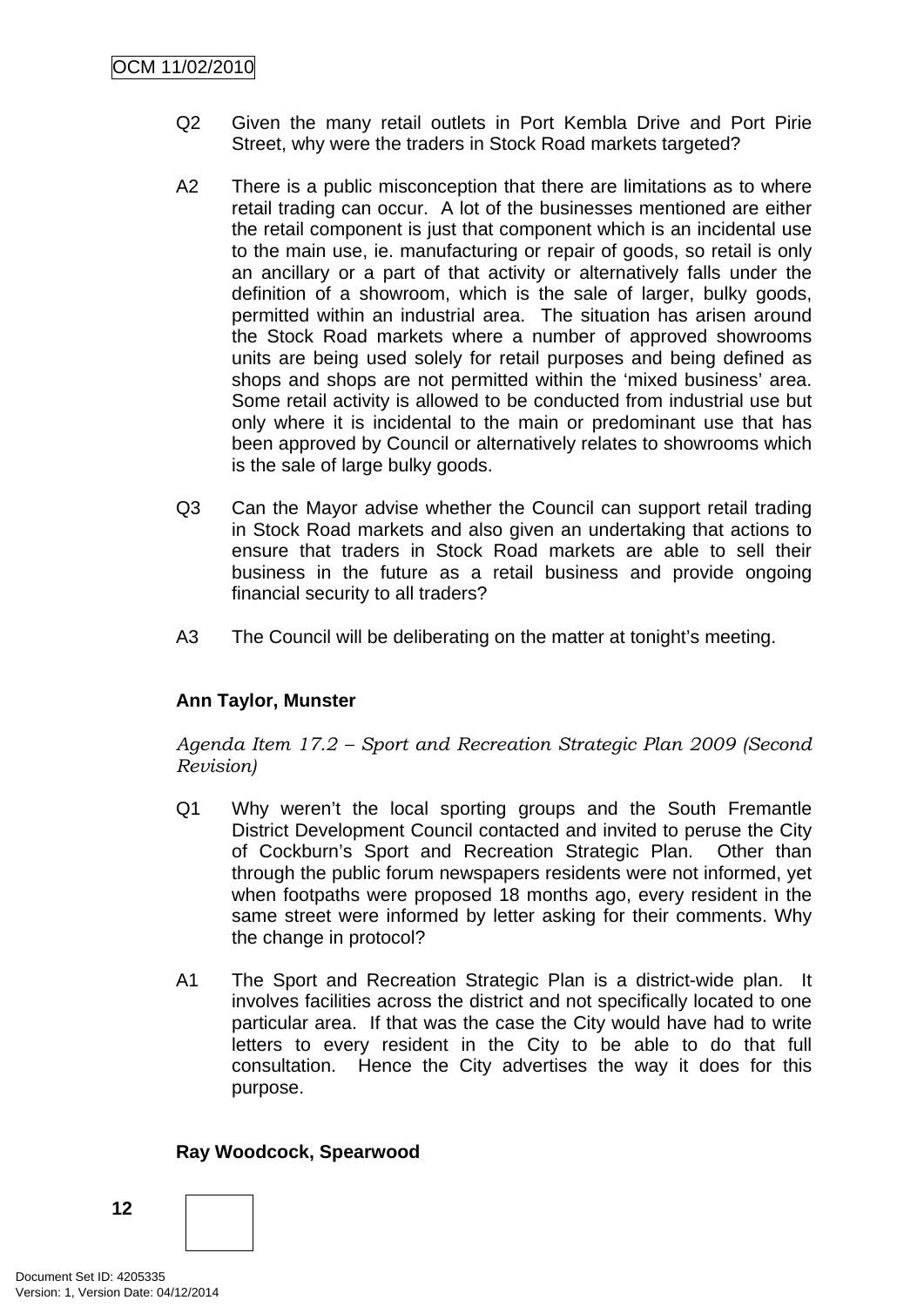*Agenda Item 13.2 – Review of City of Cockburn (Local Government Act) Local Laws 2000* 

- Q1 Is this the Local Government Laws to be adopted in its entirety and no proposed amendments at a future date?
- A1 The proposal is to adopt the laws for public consultation. They will be advertised and submissions will be invited for a period of a minimum of 42 days. The community will be invited to make comment on any part of those local laws during the advertising period.

## **Dan Scherr, Coogee**

- Q1 What happens if the City of Cockburn rejects the mediated outcomes of the State Administrative Tribunal (SAT)? What is the next step?
- A1 If Council refuses to accept a mediated solution or conditions of the mediated solution, that decision will be referred back to the SAT. The SAT will then call a formal hearing to make a determination on the matter.
- Q2 Is there a strategy to avoid this or is Council ready to wrestle on?
- A2 This will be for Council to determine in its deliberations on the matter.
- Q3 At the meeting on 25 February do you envisage that there would be a long period at which Council will be meeting behind closed doors as the public would like to know what is happening and waiting to know what the outcome is?
- A3 There will be significant debate on the item but unable to say how long it would go until, depending on the length of debate of the Elected Members.

## **Bob Poole, Coogee**

- Q1 How many heritage listed properties are there in Cockburn? If so, is Vic Dadley's listed as well?
- A1 Your question will be taken on notice.

## **Ari Hall, South Lake**

- Q1 Is there any feed back available yet on the questions which were raised on the safety at the South Fremantle Power Station?
- A1 Following the Annual General Electors Meeting officers have been out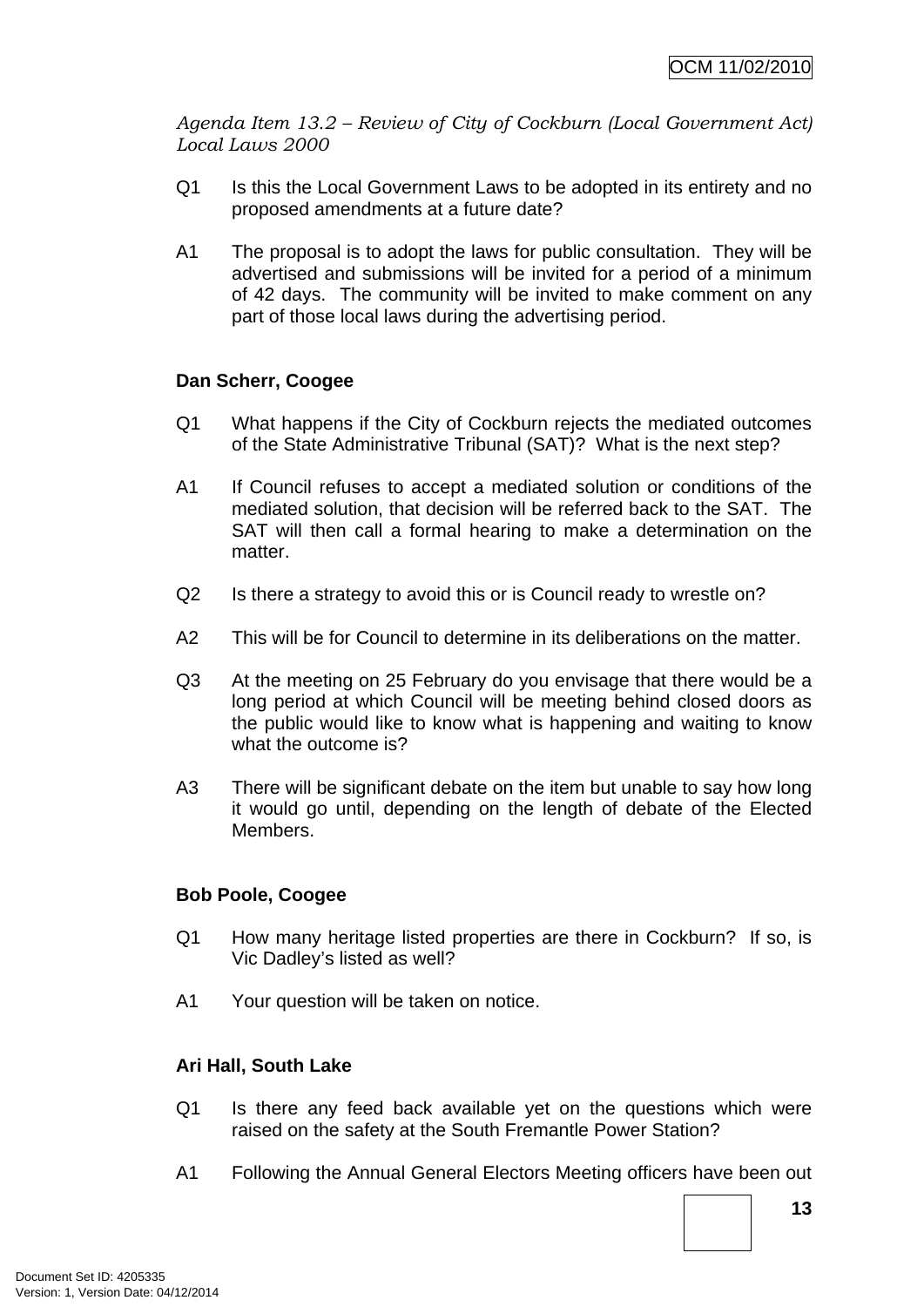<span id="page-17-0"></span>on site. They have identified that the land in question is owned by the State Government and not under Council control. However, the City has taken water samples to ascertain any health issues. The analysis has only just come back and it is clearly shown that there is no health risk and no pathogens in the water. The only issue of concern is the public safety. The officers will return to investigate the water depth and if there is a perceived issue in relation to public safety the City will notify the relevant State Government Departments and advise them of what the City has identified and request that action needs to be taken.

- Q2 What about the rotting concrete structure at the water front?
- A2 As indicated before the actual structure is located on State Government land and it is land that Council does not have any control. In relation to the structure itself, Council officers have assessed that there is no immediate danger or risk to the public.

## **Colin Crook, Spearwood**

- Q1 Is there an update on the state of the dual use path through Port Coogee development?
- A1 There is no further update to the response made at the Annual Electors Meeting.

## **8. CONFIRMATION OF MINUTES**

## **8.1 (MINUTE NO 4149) (OCM 11/02/2010) - ORDINARY COUNCIL MEETING - 10/12/2009**

## **RECOMMENDATION**

That the Minutes of the Ordinary Council Meeting held on Thursday, 10 December 2009, be adopted as a true and accurate record.

#### **COUNCIL DECISION**

MOVED Clr V Oliver SECONDED Clr S Limbert that the recommendation be adopted.

**CARRIED 10/0**

## **9. WRITTEN REQUESTS FOR LEAVE OF ABSENCE**

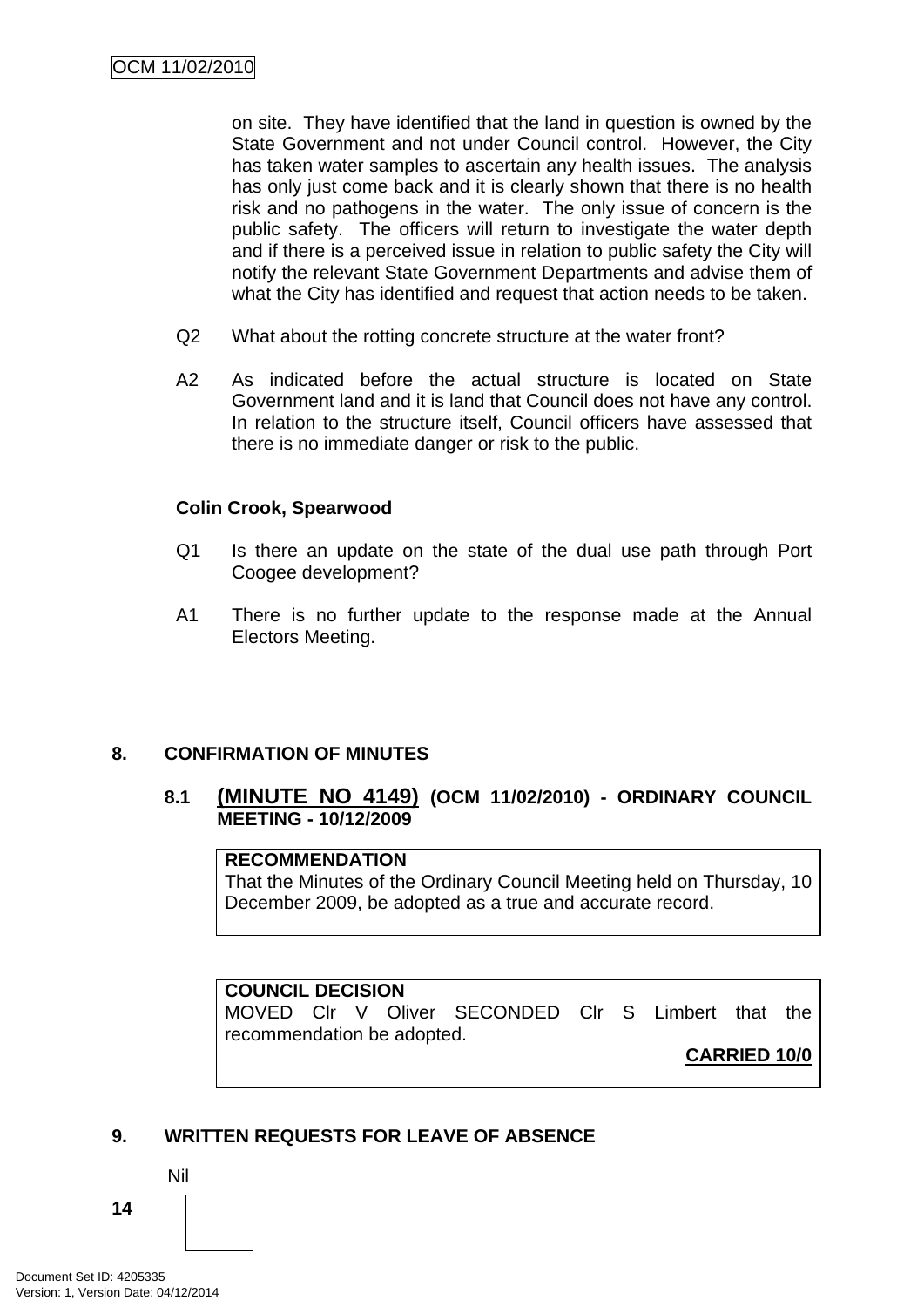## <span id="page-18-0"></span>**10 (OCM 11/02/2010) - DEPUTATIONS AND PETITIONS**

Mr Gerald Martin, Kardinya presented a petition of some 3,300 signatures requesting Council to do everything in their power to guarantee continuation of the Stock Road Central Markets.

#### **11. BUSINESS LEFT OVER FROM THE PREVIOUS MEETING (If adjourned)**

Nil

## **12. DECLARATION OF COUNCILLORS WHO HAVE NOT GIVEN DUE CONSIDERATION TO MATTERS IN THE BUSINESS PAPER**

Nil

#### **13. COUNCIL MATTERS**

**NOTE**: AT THIS POINT IN THE MEETING, THE TIME BEING 7.54 PM, THE FOLLOWING ITEMS WERE CARRIED BY AN "EN BLOC" RESOLUTION OF COUNCIL:

| 13.1 | 14.2             | 15.2 | 16.2 | 19.2 |
|------|------------------|------|------|------|
| 13.2 | 14.3             | 15.3 |      |      |
|      | 14.4             |      |      |      |
|      | 14.5             |      |      |      |
|      | $\frac{1}{14.6}$ |      |      |      |
|      | 14.8             |      |      |      |

**13.1 (MINUTE NO 4150) (OCM 11/02/2010) - PROPOSED AMENDMENTS TO POLICY SC15 'ELECTED MEMBER COMMUNICATION ALLOWANCE' AND SC32 'ELECTED MEMBER INFORMATION TECHNOLOGY ALLOWANCE' (1705) (D GREEN) (ATTACH)** 

#### **RECOMMENDATION**

That Council adopts proposed amendments to Policy SC15 'Elected Member Communication Allowance' and SC32 'Elected Member Information Technology Allowance', as attached to the Agenda.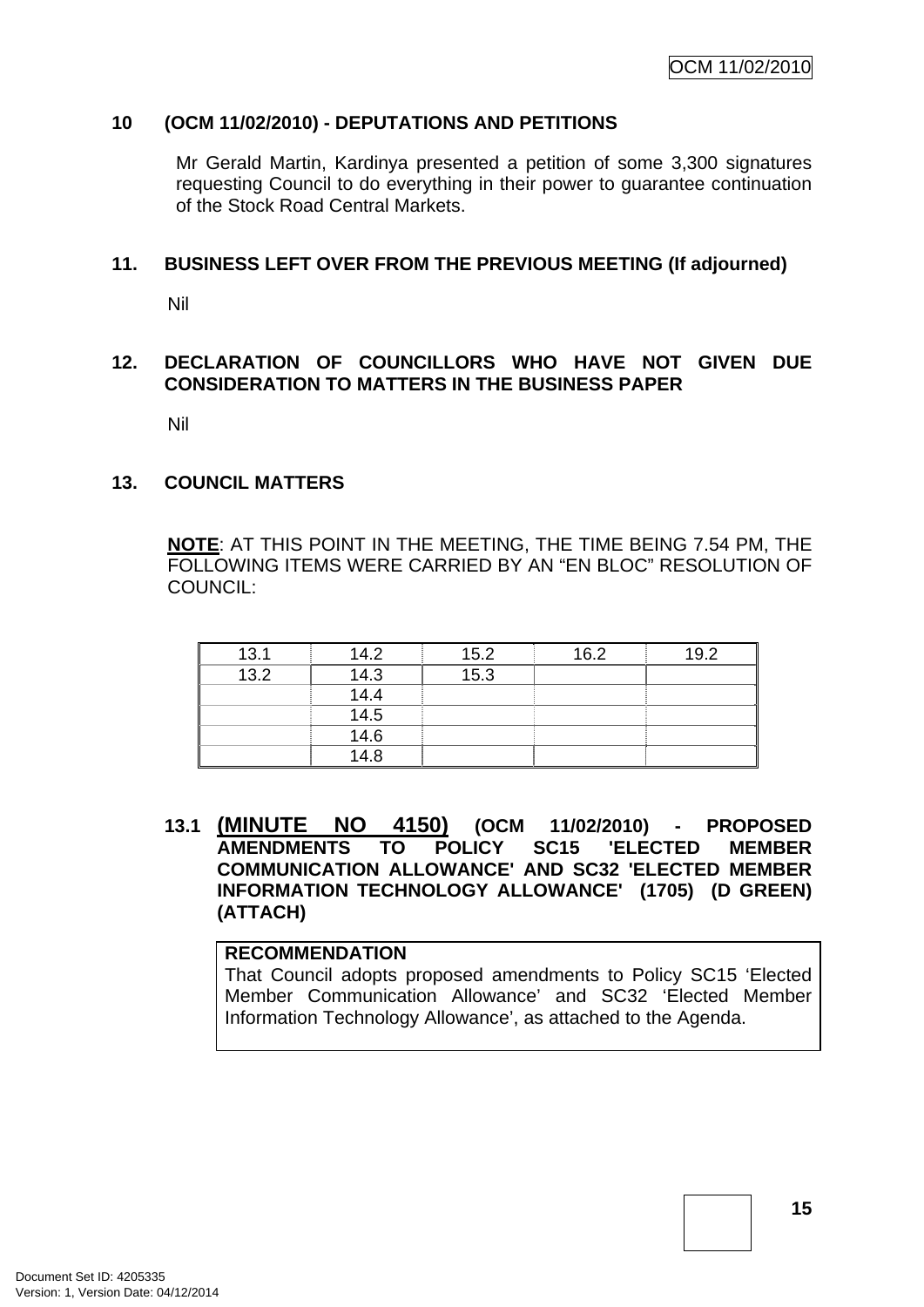#### **COUNCIL DECISION**

MOVED Clr I Whitfield SECONDED Deputy Mayor K Allen that the recommendation be adopted.

#### **CARRIED 10/0**

## **Background**

Following the Extra-Ordinary Council Elections in March, 2009, the issue of the use of Council resources relative to telephone and information technology equipment for electoral purposes was raised.

It was considered that this may have been in conflict with the intent of Local Government (Rules of Conduct) Regulations, 2007, which were not in effect for the 2007 local government elections, but have been ever since.

As there was some doubt in relation to the application of this Regulation, legal advice was sought to ensure that candidates for the (then) upcoming Council elections were informed of the status and of their rights and obligations.

While the legal advice recommended a precautionary approach be taken by local governments on this subject, the Department of Local Government undertook to seek a definitive response in time for the 2009 elections. However, this was not forthcoming and Council maintained a cautious position and amended its Policies to ensure there was no transgression of legislation. The Department has since clarified this issue, the effect of which is that Council should amend its Policies to reflect this advice.

#### **Submission**

To amend the relevant Policies, on the basis of advice received from the Department of Local Government.

#### **Report**

In April 2009, Council amended its Policies SC15 and SC32 to ensure that sitting elected members were compliant with the recently introduced Regulations which prohibited the use (directly or indirectly) of Council resources for electoral purposes.

As the Department of Local Government was unable to ascertain the intent of the relevant legislation, the Policies remained in place for the 2009 Council elections.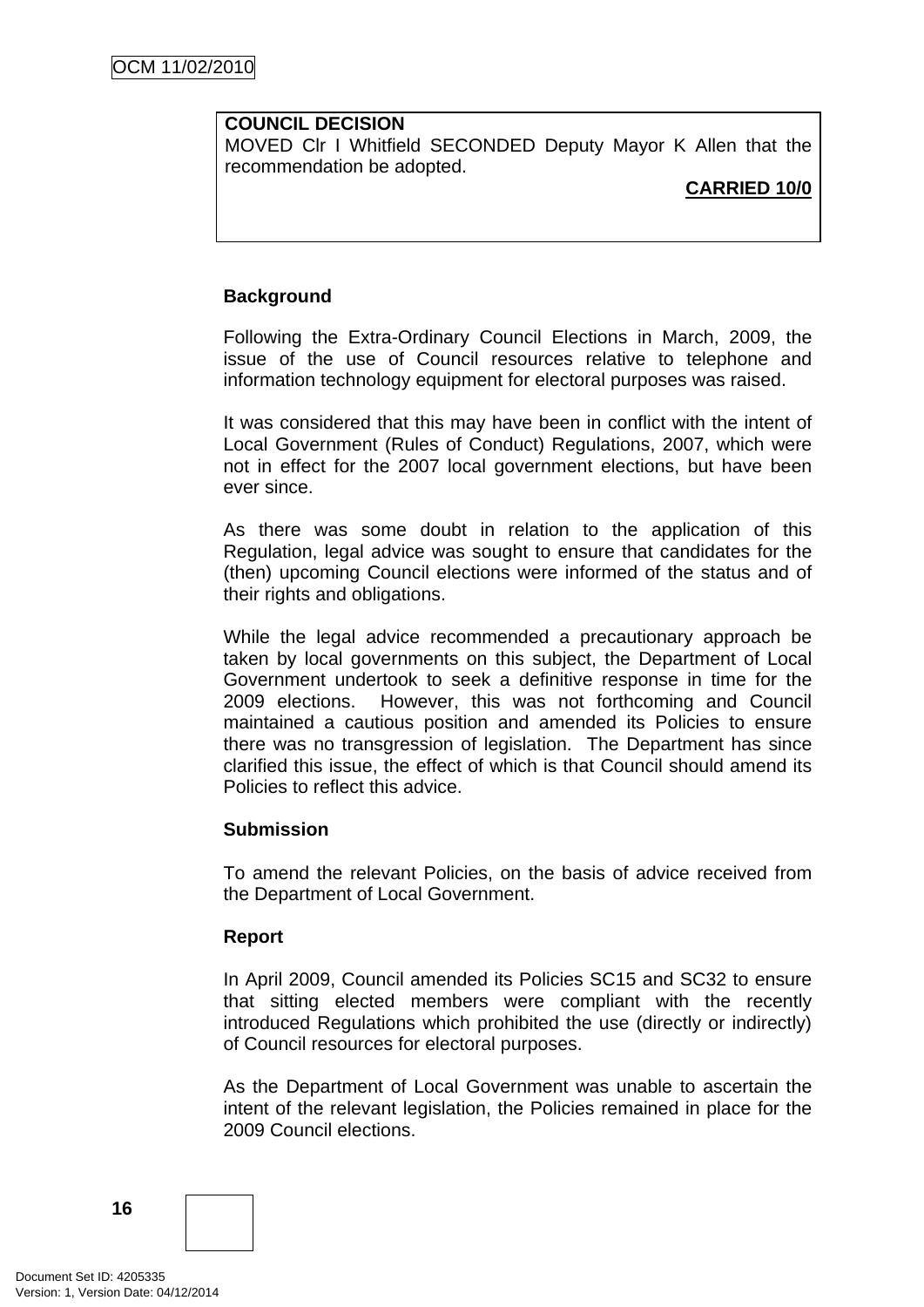However, as the advice has now been confirmed (see attached) it is considered appropriate for Council to delete the requirement for sitting elected members not to use equipment, which has been provided from Council allowances, for electoral purposes.

The intent of the advice from the Department is that where Council allowances are provided in lieu of equipment, and these allowances are used to offset the cost of equipment purchased by the member, this does not represent an infraction of the legislation.

Only in circumstances where a member chooses to have the equipment covered by Policy SC32 provided to them, and the equipment remains the property of Council, is it considered inappropriate for that member to utilise that equipment for any electoral purposes (direct or indirect).

As all elected members of the City of Cockburn are paid the communication allowance in accordance with Policy SC15, Council only 'provides' equipment associated with information technology.

Therefore, while the requirement not to utilise or advertise telephone numbers can be deleted from Policy SC15, given that all elected members receive the communication allowance in accordance with this Policy, it is recommended that it remain in a modified form in Policy SC32, as this Policy provides for elected members to choose either to accept the statutory allowance able to be claimed (ie. \$1,000 p.a.) or to utilise Council provided information technology equipment (computer and software) for the duration of their tenure on Council. In the case of the latter, members will not be able to use this equipment for electoral purposes as it is deemed to be the 'resources' of Council.

#### **Strategic Plan/Policy Implications**

#### **Governance Excellence**

• To conduct Council business in open public forums and to manage Council affairs by employing publicly accountable practices.

#### **Budget/Financial Implications**

Funds are allocated within Council's Municipal Budget to cover Elected Members expenditure and allowances relevant to these Policies.

## **Legal Implications**

Section 5.99A of the Local Government Act, 1995 and Regulation 34A of the Local Government (Administration) Regulations, 1996 refer.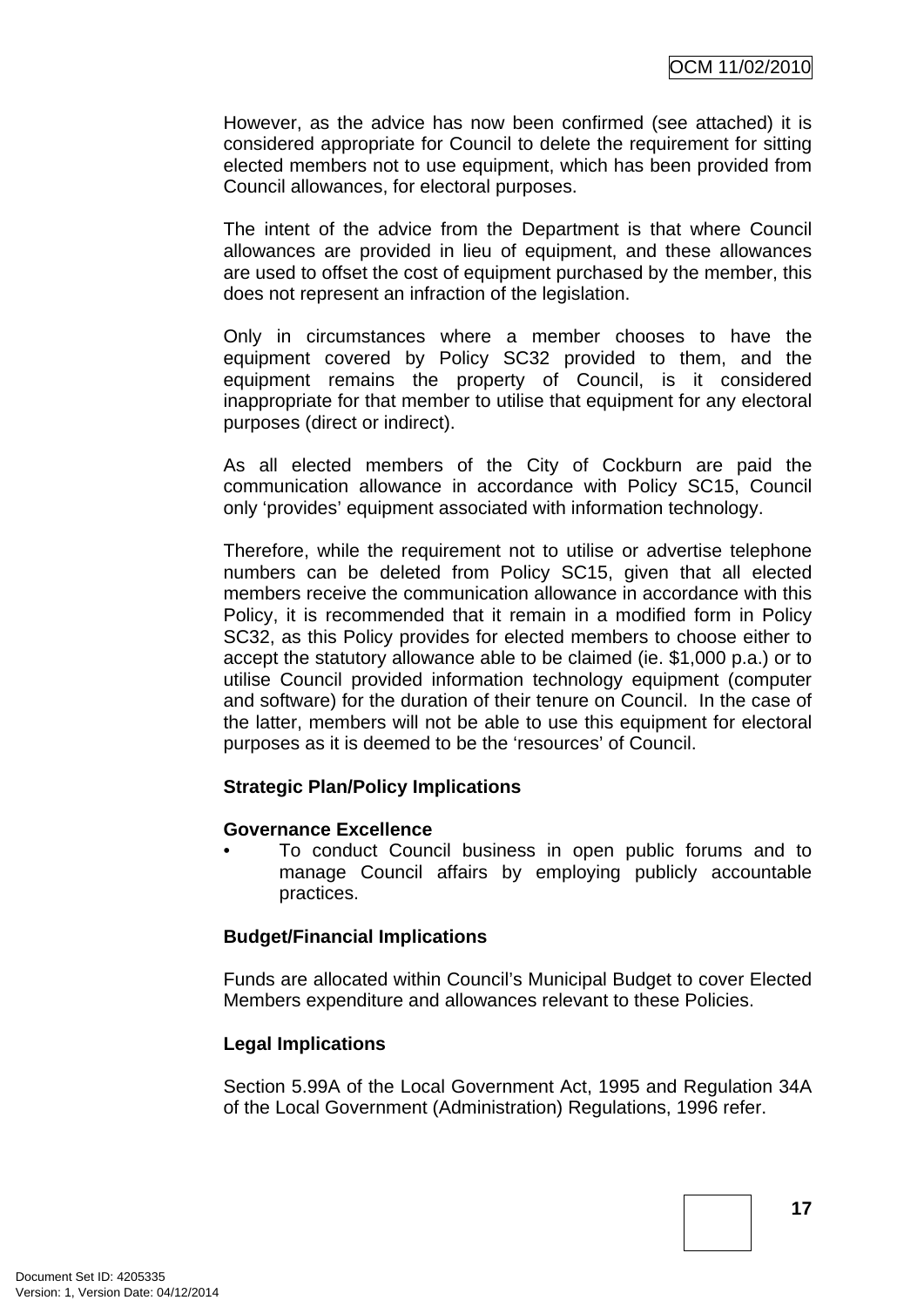# <span id="page-21-0"></span>**Community Consultation**

N/A

# **Attachment(s)**

- 1. Proposed amended Policy SC15 'Elected Member Communication Allowance'.
- 2. Proposed amended Policy SC32 'Elected Member Information Technology Allowance'.
- 3. Advice Department of Local Government.

## **Advice to Proponent(s)/Submissioners**

N/A

## **Implications of Section 3.18(3) Local Government Act, 1995**

Nil.

## **13.2 (MINUTE NO 4151) (OCM 11/02/2010) - REVIEW OF CITY OF COCKBURN (LOCAL GOVERNMENT ACT) LOCAL LAWS 2000 (1116) (P WESTON) (ATTACH)**

**RECOMMENDATION** That Council:

- (1) approve the Draft City of Cockburn (Local Government Act) Local Laws 2000, as attached to the Agenda; and
- (2) advertise the proposed Local Laws for public comment pursuant to Section 3.16(2) of the *Local Government Act 1995.*

## **COUNCIL DECISION**

MOVED Clr I Whitfield SECONDED Deputy Mayor K Allen that the recommendation be adopted.

**CARRIED 10/0**

## **Background**

Pursuant to Section 3.16 (1) of the *Local Government Act 1995* a local government is required to conduct a periodic review of local laws to

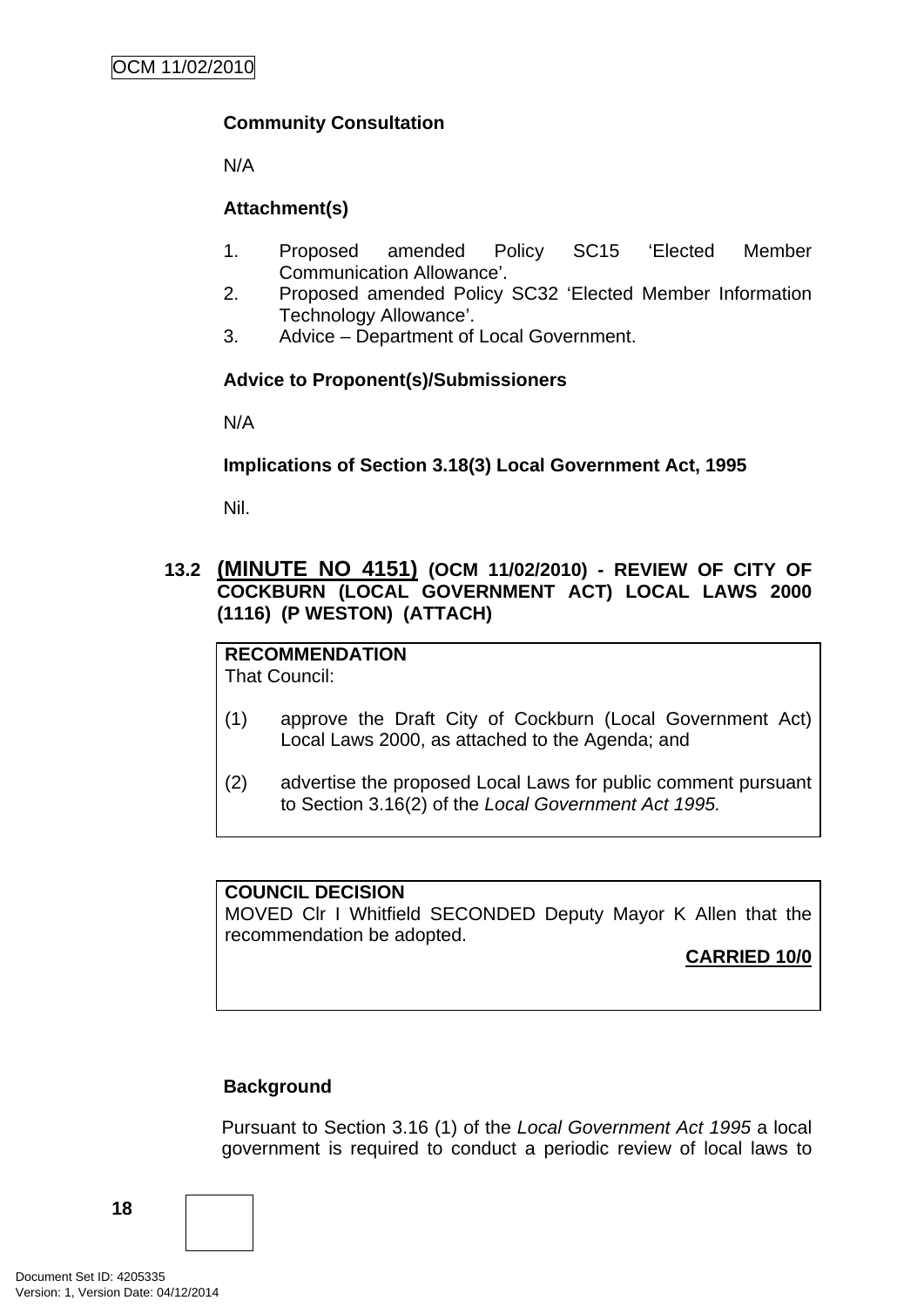determine whether or not it considers that any local laws are to be repealed or amended.

Council's consolidated (Local Government Act) Local Laws were introduced in 2000 and are now due for statutory review.

#### **Submission**

N/A

#### **Report**

The City is required to conduct a periodic review of its local laws pursuant to Section 3.16 of the *Local Government Act 1995.*

Pursuant to Section 3.16 (2) of the *Local Government Act 1995* if a local government determines that a local law is to be repealed or amended Statewide public notice is to be given stating that;

- (a) the local government proposes to review the local law,
- (b) a copy of the local law may be inspected and obtained at any place in the notice; and
- (c) submissions about the local law may be made to the local government before a day to be specified in the notice, being a day that is not less than 6 weeks (42 days) after the notice is given.

When Council considers a further report at the conclusion of this period it may determine (with an absolute majority) whether or not it considers the local law should be adopted.

The purpose of the Local Law, as proposed, is to ensure compliance with the review provisions of the Act. The effect is to amend the Street Numbering provisions of the Local Laws contained in Part 9, Division 5 of the Local Laws.

The proposed amendments have been drafted in consultation with Council staff who have the responsibility for the administration and enforcement of such laws.

If Council resolves to proceed with this matter, an advertisement will be placed in the 'West Australian' newspaper giving notice of Council's intention to promulgate the City of Cockburn's (Local Government Act) Local Laws 2010.

Interested parties will be able to inspect a copy of the local laws or obtain a copy of the local laws from Council or from one of the City's Libraries as mentioned in the advertisement and may make a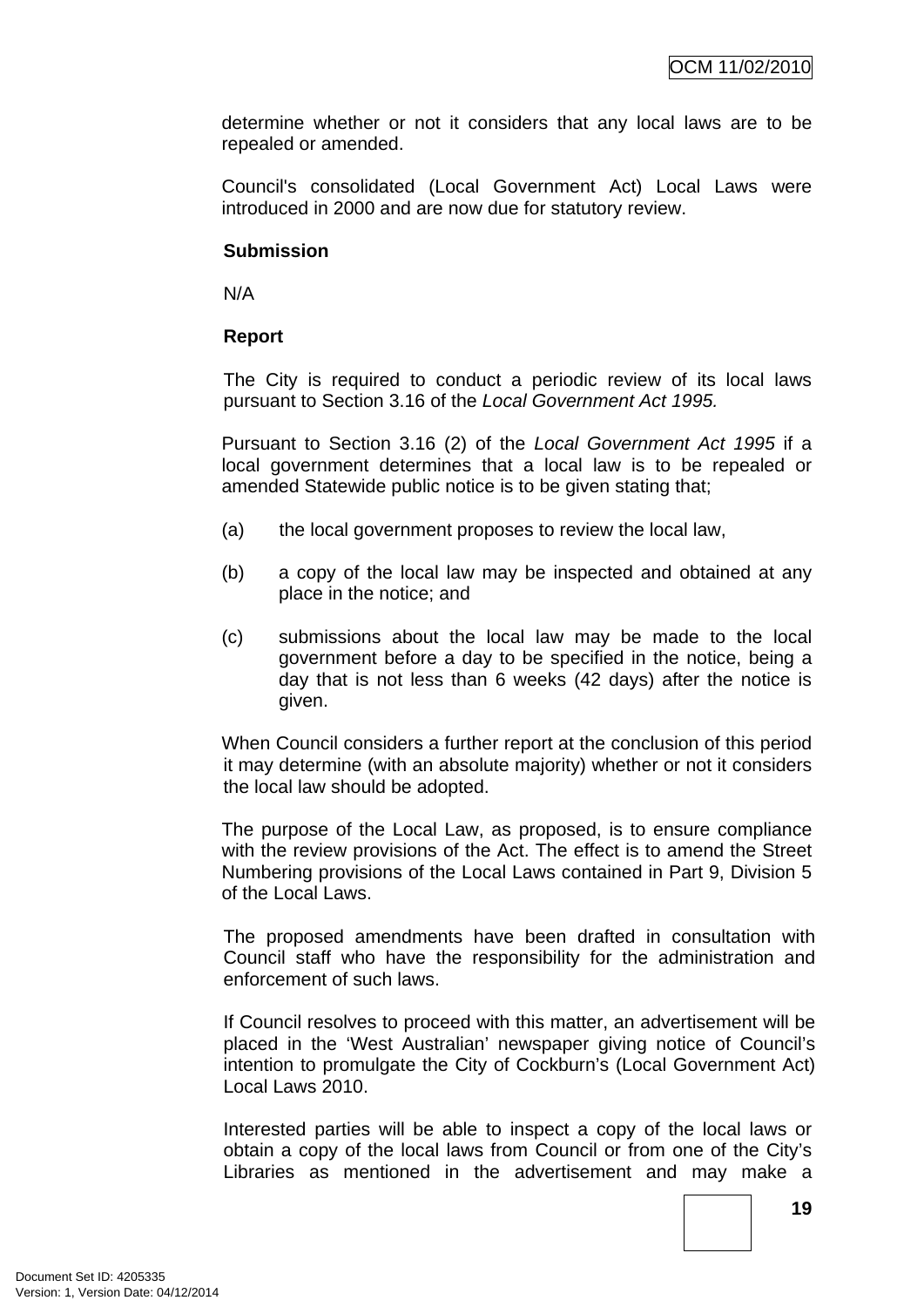representation to Council in response to the proposed amendments to the current local laws. The submission period for representations is 42 days from the date of the advertisement.

Council staff have proposed amendments to Clauses 9.13 to 9.15 of the City's local laws.

The proposed amendments are highlighted in the attached report (Note pages 74,75, 87 and 88).

The amendments are intended to improve functionality of street numbering requirements.

The amendments clarify that both Council or an authorised person can appropriately deal with the administration and enforcement of the local laws relating to street numbering.

This is an important aspect to have clearly clarified so that authorised persons are not left with any doubt in relation to the enforceability of the local laws. Currently there is some ambiguity in this respect.

It is also proposed to increase the fines for non-compliance with the local laws to \$250, reflecting the extent of time which has passed since the fines were last increased.

Authorised Council Staff do however only view the use of fines as an absolute last resort, and in most cases are able to deal with property owners in an appropriate way to achieve the correct level of compliance.

It should be noted that Local Laws that have been initiated independently of these Consolidated Local Laws (eg. Waterways Management, Parking and Standing Orders) are not included in in this review.

#### **Strategic Plan/Policy Implications**

#### **Governance Excellence**

- To conduct Council business in open public forums and to manage Council affairs by employing publicly accountable practices.
- To provide effective monitoring and regulatory services that administer relevant legislation and local laws in a fair and impartial way.

#### **Budget/Financial Implications**

N/A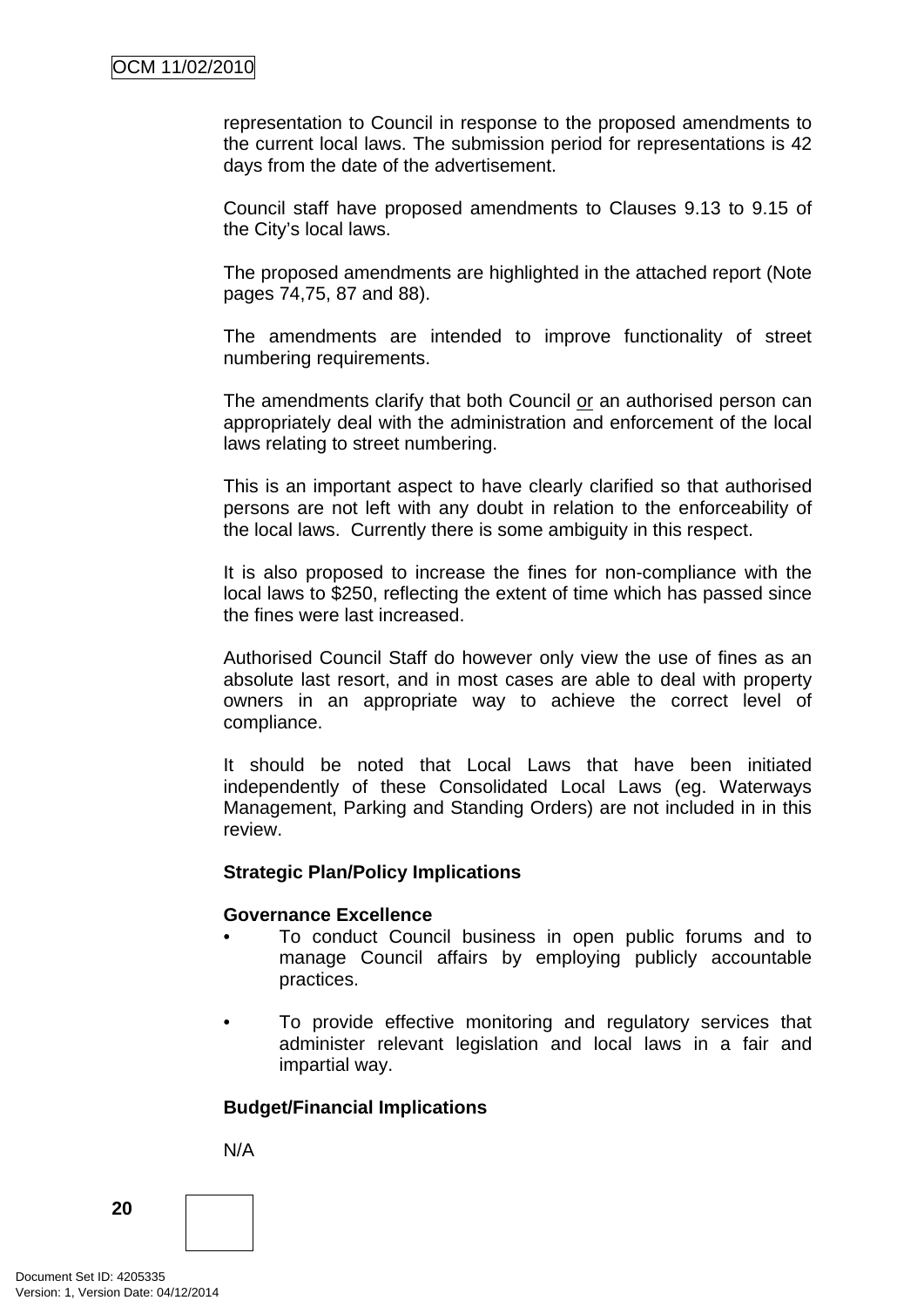## <span id="page-24-0"></span>**Legal Implications**

Section 3.16 of the Local Government Act refers.

## **Community Consultation**

Advertisement of the proposed amendments to be placed in a Statewide public notice.

## **Attachment(s)**

Copy of the Draft Local Laws identifying proposed amendments/deletions to Part 9 Division 5 'Street Numbering'.

## **Advice to Proponent(s)/Submissioners**

N/A

## **Implications of Section 3.18(3) Local Government Act, 1995**

Nil.

## **14. PLANNING AND DEVELOPMENT DIVISION ISSUES**

**14.1 (MINUTE NO 4152) (OCM 11/02/2010) - RETROSPECTIVE APPLICATION FOR EXISTING HOME BUSINESS (MOBILE FOOD CATERING) - LOCATION: LOT 455 (NO.11A) RECREATION ROAD, HAMILTON HILL - OWNER: I & S SCARPUZZA - APPLICANT: I SCARPUZZA (2213712) (R COLALILLO) (ATTACH)** 

#### **RECOMMENDATION** That Council:

- (1) approve the application for retrospective approval for a Home Business (Mobile Food Catering) at Lot 455 (No. 11A) Recreation Road, Hamilton Hill subject to the following conditions:
	- 1. The Home Business can only be undertaken in accordance with the terms of the application as approved herein and any approved plans.
	- 2. Nothing in the approval or these conditions shall excuse compliance with all relevant written laws in the commencement and carrying out of development.
	- 3. All materials and/or equipment used in relation to the Home Business shall be stored within the residence or an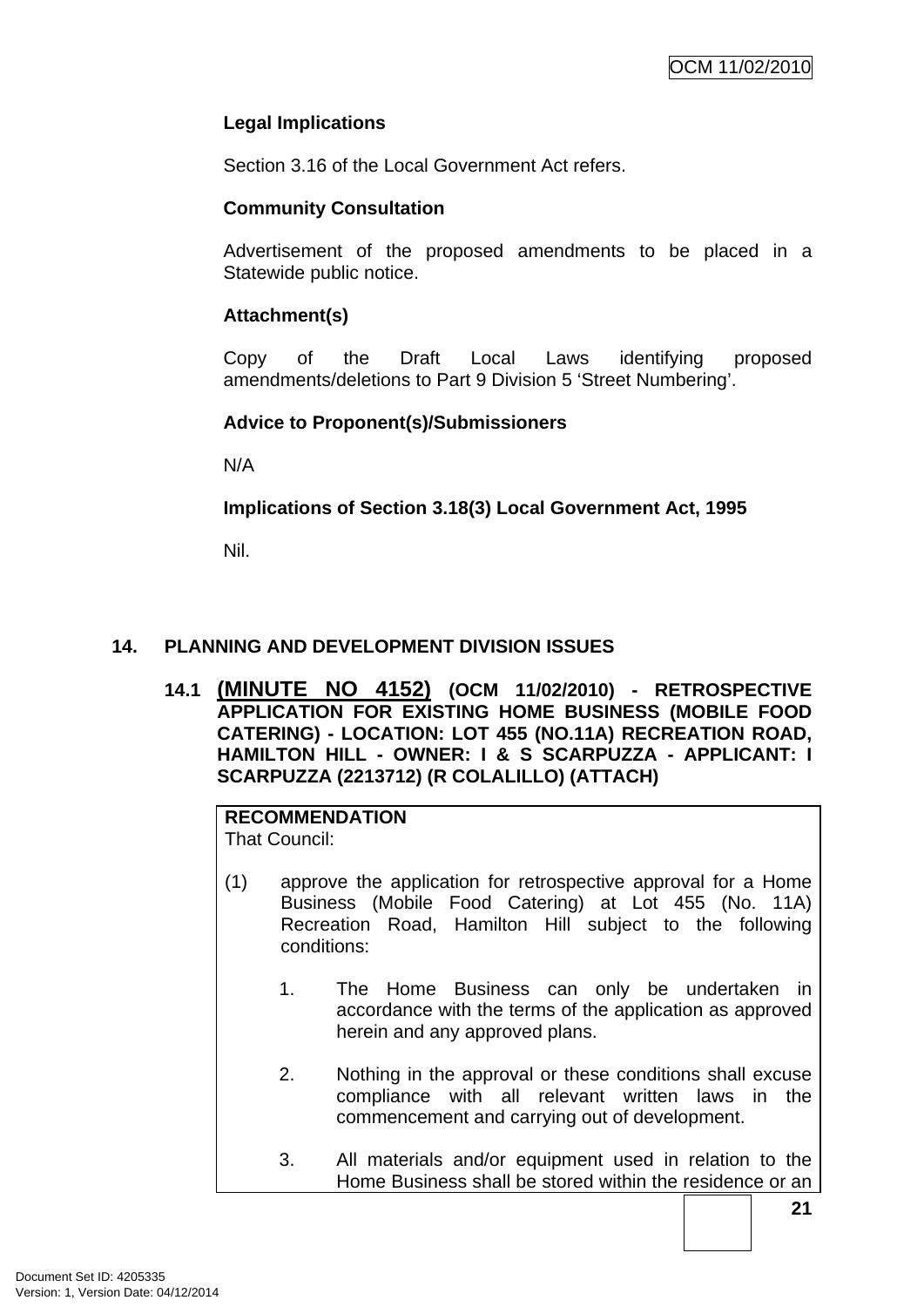approved outbuilding.

- 4. The Home Business can only be undertaken by the owner of the land and is not transferable pursuant to Clause 5.8.5 (a) (ii) of Town Planning Scheme No. 3.
- 5. On the sale of the property or change in ownership of the land the Home Business entitlement ceases pursuant to Clause 5.8.5 (a) (iii) of Town Planning Scheme No. 3.
- 6. The maximum number of clients being restricted to 2 per day with at least 15 minutes between each appointment.
- 7. The hours of client visitation being restricted to 7:00 a.m. – 7:00 p.m. Monday to Saturday and not at all on Sundays or Public Holidays.
- 8. All parking is to be contained completely within the Lot. Clients are required to park on the driveway of the property and NOT on the verge, to preserve the amenity and convenience for the adjoining neighbours.
- 9. In the instance that the City receives substantiated complaints regarding the operation being run contrary to the conditions of this approval, the City reserves the right to revoke this approval notice.
- 10. No retail sale of food products is permitted to occur from the site at anytime. The business is hereby restricted to operate only as a mobile food catering service as stipulated in the application for approval.
- 11. Waste being stored and removed from the site to the satisfaction of the City's Health Services and Waste Manager.
- (2) issue a Notice of Determination of Application for Planning Approval under the City of Cockburn Town Planning Scheme No. 3; and
- (3) advise the applicant and submissioners of Council's decision accordingly.

## **COUNCIL DECISION**

MOVED Clr S Limbert SECONDED Clr H Attrill that the recommendation be adopted subject to the inclusion of the following Footnotes as part of recommendation (1):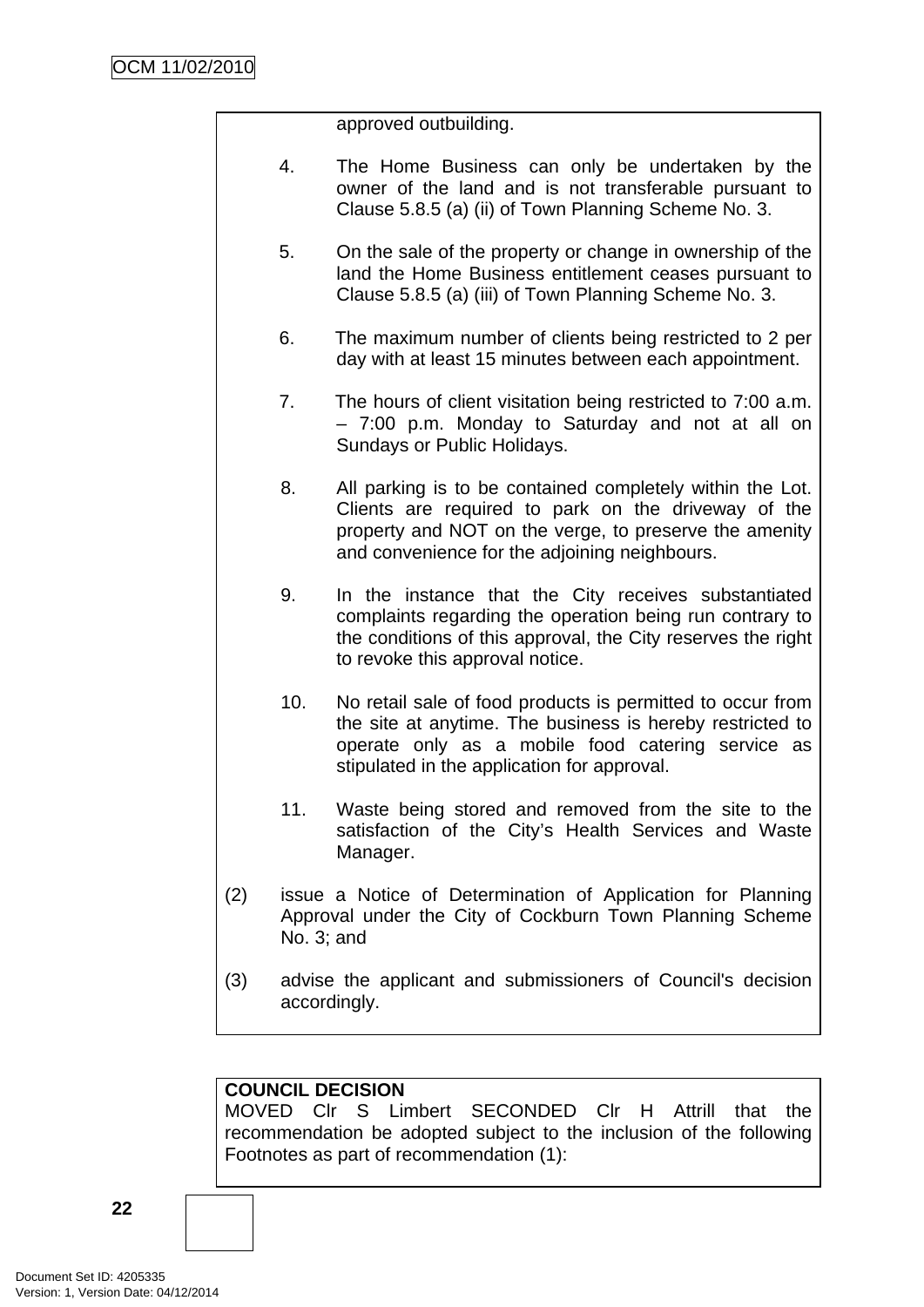# **FOOTNOTES**

- 1. Detailed plans and specifications of the kitchen, dry storerooms, coolrooms, bar and liquor facilities, staff change rooms, patron and staff sanitary conveniences and garbage room, are to be submitted to and approved by the City's Health Service. The plans to include details of:
	- (i) the structural finishes of all floors, walls and ceilings;
	- (ii) the position, type and construction of all fixtures, fittings and equipment (including cross-sectional drawings of benches, shelving, cupboards, stoves, tables, cabinets, counters, display refrigeration, freezers etc); and
	- (iii) all kitchen exhaust hoods and mechanical ventilating systems over cooking ranges, sanitary conveniences, exhaust ventilation systems, mechanical services, hydraulic services, drains, grease traps and provisions for waste disposal.

These plans are to be submitted separately to those submitted to obtain a Building Licence.

The application must be in accordance with the Health (Food Hygiene) Regulations 1993 and Chapter 3 of the Australian New Zealand Food Standards Code (Australia Only) and also include any information about the existing facilities to be retained and used.

2. The use of the premises must comply with the health (Food Hygiene) Regulations 1993 and Chapter 3 of the Australian New Zealand Food Standards Code (Australia Only).

# **CARRIED 9/1**

## **Reason for Decision**

The obligations for a Food Premises Licence are covered by a separate legislation to the Planning and Development Act and therefore are not included as conditions of any planning approval; they are normally included as a footnote to any planning approval. It is the standard procedure that footnotes are generally not included as part of the Officer's recommendation but are included once the Council has determined the application, as the footnotes are essential advice to the applicant and do not constitute a legal obligation. In this case it is recommended that the footnotes relating to the health requirements are included to ensure that the applicant is clearly aware of their statutory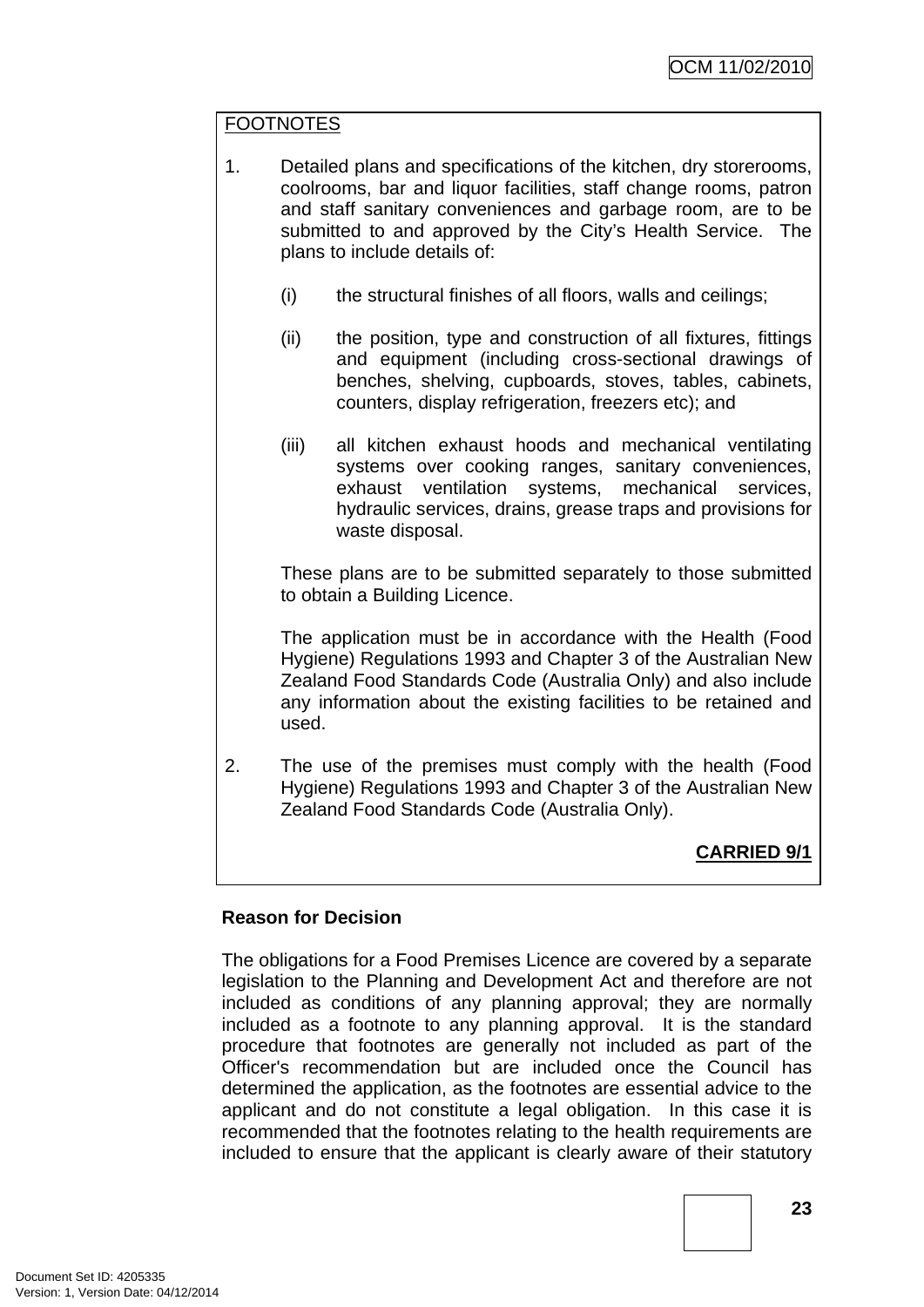obligations outside those covered by the Planning and Development Act.

#### **Background**

| Zoning:    | MRS:                 | Urban             |
|------------|----------------------|-------------------|
|            | TPS3                 | Residential 'R20' |
| Land use:  | <b>Home Business</b> |                   |
| Lot size:  | 1032 sqm             |                   |
| Use class: | ʻA'                  |                   |

In October 2009, the City was made aware of a potential home business being operated from the subject site. The matter was investigated and it was found that the landowners had constructed a purpose built kitchen of a commercial nature. The landowners confirmed that since April/May 2009 they had been operating a food catering business from their dwelling. The dwelling in question is located on a battleaxe lot within the Residential Zone (refer to the attachments to this report).

The landowner was subsequently advised of the requirement to obtain planning approval for the use in accordance with the provisions of Town Planning Scheme No.3 ('Scheme').

An application for retrospective planning approval for a home business was subsequently submitted. This application is referred to Council for determination as an objection was received from a surrounding landowner following the advertising of the proposal.

#### **Submission**

The applicant seeks to formalise approval for a home based food catering business which involves the:

- Preparation and cooking of savoury and sweet foods onsite;
- Delivery of cooked foods offsite to external parties using an appropriate vehicle (food van);
- Up to two (2) clients a day visiting the site to select and order food products for functions/parties and to collect food orders.

Deliveries and visitors to the site typically occurs during normal business hours and during the day on weekends. However, the applicant has stated that the hours of operation are required to be flexible as it depends on the quantity and scale of orders.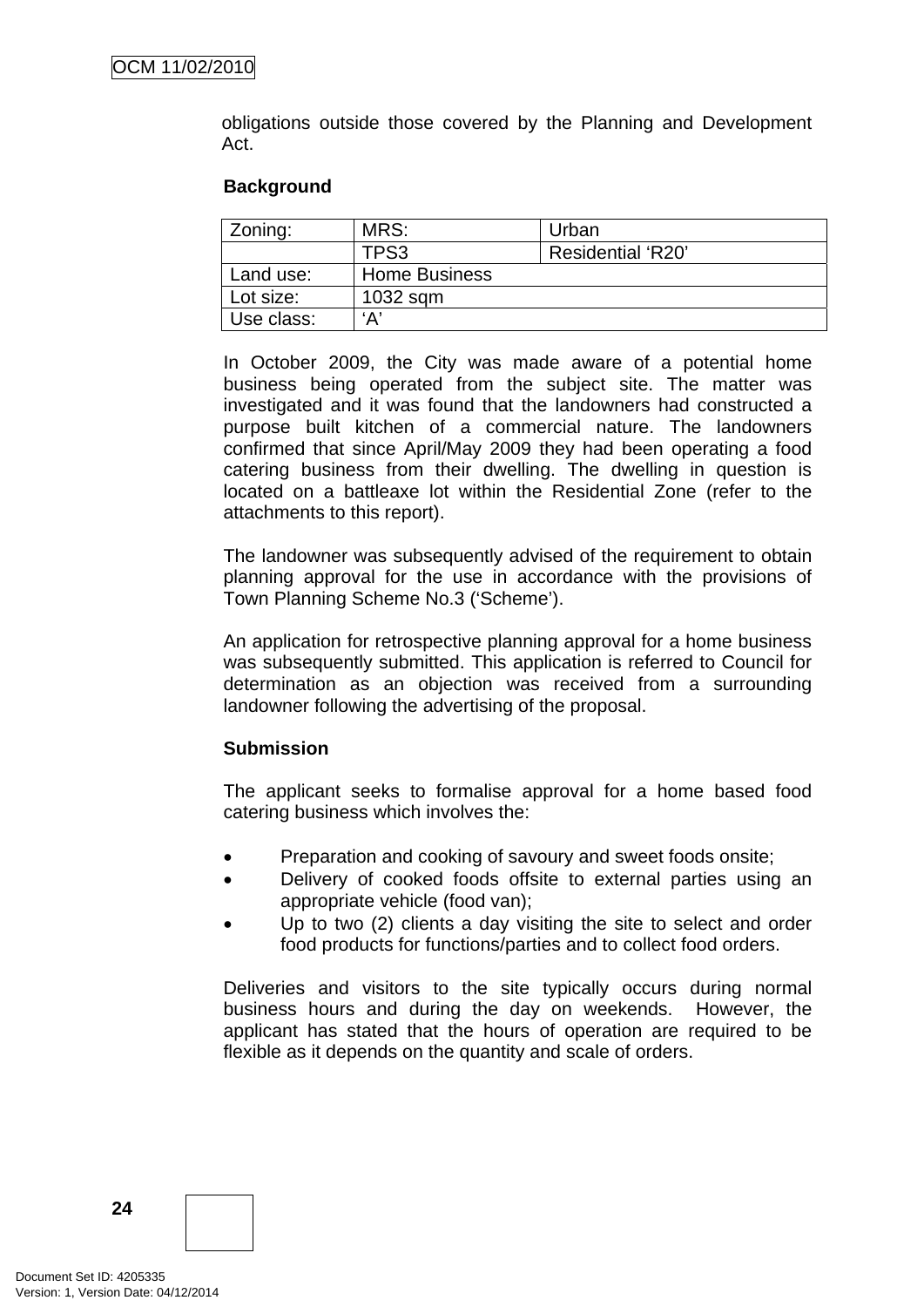# **Report**

## *Development Framework*

Development of the subject lot is dictated to by the provisions of Scheme.

## Town Planning Scheme No. 3

Under the provisions of the Scheme, a Home Business is defined as:

*"a business, service or profession carried out in a dwelling or on land around a dwelling by an occupier of the dwelling which*  $-$ 

- *(a) does not employ more than 2 people not members of the occupier's household;*
- *(b) will not cause injury to or adversely affect the amenity of the neighbourhood;*
- *(c) does not occupy an area greater than 50 square metres;*
- *(d) does not involve the retail sale, display or hire of goods of any nature;*
- *(e) in relation to vehicles and parking, does not result in traffic difficulties as a result of the inadequacy of parking or an increase in traffic volumes in the neighbourhood, and does not involve the presence, use or calling of a vehicle more than 3.5 tonnes tare weight; and*
- *(f) does not involve the use of an essential service of greater capacity than normally required in the zone."*

In this case the operation complies with the requirements of  $(a)$ ,  $(b)$ ,  $(e)$ & (f), on the basis that:

- The business is staffed by members of the resident household who prepare and cook the food on-site.
- Whilst the subject property is located on a battleaxe block, the dwelling at the front of the subject lot, as well as that to the immediate east, are both owned and occupied by family members who raise no objection to the retention of the home business operation. In assessing the impact of the proposal on the amenity of residents of the locality, it is concluded that the occupiers of the property to the front (north), and those of the property located to the east, are most likely to be affected by the business activities associated with this type of activity.
- The fact that the business does not employ non resident workers coupled with the availability of ample car parking on site ensures that traffic difficulties do not result. In addition, the business requires the use of a modest standard sized van for deliveries which can enter and exit the site in forward gear without compromising traffic safety or flow.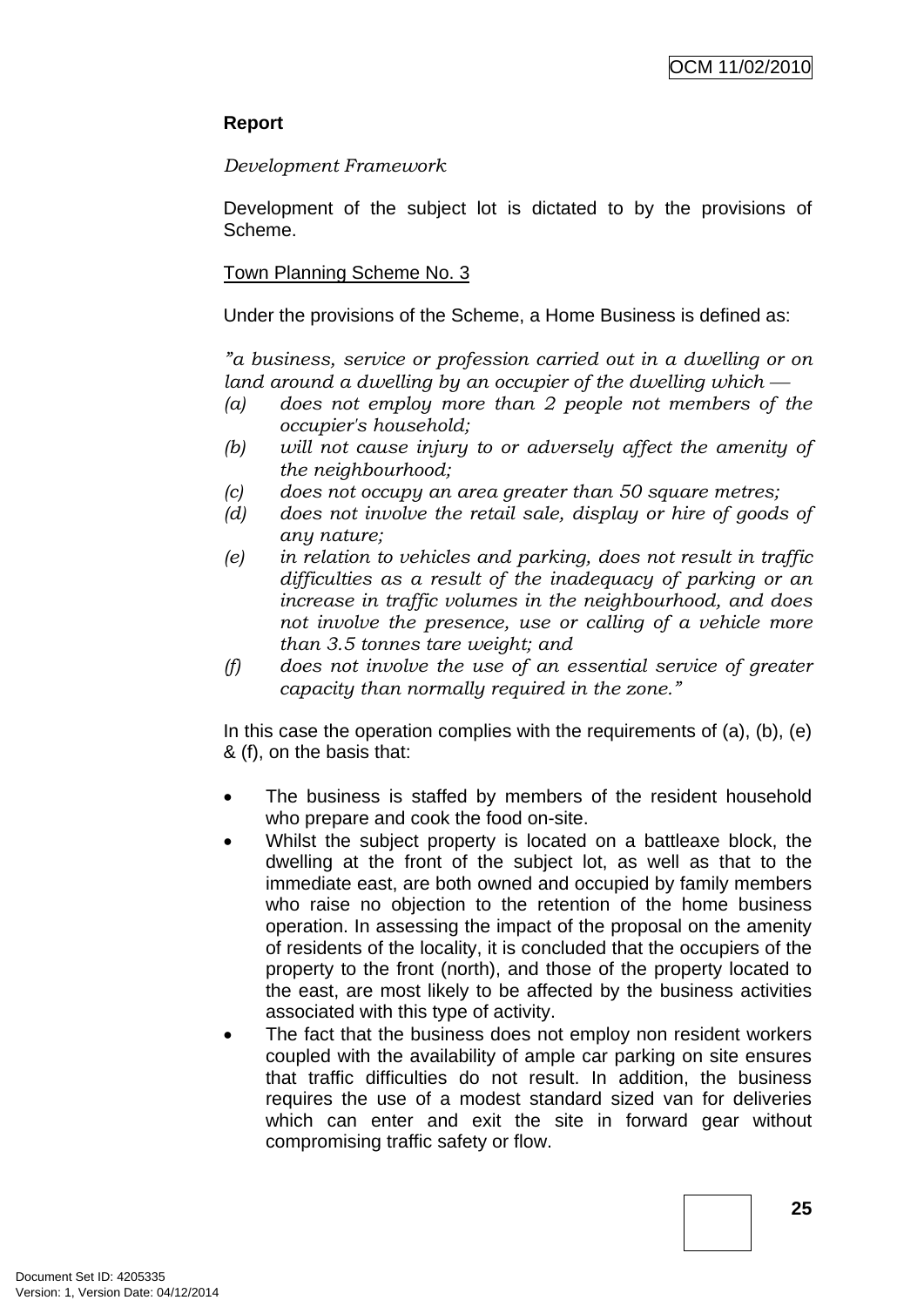The nature of the business means it can operate without additional gas, electrical & water services. It should be noted that approval from the Water Corporation may be required for discharge of wastewater to the reticulated sewer. Non-liquid wastes are stored within a waste storage device provided by and serviced by a private waste removal company.

Despite the above, the size and scale of the operation means it does not strictly comply with requirements (c) & (d) above. The kitchen/workshop in which the preparation, cooking and storing of food is being undertaken is approximately 68sqm which is 18sqm larger than the 50sqm maximum requirement of the Scheme. The business also entails the retail sale of food items as clients are able to attend the site to collect and pay for their food orders.

#### **Consultation**

In accordance with Clause 9.4.1 of the Scheme, the application was advertised for public comment. At the conclusion of the advertising period, three (3) submissions were received, one (1) being an objection and two (2) stating no objection to the application.

The submission objecting to the proposal raised the following concerns:

- Inappropriate location for a commercial catering business; and
- Potential for increased traffic flow which causes a safety concern particularly as there is a park across the road which is frequented by large numbers of children.

While City Officers acknowledge the grounds of the objection, it is considered that the imposition of conditions restricting the operation to exclude the sale of food directly from the premises will address potential traffic impacts.

#### **Conclusion**

As outlined in the report, the development comprises some variations to the development requirements of the Scheme. Despite this, it is considered that the non-compliance in terms of the oversized floor area is minor given much of the space is designated for storage and administrative purposes, and the additional floorspace does not result in a need for additional employees. With respect to the retail sales of goods, it is considered suffice that a condition be imposed should approval be granted, to prohibit the sale of food products directly from the premises.

Given the above it is recommended that the home business be granted retrospective approval with appropriate conditions to minimise any

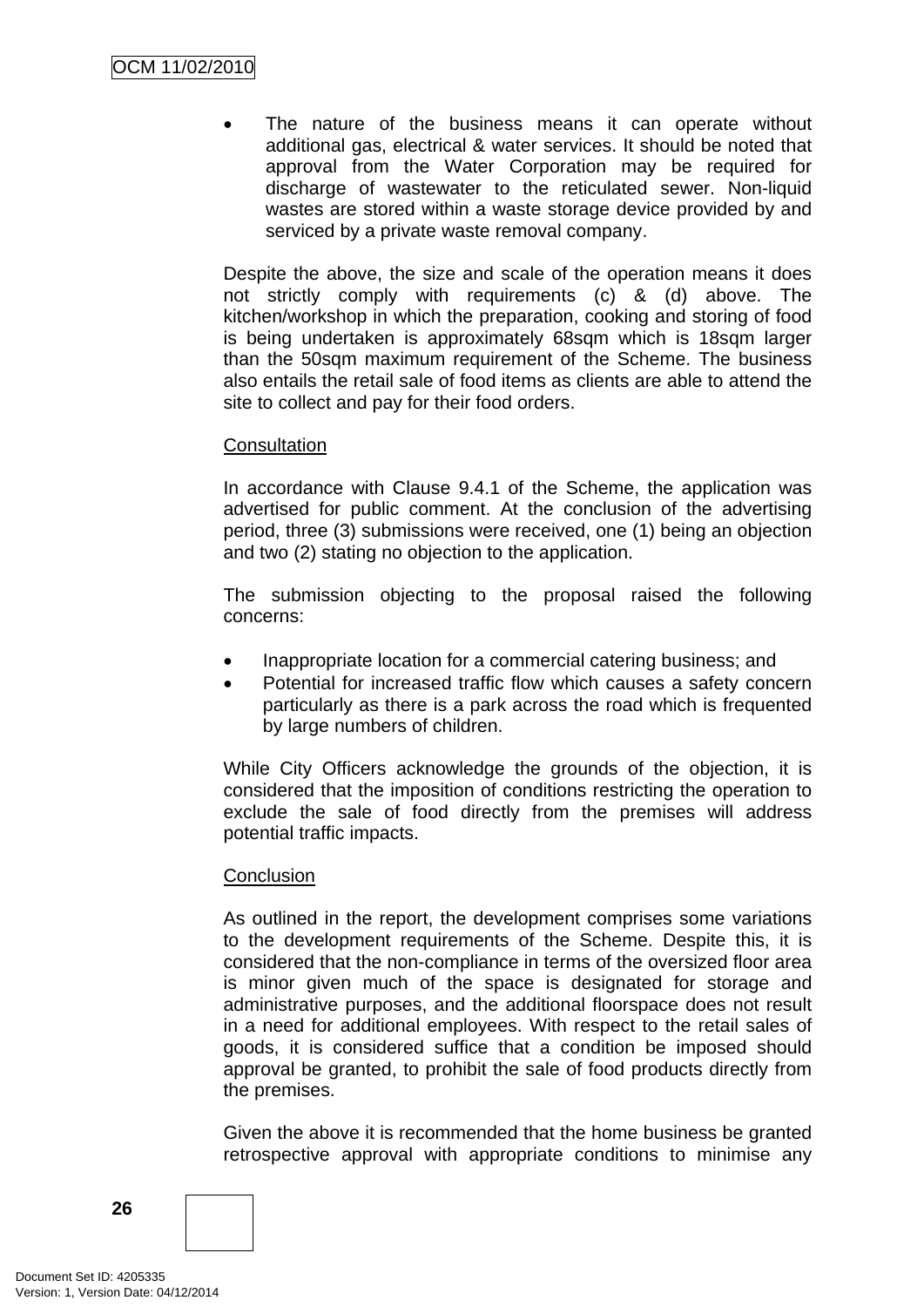adverse impacts on surrounding landowners and the amenity of locality.

## **Strategic Plan/Policy Implications**

#### **Demographic Planning**

- To ensure the planning of the City is based on an approach that has the potential to achieve high levels of convenience and prosperity for its citizens.
- To ensure development will enhance the levels of amenity currently enjoyed by the community.

#### **Budget/Financial Implications**

N/A

#### **Legal Implications**

Town Planning Scheme No. 3 Planning and Development Act 2005 State Administrative Tribunal Regulations

#### **Community Consultation**

In accordance with Clause 9.4.1 of the Scheme, the proposal was advertised to sixteen (16) surrounding landowners/occupiers for comment. Three (3) submissions were received, one (1) being an objection and two (2) stating no objection to the application

#### **Attachment(s)**

- 1. Location Plan
- 2. Site Plan
- 3. Floor Plan
- 4. Consultation Plan
- **5. Letter of Objection (provided under separate cover)**

#### **Advice to Proponent(s)/Submissioners**

The Proponent and those who lodged a submission have been advised that this matter is to be considered at the 11 February 2010 Council Meeting.

#### **Implications of Section 3.18(3) Local Government Act, 1995**

Nil.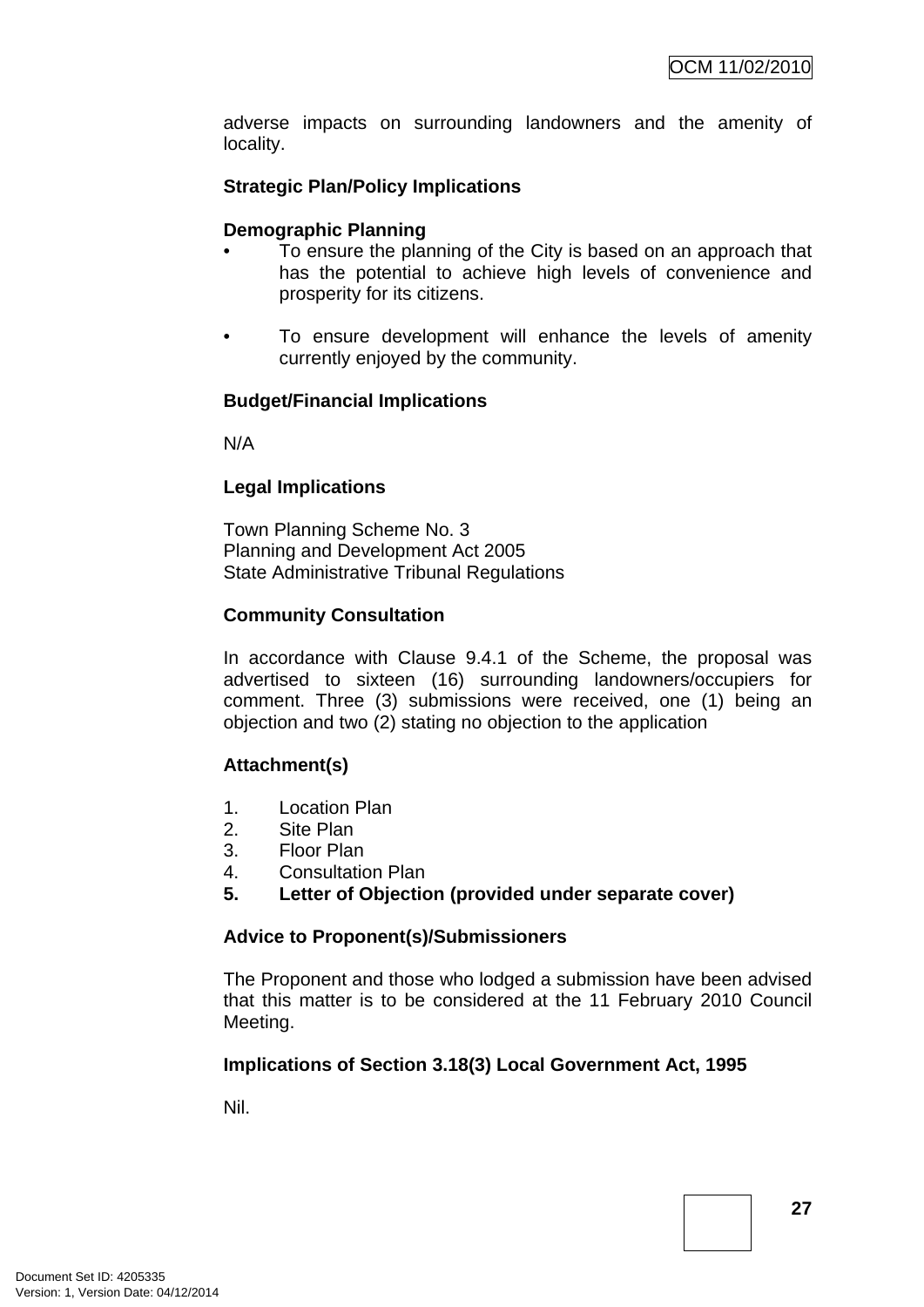<span id="page-31-0"></span>**14.2 (MINUTE NO 4153) (OCM 11/02/2010) - CONSIDERATION OF THE POSSIBLE REALIGNMENT OF METROPOLITAN REGION SCHEME OTHER REGIONAL ROADS RESERVATION FOR FRANKLAND AVENUE/HAMMOND ROAD, WATTLEUP (4412178; 9669) (A TROSIC) (ATTACH)** 

**RECOMMENDATION** That Council:-

- (1) not support the proposed realignment of the Metropolitan Region Scheme ("MRS") 'Other Regional Roads' reservation of Frankland Avenue/Hammond Road, Wattleup as shown on the plan prepared by the Department of Planning;
- (2) request the Department of Planning that the final boundaries of the Bush Forever site for Frankland Reserve exclude:
	- 1. The MRS 'Other Regional Roads' reservation of Frankland Avenue/Hammond Road, Wattleup which dissects through the western portion of Frankland Reserve.
	- 2. The portion of Frankland Reserve required for the future 'Primary Regional Roads' reservation of Rowley Road in accordance with MRS Amendment No. 1158/41; and
	- 3. An area of at least 4ha in the eastern portion of Frankland Reserve identified for active recreation purposes in Southern Suburbs District Structure Plan (Stage 3).
- (3) advise the Department of Planning and affected landowners accordingly.

## **COUNCIL DECISION**

MOVED Clr I Whitfield SECONDED Deputy Mayor K Allen that the recommendation be adopted.

**CARRIED 10/0**

## **Background**

At its meeting held on 16 March 1999 Council considered the draft Bush Plan report (now Bush Forever) and nominated Frankland Reserve as an additional site for consideration.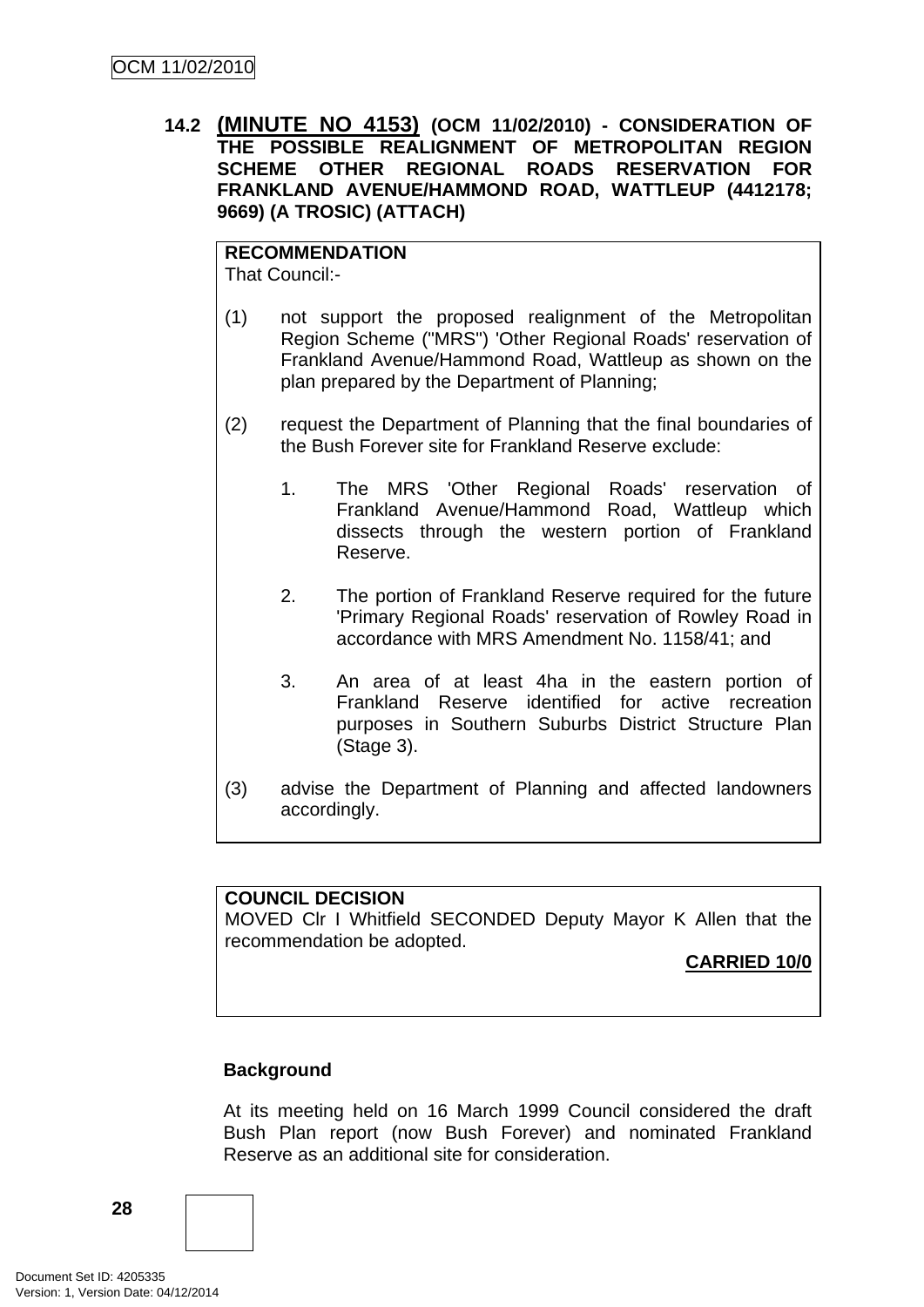At its meeting held on 17 July 2001 (Item 14.13 Minute No. 1218) Council considered a report on the application to mine sand within Frankland Reserve, and an associated land exchange. Council resolved not to support any proposed land exchange and to strongly object to the mining of sand within the reserve.

Council at its meeting held on 21 August 2001 (Item 14.1 Minute No. 1252) again considered the question of sand mining in Frankland Reserve and resolved to reconfirm its strong opposition to the sand mining within the land. Council also instructed its Solicitor to represent the City of Cockburn ("City") in the Mining Wardens Court to oppose the issue of a Mining Licence to Amity Holdings Pty Ltd to mine sand from Frankland Reserve.

Council at its meeting held on 16 September 2003 (Item 14.5 Minute No. 2146) considered a request from the Ministry for Planning for the inclusion of Frankland Reserve as an additional Bush Forever site. Council agreed to the nomination subject to:

- (i) acknowledgement that some 4ha of the site which includes an existing cleared area of 3.5ha be able to be developed for active recreation purposes in accordance with the Southern Suburbs District Structure Plan (Stage 3); and
- (ii) the Department of Planning investigate the possible realignment of the existing Frankland Avenue/Hammond Road 'Other Regional Roads' reservation (hereafter referred to as "Frankland Avenue") under the Metropolitan Region Scheme ("MRS") and future Rowley Road 'Primary Regional Roads' reservation to avoid Frankland Reserve so as to maximise the conservation values of the land.

In accordance with Council's resolution, owners of land adjacent to Frankland Reserve, some of who are affected by the realignment, were advised of the decision.

Council at its meeting held on 11 August 2005 (Item 14.19 Minute No. 2924) adopted the Southern Suburbs District Structure Plan (Stage 3). The plan showed Frankland Avenue in accordance with the MRS being the relevant statutory alignment. However Section 2.11 of the District Structure Plan text did refer to the September 2003 resolution of Council regarding the review of the alignment of Frankland Avenue and Rowley Road to minimise the impact on Frankland Reserve.

#### **Submission**

The Department of Planning recently completed a design of Rowley Road and Frankland Avenue which demonstrates that Frankland Avenue can be realigned to avoid Frankland Reserve. There is no indication that the alignment of Rowley Road has been reviewed to reduce impacts on the reserve.

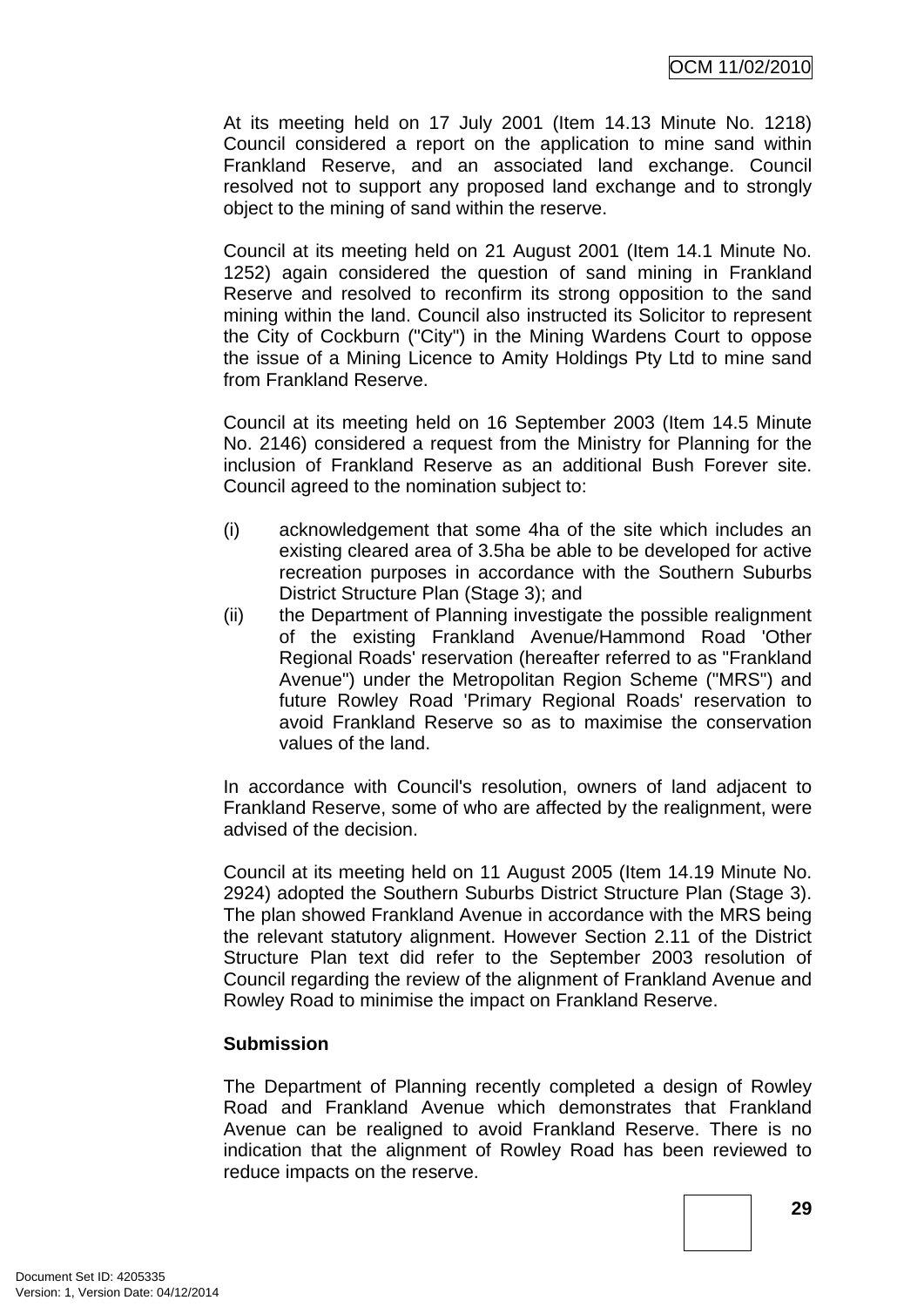Having received the design of Frankland Avenue demonstrating how it can be realigned to avoid Frankland Reserve, Council now needs to consider whether to support the realignment and to advise the Department of Planning accordingly.

## **Report**

As requested by the City, the Department of Planning has prepared detailed alignment plans showing how Frankland Avenue can be realigned to avoid Frankland Reserve. The relationship between the current MRS alignment and the proposed alignment is shown in Plan 1 in the Agenda attachments and the detailed design on Plan 2. The plan also includes a strip of MRS 'Parks and Recreation' reserve of some 20m wide down each side of the proposed realigned Frankland Avenue. The 'Parks and Recreation' reserve on the west side of the alignment replaces the existing 'Parks and Recreation' reserve strip which accommodates the historic Baldivis tramway trail. The 'Parks and Recreation' reserve down the eastern side is not something the City requested and is of doubtful value given the significant cost to vegetate and maintain the strip.

It is clear from the plans that Frankland Avenue can be realigned to avoid Frankland Reserve but there are significant impacts on several landowners who were not previously affected, or were only partially affected. Table 1 in the Agenda attachments shows the current and proposed land requirements in this respect. It can be seen that particularly Lot 1 (increase in sterilised land from 13% to 48%), Lot 2 (increase in sterilised land from nil to 50%) and Lot 115 (increase in sterilised land from 28% to 97%) are significantly affected. The magnitude of these affects are such that they completely change the future potential of this affected land.

In view of the impacts, the plans were sent to affected landowners and the Town of Kwinana for comments. This was to enable such comments to be reported to Council, so that Council could be given the appropriate ability to make an informed judgement on the realignment based on social, economic and environmental criteria.

The following submissions were specifically received:

| <b>Submission by</b>             | Landowner        | Lot                        | <b>Submission</b> |
|----------------------------------|------------------|----------------------------|-------------------|
| Design<br><b>Burgess</b>         | <b>Primewest</b> | 117<br>805<br>and          | Object            |
| Group                            |                  | Management   Wattleup Road |                   |
| Evans and Gianoli                | l M<br>A<br>and  | Lot 110 Wattleup           | <b>Object</b>     |
|                                  | <b>Dropulich</b> | Road                       |                   |
| <b>QUBE</b><br><i>(includes)</i> |                  | Lots 801, 122, 121, Object |                   |
| consultant advice)               |                  | 71 and 75 Wattleup         |                   |
|                                  |                  | Road                       |                   |
| Town of Kwinana                  |                  | Impacts land within        | Acceptable        |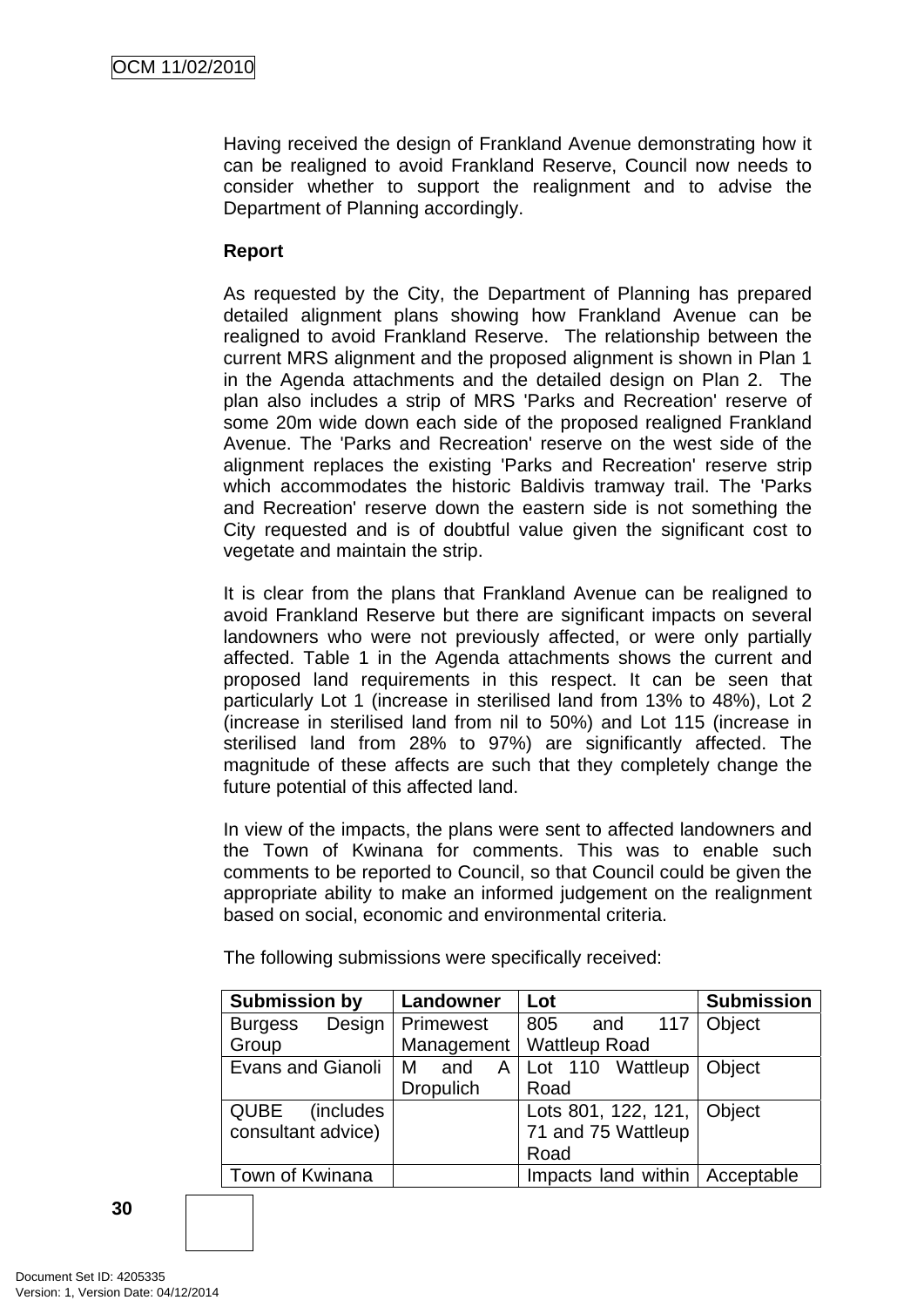|                |          | Town of Kwinana                        |        |
|----------------|----------|----------------------------------------|--------|
| <b>Whelans</b> |          | A, A and $F$ Lot 115 Wattleup Strongly |        |
|                | Gaglia   | Road                                   | object |
| Whelans        |          | G, D and D   Lots 1 and $2$   Strongly |        |
|                | Ellement | <b>Wattleup Road</b>                   | object |

A summary of the main issues is included in the Agenda attachments. QUBE requested that their submission including advice from their consultants be provided to Councillors in their entirety. In accordance with the request, all submissions have been included in the Agenda attachments.

The issue is quite clear in that there is the opportunity to enhance the conservation values of Frankland Reserve by realigning Frankland Avenue for the benefit of the wider community but this is to the significant detriment of a number of landowners.

There is no doubt that Frankland Reserve has high quality bushland. A condition and structure survey undertaken in November 2003 concluded that overall the vegetation in Frankland Reserve was mostly in excellent condition and that there was no significant difference in the vegetation community structure within the land required for Frankland Avenue and other parts of the site. Within the Frankland Avenue reserve the vegetation was in excellent condition with only one small area of poor condition vegetation. The area west of the road reserve which would be severed once Frankland Avenue was constructed, demonstrated a greater range in condition containing two small areas of poor and several small area of good vegetation. The Department of Planning advise that in their view the vegetation is of regional significance.

The fundamental questions to be addressed are as follows:

- (i) Will the additional area of bushland that could be retained in Frankland Reserve by the realignment of Frankland Avenue significantly increase its conservation value and to what degree?
- (ii) Is there any downside in maintaining the status quo (i.e. not realigning Frankland Avenue)?
- (iii) Does the objective of retaining additional bushland outweigh personal hardship caused by the proposed realignment?

To assist Council considering this matter, the following points are made under the headings of environmental, social and economic factors. These cover both positive and negatives sides of the key arguments.

#### **Environmental**

Retaining the whole of Frankland Reserve will reduce the environmental impact of development in this area and help maintain the existing habitat value of the reserve.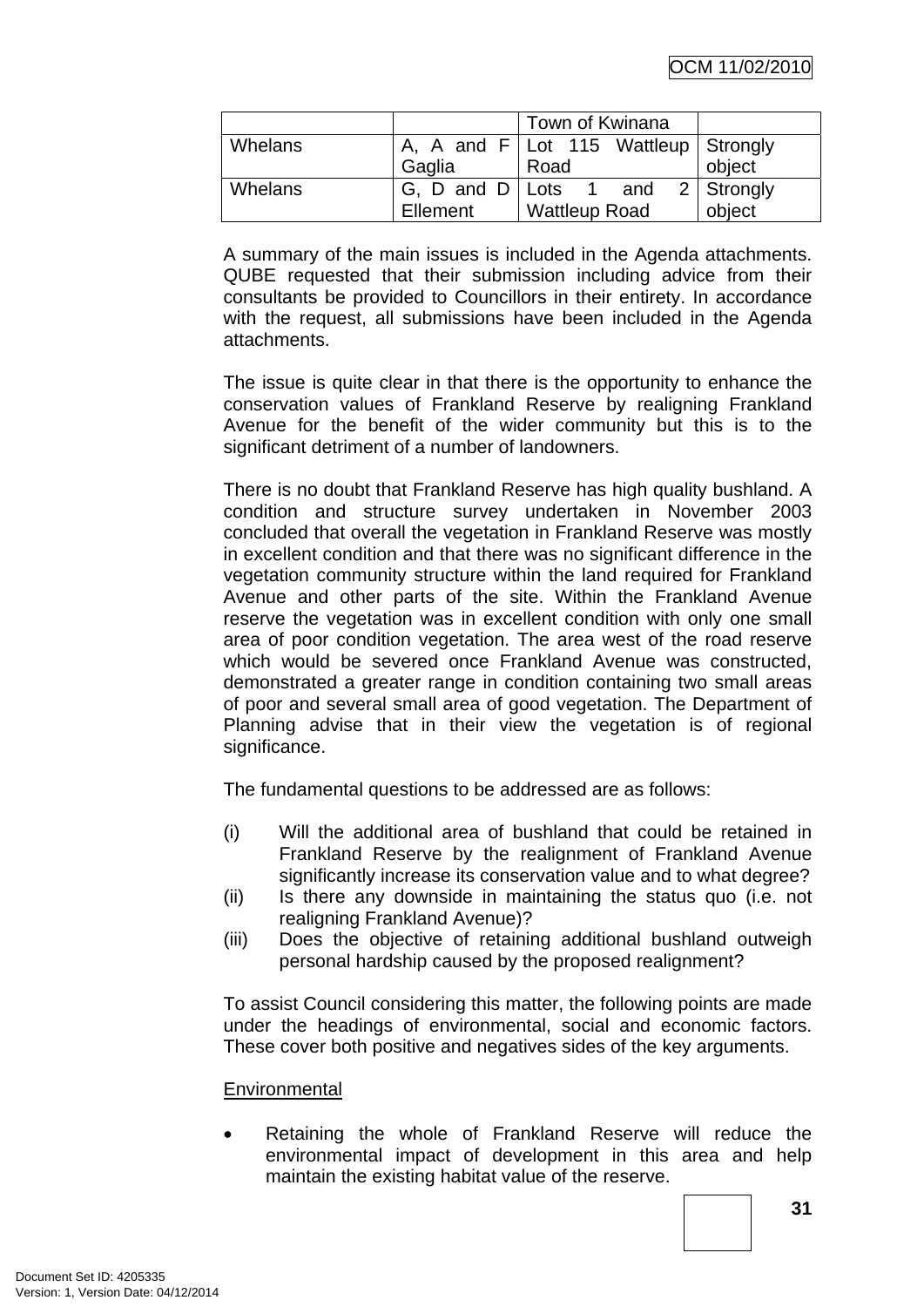- Four hectares of the cleared and degraded portion Frankland Reserve is already earmarked for development as active open space. Further loss from this reserve will reduce the conservation viability of this reserve.
- Fragmentation of the reserve would increase the bushland maintenance costs for the site due to the increase in perimeter to area ratio or edge effects - note that the 1.7ha severed portion of the reserve west of the road alignment is not a viable area for conservation and would effectively become part of the public open space for the western residential area.
- The larger reserve maintains existing genetic diversity. Habitat fragmentation is one of the most important factors that lead to biodiversity loss.
- Reduced fauna road deaths note no fauna survey has been conducted so the extent of this cannot be quantified.
- The larger reserve size will reduce the extent of penetration of weed seeds entering the reserve. Vehicular traffic invariably increases weed seed distribution.
- Retention of roosting and foraging habitat for the endangered Carnaby's Black Cockatoo will be maximised through the realignment.
- Retaining the whole of the reserve meets the objectives of Council's Bushland Conservation Policy and Council's Sustainability Policy viz to conserve the quality, extent and uniqueness of the natural environment that exists within the district and encouraging the protection and conservation of the natural environment.
- Retains the carbon sequestration capabilities of the existing vegetation.
- No carbon release due to decomposition of vegetation cleared for the road.
- Priority flora such as Hackett's Hopbush (Dodonaea hackattiana) not impacted.
- The inclusion of Frankland Reserve as a Bush Forever site has not yet been completed.
- Frankland Reserve was not identified in the Bush Forever report released in 2000 and accordingly was not seen as essential to meet the State Government's targets of retaining sufficient area of each category of bushland.
- The reported outcome of the assessment process for nominated additional Bush Forever Areas was to investigate potential for a land swap between the reserve and adjacent rural blocks. This indicates that Frankland Reserve does not represent the best area of this vegetation community and, if this option had been pursued, then Frankland Reserve would have been cleared for residential development.
- Cardno question the regional significance of the vegetation in Frankland Reserve.

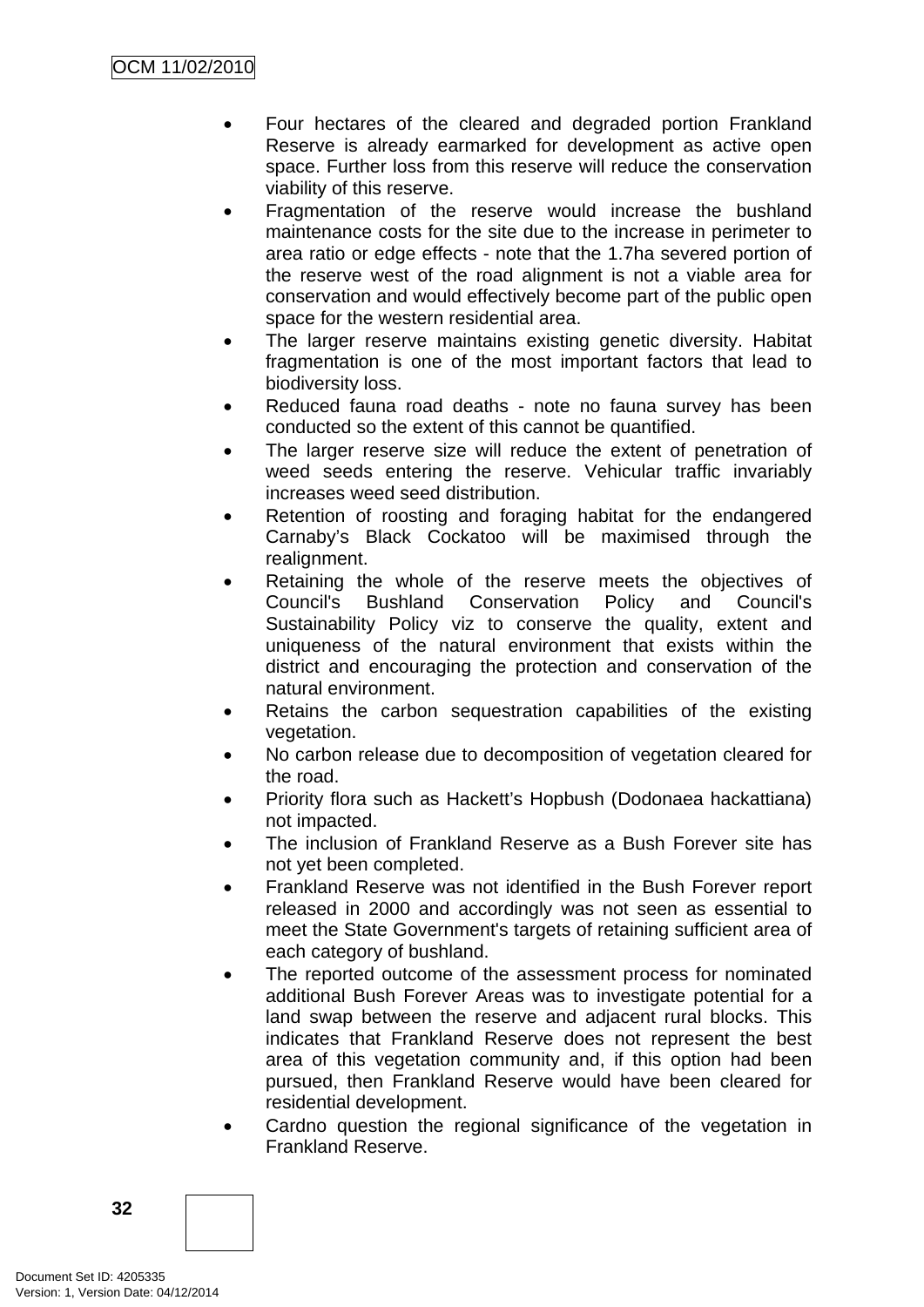The realignment will have a minor impact on the Harry Warring marsupial reserve.

# Economic

- Under State Government clearing legislation, there would be a requirement to provide offsets for any vegetation clearing within the reserve including that for the active recreation area. The minimum is a ratio of 4 to 1. At a cost of \$100,000 per ha, there would be a cost of at least \$600,000 if suitable offsets can be found. It should be noted that this would be a cost of the road and met either through the Development Contribution Scheme or by the State Government as appropriate and would not be a direct cost to the City.
- Clearing of vegetation that is likely to be Carneby's Black Cockatoo habitat will need to be assessed under the Commonwealth Environmental Legislation and may result in the requirement for additional offsets of up to 10 to 1.
- There may be future potential for bushland to be used for carbon offsets.
- Funding already expended on infrastructure and maintenance in the reserve will not be wasted - Council allocates \$9,500 pa for general maintenance of the reserve.
- The additional area of private land affected by the realignment of Frankland Avenue, the Rowley Road interchange and 'Parks and Recreation' reserve as per Table 1 in the Agenda attachments is 7.0706 ha which, in today's rates, could have a land value in excess of \$5.6m taking into account the land value, injurious affection, severance and solatium payments. This will need to be met partially by the City through the Development Contribution Plans and the State Government (at this time it is unclear as to the relative responsibilities). No land value is described to Frankland Reserve as this would be transferred from one reserve to another free of cost as is the usual case.
- The additional cost of Frankland Avenue in the Developer Contribution Plans will be paid pro rata by all developers within the development area and inevitably this will be passed on to purchasers in the form of higher land prices.
- Given the significant burden on the affected landowners and the fact that the only real buyer for the three most affected lots is likely to be either the Western Australia Planning Commission ("WAPC") or the City, consideration would need to be given to the early purchase in the event that the landowners wish to move on. This is consistent with the City's views in respect to the Hope Valley Wattleup Redevelopment Area in that there needs to be a financial exit strategy for affected landowners.
- The three worst affected properties are owned by private individuals and accordingly the impacts cannot be easily absorbed or defrayed over a large project area.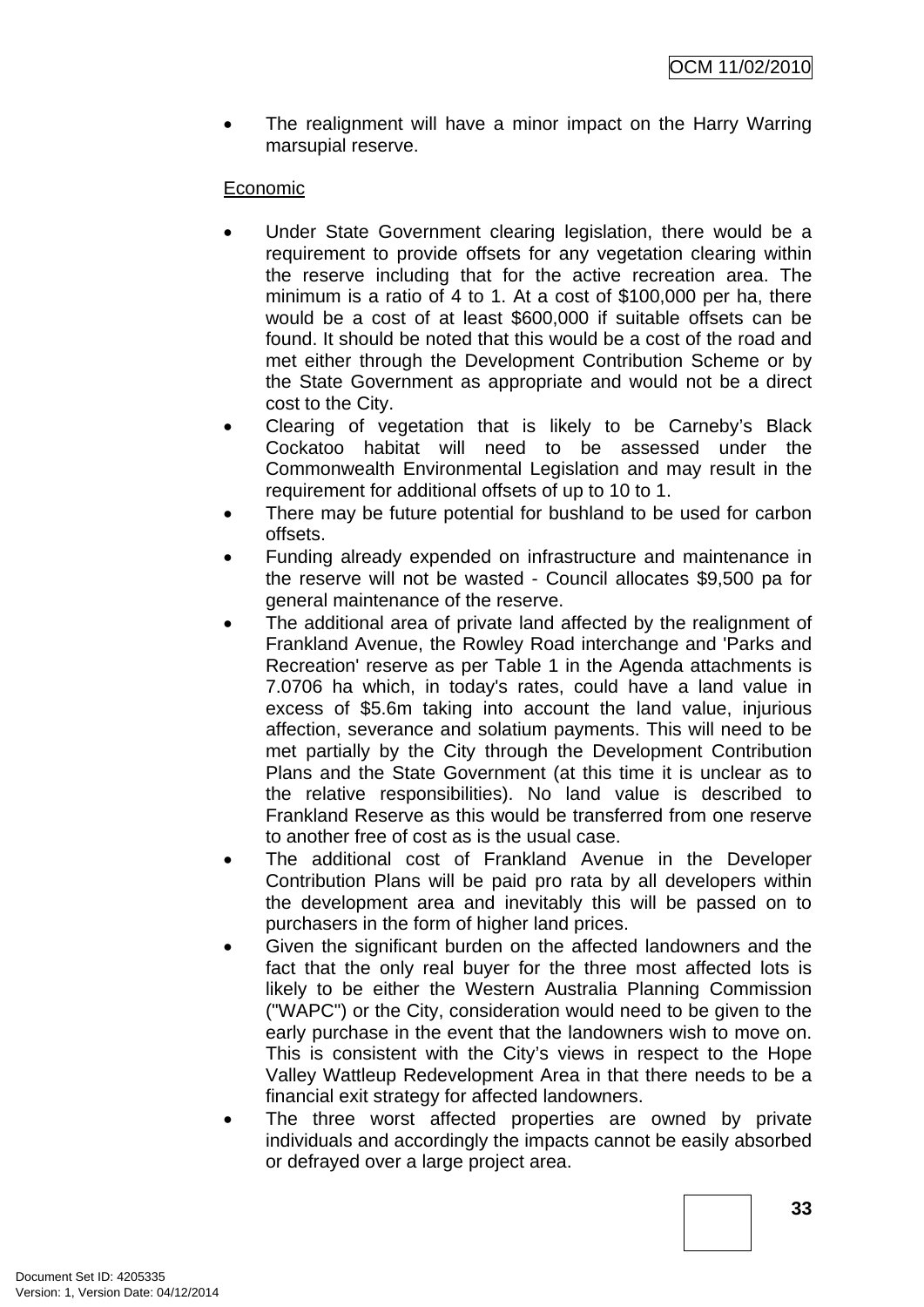# Social

- This matter is causing the families affected by the realignment proposals significant stress. If this proposal proceeds, this will continue for several years while the realignment is progressed as an amendment to the MRS and the costly matter of acquisition resolved.
- The realignment of Frankland Avenue will take several years to resolve and for planning of the area to be advanced. Accordingly development in this area will be sterilised at a time when the land is at the development front, plans are in the system and land supply is a major issue for the State Government and the City.
- Nature experiences relieve mental fatique. The restorative effects of a natural environment (whether time in the wilderness setting or a walk in a local nature reserve) leads to renewed attention and positive affect.

Having regard to the matters raised in the submissions and the points set out above, there are two courses of action that Council can take. These are to either:

- (i) Support the realignment of Frankland Avenue to the west of Frankland Reserve to maximise the area being retained in a contiguous area; or
- (ii) To support the current MRS alignment and maintain the status quo.

If Council supports the realignment of Frankland Avenue in accordance with the plans prepared by the Department of Planning then it is considered necessary that both the WAPC and the City implement landowner exit strategies.

The exit strategy through the WAPC is normally once the land is reserved through the MRS. This would take 2-3 years to effect and be reliant on the willingness and capacity of the WAPC. It may also consider declaring the area a Planning Control Area which has acquisition provisions under the *Planning and Development Act 2005*. In respect to the City's obligations, Frankland Avenue is included as a cost item in Development Contribution Area's ("DCA's") 9 and 10. However DCA 9 and 10 do not include any provision for the ability for Council to borrow funds to acquire land the subject of the DCA and charge the interest back to the plan as a cost as is the case with DCA 11 Muriel Court or DCA 12 Packham North.

Accordingly under the current circumstances to achieve an early exit strategy the City would either need to:

(i) purchase the land outright from Municipal funds and participate in the DCA Scheme as would any other landowner and wait till

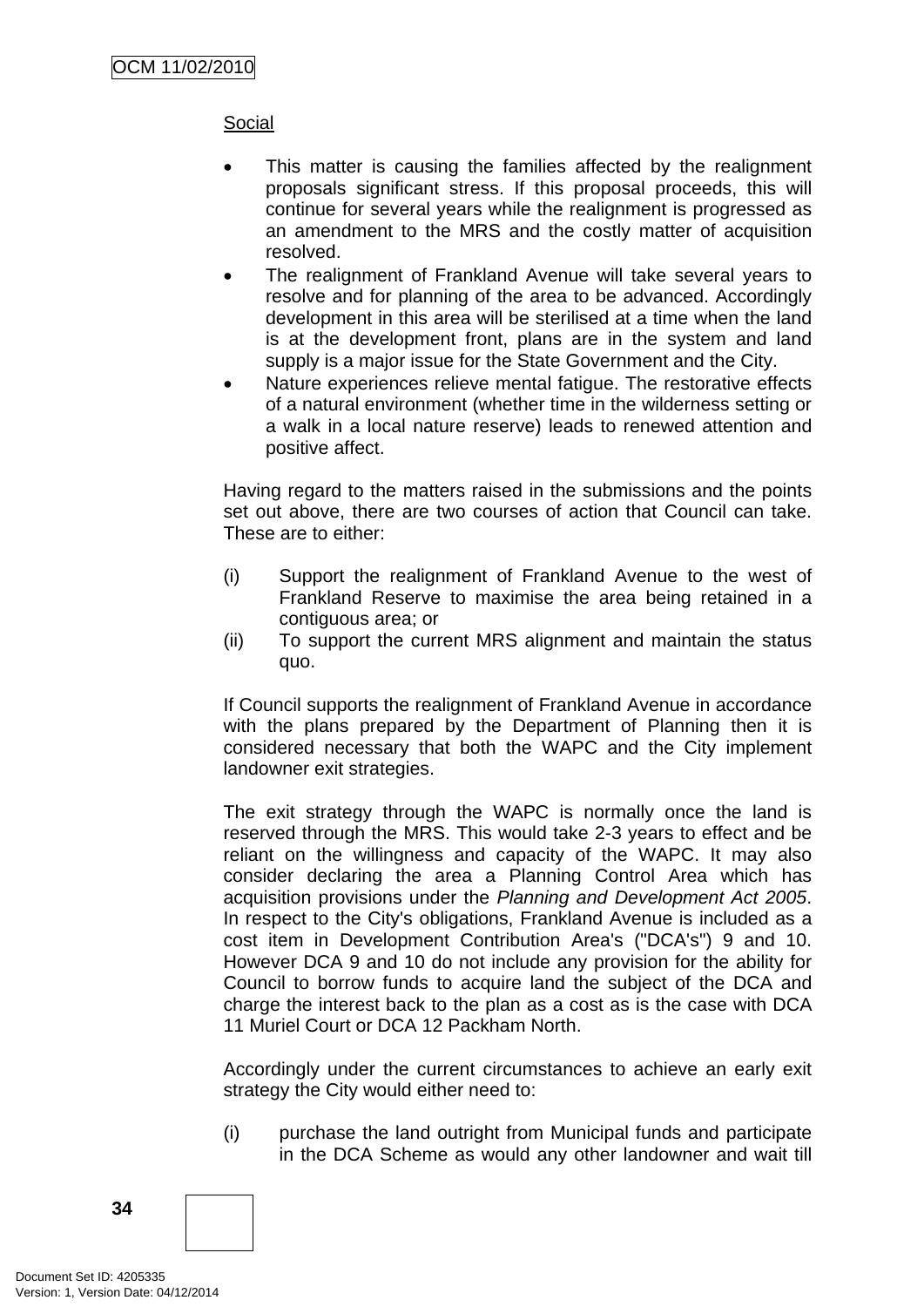there were sufficient funds in the DCA account to meet the liability; or

(ii) seek approval from the WAPC to amend DCA 9 and 10 to include interest provisions which would take some 18 months to achieve. The funding for Frankland Avenue would also need to be included in the Plan for the District as this project would be competing with other capital works for funding and will affect the timing and ability to deliver those items.

A significant issue in determining the appropriate course of action is how to value some of the environmental and social benefits and determine the extent to which it is essential to protect the whole of Frankland Reserve. This is in stark contrast to the very clear economic costs, exit strategy issues for the affected landowners and the impact on the timing of development in the area. On balance it is considered that Council should not support the proposed realignment of Frankland Avenue opting instead to maintain the status quo in respect to the conservation area and providing certainty to the landowners.

The fact also that so much time has passed since Council's resolution of 16 September 2003 which requested the realignment be investigated means that landowner expectations have shifted significantly. It is completely reasonable that landowners who were originally advised of Council's request to investigate the realignment in 2003 would have seen the passage of many years and assumed that the matter had been looked at but was not considered a priority. To now undertake the investigation over 6 years later creates an extremely difficult situation for affected landowners and Council.

In balancing all these issues, it is recommended that Council resolve not to support the proposed realignment of Frankland Avenue to the west of Frankland Reserve as shown on the plan prepared by the Department of Planning. It is also recommended that Council request the Department of Planning to exclude from the final boundaries of the Bush Forever site for Frankland Reserve:

- (i) The MRS 'Other Regional Roads' reservation of Frankland Avenue/Hammond Road, Wattleup which dissects through the western portion of Frankland Reserve.
- (ii) The portion of Frankland Reserve required for the future 'Primary Regional Roads' reservation of Rowley Road in accordance with MRS Amendment No. 1158/41.
- (iii) An area of at least 4ha in the eastern portion of Frankland Reserve identified for active recreation purposes in Southern Suburbs District Structure Plan (Stage 3).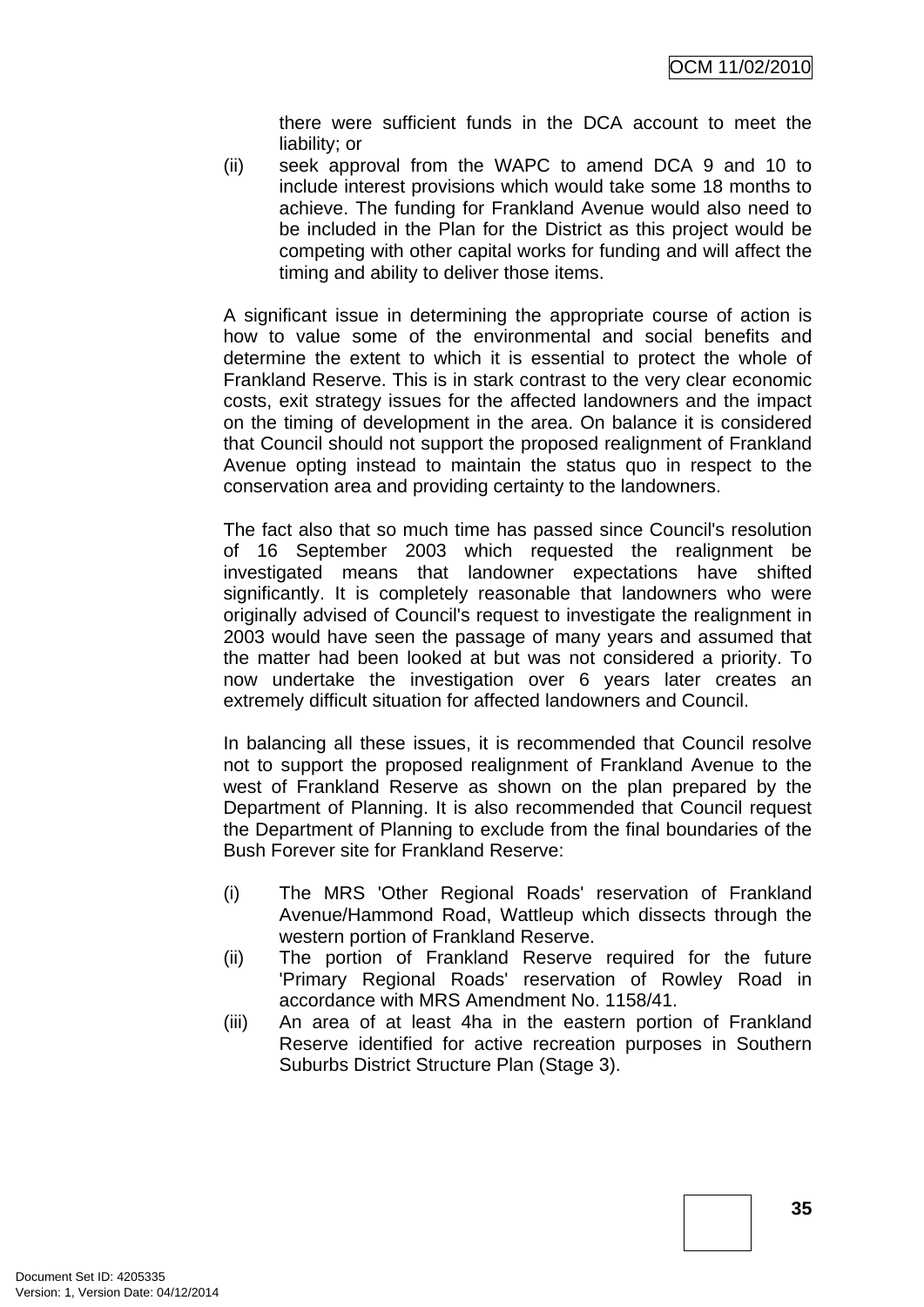# **Strategic Plan/Policy Implications**

#### **Infrastructure Development**

• To construct and maintain parks and bushland reserves that are convenient and safe for public use, and do not compromise environmental management.

#### **Lifestyle and Aspiration Achievement**

• To identify community needs, aspirations, expectations and priorities for services that are required to meet the changing demographics of the district.

#### **Natural Environmental Management**

• To conserve, preserve and where required remediate the quality, extent and uniqueness of the natural environment that exists within the district.

#### **Budget/Financial Implications**

If the proposal proceeds and the DCA is amended to include funding of land acquisition, this project will need to be included in the Plan for the District and will have an impact on the borrowing capacity of the City for other capital works.

#### **Legal Implications**

N/A

#### **Community Consultation**

Directly affected landowners were consulted. If this matter proceeds then there will be further public consultation through the MRS amendment process.

#### **Attachment(s)**

- 1. Plan 2 Comparison of current and proposed road alignments
- 2. Plan 1 Detailed design prepared by Department of Planning
- 3. Table 1 Comparison of land allocation to Frankland Avenue, Rowley Road and Parks and Recreation
- 4. Summary of submissions
- 5. Copies of submissions

#### **Advice to Proponent(s)/Submissioners**

The Proponent(s) and those who lodged a submission on the proposal have been advised that this matter is to be considered at the 11 February 2010 Council Meeting.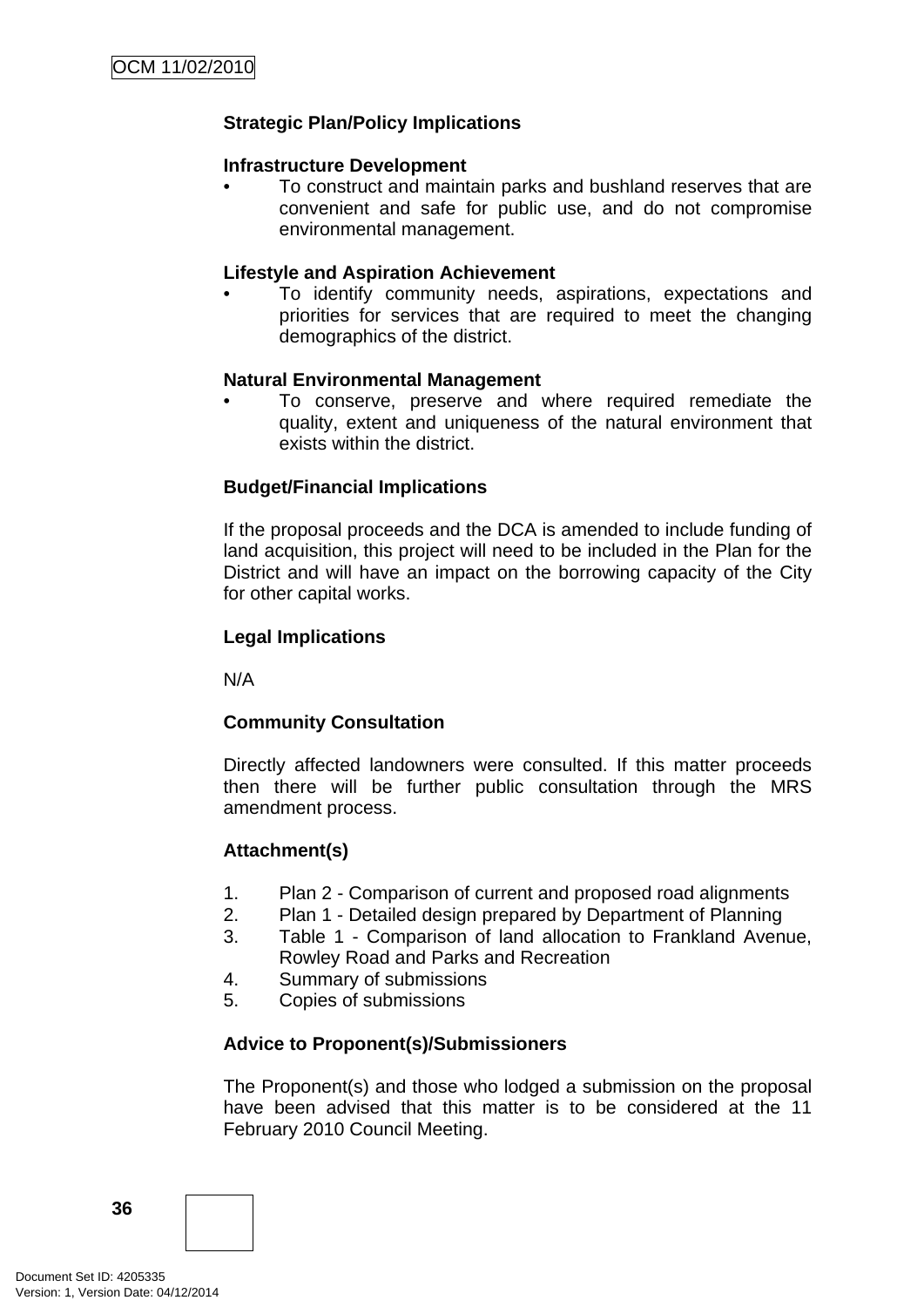# **Implications of Section 3.18(3) Local Government Act, 1995**

Nil.

**14.3 (MINUTE NO 4154) (OCM 11/02/2010) - DEDICATION OF LAND AS ROAD RESERVE PURSUANT TO SECTION 56 OF LAND ADMINISTRATION ACT 1997 - PORTION OF LOT 3004 PLAN 44630 (RESERVE 48878) SPEARWOOD AVENUE, BIBRA LAKE (450007, 6005342) (K SIM) (ATTACH)** 

# **RECOMMENDATION**

That Council:

- (1) request the Minister for Lands to dedicate portion of Lot 3004 on Plan 44630 (Reserve 48878) Spearwood Avenue, Bibra Lake as road reserve pursuant to Section 56 of the *Land Administration Act 1997*; and
- (2) indemnify the Minister for Lands against reasonable costs incurred in considering and granting this request.

# **COUNCIL DECISION**

MOVED Clr I Whitfield SECONDED Deputy Mayor K Allen that the recommendation be adopted.

**CARRIED 10/0**

# **Background**

The land to be dedicated is a section approximately 50m wide across Reserve 48878 being Lot 3004 on Plan 44630. Reserve 48878 is a railway reserve under the control of the Public Transport Authority ("PTA"). The reserve is no longer used for railway purpose while the section to be dedicated will form part of re-aligned Spearwood Avenue.(Barrington Road to Sudlow Road), Bibra Lake.

# **Submission**

PTA have responded favourably to a request from the City of Cockburn ("City") to give access to the land to facilitate the construction of Spearwood Avenue, Barrington to Sudlow Road, Bibra Lake.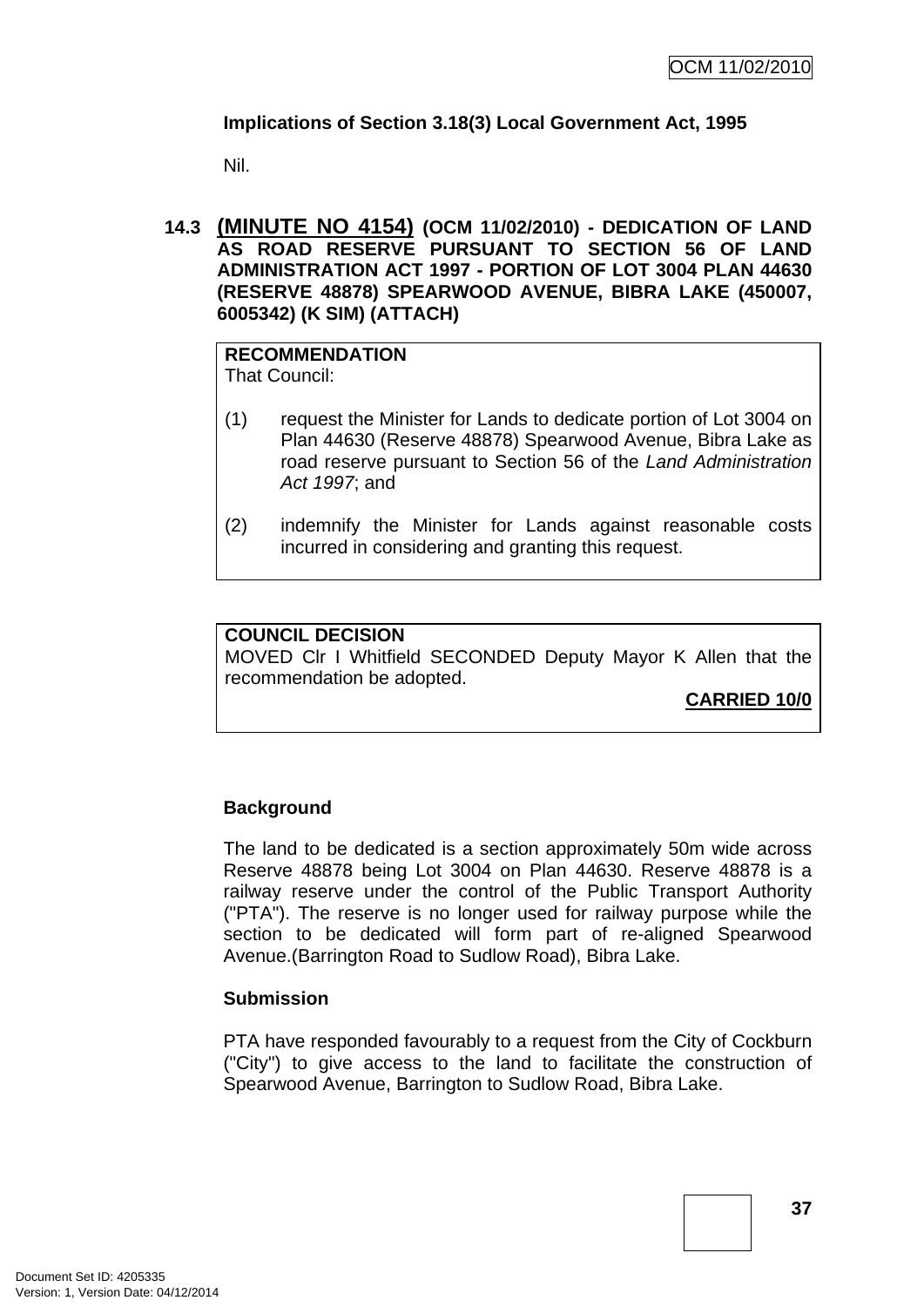#### **Report**

The section of land to be dedicated is shown on the Metropolitan Region Scheme as an 'Other Regional Roads' reservation and forms part of the land required for the construction of Spearwood Avenue, from Barrington to Sudlow Road, Bibra Lake. Construction of this road has been budgeted for with commencement anticipated mid 2010. The PTA has given a written consent to the dedication subject to the existing section of road reserve being closed and included in Reserve 48878. Action to close the existing section of road reserve adjoining the railway reserve has been initiated and will be presented to a future Council meeting.

As this is consistent with the ultimate planned function for Spearwood Avenue, it is recommended that Council facilitate the road widening by requesting the Minister for Lands to dedicate the required portion of land as road reserve. The procedure for dedication is set out in Section 56 of the *Land Administration Act 1997*, with Section 56(4) specifically requiring the local government to indemnify the Minister in respect to all costs and expenses reasonably incurred by the Minister in considering and granting the request. This forms the essence of the officer recommendation.

# **Strategic Plan/Policy Implications**

#### **Demographic Planning**

- To ensure the planning of the City is based on an approach that has the potential to achieve high levels of convenience and prosperity for its citizens.
- To ensure development will enhance the levels of amenity currently enjoyed by the community.

#### **Budget/Financial Implications**

The dedication is pursuant to Section 56 of the *Land Administration Act 1997*, which requires the City to indemnify the Minister in respect to all costs and expenses, incurred considering and granting the request. These cannot be quantified at this time, but are expected to be minor.

#### **Legal Implications**

Land Administration Act 1997

#### **Community Consultation**

N/A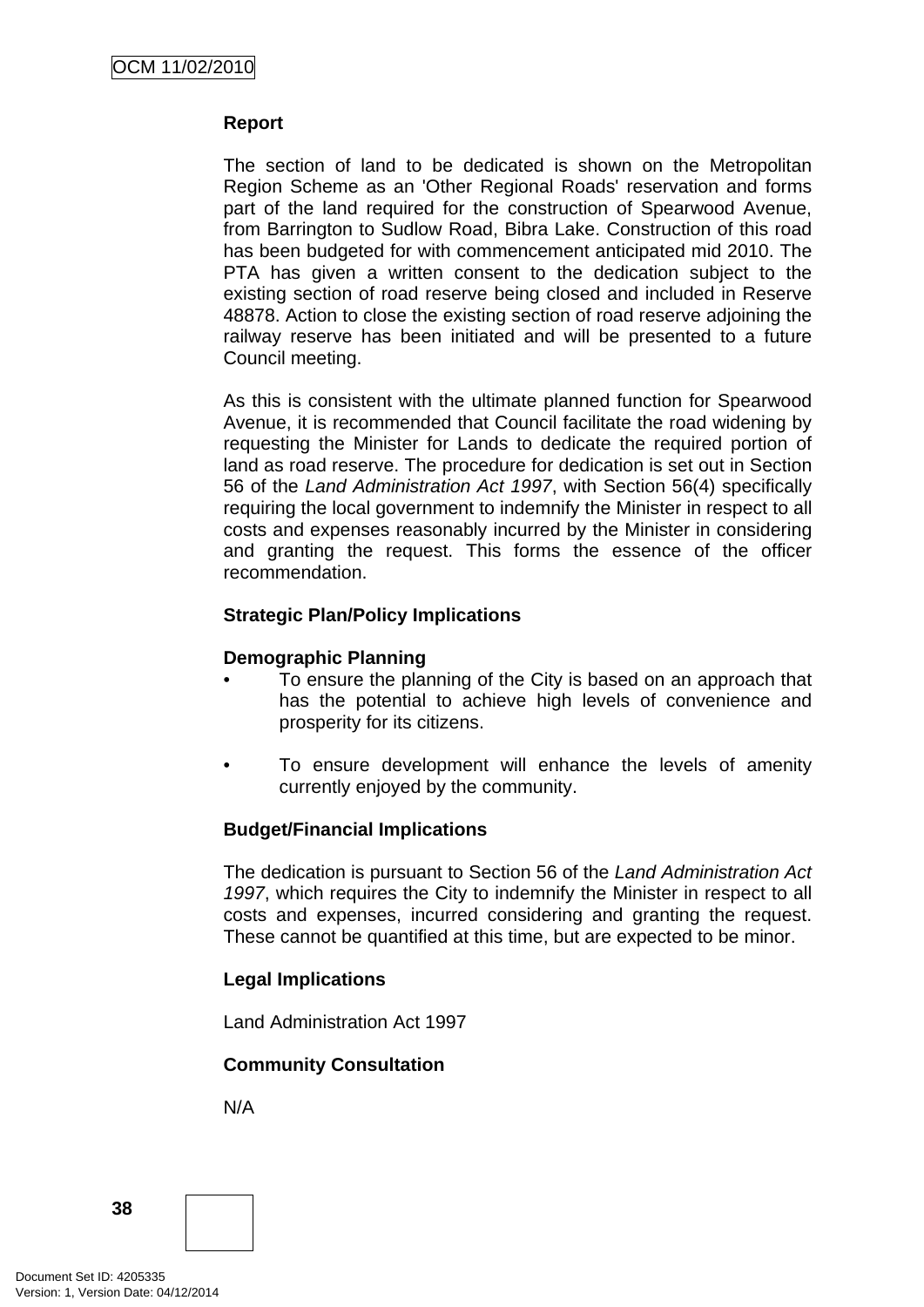# **Attachment(s)**

Location Plan

# **Advice to Proponent(s)/Submissioners**

N/A

**Implications of Section 3.18(3) Local Government Act, 1995**

Nil.

# **14.4 (MINUTE NO 4155) (OCM 11/02/2010) - STRUCTURE PLAN ADOPTION - LOT 74 HOWE STREET BEELIAR ; LF AND MH BULL (9687) (A BLOOD) (ATTACH)**

**RECOMMENDATION** That Council:

- (1) adopts the Schedule of Submission;
- (2) adopts the Structure Plan for Lot 74 Howe Street, Beeliar; and
- (3) advise the Western Australian Planning Commission, the current landowners and those who made a submission accordingly.

# **COUNCIL DECISION**

MOVED Clr I Whitfield SECONDED Deputy Mayor K Allen that the recommendation be adopted.

**CARRIED 10/0**

# **Background**

Council at its meeting held on 8 December 2005 resolved to support the subdivision of the subject land into seven residential lots. The Western Australian Planning Commission ("WAPC") approved the plan of subdivision on 15 June 2006.

# **Submission**

Nil.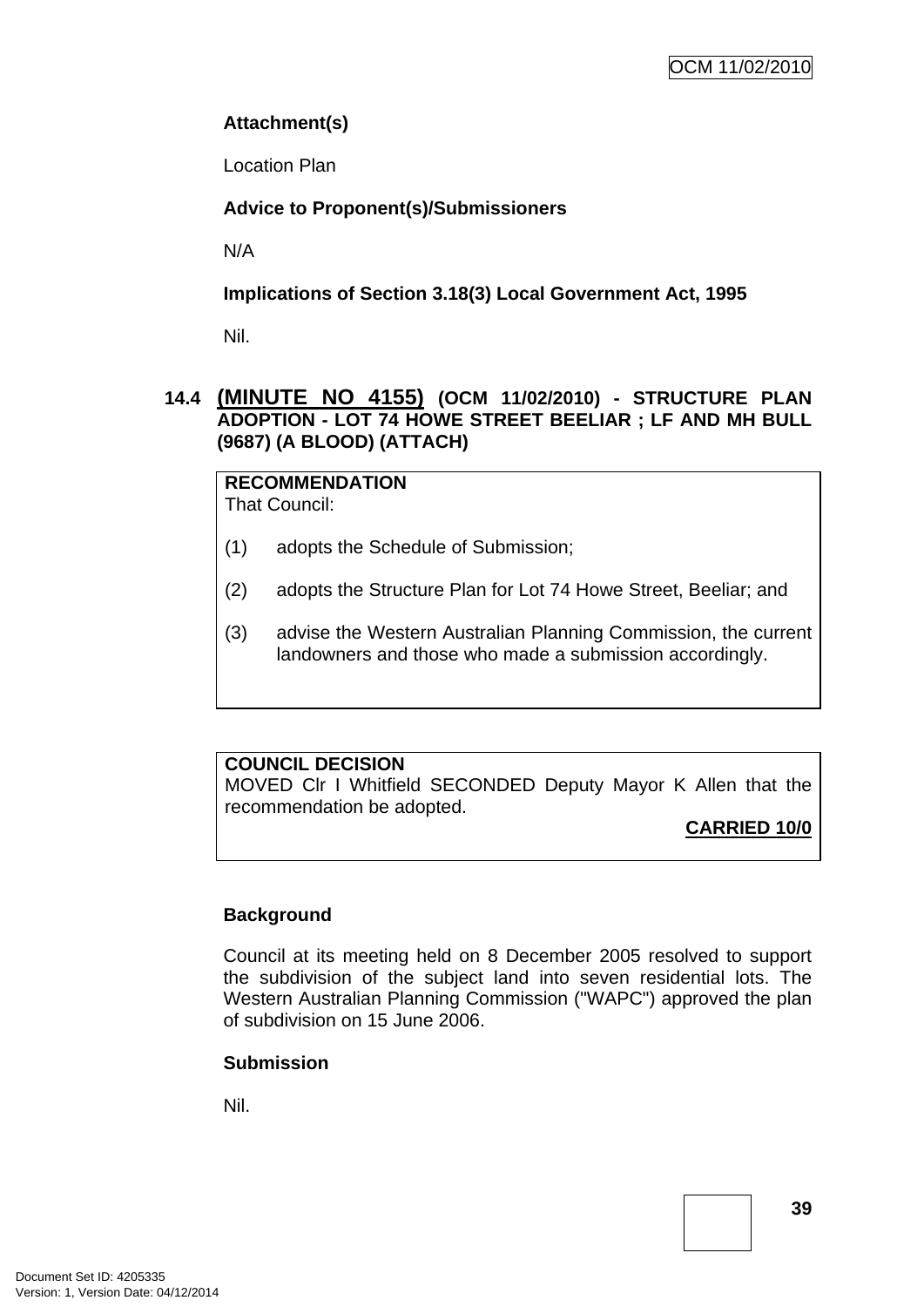### **Report**

The subject land is zoned 'Development' and is located within Development Area 4 Yangebup which requires the adoption of a Structure Plan to guide subdivision and development. Subdivision of the subject land is nearing completion in accordance with the 2006 subdivision approval issued by the WAPC, and it is necessary to adopt a Structure Plan for the subject land. This will provide the appropriate zoning basis and land use controls pursuant to City of Cockburn Town Planning Scheme No. 3 ("Scheme").

While the City promotes Structure Plans for larger and more logical precinct areas, the fact that this proposal has already received subdivision approval and that the prevailing road network provides a logical basis to the subdivision, means that a selective Structure Plan is satisfactory. However, this approach will not be applied elsewhere within the surrounding precinct, as no further subdivision approvals have been issued for land.

The Structure Plan (which is based on the approved subdivision application) provides for six single residential lots (coded R20) and one grouped dwelling lot coded R25. Construction of the subdivision will include all the appropriate servicing and road construction/upgrading requirements as is normally appropriate. Other than that it is a very simple matter.

The Structure Plan for the land (Plan 1 in the Agenda attachments) was advertised for public comment between 15 October and 11 November 2009. This included a notice in the Cockburn Gazette, letters to current landowners, adjoining landowners and State Government agencies. A letter was also sent to the agent selling the lots requesting that they advise prospective purchasers.

At the close of advertising 12 submissions had been received, all from State Government agencies and servicing authorities. The submissions provided advice and raised no objections to the structure plan. The submissions are set out in the Schedule of Submissions in the Agenda attachments.

Having regard to the submissions, it is recommended that Council approve the Structure Plan for Lot 74 Howe Street, Beeliar and advise the WAPC accordingly.

#### **Strategic Plan/Policy Implications**

#### **Demographic Planning**

• To ensure the planning of the City is based on an approach that has the potential to achieve high levels of convenience and prosperity for its citizens.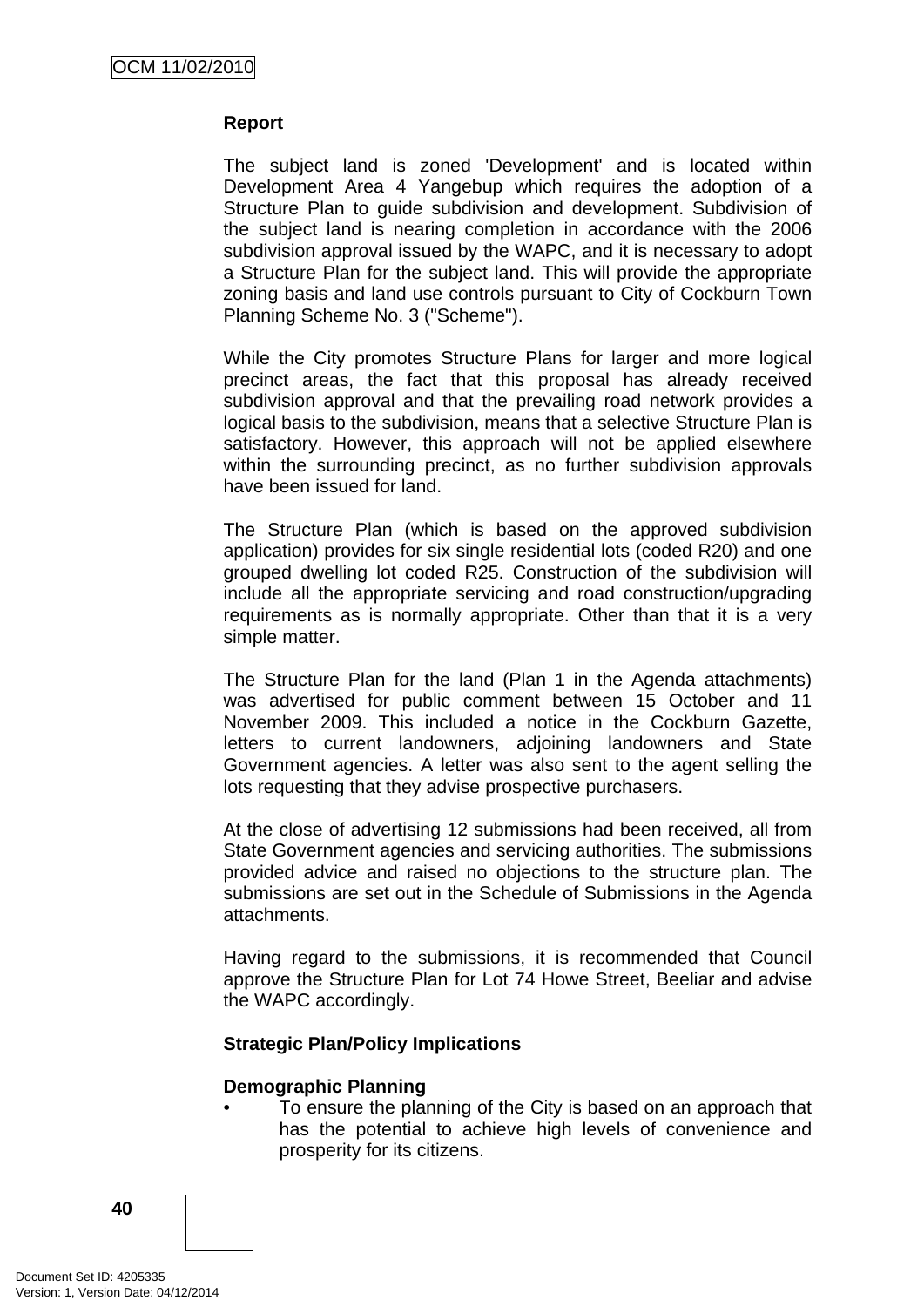To ensure development will enhance the levels of amenity currently enjoyed by the community.

# **Budget/Financial Implications**

The subdivision approval requires a contribution to DCA 4 Yangebup West and cash in lieu of public open space.

# **Legal Implications**

Nil.

# **Community Consultation**

Public consultation was undertaken between 15 October and 11 November 2009.

# **Attachment(s)**

- 1. Structure Plan
- 2. Schedule of Submissions

# **Advice to Proponent(s)/Submissioners**

The Proponent(s) and those who lodged a submission on the proposal have been advised that this matter is to be considered at the 11 February 2010 Council Meeting.

#### **Implications of Section 3.18(3) Local Government Act, 1995**

Nil.

### **14.5 (MINUTE NO 4156) (OCM 11/02/2010) - FINAL CONSIDERATION OF AMENDMENT NO. 29 TO CITY OF COCKBURN TOWN PLANNING SCHEME NO. 3 - REZONING LOT 196 BERRIGAN DRIVE, JANDAKOT FROM LOCAL CENTRE (RESTRICTED USE 6) TO RESIDENTIAL R40 - OWNER: M FATHI AND M FATHI ELZADI, N AND S TAFTI - APPLICANT: TUSCOM SUBDIVISION CONSULTANTS (93029) (M CARBONE) (ATTACH)**

# **RECOMMENDATION**

That Council:

- (1) adopt the Schedule of Submission;
- (2) not proceed with Scheme Amendment No. 29 as the proposal does not comply with State Planning Policy No. 5.3 (*Jandakot Airport Vicinity*) as the subject land is within the Core Area (area defined by the 20 ANEF noise contour) whereby the Policy does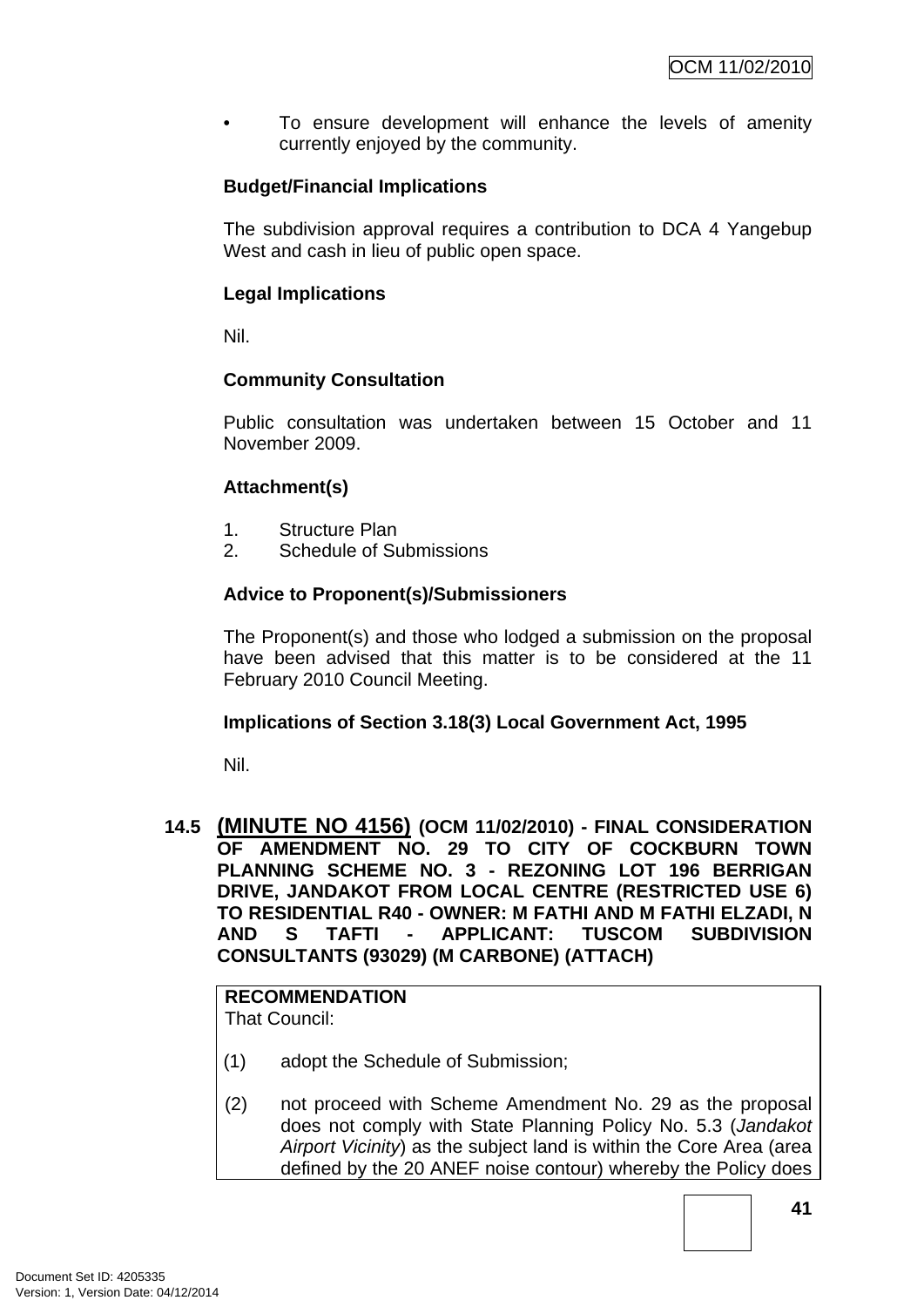not allow rezoning which will permit residential dwellings, or an increase in density within this area; and

(3) advise the proponent, people who made submissions and the Western Australian Planning Commission of Council's decision

#### **COUNCIL DECISION**

MOVED Clr I Whitfield SECONDED Deputy Mayor K Allen that the recommendation be adopted.

# **CARRIED 10/0**

# **Background**

Council at its meeting held on 13 October 2005 resolved to initiate Amendment No. 29 to City of Cockburn Town Planning Scheme No. 3 ("Scheme") for the purposes of advertising. The amendment proposed to rezone Lot 196 Berrigan Drive, Jandakot ("subject land") from 'Local Centre - Restricted Use 6' to 'Residential R40'.

The amendment was put on hold at the request of the proponent in 2007. The proponent has recently advised that they now do not wish to proceed with the amendment. This provides Council with the requirement to finalise the amendment, with the view to cancelling the amendment at the proponent's request.

Council must also be aware of State Planning Policy No. 5.3 (*Jandakot Airport Vicinity*) ("SPP5.3") which was introduced subsequent to Amendment No. 29 being initiated. This provides policy requirements which do not support the amendment proposal. This adds further impetus to the recommendation that Council not proceed with the amendment.

#### **Submission**

Tuscom Subdivision Consultants on behalf of the landowner submitted a Scheme amendment proposal to rezone Lot 196 Berrigan Drive, Jandakot from 'Local Centre - Restricted Use 6' to 'Residential R40'.

#### **Report**

The Scheme amendment was referred to the Environmental Protection Authority ("EPA") in accordance with Section 7 of the *Environmental Protection Act 1986*. The EPA advised that the overall environmental impact of the amendment would not be severe enough to warrant formal assessment under the *Environmental Protection Act 1986*. The

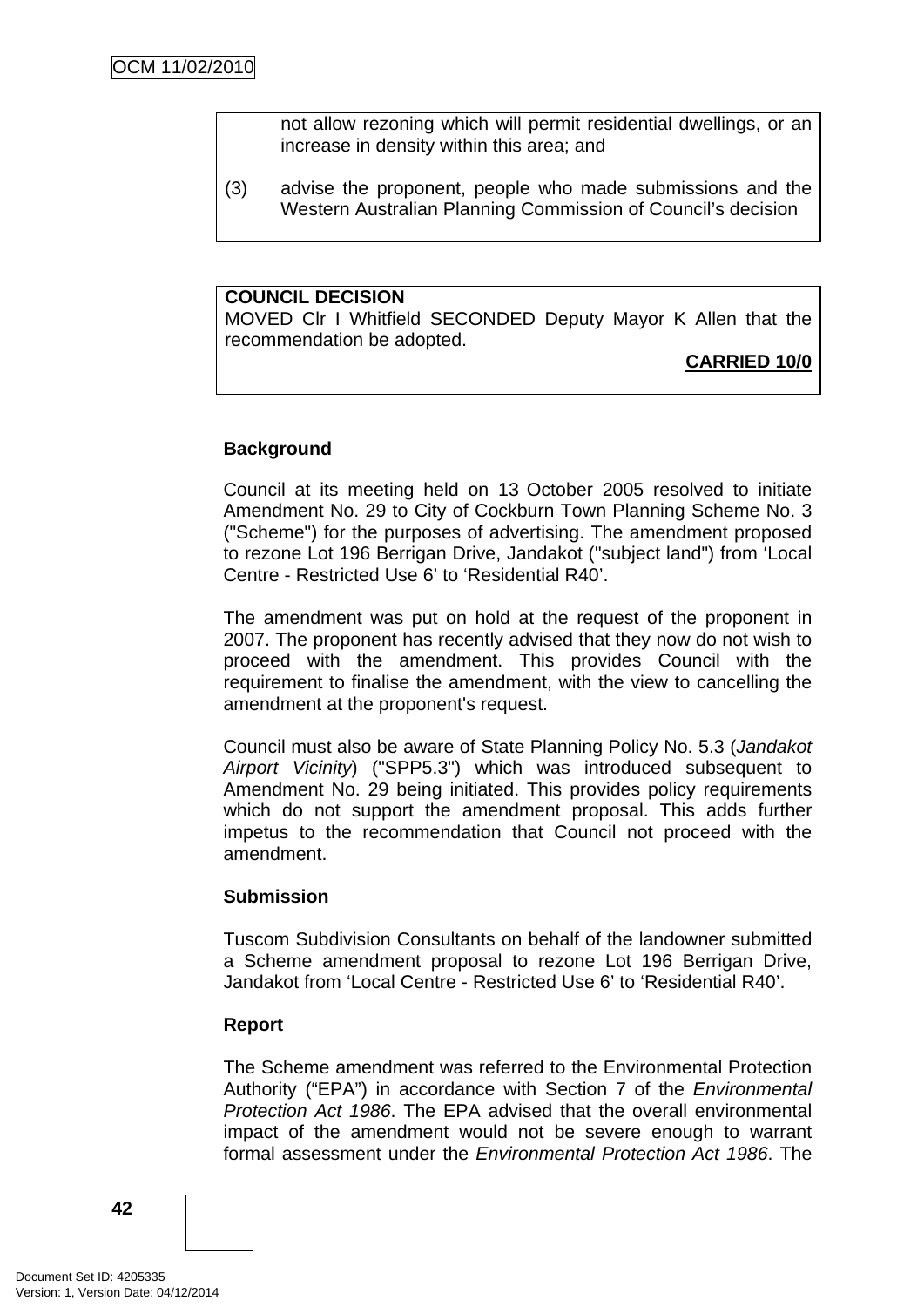amendment was subsequently advertised seeking public comment in accordance with the *Town Planning Regulations 1967* for 42 days.

The Scheme amendment attracted five submissions, one from an adjoining landowner objecting to the proposal and four from State Government agencies/service authorities providing advice/comments. It is considered that the submissions do not require explanation over and above that outlined in the Schedule of Submissions contained within the Agenda attachments.

The purpose of the amendment was to rezone the subject land from 'Local Centre - Restricted Use 6' to 'Residential R40'. The current zoning limits the land uses on the subject land to Office, Restaurant, Fast Food Outlet, Veterinary Consulting Rooms, Reception Centre, Health Studio, Medical Centre, Shop and Showroom. The rezoning was therefore to permit for residential development to occur on the subject land.

Since the initiation of the Scheme amendment in October 2005, the Western Australian Planning Commission ("WAPC") approved State Planning Policy No. 5.3 (*Jandakot Airport Vicinity*). SPP5.3 applies to land in the vicinity of Jandakot Airport, which is, or may in the future, be affected by aircraft noise associated with the movement of aircraft. The stated objectives of SPP5.3 are to:

- (i) Protect Jandakot Airport from encroachment by incompatible land use and development, so as to provide for its ongoing, safe, and efficient operation.
- (ii) Minimise the impact of airport operations on existing and future communities with particular reference to aircraft noise.

Under SPP5.3 the subject land is located within the Core Area which is defined by the 20 ANEF noise contour, being affected by significant levels of aircraft noise exposure. SPP5.3 states that in the Core Area no rezoning of land is to take place which would permit residential dwellings to be developed. There should also be no changes to local planning schemes which would enable any increase in the density of housing. This includes increases in density coding as well as reductions in the minimum lot size.

The current zoning of the subject land does not allow for residential dwellings, whereas the proposed 'Residential R40' rezoning would permit for up to eight dwellings. This is directly contrary to SPP5.3 and therefore makes the amendment likely to not gain final approval from the WAPC and Hon Minister for Planning.

In light of this conflict with SPP5.3 and the fact that the proponent no longer wishes to proceed with the amendment, it is recommended that Council resolve not to proceed with the amendment, and advise the WAPC accordingly.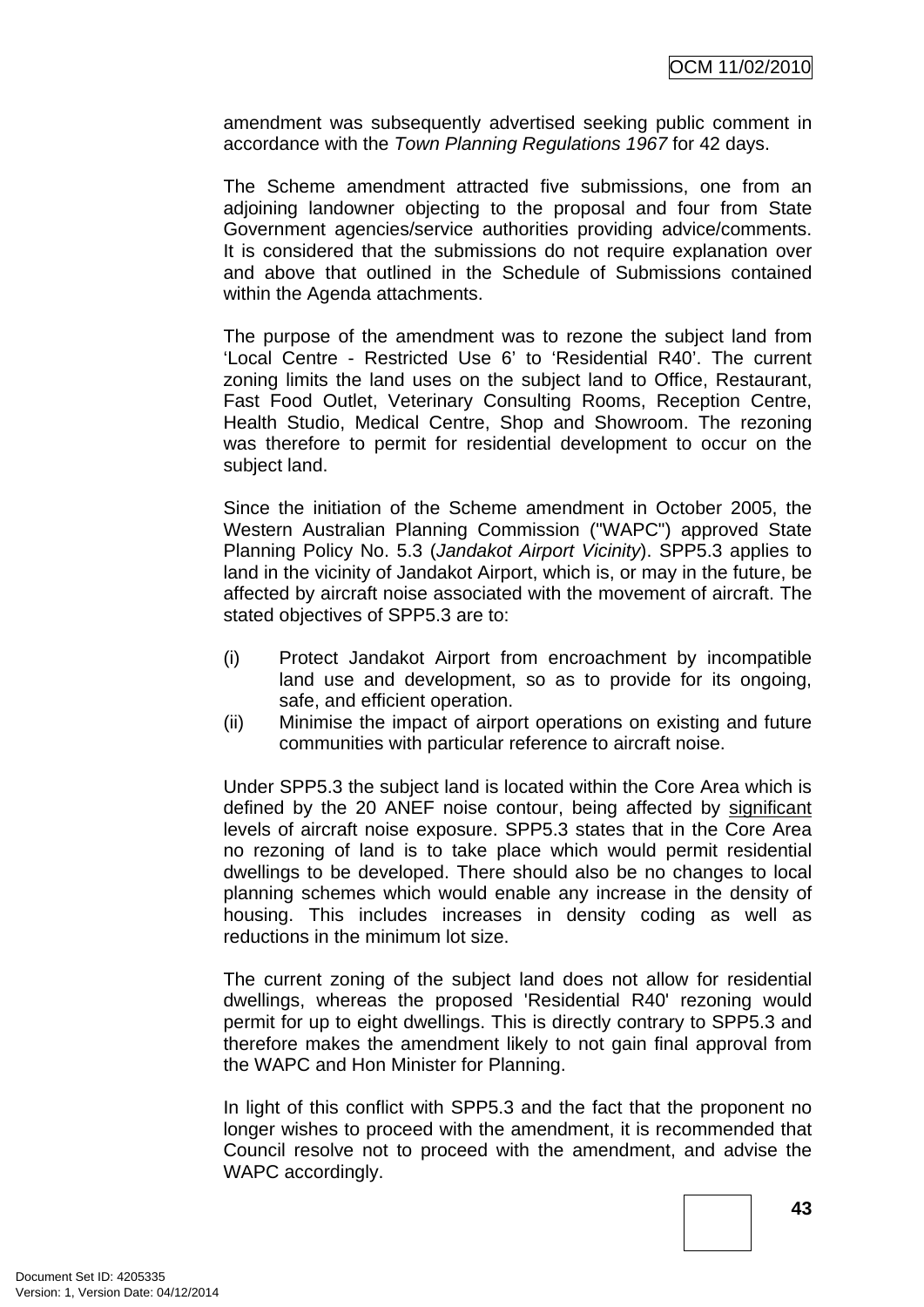# **Strategic Plan/Policy Implications**

# **Demographic Planning**

- To ensure the planning of the City is based on an approach that has the potential to achieve high levels of convenience and prosperity for its citizens.
- To ensure development will enhance the levels of amenity currently enjoyed by the community.

#### **Employment and Economic Development**

• To plan and promote economic development that encourages business opportunities within the City.

#### **Budget/Financial Implications**

N/A

#### **Legal Implications**

Planning and Development Act 2005 City of Cockburn Town Planning Scheme No. 3 Town Planning Regulations 1967

#### **Community Consultation**

Following receipt of advice from the EPA, the amendment was advertised for a 42 day period. This concluded on 2 October 2007. The Scheme amendment attracted five submissions, one from an adjoining landowner objecting to the proposal and four from State Government agencies/service authorities providing advice/comments.

#### **Attachment(s)**

- 1. Location plan
- 2. Existing zoning plan
- 3. Proposed zoning plan
- 4. Schedule of submissions

#### **Advice to Proponent(s)/Submissioners**

The Proponent(s) and those who lodged a submission on the proposal have been advised that this matter is to be considered at the 11 February 2010 Council Meeting.

#### **Implications of Section 3.18(3) Local Government Act, 1995**

Nil.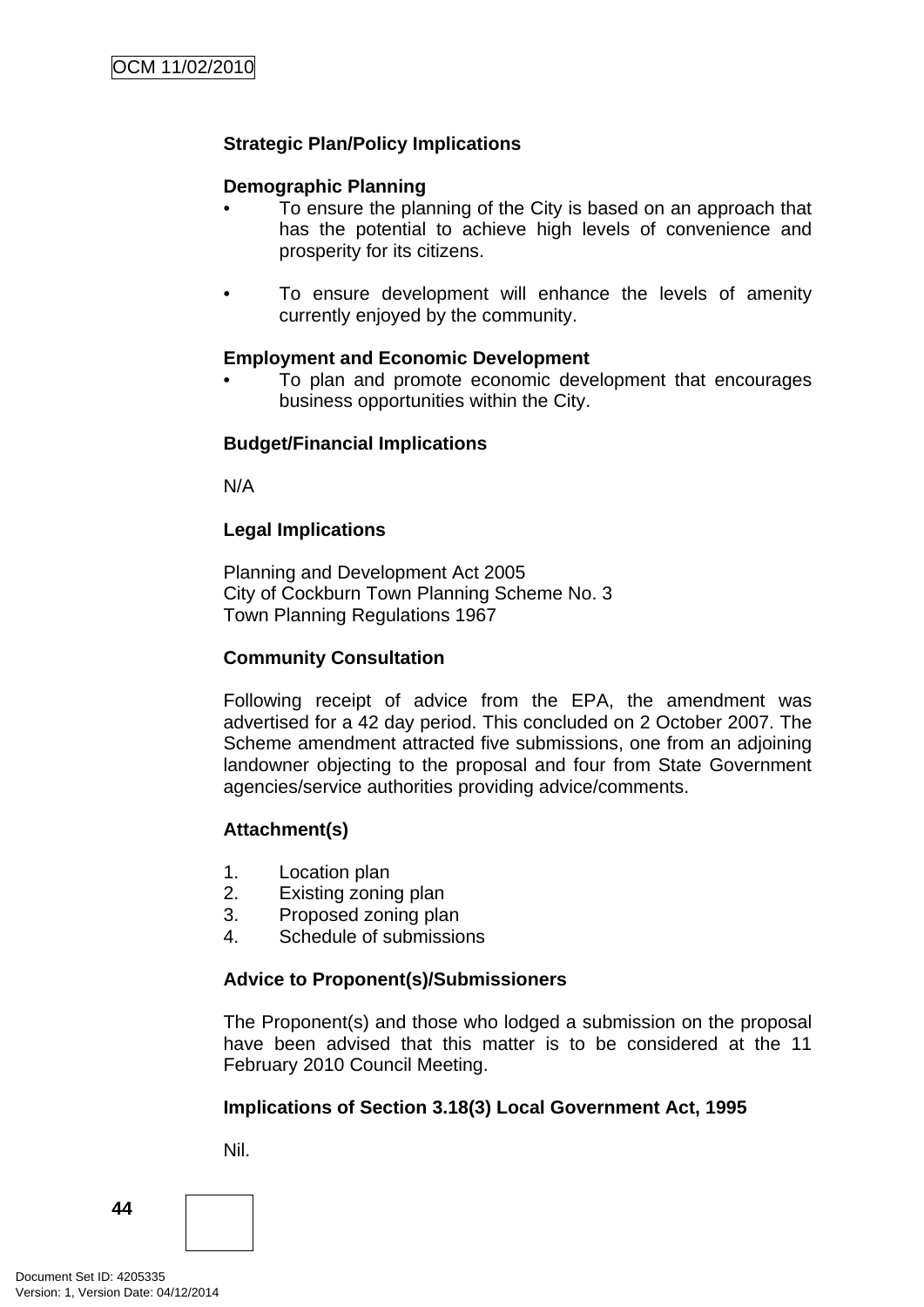# **14.6 (MINUTE NO 4157) (OCM 11/02/2010) - RESPONSE TO DRAFT INDUSTRIAL LAND STRATEGY 2009 PERTH AND PEEL - OWNER: VARIOUS - APPLICANT: N/A (SM/M010) (R DONG) (ATTACH)**

# **RECOMMENDATION**

That Council forward a submission regarding the Draft Industrial Strategy 2009 to the Department of Planning, advising that the City supports the Strategy subject to the following points being considered in the Strategy:

- (1) an additional action be included in the Recommendations and Actions Table under the heading of "*Planning*", which states as follows:
	- Review the Model Scheme Text to ensure clear definition for general and light industries and ensure the definition is adopted consistently across all local governments in the preparation and reviews of their local town planning schemes.
- (2) an additional action be included in the Recommendations and Actions Table under the heading of "*Planning*", which states as follows:
	- Review relevant State Planning Policies to enable the Western Australian Planning Commission to impose conditions for the provision of high speed broadband in industrial land subdivisions.
- (3) an additional action be included in the Recommendations and Actions Table under the heading of "*Land Supply and Delivery*", which states as follows:
	- Ensure the integration between industrial land use and transport planning; and coordinate the timely provision of public transport services to key industrial sites and locations.
- (4) in respect of industrial land delivery models, consideration should be given to employing a model that is entirely led by LandCorp or a redevelopment authority to deliver regionally significant priority industrial land projects; and
- (5) with respect to attachment 3 (Figure 5 Current Industrial Land Development Program) of the Strategy, the Department of Planning should consult with the City of Cockburn regarding more updated figures on available industrial land for the City's key industrial sites.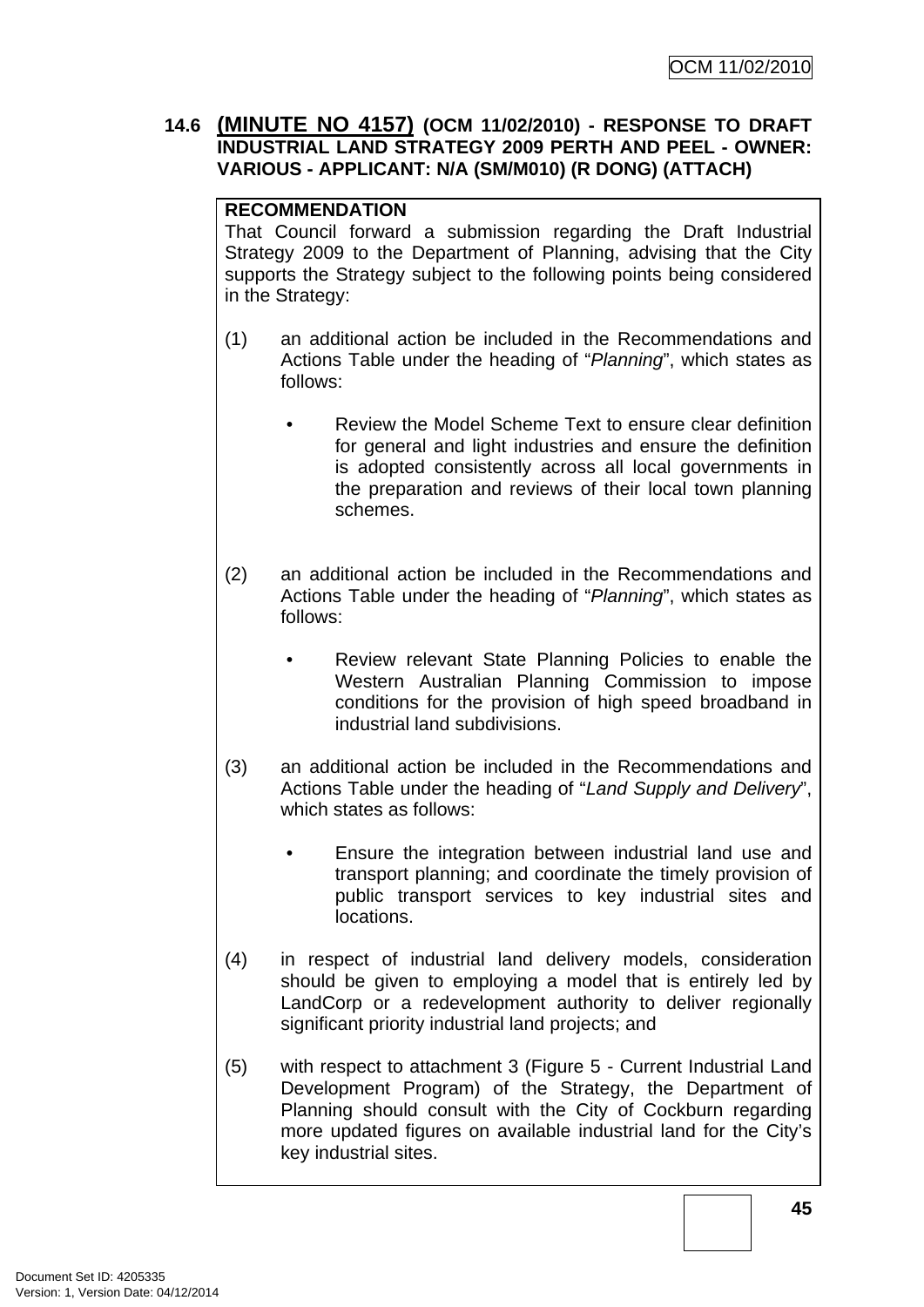# **COUNCIL DECISION**

MOVED Clr I Whitfield SECONDED Deputy Mayor K Allen that the recommendation be adopted.

# **CARRIED 10/0**

# **Background**

Industrial Land Strategy 2009 Perth and Peel ("Strategy") has been prepared by the State Government as a response to a recognised shortfall in industrial land supply. The Strategy (Attachment 1) was prepared collaboratively between the Department of Planning ("DoP"), LandCorp, the Department of State Development and the Department of Environment and Conservation, and its preparation was overseen by a taskforce.

The purpose of the Strategy is to:

- Identify the areas, type and locations of general and light industrial land required over the next 20 years.
- Review the industrial land development program and identify possible extension opportunities.
- Identify and evaluate the suitability of locations for new general and light industrial estates.
- Develop a strategy to facilitate the delivery of general and light industrial land and assist in the restoration of the Government's long-term general and light industrial land bank.

The DoP is currently seeking public comment on the Strategy. Submissions will be considered by the DoP before the final document is released. The closing date for submissions is 12 March 2010. This report discusses the Strategy and makes recommendation for Council's submission regarding the Strategy.

#### **Submission**

N/A

#### **Report**

#### **Overview**

As mentioned previously, Industrial Land Strategy 2009 has been prepared mainly to address the issue of a recognised shortfall in industrial land supply. The aim of the Strategy is to ensure that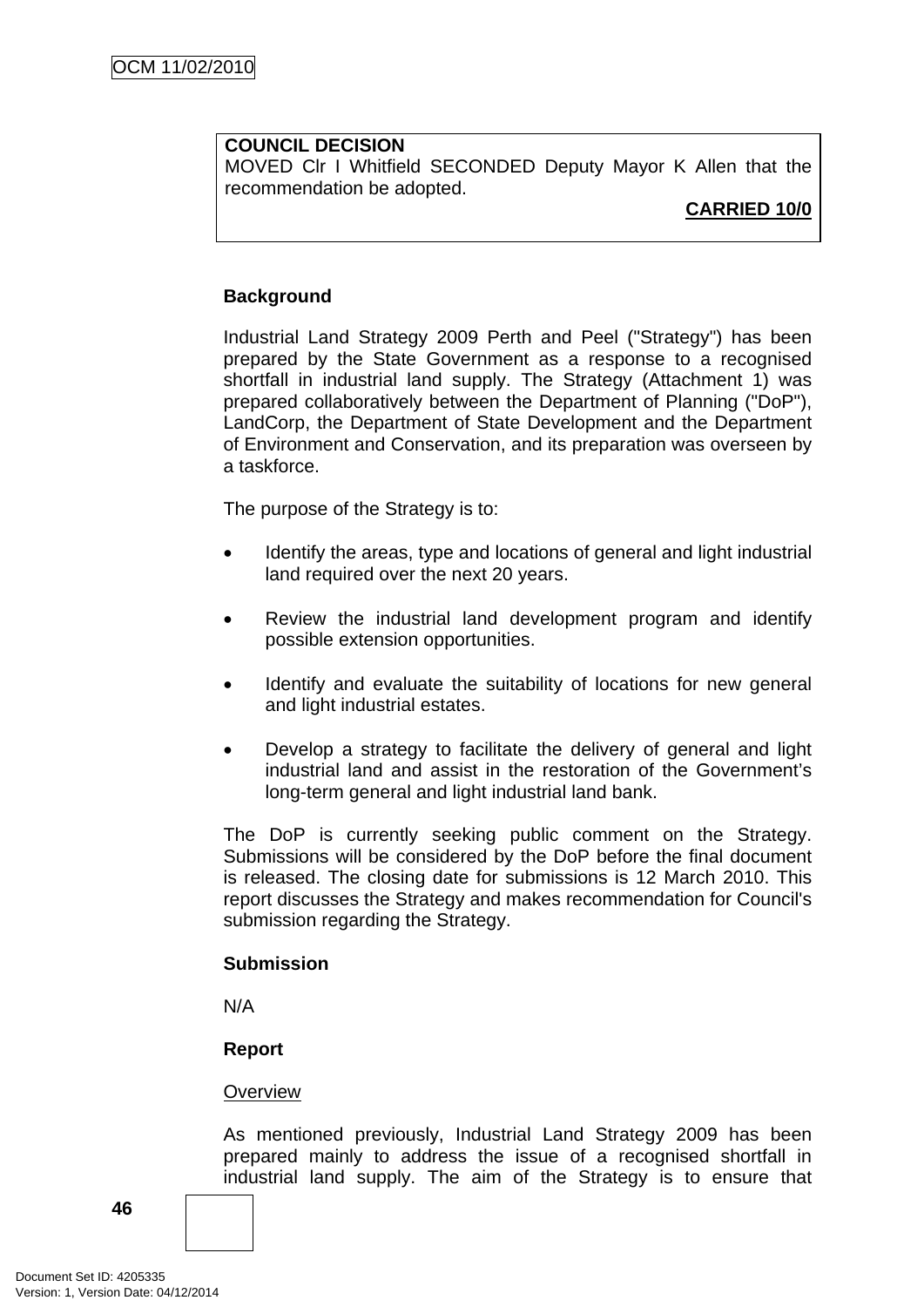adequate forward planning occurs for industrial land in both Perth and Peel regions over the next 20 years. Some of the key issues facing industrial land development were identified and summarised in the Strategy into the following five categories:

1. Importance of Industrial Land

The importance of industrial land for Perth and Peel regional economic growth overall is neither adequately recognised nor understood.

- 2. Current Supply Shortfall
	- There is a marked shortfall of industrial land in both the Perth and Peel Regions, due to insufficient forward planning in identifying future industrial land.
	- Existing identified future industrial land is heavily constrained.
	- There is a need for more development-ready land to be available to the market for general and light industrial uses.
- 3. Governance Structure
	- There is a need to improve coordination between infrastructure and industrial land provision in land use planning.
	- There is a need for a stronger focus on industrial land use planning as part of the wider planning and economic framework for the Perth and Peel regions.
	- There is an opportunity to improve the coordination of government agencies responsibility for the strategic policy and planning and the delivery of industrial land.
	- There is an opportunity to strengthen current governance structures for planning and delivery of industrial land.
- 4. Monitoring Mechanisms
	- The current monitoring of industrial land supply, demand and utilisation can be improved to better respond to the immediate needs of the industrial property market.
	- There is a need for improved sharing of market and commercial intelligence that can be factored into current industrial land use planning and strategies to optimise planning outcomes.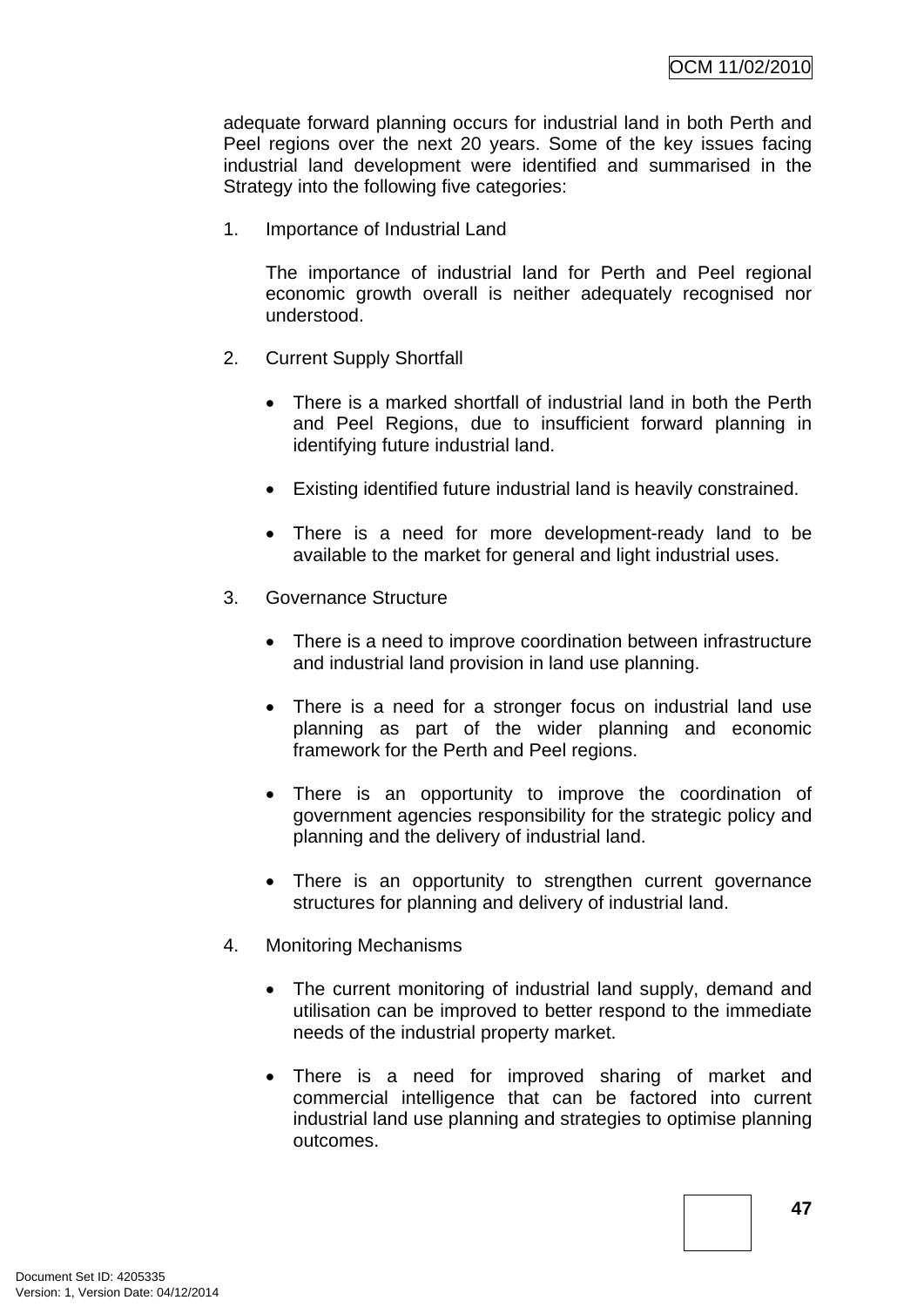- 5. Policy and Regulation Deficiencies
	- Stronger planning policies and controls for industrial land use planning and strategies are needed to optimise planning outcomes.
	- Industrial land use planning at a local government level needs to consider current operational advancements and innovations into planning regulations.
	- There is a need for improved consistency across local government in how industrial land is defined and subsequently treated.
- 6. Competing Uses
	- Existing industrial estates need to be protected from the increasing encroachment of non-industrial uses in industrial zoned areas and residential encroachment.
	- Existing industrial land, particularly in the inner and middle areas, could be more efficiently utilised.
	- There is a need to ensure industrial land development meets state needs as efficiently as possible.

The Strategy has examined each of the above issues and developed the following six recommendations (along with appropriate actions, responsible stakeholders and indicative timeframes; Attachment 2 refers):

- Recommendation *1: Ensure there is suitable governance and coordination of the planning and delivery of industrial land.*
- Recommendation *2: Develop and maintain a program to forecast and monitor the demand and supply of industrial land.*
- Recommendation *3: Maintain a 20-year landbank to ensure a regular industrial land supply.*
- *Recommendation 4: Ensure the timely delivery of development -*ready *land.*
- Recommendation *5: Maintain a significant Government role in industrial land supply to facilitate greater participation by the private sector.*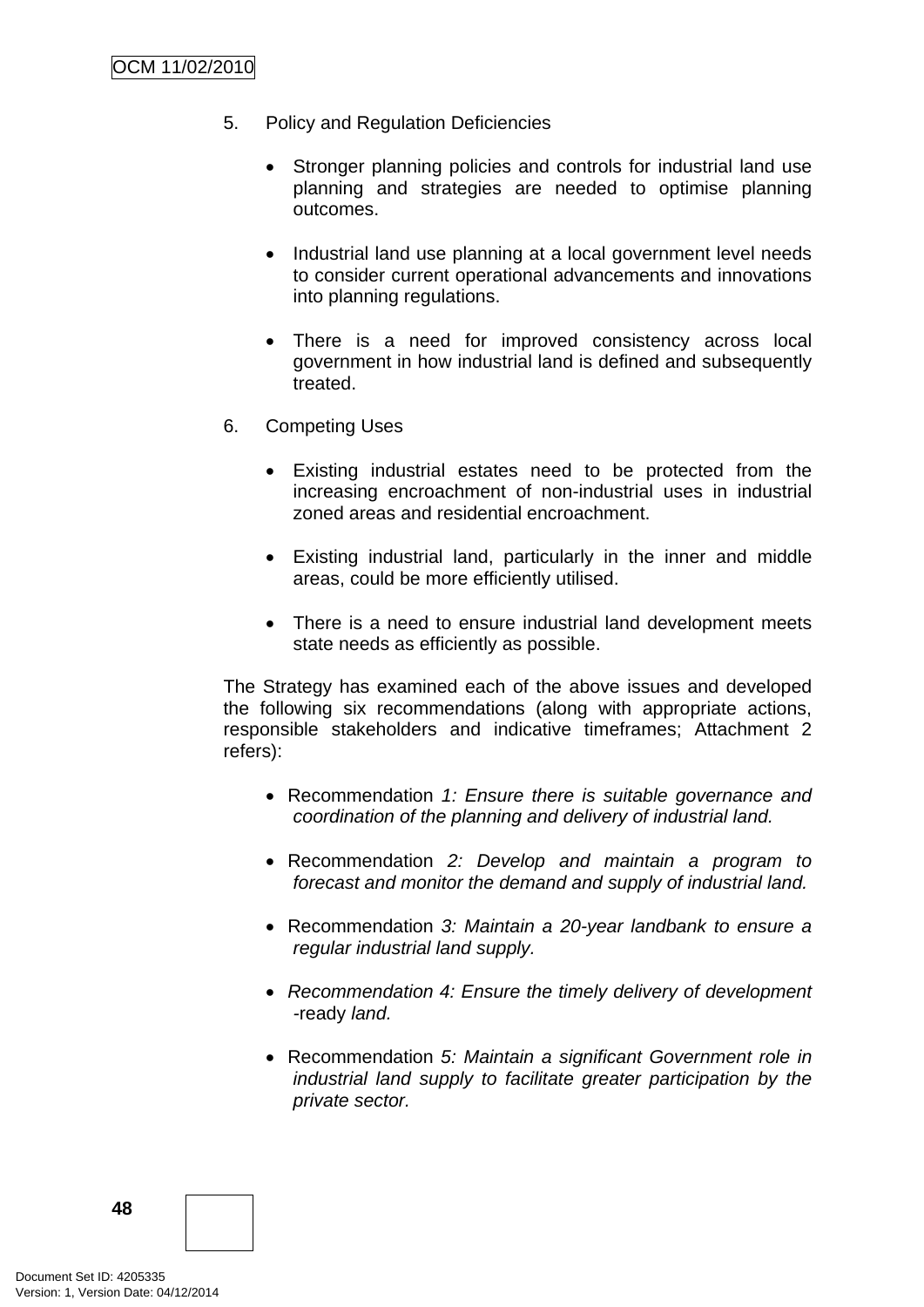• Recommendation *6: Ensure that industrial sites, particularly those considered having state and regional significance, and located within the inner and middle sectors, are preserved.* 

The full report can be downloaded via web link http://www.planning.wa.gov.au/Plans+and+policies/Public+comment/20 44.aspx

# City's Comments on the Strategy

The City principally supports the objectives of the Strategy and the recommendations and shares the view on a number of the issues identified in the Strategy. However, there are some issues which need further attention, and more specific actions should be identified to address the issues. These issues (together with the City's corresponding recommendations) are discussed as follows:

1. The Strategy states: "*In the Perth metropolitan and Peel regions, there is significant variance in the manner in which general and light industries are defined and managed. Industry classifications also include special, cottage, service, noxious and hazardous land uses. Many local governments also include research and development, showroom, warehouse and mixed business development in the definition of industry. These uses are traditionally located in commercial areas, but increasingly they are occupying industrial land. This lack of consistency in planning for and the protection of industrial land has resulted in gradual erosion of some key industrial sites because of the encroachment of non-industrial land uses such as retail and commercial."* 

The Strategy further states: "*Without unanimity between local governments and at state government level on the definition of industry, it has become increasingly difficult to manage and regulate the development and preservation of industrial land to optimise its use."* 

The City shares the above concern. However, it is noted that the Strategy has not identified appropriate actions to address this issue. The issue of variance in the manner in which general and light industries are defined and managed in local town planning schemes, can be addressed through reviewing the Model Scheme Text ("MST") to ensure clear and consistent definition for general and light industries in the MST. Furthermore, the Western Australian Planning Commission ("WAPC") should ensure the definition is adopted consistently across all local governments in the preparation and reviews of their local town planning schemes.

It is therefore recommended that an additional action be included in the Recommendations and Actions Table (Attachment 2) under the heading of "*Planning*", which states as follows: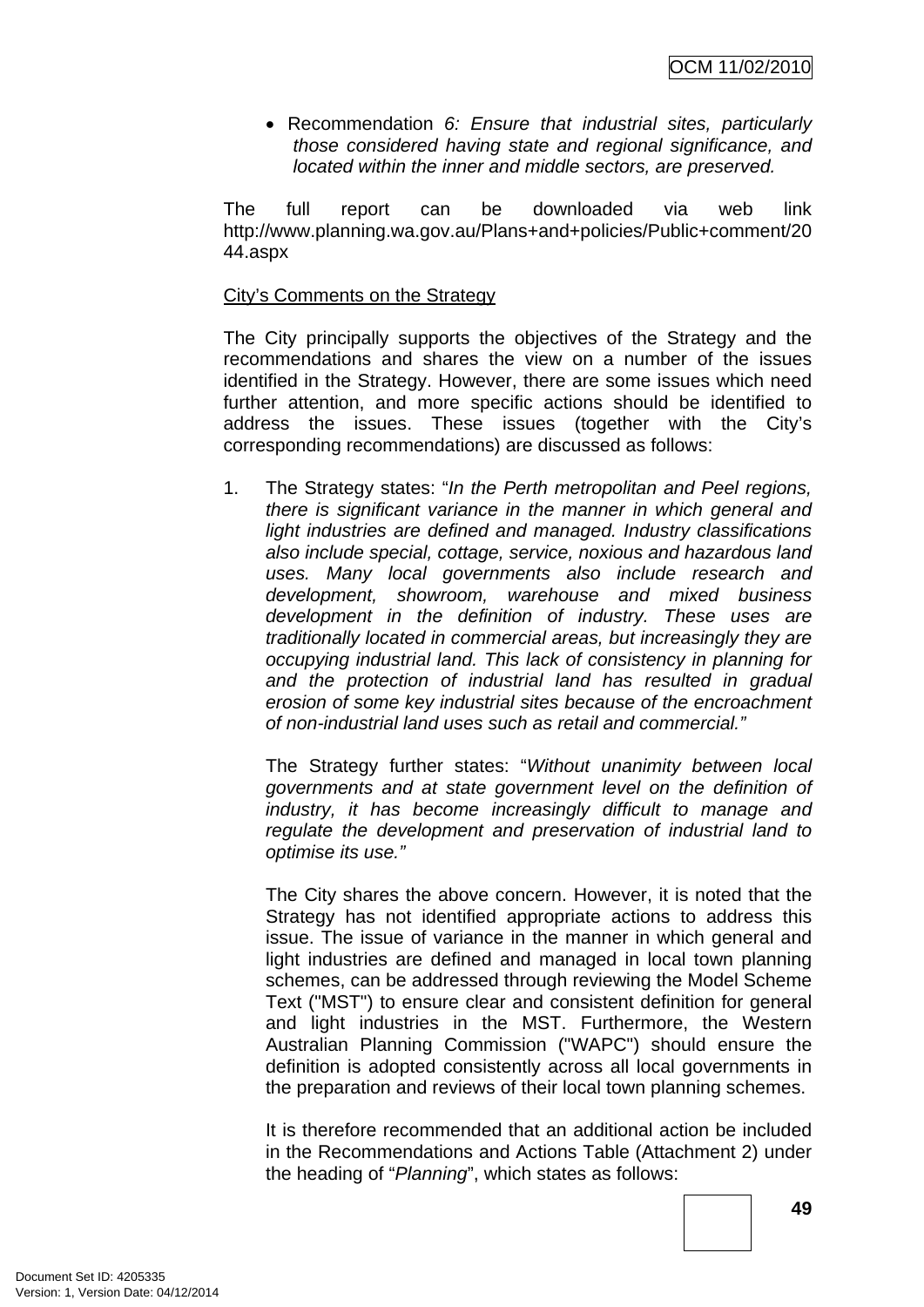- Review the Model Scheme Text to ensure clear definition for general and light industries and ensure the definition is adopted consistently across all local governments in the preparation and reviews of their local town planning schemes.
- 2. The Strategy identifies a number of issues in industrial land supply. "*Lack of available service infrastructure"* is one of the issues identified in Section 2.1.5 of the Strategy, which refers to electricity supply, water supply, access provision and inadequate public transport access. It has not however, included communication infrastructure such as the provision of high speed internet access which is essential to most businesses nowadays.

The issue of high speed internet access has become apparent recently in Cockburn Commercial Park, a newly subdivided industrial land supply area in Bibra Lake, bounded by North Lake, Phoenix, Sudlow Roads and Spearwood Avenue. The City has been approached by a number of business/property owners in Cockburn Commercial Park, requesting the City's assistance in obtaining broadband internet access, after direct approaches to Telstra have proved fruitless.

Under the State Planning Policies, the WAPC can impose conditions to ensure service provisions on water, sewage, drains, roads and power. However, it does not have the legislative authority to impose a condition that falls under the Federal Government jurisdiction and its Act, in this case the Telecommunications Act. As such it can only suggest a minimum standard. To date this standard has been the implementation of voice communications and data of up to 4800 bits per second (the old modem), which does not support high speed internet access.

There is a need to develop or amend the relevant State Planning Policies which provide the legitimate power for the WAPC to impose conditions to ensure the provision of high speed broadband in industrial land subdivisions.

For the above reasons, it is therefore recommended that a further action be included in the Recommendations and Actions Table (Attachment 2) under the heading of "*Planning*", which states as follows:

• Review relevant State Planning Policies to enable the Western Australian Planning Commission to impose conditions for the provision of high speed broadband in industrial land subdivisions.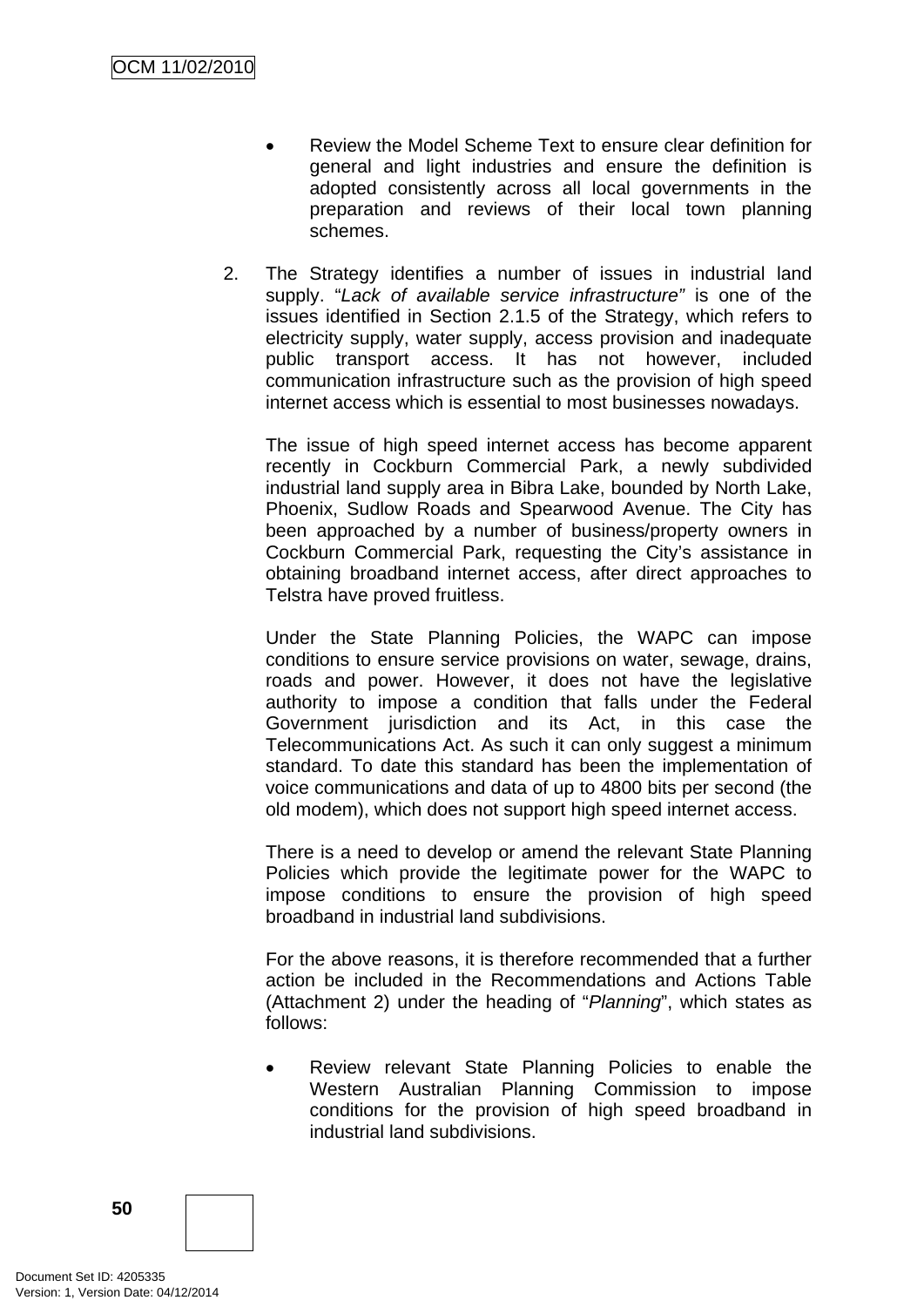3. Section 2.1.5 of the Strategy also identifies the following issue regarding public transport access to industrial areas:

> "*Inadequate public transport access is of particular concern to firms based in the more inaccessible areas of Perth and also the Peel Region. This is a problem for them in relation to moving employees to and from work, and will only serve to increase the pressure on road traffic".*

The City shares the above concern as this issue exists in a number of the City's industrial areas, particularly in Bibra Lake industrial area where public transport service is severely inadequate. This promotes the use of the private car and consequently increases more pressure on road traffic.

It is therefore important to ensure suitable public transport provision is seriously contemplated at the beginning of the planning process in significant new industrial sites. Accordingly, it is recommended that an additional action be included in the Recommendations and Actions Table (Attachment 2) under the heading of "*Land Supply and Delivery",* which states as follows:

- Ensure the integration between industrial land use and transport planning; and coordinate the timely provision of public transport services to key industrial sites and locations.
- 4. Section 4.3.2 of the Strategy discusses the models for industrial land delivery. Six models were examined:

Model 1. Old Wangara (local government authority led)

Model 2. Malaga (Private - large land owner)

Model 3. Forrestdale Business Park (Redevelopment authority with many private landowners)

Model 4. Latitude 32 (redevelopment authority with many private landowners and limited Crown land)

Model 5. Neerabup (government led with private owners)

Model 6. Perth Airport / Jandakot City (private leaseholders under Commonwealth Act).

The Strategy suggests that "the preferred and most appropriate model for the delivery of future industrial land was a hybrid of delivery, Model 5 (Neerabup)". This is a facilitated delivery model whereby the key player, in varying capacities, is the State Government development arm, LandCorp.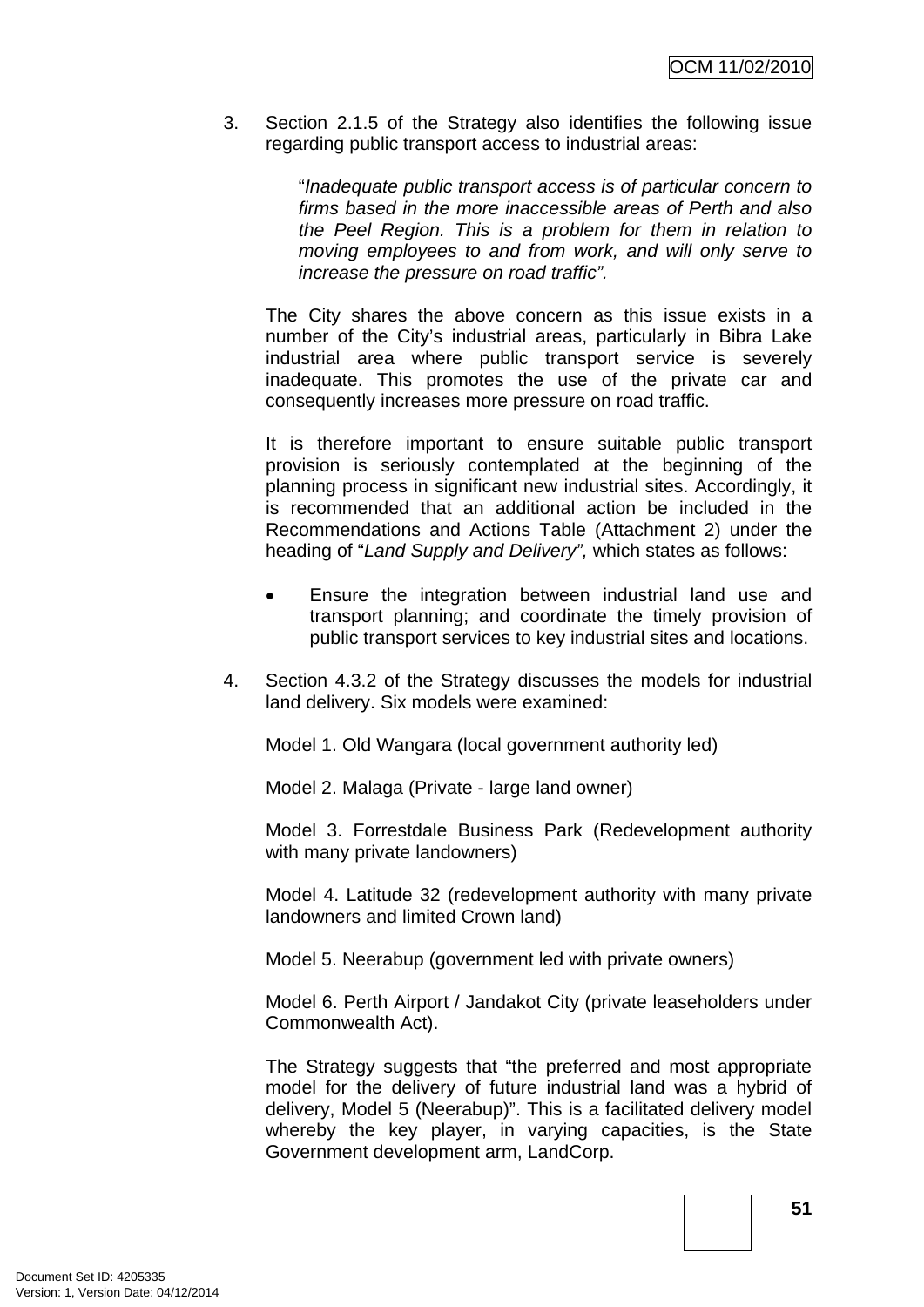The City believes that whilst this hybrid model has proved effective in some areas such as Neerabup, there are also some problems existing in this type of models (such as Models 4 and 5), particularly in terms of reaching consensus between LandCorp and the private owners regarding subdivision design, earthwork, built form control, infrastructure provisions, marketing strategies and so on. This affects the optimal land delivery outcome in many perspectives.

For the above reasons, the City believes that consideration should be given to employing a model that is entirely led by LandCorp or a redevelopment authority to deliver regionally significant priority industrial land projects. The State government may need to acquire certain land in some cases in order to carry out this type of industrial land supply projects. However, this model would be more efficient and effective in terms of optimising planning decisions, and hence delivering better outcomes in industrial land supply.

5. Figure 5 of the Strategy, namely, *Current Industrial Land Development Program* (Attachment 3 refers), shows available land supply in July 2009, July 2009-2015, and July 2015-2025. It is noted that the figures presented for Jandakot Airport, and Australian Marine Complex appear to be incorrect or outdated. It is therefore recommended that the DoP should consult with the City in order to obtain the updated figures.

# **Conclusion**

The Industrial Land Strategy 2009 identifies a range of issues which have led to a shortfall in industrial land supply in the Perth and Peel regions. This report discusses issues that are significant from the City's perspective, but have not been adequately addressed by the Strategy. Whilst the City supports the principles and objectives of the Strategy, it is essential that these issues are addressed adequately in the Strategy. It is therefore recommended that Council adopt the officer's recommendation as a basis for the City's submission, and forward it the DoP for consideration.

# **Strategic Plan/Policy Implications**

#### **Employment and Economic Development**

- To plan and promote economic development that encourages business opportunities within the City.
- To pursue high value employment opportunities for our residents.

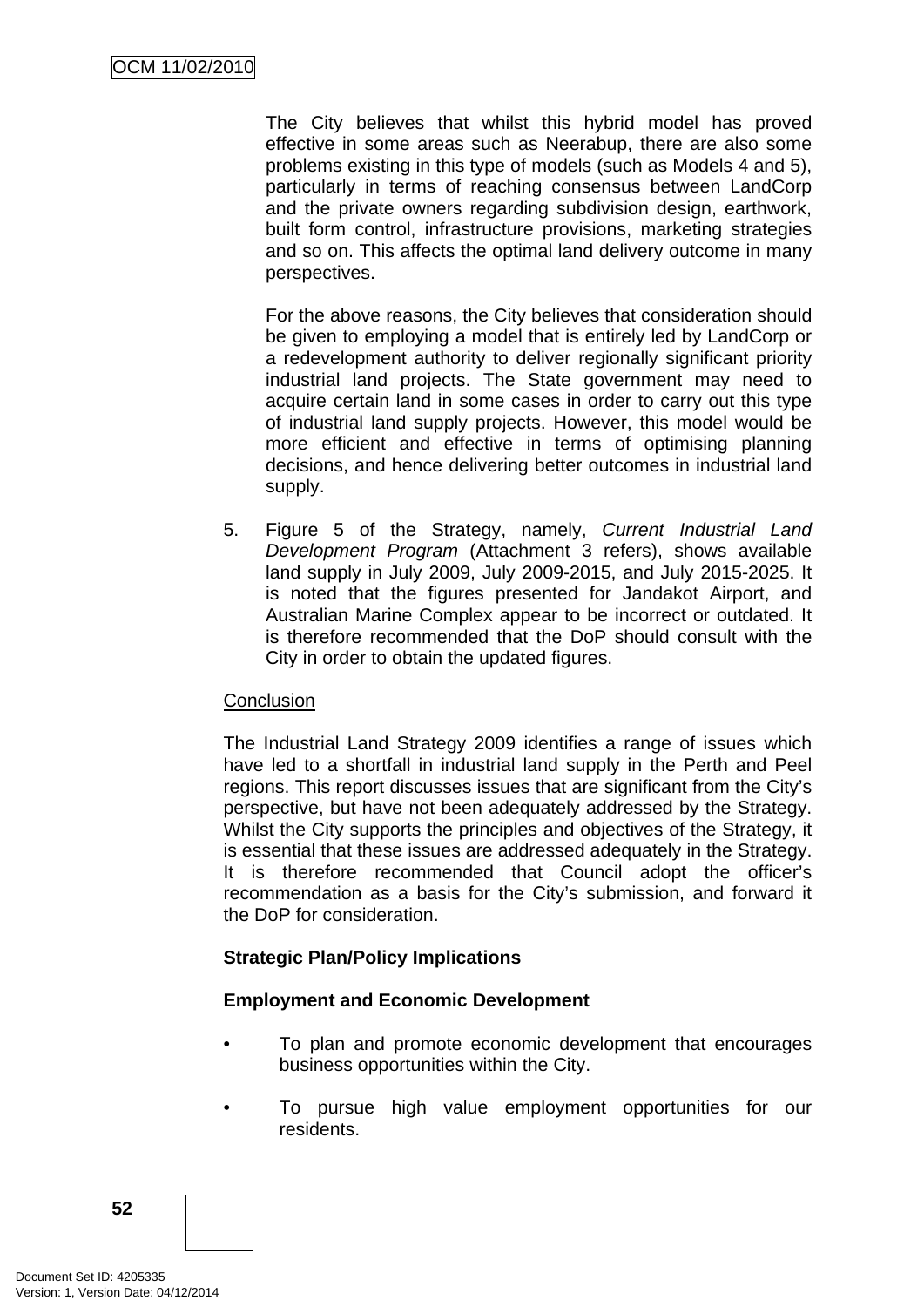# **Transport Optimisation**

• To achieve provision of an effective public transport system that provides maximum amenity, connectivity and integration for the community.

#### **Budget/Financial Implications**

N/A

# **Legal Implications**

N/A

#### **Community Consultation**

The Department of Planning is currently seeking public comment on this Industrial Land Strategy 2009. The closing date for submissions is 12 March 2010.

# **Attachment(s)**

- 1. Industrial Land Strategy 2009: Perth and Peel Executive Summary (Full report can be downloaded via web link http://www.planning.wa.gov.au/Plans+and+policies/Public+comm ent/2044.aspx)
- 2. Table 1 Industrial Land Strategy Key Recommendations and Actions
- 3. Figure 5:- Current Industrial Land Development Program

#### **Advice to Proponent(s)/Submissioners**

N/A

**Implications of Section 3.18(3) Local Government Act, 1995**

Nil.

### **14.7 (MINUTE NO 4158) (OCM 11/02/2010) - PROPOSED SCHEME AMENDMENT NO. 81 - INTRODUCING DEVELOPER CONTRIBUTION AREA NO. 13 RELATING TO COMMUNITY INFRASTRUCTURE (93081) (A TROSIC) (ATTACH)**

# **RECOMMENDATION**

That Council:

(1) in pursuance of Section 75 of the *Planning and Development Act 2005* ("Act"), initiates Amendment No. 81 to City of Cockburn Town Planning Scheme No. 3 for the purposes of: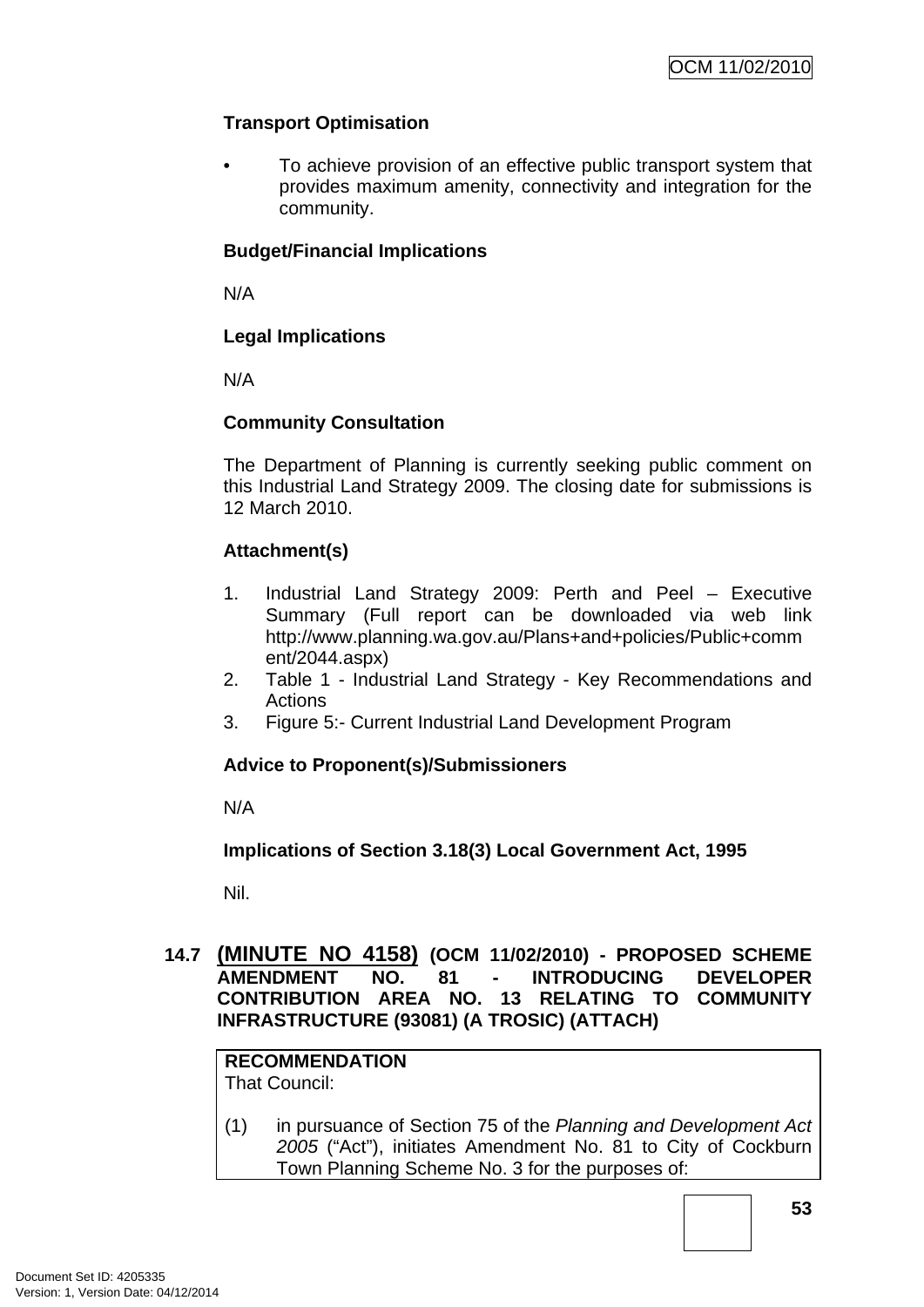| 1. Amending Clause 1.4.1(b) of the Scheme Text by deleting<br>the number 25 and inserting 26 in its place.                                              |                                                                                                                                                                                                                                                                                                                                                                                                                                                        |  |  |  |  |  |  |
|---------------------------------------------------------------------------------------------------------------------------------------------------------|--------------------------------------------------------------------------------------------------------------------------------------------------------------------------------------------------------------------------------------------------------------------------------------------------------------------------------------------------------------------------------------------------------------------------------------------------------|--|--|--|--|--|--|
| 2.                                                                                                                                                      | Amending the Scheme Map by including new Sheet 26 -<br>DCA 13 Community Infrastructure.                                                                                                                                                                                                                                                                                                                                                                |  |  |  |  |  |  |
| 3.<br>Amend Schedule 12 of the Scheme Text by inserting the<br>following provisions for Development Contribution Area 13 -<br>Community infrastructure. |                                                                                                                                                                                                                                                                                                                                                                                                                                                        |  |  |  |  |  |  |
| <b>Ref No</b>                                                                                                                                           | <b>DCA 13 - Community Infrastructure</b>                                                                                                                                                                                                                                                                                                                                                                                                               |  |  |  |  |  |  |
| Area                                                                                                                                                    | As shown on Sheet 26 of the Scheme Map.                                                                                                                                                                                                                                                                                                                                                                                                                |  |  |  |  |  |  |
| Relationship to<br>other planning<br>instruments                                                                                                        | Development Contribution Plan<br>The<br>generally<br>conforms to the Plan for the District, Bibra Lake<br>Landscape,<br>Recreation<br>and<br>Environmental<br>Management Plan, Bicycle Network and Footpath<br>Plan, the Sport and Recreation Plan and the Review<br>of COC Library Services which have been adopted<br>by Council.                                                                                                                    |  |  |  |  |  |  |
| Infrastructure and<br>administrative<br>items to be<br>funded                                                                                           | Regional<br>Coogee Surf Club<br><b>Wetlands Education Centre/Native Ark</b><br><b>Cockburn Central Recreation and Aquatic Centre</b><br><b>Cockburn Central Community Facilities</b><br><b>CES Headquarters</b><br>Visco Park Bowling and Recreation Club<br>Coogee Golf Complex<br>Bibra Lake Management Plan Proposals<br>Dixon Reserve/Walley Hagen Facility Development<br><b>Success Recreation Facility - Hammond Road</b><br><b>Atwell Oval</b> |  |  |  |  |  |  |
|                                                                                                                                                         | <b>Sub Regional - East</b><br>Cockburn Central Library and Community Facilities<br><b>Cockburn Central Playing Fields</b><br><b>Anning Park Tennis</b><br>Cockburn Central Heritage Park<br><b>Bicycle Network - East</b>                                                                                                                                                                                                                              |  |  |  |  |  |  |
|                                                                                                                                                         | <b>Sub Regional - West</b><br>North<br>Plan<br>Coogee Foreshore<br>Management<br>Proposals<br><b>Phoenix Seniors and Life Centre</b><br><b>Beale Park Sports Facilities</b><br><b>Western Suburbs Skate Park</b><br><b>Bicycle Network - West</b>                                                                                                                                                                                                      |  |  |  |  |  |  |
|                                                                                                                                                         | Local<br>Lakelands Reserve                                                                                                                                                                                                                                                                                                                                                                                                                             |  |  |  |  |  |  |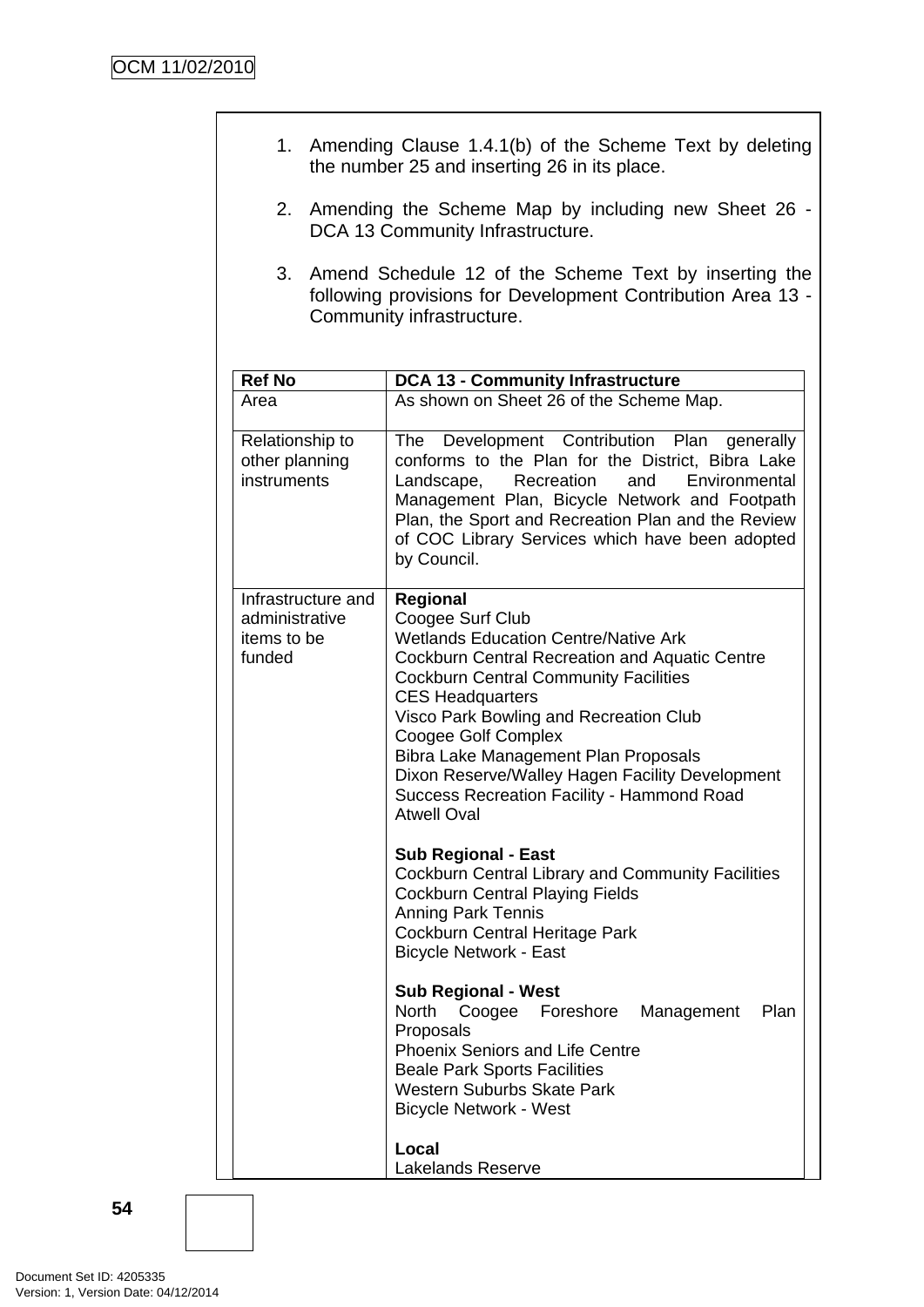|                                            | <b>Coolbellup Community Centre</b><br><b>Southwell Community Centre</b><br><b>Hammond Park Recreation Facility</b><br>Frankland Reserve Recreation and Community<br>Facility<br><b>Munster Recreation Facility</b>                                                                                                                                                                                                                                                               |  |  |  |
|--------------------------------------------|----------------------------------------------------------------------------------------------------------------------------------------------------------------------------------------------------------------------------------------------------------------------------------------------------------------------------------------------------------------------------------------------------------------------------------------------------------------------------------|--|--|--|
|                                            | Administrative costs including -<br>Costs to prepare and administer the Contribution<br>Plan during the period of operation (including legal<br>expenses, valuation fees, cost of design and costs<br>estimates, proportion of staff salaries, computer<br>software or hardware required for the purpose of<br>administering the plan).                                                                                                                                          |  |  |  |
|                                            | Cost to prepare and review estimates including the<br>costs for appropriately qualified independent<br>persons.                                                                                                                                                                                                                                                                                                                                                                  |  |  |  |
|                                            | Costs to prepare and update the Community<br>Infrastructure Cost Contribution Schedule.                                                                                                                                                                                                                                                                                                                                                                                          |  |  |  |
| Method for<br>calculating<br>contributions | The City's Plan for the District identifies the needs<br>that impact on the Development Contribution Plan.<br>The contributions outlined in this plan have been<br>derived based on the need for the facilities<br>generated by the additional development in the<br>Development Contribution Plan. This calculation<br>excludes the demand for a facility that is generated<br>by the current population in existing dwellings.                                                 |  |  |  |
|                                            | Notwithstanding Clause 6.3.4(b)(iv), contributions<br>shall be calculated on the basis of the maximum<br>number of dwellings that can be developed on a lot<br>or lots under the applicable zoning and R Coding.<br>Existing dwellings on a lot or lots to be subdivided or<br>developed will be exempt from the contribution. Land<br>required for public roads, public open space,<br>drainage and other uses not including residential<br>development will not be assessable. |  |  |  |
| Period of<br>operation                     | Until 30 June 2031. However the DCP may also be<br>extended for further periods with<br>or without<br>modification by subsequent Scheme Amendments.                                                                                                                                                                                                                                                                                                                              |  |  |  |
| Priority and timing                        | In accordance with the Plan for the District.                                                                                                                                                                                                                                                                                                                                                                                                                                    |  |  |  |
| <b>Review process</b>                      | will<br>be<br>reviewed<br>when<br>considered<br>plan<br>The<br>appropriate, having regard to the rate of subsequent<br>development in the catchment areas since the last<br>review and the degree of development potential still<br>existing.                                                                                                                                                                                                                                    |  |  |  |
|                                            | The estimated infrastructure costs contained in the<br>Community<br>Infrastructure<br>Cost<br>Contribution                                                                                                                                                                                                                                                                                                                                                                       |  |  |  |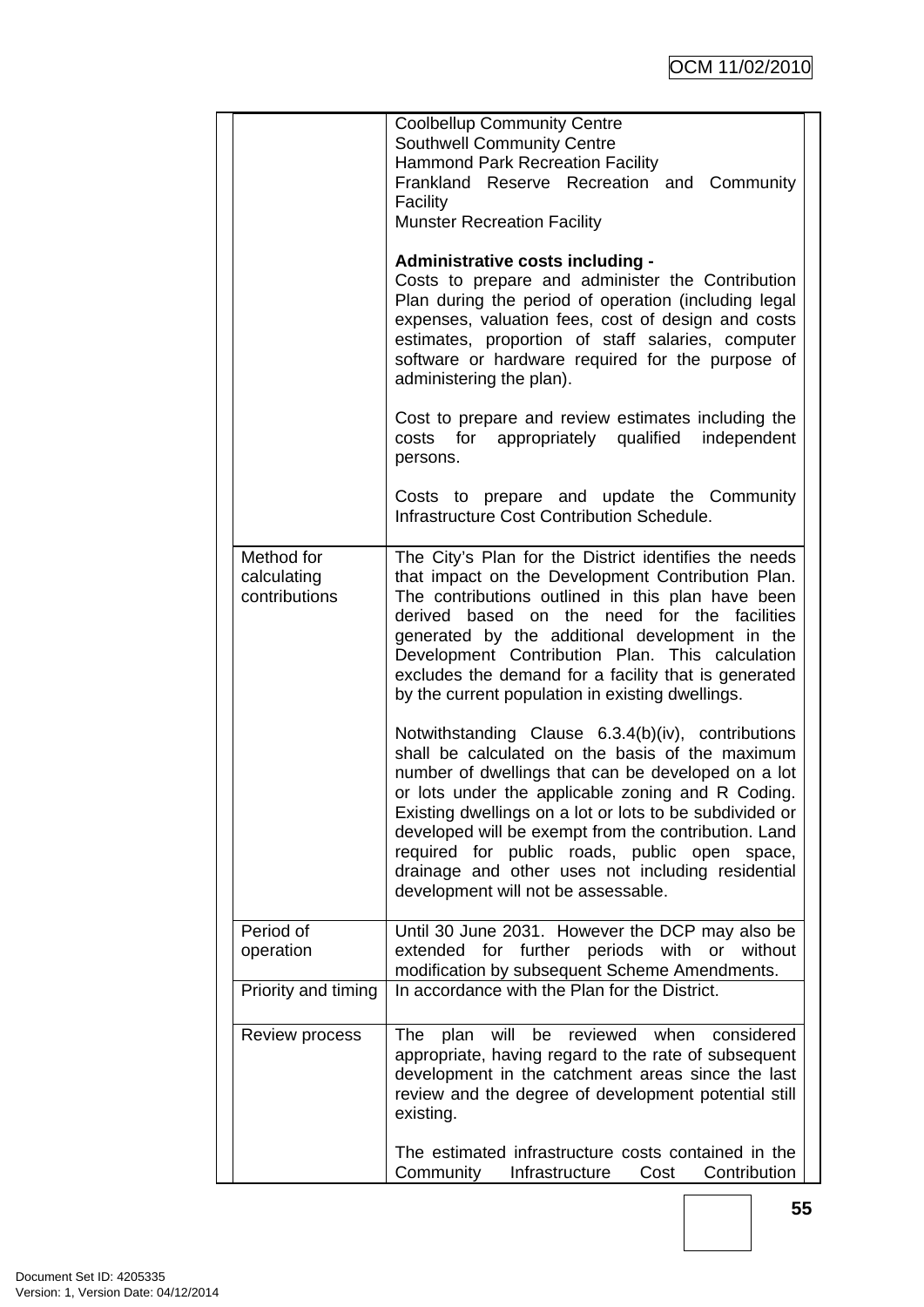|                                   |                                                                                                                                                                                                                                                                                                                                                                                                                                                                                                                                                                                                                                                                                                                                                                                  | Schedule will be reviewed at least annually to reflect<br>changes in funding and revenue sources and<br>indexed based on the Building Cost Index or other<br>appropriate index as approved by an appropriately<br>qualified independent person.                                                                                                                                                              |  |
|-----------------------------------|----------------------------------------------------------------------------------------------------------------------------------------------------------------------------------------------------------------------------------------------------------------------------------------------------------------------------------------------------------------------------------------------------------------------------------------------------------------------------------------------------------------------------------------------------------------------------------------------------------------------------------------------------------------------------------------------------------------------------------------------------------------------------------|--------------------------------------------------------------------------------------------------------------------------------------------------------------------------------------------------------------------------------------------------------------------------------------------------------------------------------------------------------------------------------------------------------------|--|
| Participants and<br>contributions |                                                                                                                                                                                                                                                                                                                                                                                                                                                                                                                                                                                                                                                                                                                                                                                  | In accordance with Sheet 26 of the Scheme Map<br>and the Community Infrastructure Cost Contribution<br>Schedule adopted by the local government for DCA<br>13.                                                                                                                                                                                                                                               |  |
| (2)                               | That as the amendment is in the opinion of Council consistent<br>with Regulation 25(2) of the Town Planning Regulations 1967<br>("Regulations"), and upon receipt of the necessary amendment<br>documentation, the amendment be referred to the Environmental<br>Protection Authority ("EPA") as required by Section 81 of the Act,<br>and on receipt of a response from the EPA indicating that the<br>amendment is not subject to formal environmental assessment,<br>be advertised for a period of 60 days in accordance with the<br>Regulations. In the event that the EPA determines that the<br>amendment<br>subject to formal environmental<br>to<br>be<br>is<br>assessment, this assessment is to be prepared by the proponent<br>prior to advertising of the amendment; |                                                                                                                                                                                                                                                                                                                                                                                                              |  |
| (3)                               | That the amendment documentation be prepared in accordance<br>with the standard format prescribed by the Regulations; and                                                                                                                                                                                                                                                                                                                                                                                                                                                                                                                                                                                                                                                        |                                                                                                                                                                                                                                                                                                                                                                                                              |  |
| (4)                               | occurred".                                                                                                                                                                                                                                                                                                                                                                                                                                                                                                                                                                                                                                                                                                                                                                       | That upon initiating Scheme Amendment No. 81, Council staff<br>ensure appropriate notifications are given to all landowners and<br>proponents of qualifying subdivision and/or development within<br>the City of Cockburn advising of their financial liability in respect<br>of community infrastructure contributions once final approval of<br>the Scheme amendment by the Hon. Minister for Planning has |  |

**COUNCIL DECISION**  MOVED Clr S Limbert SECONDED Clr H Attrill that the recommendation be adopted.

**CARRIED 8/2**

# **Background**

N/A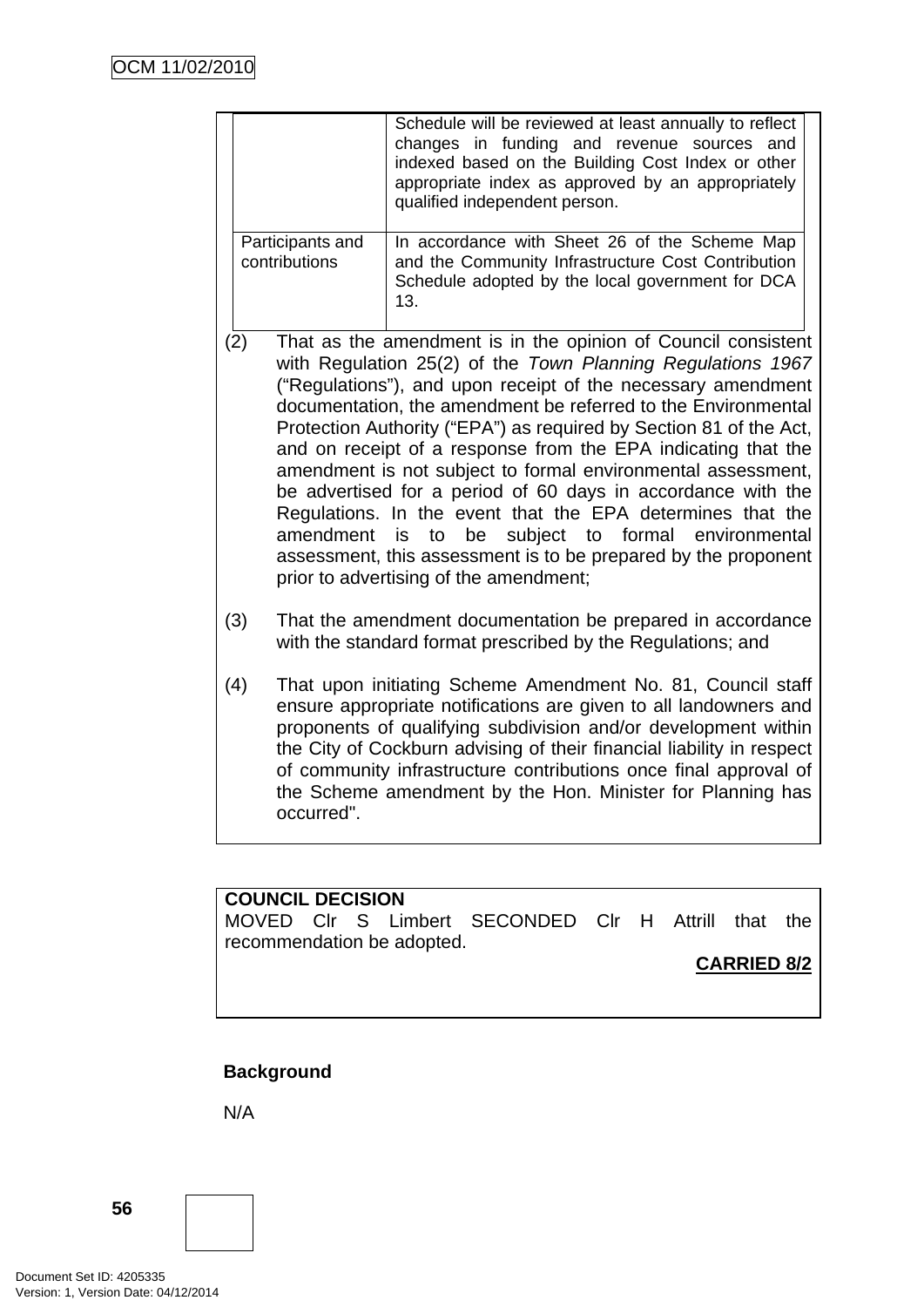# **Submission**

N/A

# **Report**

On 20 November 2009, the Western Australian Planning Commission ("WAPC") gazetted State Planning Policy No. 3.6 ("SPP3.6") and Planning Bulletin 100. These set out new principles underlying contributions from developers for infrastructure including community facilities, and the form, content, and process for the preparation of development contribution plans ("DCP's").

Previous WAPC Planning Bulletin 18 set out guidelines for a DCP and generally limited contribution from developers to service based infrastructure (roads, drainage, servicing etc). The new SPP3.6 now enables local governments to include community infrastructure which is the land, structures and facilities which help communities and neighbourhoods function effectively. This includes facilities such as sporting and recreational facilities, community centres, child care and after care centres, libraries and cultural facilities.

SPP3.6 provides that a contribution can be sought from developers for new items of infrastructure, the upgrade in standard of an existing item of infrastructure, an extension to existing infrastructure and the total replacement of infrastructure once it has reached the end of its economic life. It also includes other costs associated with the preparation, implementation and administration of a DCP.

The City of Cockburn ("City") already has seven DCP's which levy developers primarily for the provision of servicing infrastructure including regional roads and drainage. More recently Council has adopted two DCP's which also include public open space and a range of other costs relating to the development of the area. The specific requirements for each DCP are set out in Schedule 12 of City of Cockburn Town Planning Scheme No. 3 ("Scheme") while Part 6.3 of the Scheme sets out the principles and administrative requirements.

In accordance with the recently approved SPP3.6, it is proposed to implement a new DCP for community infrastructure (DCP 13). This will apply to all land within the City to be subdivided and or developed for residential, rural residential or resource zone purposes and will be in addition to any other DCP requirements applying to an area. It will not apply to lots that have no subdivision or development potential. The area to which DCP 13 applies is shown on Plan 1 in the Agenda attachments.

The items of infrastructure to be included in the DCP have been previously identified in either the Plan for the District 2008 - 2018, Bibra Lake Landscape, Recreation and Environmental Management Plan,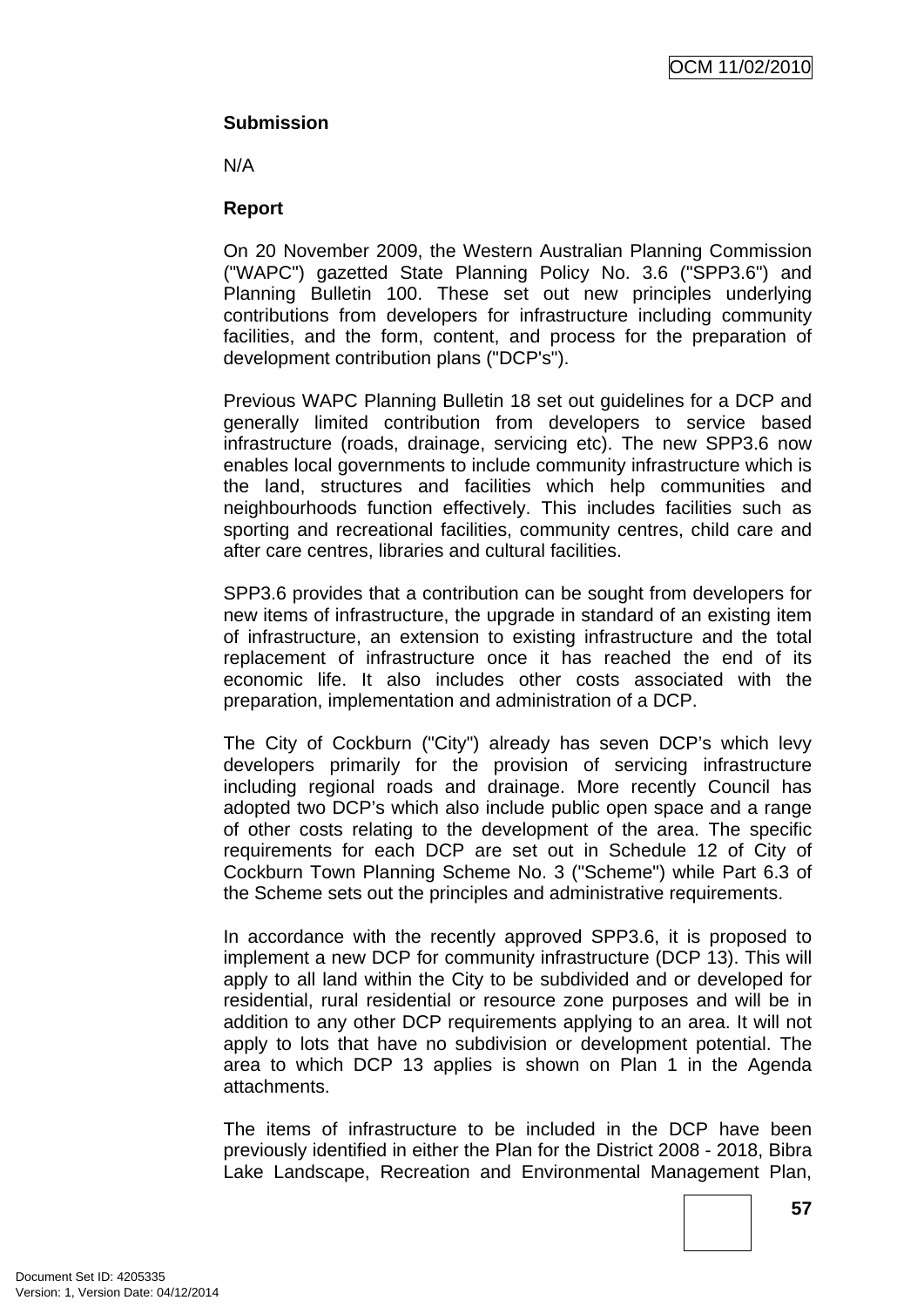the Bicycle Network and Footpath Plan, the Sport and Recreation Plan or the Review of COC Library Services. These documents establish the need for the proposed DCP infrastructure items and the link to the future development within the City .The specific items are as follows:

Regional Facilities - All suburbs Coogee Surf Club Wetlands Education Centre/Native Ark Cockburn Central Recreation and Aquatic Centre Cockburn Central Community Facilities CES Headquarters Visco Park Bowling and Recreation Club Coogee Golf Complex Bibra Lake Management Plan Proposals Dixon Reserve/Walley Hagen Facility Development Success Recreation Facility - Hammond Road Atwell Oval

Sub Regional - Eastern Suburbs Cockburn Central Library and Community Facilities Cockburn Central Playing Fields Anning Park Tennis Cockburn Central Heritage Park Bicycle Network - East

Sub Regional - Western Suburbs North Coogee Foreshore Management Plan Proposals Phoenix Seniors and Life Centre Beale Park Sports Facilities Western Suburbs Skate Park Bicycle Network - West

Local - Specific Suburbs Lakelands Reserve Coolbellup Community Centre Southwell Community Centre Hammond Park Recreation Facility Frankland Reserve Recreation and Community Facility Munster Recreation Facility

One of the key principles of SPP3.6 is that the beneficiary pays which means developers will only fund infrastructure which has been identified as necessary to serve a development area or suburb and that they will only contribute to that proportion of the cost represented by the new development. For example, if 40% of the total estimated number of dwellings in a particular area are yet to be developed then only 40% of the total cost of the infrastructure item will be included in the DCP and paid for by developers. The balance 60% attributable to existing development must be met out of Council funds or loans. If the City was successful in accessing grant funding for a DCP item then the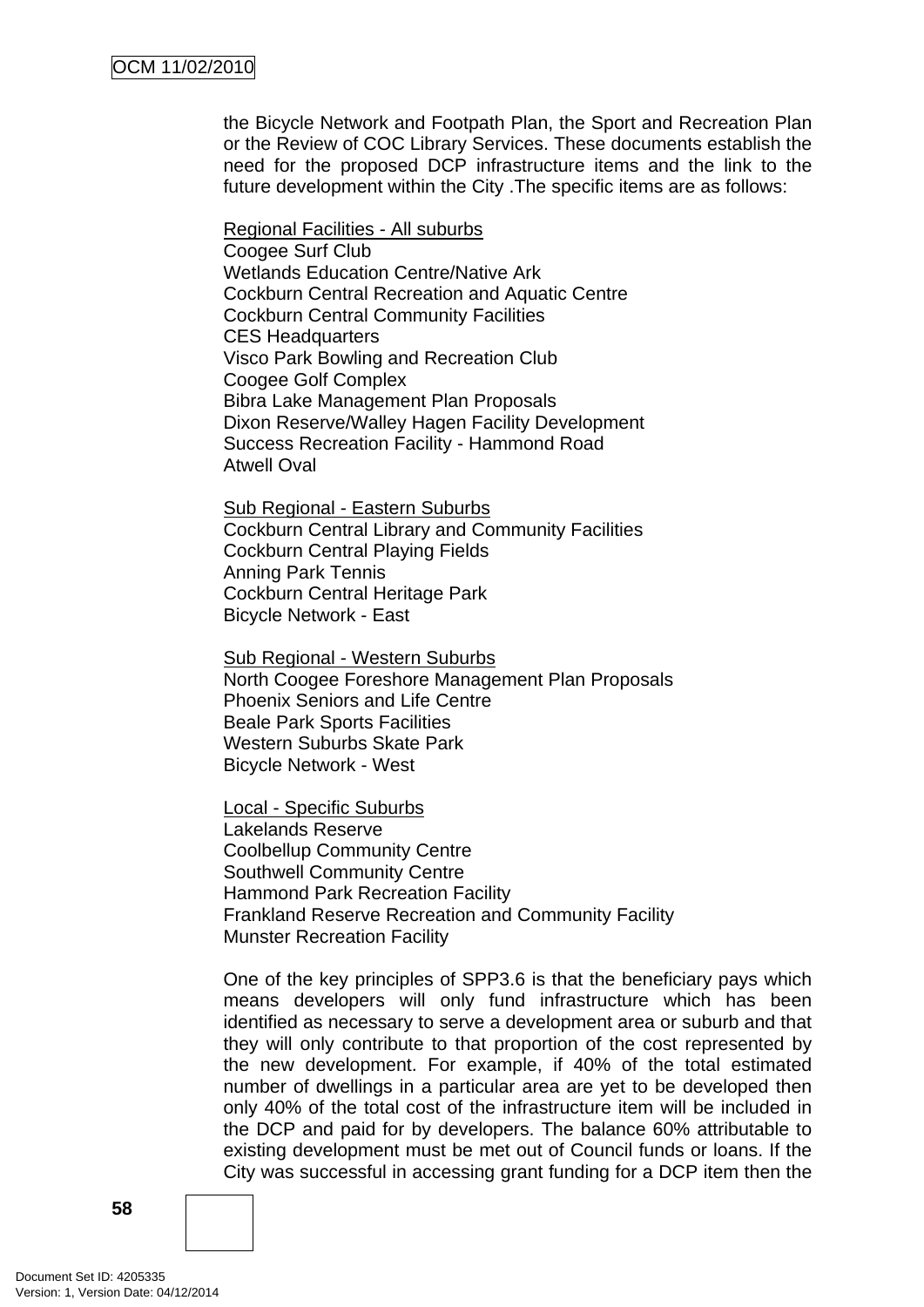total value of the project would be reduced according to the size of the grant, with this resulting in a reduced DCA contribution for that item.

It is proposed to apply the DCP on the basis of the number of dwellings given that the existing number of dwelling is known and the number of future dwellings can be estimated with a reasonable degree of accuracy. To establish the basis of the split between existing and future dwellings, the City appointed specialist demographic firm id Consulting to assess the future growth of the City on a suburb or group of suburbs basis. The forecasts to 2031 have been completed and are available on the City's website. These form the basis of the allocation between existing and future development and also between various suburbs.

The following extract from the Community Infrastructure Contribution Schedule shows infrastructure items, the estimated cost and the split between existing and future:

| Description                                        | Estimated<br><b>Total Cost</b> | Du's<br>Existing | Du's<br>Future | DCP %<br>Contribution |
|----------------------------------------------------|--------------------------------|------------------|----------------|-----------------------|
|                                                    | \$m\$                          | ℅                | %              | \$m                   |
| Regional                                           |                                |                  |                |                       |
| Coogee Surf Club                                   | 7,000,000                      | 62.710           | 37.290         | 2,610,300             |
| Wetlands Ed/Native Ark                             | 2,500,000                      | 62.710           | 37.290         | 932,250               |
| Cockburn Central Recn and Aquatic                  |                                |                  |                |                       |
| Centre                                             | 32,000,000                     | 62.710           | 37.290         | 11,932,800            |
| <b>Cockburn Central Community Facility</b>         | 11,000,000                     | 62.710           | 37.290         | 4,101,900             |
| <b>CES Headquarters</b>                            | 1,800,000                      | 62.710           | 37.290         | 671,220               |
| Visco Park Bowling and Recreation Club             | 6,950,000                      | 62.710           | 37.290         | 2,591,655             |
| Coogee Golf Complex                                | 11,960,000                     | 62.710           | 37.290         | 4,459,884             |
| Bibra Lake Management Plan                         | 13,190,000                     | 62.710           | 37.290         | 4,918,551             |
| Dixon Reserve/Walley Hagen                         | 5,000,000                      | 62.710           | 37.290         | 1,864,500             |
| <b>Success Recreation Facility (Hammond</b><br>Rd) | 3,680,000                      | 62.710           | 37.290         | 1,372,272             |
| <b>Atwell Oval</b>                                 | 1,000,000                      | 62.710           | 37.290         | 372,900               |
|                                                    |                                |                  |                |                       |
| <b>Sub Regional</b>                                |                                |                  |                |                       |
| <b>Cockburn Central Library and Community</b>      | 15,000,000                     | 55.825           | 44.175         | 6,626,250             |
| Cockburn Central Playing Fields                    | 5,000,000                      | 55.825           | 44.175         | 2,208,750             |
| Anning Park - Tennis                               | 3,000,000                      | 55.825           | 44.175         | 1,325,250             |
| Cockburn Heritage Park                             | 5,210,000                      | 55.825           | 44.175         | 2,301,518             |
| <b>Bicycle Network East</b>                        | 2,763,084                      | 55.825           | 44.175         | 1,220,592             |
|                                                    |                                |                  |                |                       |
| North Coogee Foreshore Management<br>Plan          | 2,400,000                      | 68.406           | 31.594         | 758,256               |
| Phoenix Seniors and Life Learning                  | 16,000,000                     | 68.406           | 31.594         | 5,055,040             |
| <b>Beale Park Sports Facilities</b>                | 3,000,000                      | 68.406           | 31.594         | 947,820               |
| Western Suburbs Skate Park                         | 350,000                        | 68.406           | 31.594         | 110,579               |
| <b>Bicycle Network West</b>                        | 3,445,762                      | 68.406           | 31.594         | 1,088,654             |
|                                                    |                                |                  |                |                       |
| Local                                              |                                |                  |                |                       |
| Lakelands Reserve                                  | 1,700,000                      | 43.560           | 56.440         | 959,480               |
| <b>Coolbellup Community Centre</b>                 | 2,473,214                      | 91.478           | 8.522          | 210,767               |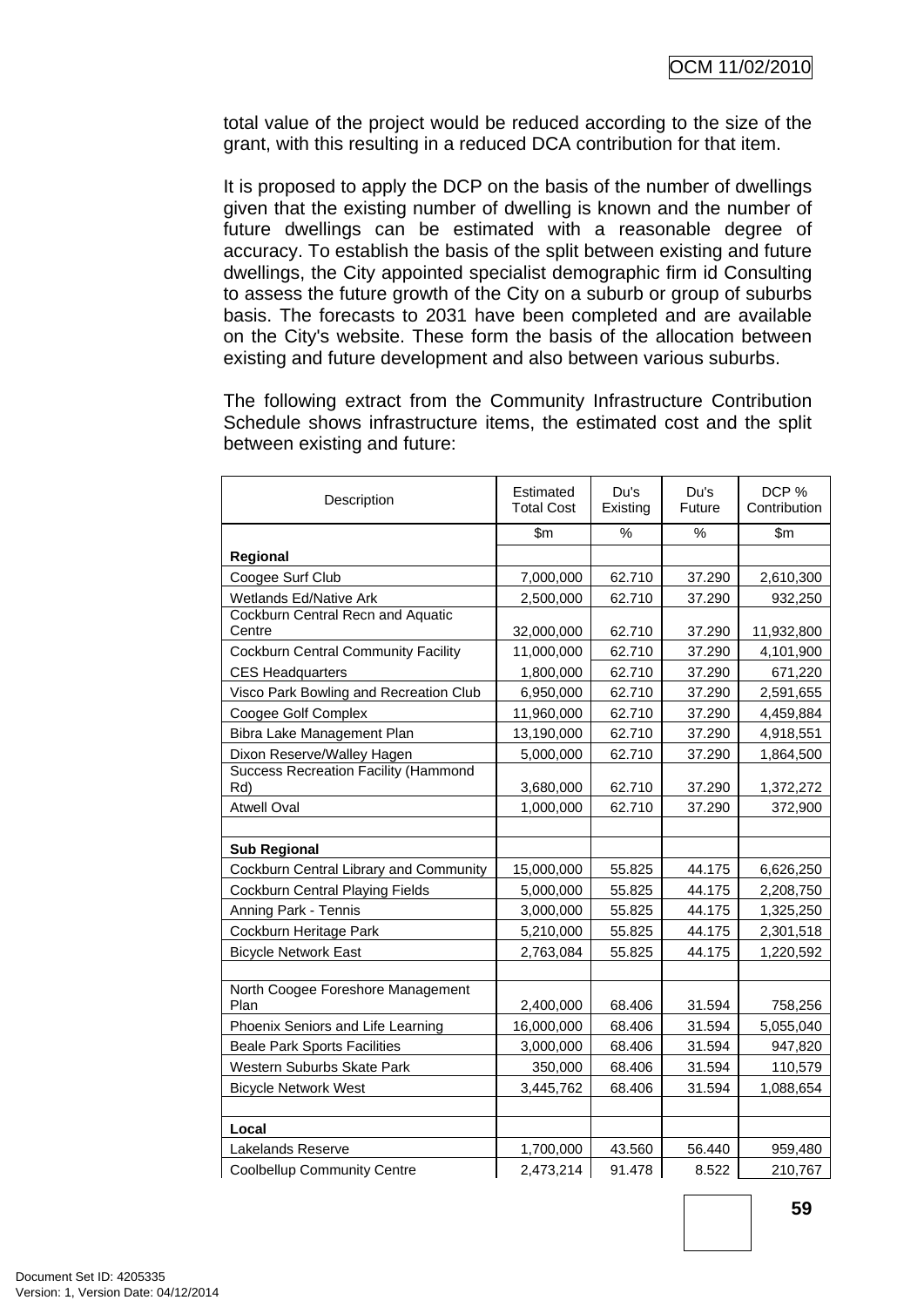| <b>Southwell Community Centre</b>            | 500,000     | 84.290 | 15.710  | 78,550     |
|----------------------------------------------|-------------|--------|---------|------------|
| <b>Hammond Park Recreation Facility</b>      | 500,000     | 24.733 | 75.267  | 376,335    |
| Frankland Park Recn and Community            | 1,450,000   | 24.733 | 75.267  | 1,091,372  |
| <b>Munster Recreation Facility</b>           | 950,000     | 61.260 | 38.740  | 368,030    |
|                                              |             |        |         |            |
| <b>Administration - yet to be determined</b> |             |        | 100.000 |            |
|                                              |             |        |         |            |
| <b>Total cost</b>                            | 159.822.060 |        |         | 60,555,475 |

The above table shows the estimated total cost of the community infrastructure proposed to service the City is \$159.8 million of which \$60.5 million is attributable to future development and is therefore proposed to be included in the DCP.

The infrastructure items are broken up into regional, subregional and local to reflect the catchment that the infrastructure items serve and the \$60.5 million is allocated between suburbs based on the estimated number of future dwellings in accordance with a detailed assessment. This results in different levy rates for each suburb. The draft rates based on preliminary cost estimates for the infrastructure are set out in the following table. The administration costs will be determined during the advertising period.

| <b>Suburb</b>                                                                           | Per dwelling cost |  |  |  |
|-----------------------------------------------------------------------------------------|-------------------|--|--|--|
| <b>Atwell</b>                                                                           | 3,136.74          |  |  |  |
| Aubin Grove/Banjup south                                                                | 3,136.63          |  |  |  |
| Banjup north                                                                            | 3,137.78          |  |  |  |
| <b>Beeliar</b>                                                                          | 2,709.95          |  |  |  |
| <b>Bibra Lake west</b>                                                                  | 3,427.66          |  |  |  |
| Bibra Lake east                                                                         | 3,136.86          |  |  |  |
| Coogee/North Coogee                                                                     | 2,709.94          |  |  |  |
| Coolbellup                                                                              | 3,426.32          |  |  |  |
| <b>Hamilton Hill</b>                                                                    | 2,801.42          |  |  |  |
| Hammond Park/Wattleup/Henderson                                                         | 3,657.37          |  |  |  |
| Jandakot                                                                                | 3,137.67          |  |  |  |
| Leeming                                                                                 | 3,141.72          |  |  |  |
| <b>Munster</b>                                                                          | 3,128.86          |  |  |  |
| <b>North Lake</b>                                                                       | 2,710.77          |  |  |  |
| South Lake/Cockburn Central                                                             | 3,430.03          |  |  |  |
| Spearwood                                                                               | 2,710.21          |  |  |  |
| <b>Success</b>                                                                          | 3,277.07          |  |  |  |
| Yangebup                                                                                | 2,709.86          |  |  |  |
| Note The above costs exclude administration costs etc which are yet to be<br>determined |                   |  |  |  |

In accordance with the Scheme provisions, it is proposed to impose the DCA contribution at the subdivision stage where subdivision is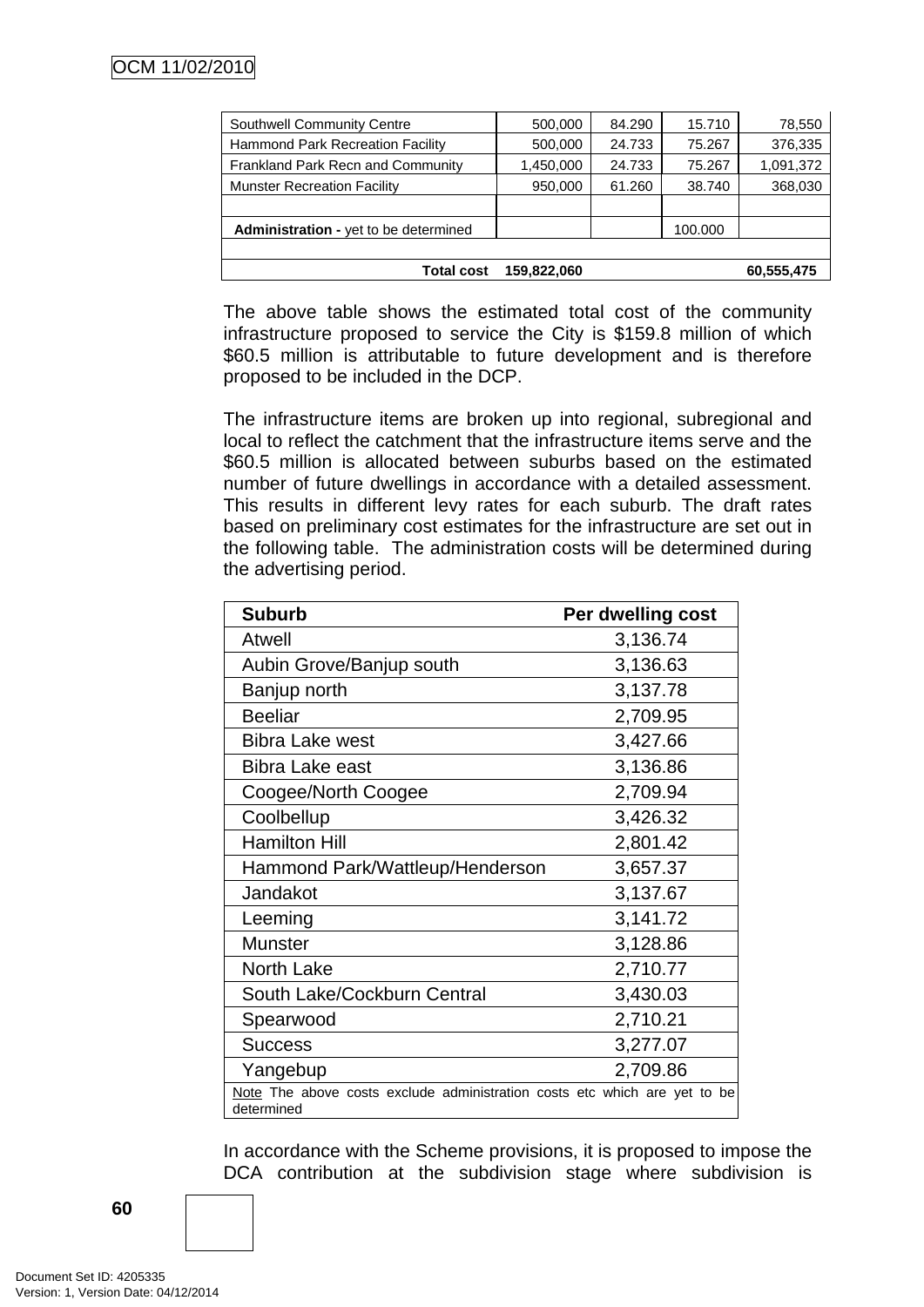proposed. Where no subdivision is proposed, the DCA contribution will be imposed as a condition of development and be payable at the time of issuing a building licence. Where a contribution has been made at the subdivision stage, no further contribution will be required at the development stage. When levied at the subdivision stage, the contribution will be calculated on the maximum number of dwellings possible under the applicable zoning and R code. Where land to be subdivided or developed already has a dwelling or dwellings on it, the existing dwellings will be exempt from the DCA contribution as the contribution is only in respect to new dwellings. Similarly there is no DCP contribution required in respect to an existing vacant lot that only has the potential to be developed for a single dwelling. It is also important to note that the DCP levy does not apply to any landowner who has no subdivision or development potential.

In accordance with SPP3.6, the City will be able to impose a condition on a subdivision or development requiring developers to contribute to DCA 13 once the local government has received consent to advertise the DCP i.e. Amendment No. 81. However, the City will not be able to collect the funds until such time as the Scheme amendment has been gazetted. Once Amendment No. 81 is gazetted, payment of the DCA contribution would be at the time of seeking clearance to a Deposited Plan or Strata Plan in the case of subdivision or at the time of issuing a building licence where there is no prior subdivision. This is consistent with Clause 6.3.5 of the Scheme.

To implement the proposed developer contributions to community infrastructure, it is necessary to amend the Scheme to do the following:

Amend Clause 1.4.1(b) to increase the number of sheets forming the Scheme Map from 25 to 26.

Adopt Sheet 26 of the Scheme Map which shows the boundaries of the new DCP area - DCA 13 and the boundaries of the regional, subregional and local catchment boundaries (see Plan 1 in the Agenda attachments).

Amend Schedule 12 - Development Contribution Plan to include appropriate provisions for DCA 13 - Community Infrastructure. The details of DCA 13 are set out in the recommendations of this Agenda item.

It is proposed to advertise the amendment for 60 days. Advertising will include an advertisement in the local paper, an item in the Cockburn City Update in the Cockburn Gazette and the website and subject to timing, an article in Cockburn Soundings. It is not proposed to send out letters to everyone within the DCP area as this would include people with no subdivision or development potential which would cause confusion and unnecessary angst.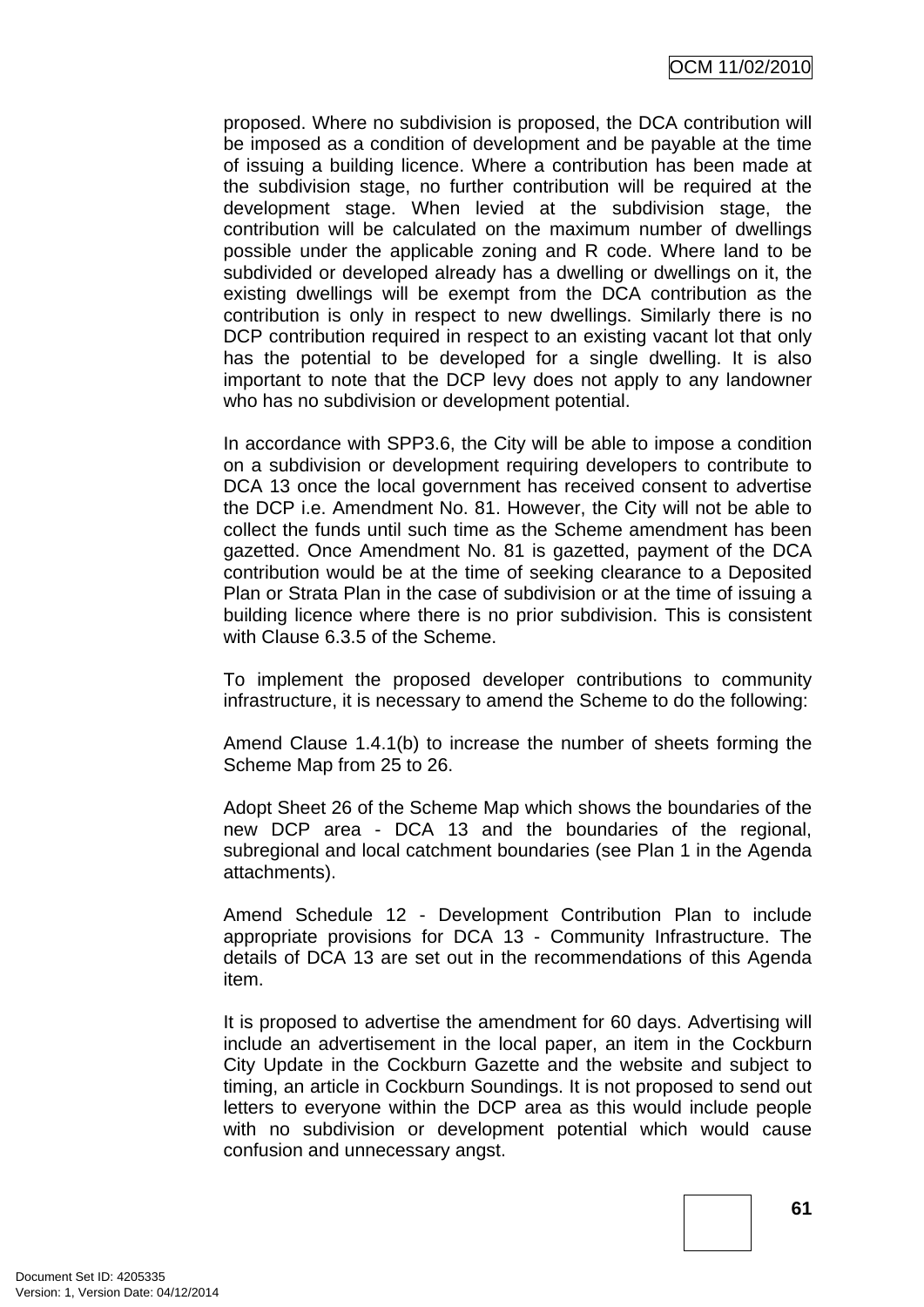The advertised Scheme amendment document will provide the information included in this report together with plans showing the location of the proposed infrastructure items, the draft Community Infrastructure Cost Contribution Schedule, calculations of existing and future dwellings and the split up between the suburbs for regional, subregional and local facilities, address the subject of need and nexus required by SPP3.6 and a more complete description of the infrastructure works. Links will also be provided to relevant supporting documents.

The Plan for the District that is currently being prepared will provide sufficient detail to satisfy the requirements of the capital expenditure plan which identifies the capital costs of facilities, revenue sources and programs for provision.

Other relevant points in respect to the DCP are as follows:

- The funds collected can only be used for the specific facilities for which they are collected. Accordingly when payment is made it will be spilt up between the various pieces of infrastructure for that particular suburb and on a proportional basis.
- If additional facilities are planned then this will require an amendment to the Scheme to add it to DCA 13 in Schedule12.
- If a particular piece of infrastructure is subsequently deleted then monies collected will need to be refunded to contribution owners (The new draft Model Scheme Text provisions in SPP3.6 includes this requirement and will be incorporated into the City's Scheme either through a Scheme review or if these provisions become effective through regulation).
- As contributions will be allocated to each piece of infrastructure and over a long period of time, it is not expected that the DCP will have adequate funds to contribute to the infrastructure for many years. Accordingly Council needs to be mindful of this when considering the timing of projects in the Plan for the District and budgets and that the City will have to not only pay the proportion relating to the existing population but also prefund that relating to the DCP percentage.
- The process will be complex and time consuming and will require additional administrative support to ensure that the rules are followed meticulously and stand up to audit scrutiny as required by the Scheme.
- A system will need to be developed to ensure contributions are requested and paid at the appropriate time and payments can be tracked and ensure that payment is only made at either the subdivision or development stage.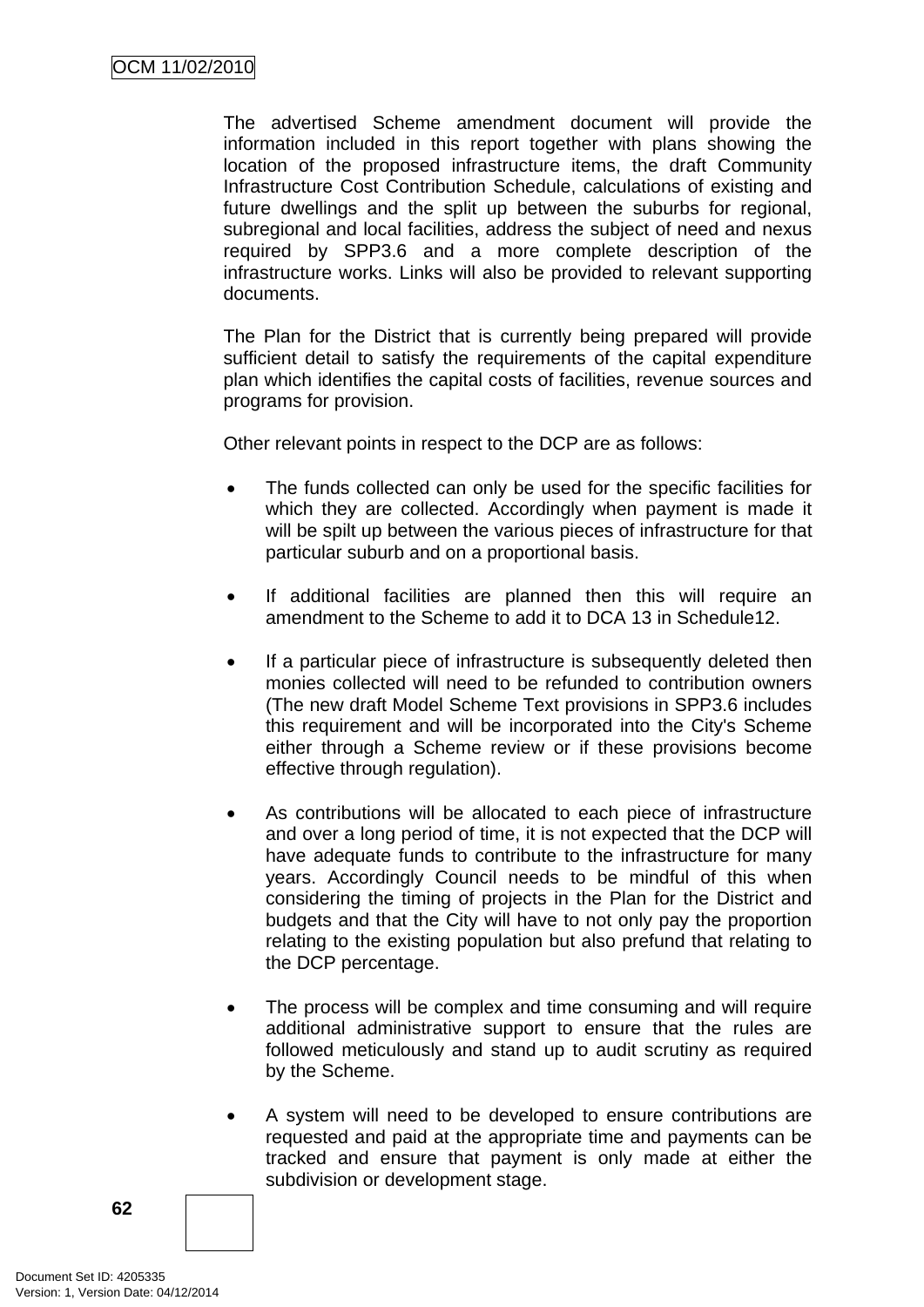It is recommended that Council adopt proposed Amendment No. 81 for the purpose of advertising.

### **Strategic Plan/Policy Implications**

#### **Demographic Planning**

- To ensure the planning of the City is based on an approach that has the potential to achieve high levels of convenience and prosperity for its citizens.
- To ensure development will enhance the levels of amenity currently enjoyed by the community.

#### **Infrastructure Development**

• To construct and maintain community facilities that meet community needs.

#### **Lifestyle and Aspiration Achievement**

• To facilitate and provide an optimum range of community services and events.

#### **Budget/Financial Implications**

Changes to the proposed list of infrastructure or the period of operation of the DCP will have a negative impact on the ability of Council to fund Community Infrastructure and deliver future programs.

Administration of the DCP will require additional human resource support.

#### **Legal Implications**

Prepared in accordance with WAPC State Planning Policy No. 3.6 Developer Contributions for Infrastructure.

#### **Community Consultation**

To be undertaken as part of the Scheme amendment process.

#### **Attachment(s)**

Scheme Map Sheet 26

#### **Advice to Proponent(s)/Submissioners**

N/A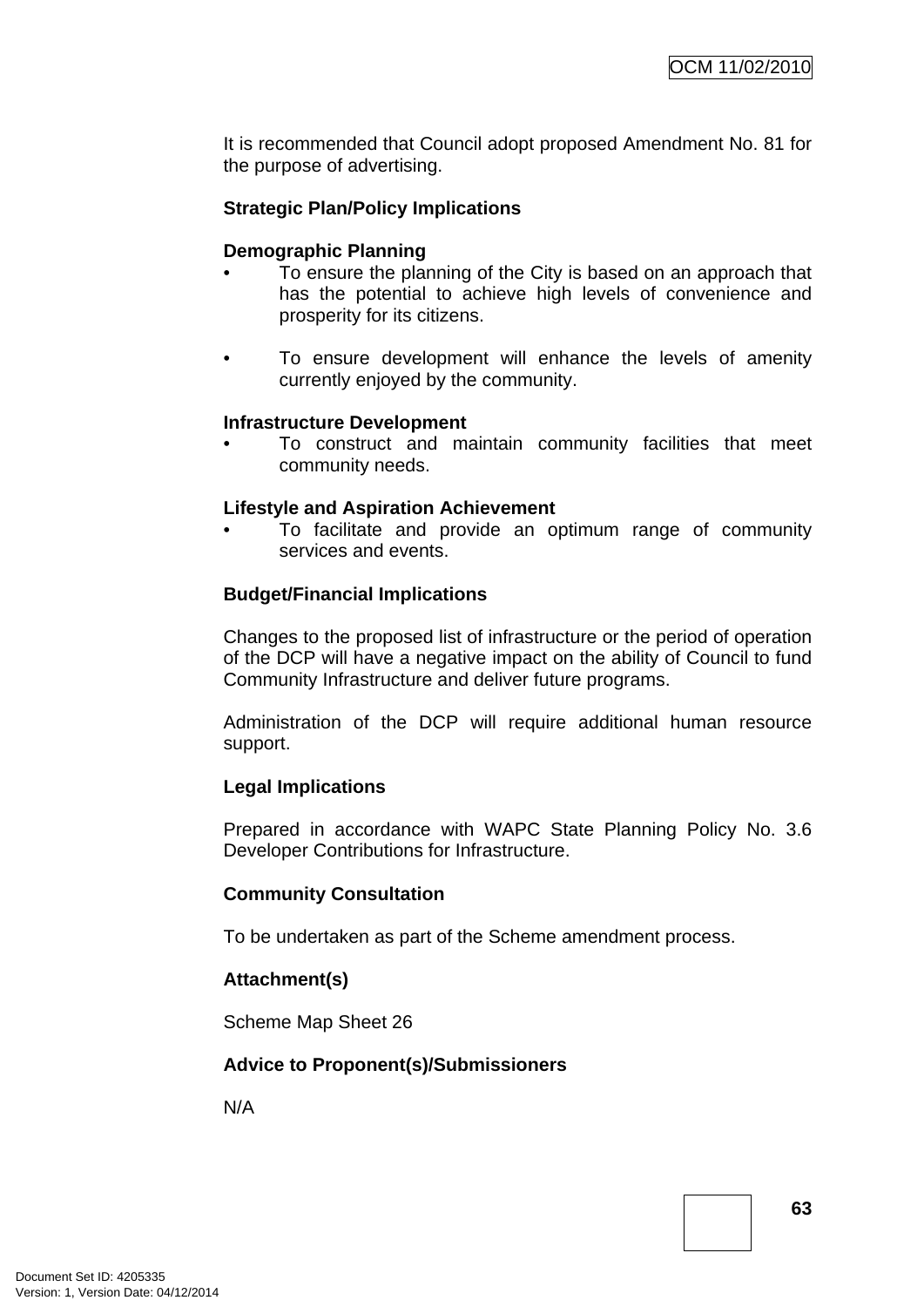# **Implications of Section 3.18(3) Local Government Act, 1995**

Nil.

**14.8 (MINUTE NO 4159) (OCM 11/02/2010) - PROPOSED SCHEME AMENDMENT NO. 78 TO CITY OF COCKBURN TOWN PLANNING SCHEME NO. 3 - MODIFY CLAUSE 5.5 OF THE SCHEME TO ALLOW FOR THE VARIATION OR EXTINGUISHMENT OF OTHER RESTRICTIVE COVENANTS, EASEMENTS AND RIGHTS OF WAYS - OWNER: N/A - APPLICANT: CITY OF COCKBURN (93078) (M CARBONE) (ATTACH)** 

# **RECOMMENDATION**

That Council:

- (1) in pursuance of Section 75 of the *Planning and Development Act 2005* ("Act"), initiate Amendment No. 78 to City of Cockburn Town Planning Scheme No. 3 ("Scheme") for the purposes of:
	- 1. Deleting existing clause 5.5 'Restrictive Covenants' and replacing it with the following new clause:
		- 5.5 'Restrictive Covenants, Easements and Rights of Ways'
		- 5.5.1 Residential Densities

Subject to clause 5.5.2 where a Restrictive Covenant:

- (a) relates to a lot in the Residential Zone; and
- (b) limits or has the effect of limiting the number of dwellings that may be developed or used on the lot to a number which is less than that which would have been otherwise permissible on that lot by the Scheme, or by the Scheme and the R-Codes,

Then the Council may resolve that the Restrictive Covenant be extinguished or varied to remove or reduce that inconsistency.

5.5.2 Where a restrictive covenant has been extinguished or varied under clause 5.5.1 the local government is not to grant planning approval to the development of the land which would, but for the operation of clause 5.5.1, have been prohibited unless the application has been dealt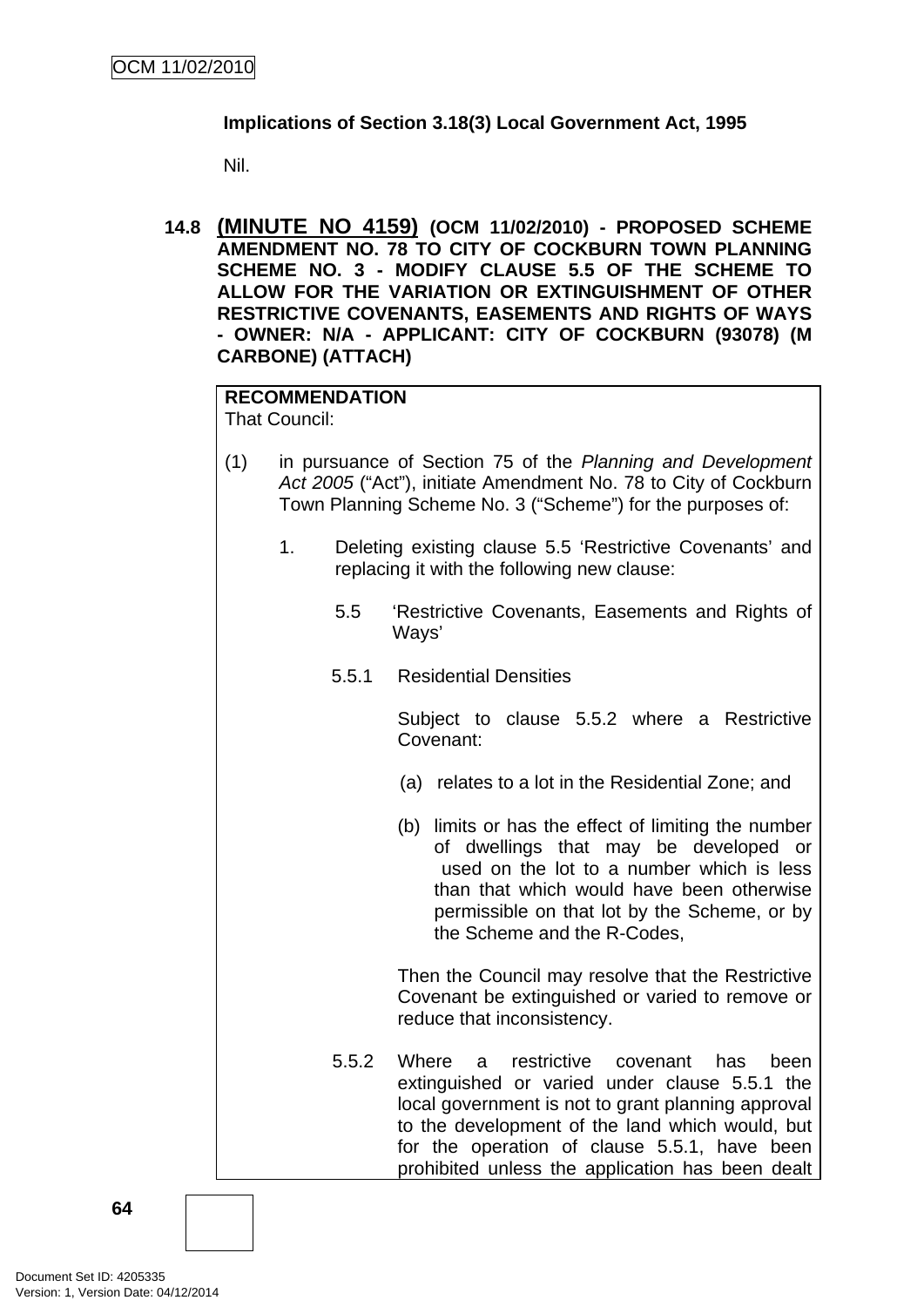|       |          | with as an 'A' use and has complied with all of the<br>advertising requirements of clause 9.4.                                                                                                                                                                                                                                                                                                                                                                                                                        |
|-------|----------|-----------------------------------------------------------------------------------------------------------------------------------------------------------------------------------------------------------------------------------------------------------------------------------------------------------------------------------------------------------------------------------------------------------------------------------------------------------------------------------------------------------------------|
| 5.5.3 |          | Other Covenants, Easements or Rights of Ways                                                                                                                                                                                                                                                                                                                                                                                                                                                                          |
|       | opinion: | Without limiting the generality of the preceding<br>clause 5.5.1, the Council may resolve to vary or<br>extinguish a Restrictive Covenant or covenant or<br>easement or right of way where in the Council's                                                                                                                                                                                                                                                                                                           |
|       | (a)      | extinguishment or variation of the Restrictive<br>Covenant or covenant or easement or right of<br>way will not adversely affect the orderly and<br>proper planning of the land in the locality and<br>in particular the land benefited and the land<br>burdened<br>by Restrictive Covenant<br>or<br>covenant or easement or right of way; or                                                                                                                                                                          |
|       | (b)      | the retention of the Restrictive Covenant or<br>covenant or easement or right of way may<br>impede the orderly and proper planning of<br>land in the locality and in particular the land<br>benefited and the land burdened by the<br>Restrictive Covenant or covenant<br>or<br>easement or right of way; and                                                                                                                                                                                                         |
|       | (c)      | the Restrictive Covenant or covenant or<br>easement or right of way is no longer<br>required to protect the amenity of the locality<br>or the land benefited by the Restrictive<br>Covenant or covenant or easement or right<br>of way.                                                                                                                                                                                                                                                                               |
| 5.5.4 |          | If the Council passes a resolution to vary or<br>extinguish a Restrictive Covenant or covenant or<br>easement or right of way notice of the proposal to<br>extinguish or vary must be given:                                                                                                                                                                                                                                                                                                                          |
|       | (a)      | by a sign to the City's satisfaction being<br>erected on the front boundary of the lot or<br>lots burdened by the Restrictive Covenant or<br>easement or right of way, which is visible and<br>readable from the street containing details of<br>the proposed extinguishment or variation of<br>the Restrictive Covenant and the period of<br>time during which submissions may be given.<br>The sign is to remain on site for the duration<br>of the period during which the Council will<br>receive submission; and |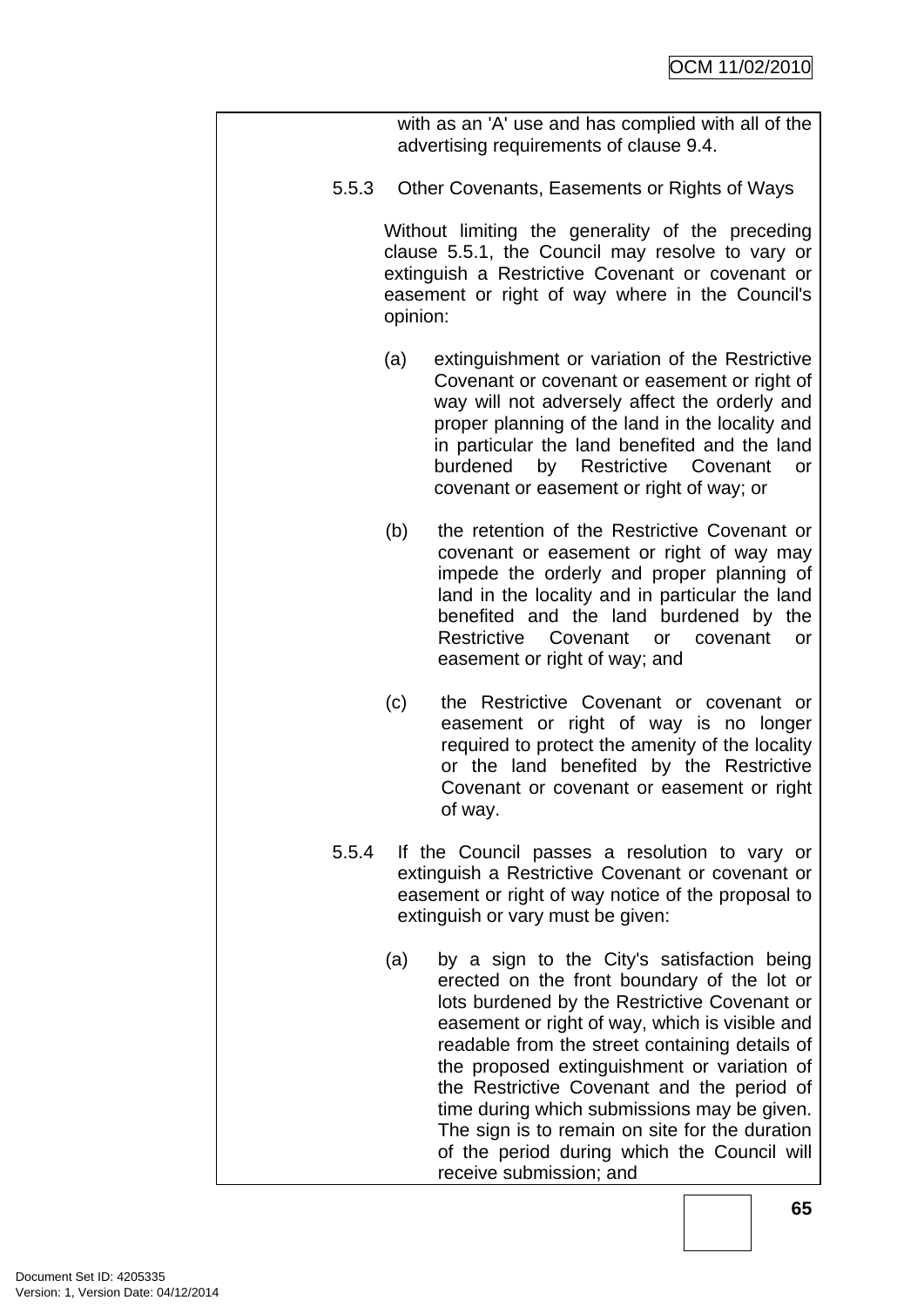|  |    |                                                                                   | (b)<br>the<br>or variation.                                                                                                                                                                                                                                                                                                                                                                                                                                                                                                                                                                                                                                   |      | in writing, to the owners of all lots adjoining<br>land burdened by the Restrictive<br>Covenant or easement or right of way, and to<br>such other persons as the City considers may<br>be affected by the proposed extinguishment |  |
|--|----|-----------------------------------------------------------------------------------|---------------------------------------------------------------------------------------------------------------------------------------------------------------------------------------------------------------------------------------------------------------------------------------------------------------------------------------------------------------------------------------------------------------------------------------------------------------------------------------------------------------------------------------------------------------------------------------------------------------------------------------------------------------|------|-----------------------------------------------------------------------------------------------------------------------------------------------------------------------------------------------------------------------------------|--|
|  |    | 5.5.5                                                                             | If the Council upon considering all submissions<br>made to it and the merits of the proposed<br>extinguishment or variation is satisfied that the<br>Restrictive Covenant or easement or right of way<br>should be extinguished or varied as proposed, the<br>Council shall further resolve that particulars of the<br>extinguishment or variation be included in<br>Schedule 13 - Schedule of Extinguished or Varied<br>Covenants. The extinguishment or variation shall<br>have effect from the date of publication in the<br>of the Minister's<br>Government Gazette<br>final<br>approval of the Scheme Amendment inserting the<br>details in Schedule 13. |      |                                                                                                                                                                                                                                   |  |
|  |    | 5.5.6                                                                             | The Council after considering any submissions<br>made in regard to the proposed extinguishment or<br>variation, or of its own motion, may resolve that<br>the proposed extinguishment or variation be<br>modified provided that the modification does not<br>significantly increase the extent of the proposed<br>extinguishment or variation.                                                                                                                                                                                                                                                                                                                |      |                                                                                                                                                                                                                                   |  |
|  |    | 5.5.7                                                                             | Costs                                                                                                                                                                                                                                                                                                                                                                                                                                                                                                                                                                                                                                                         |      |                                                                                                                                                                                                                                   |  |
|  |    |                                                                                   | The costs of dealing with a request for a variation<br>or extinguishment of a Restrictive Covenant or<br>easement or right of way under clause 5.5.3, or<br>the costs as estimated by the Council may be<br>recovered from an applicant, and the Council may<br>require that the costs be paid or secured prior to<br>the initiation of any Scheme Amendment to give<br>effect to the variation or extinguishment."                                                                                                                                                                                                                                           |      |                                                                                                                                                                                                                                   |  |
|  | 2. | Add new Schedule 13 'Schedule of Extinguished or<br>Varied Covenants' as follows; |                                                                                                                                                                                                                                                                                                                                                                                                                                                                                                                                                                                                                                                               |      |                                                                                                                                                                                                                                   |  |
|  |    |                                                                                   | <b>Land Description</b>                                                                                                                                                                                                                                                                                                                                                                                                                                                                                                                                                                                                                                       | Area | <b>Details</b>                                                                                                                                                                                                                    |  |
|  |    |                                                                                   |                                                                                                                                                                                                                                                                                                                                                                                                                                                                                                                                                                                                                                                               |      |                                                                                                                                                                                                                                   |  |
|  | 3. | Amending the Scheme Map accordingly.                                              |                                                                                                                                                                                                                                                                                                                                                                                                                                                                                                                                                                                                                                                               |      |                                                                                                                                                                                                                                   |  |
|  |    |                                                                                   |                                                                                                                                                                                                                                                                                                                                                                                                                                                                                                                                                                                                                                                               |      |                                                                                                                                                                                                                                   |  |

**66**

 $\overline{\phantom{a}}$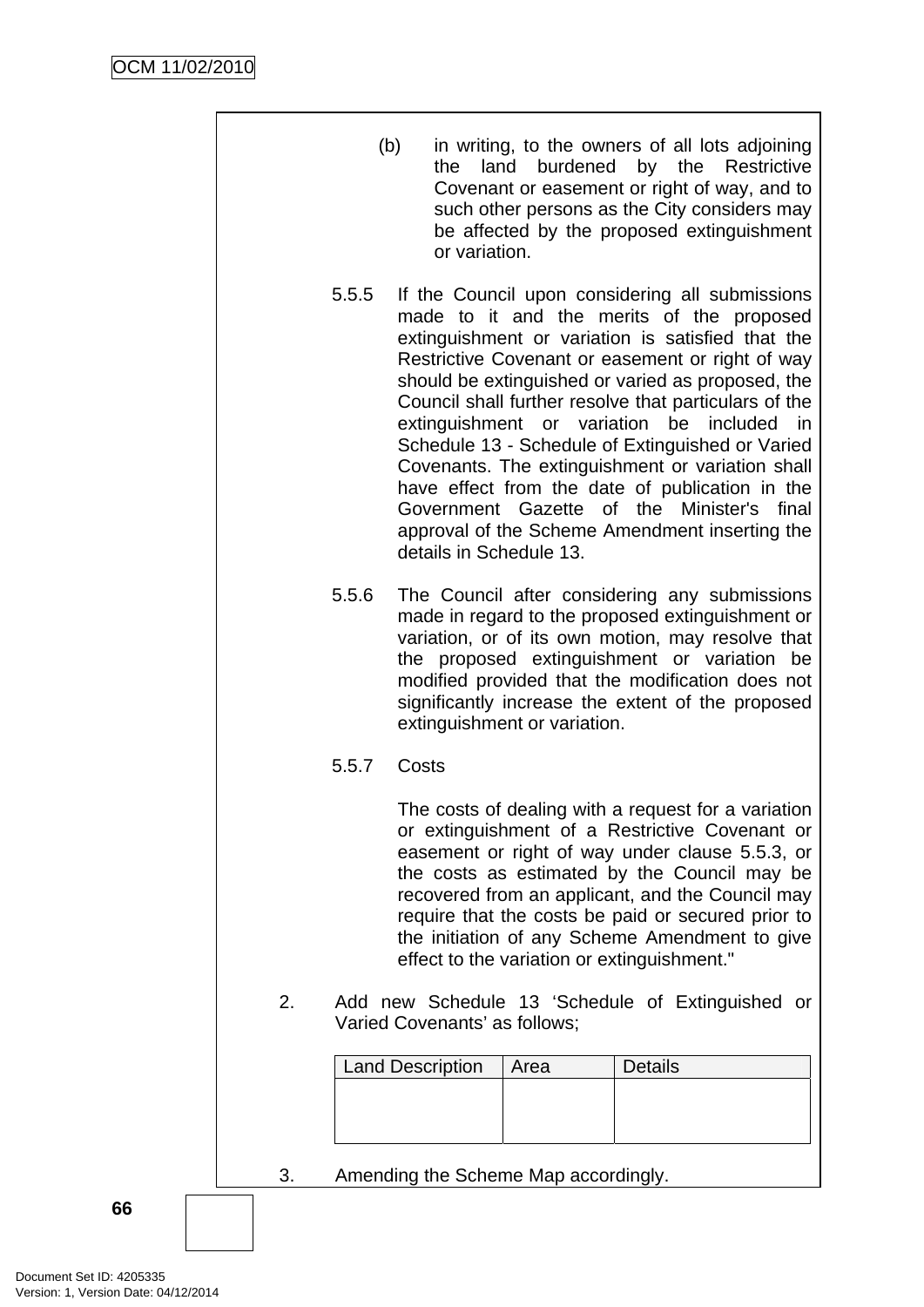(2) That as the amendment is in the opinion of Council consistent with Regulation 25(2) of the *Town Planning Regulations 1967* ("Regulations"), and upon the preparation of the necessary amendment documentation, the amendment be referred to the Environmental Protection Authority ("EPA") as required by Section 81 of the Act, and on receipt of a response from the EPA indicating that the amendment is not subject to formal environmental assessment, be advertised for a period of 42 days in accordance with the Regulations. In the event that the EPA determines that the amendment is to be subject to formal environmental assessment, this assessment is to be prepared by the proponent prior to advertising of the amendment.

#### **COUNCIL DECISION**

MOVED Clr I Whitfield SECONDED Deputy Mayor K Allen that the recommendation be adopted.

**CARRIED 10/0**

# **Background**

The *Planning and Development Act 2005* defines one of the powers which can be included in a local planning scheme as "the extinguishment or variation of any restrictive covenant, easement or right of way". The current provisions of City of Cockburn Town Planning Scheme No. 3 ("Scheme") and indeed the Model Scheme Text are limited to only dealing with restrictive covenants against residential density - that is, the number of dwellings permitted on a lot.

A recent situation in Stratton Street, Hamilton Hill has highlighted the limitations of the existing Scheme provisions. The Department of Housing owns land which is affected by a restrictive covenant that limits land to business uses only, but wishes to use the land for residential purposes. They also own an adjoining right of way which is affected by an implied easement in favour of adjoining properties which is no longer required.

The current provisions of the Scheme do not allow Council to consider the extinguishment or variation of the restrictive covenant or easement. Accordingly, suitable clauses need to be added to the Scheme which allows for the extinguishment of restrictive covenants and easements where appropriate circumstances exist and where suitable consultation and process is undertaken. The City has sought legal advice on the most appropriate method of incorporating these provisions into the Scheme (refer confidential Agenda attachment). The proposed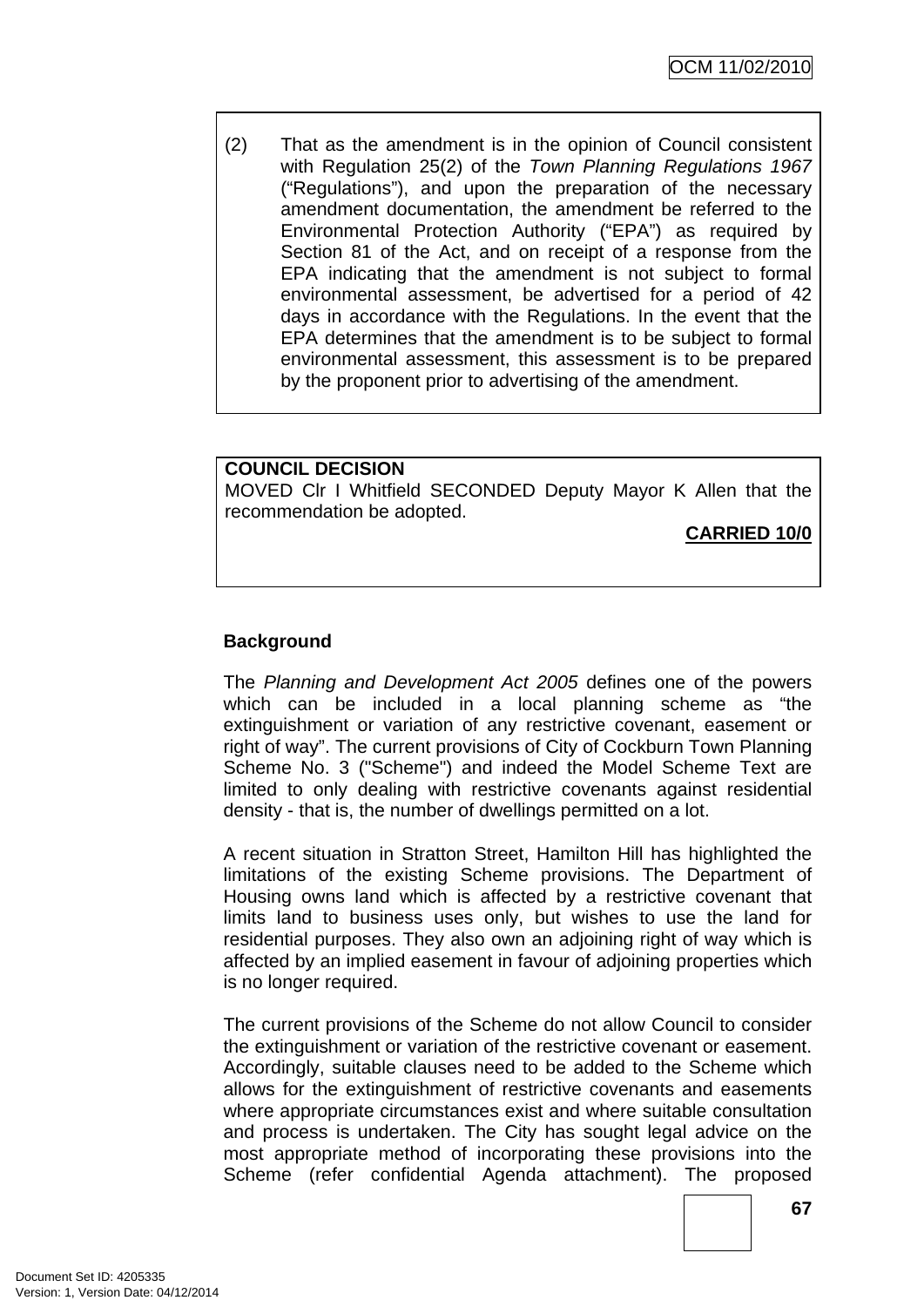amendment is consistent with the legal advice provided by the City's Solicitors.

#### **Submission**

N/A

# **Report**

Clause 11(1) of Schedule 7 of the *Planning and Development Act 2005* ("Act") defines one of the powers which can be included in a local planning scheme as "*the extinguishment or variation of any restrictive covenant, easement or right of way*".

For some reason the Model Scheme Text and the City's Scheme has included a clause (Clause 5.5 in the case of the City's Scheme) which extinguishes or varies restrictive covenants of a particular kind only. They are restrictive covenants which relate to residential development where the restrictions are inconsistent with the provisions of the R Codes relating to the number of dwellings permitted on the land.

The recent example with the Department of Housing has highlighted that the City does not have suitable clauses within its Scheme which enables the City to vary or extinguish easements or restrictive covenants that relate to issues other than residential density. It is therefore appropriate to incorporate suitable clauses into the Scheme which will enable other inappropriate restrictive covenants, easements and rights of ways to be varied or extinguished consistent with the intent of the Act.

The idea behind Clause 11(1) of Schedule 7 of the Act is that a local government, through its local planning scheme, is expected to comprehensively plan for the distribution of appropriate uses throughout the Scheme area. If landowners make provisions contractually, for instance through restrictive covenants, to control land use in a way which is inconsistent with the local government's perception of orderly and proper planning, then it should be possible for the local government through its local planning scheme to vary or extinguish the inappropriate restrictive covenant or easement. That is the principle inherent in the Act which is not incorporated into the Model Scheme Text or the City's Scheme.

The proposed changes and additions to Clause 5.5 of the City's Scheme are summarised below:

- Clarify and simplify the existing provisions which relate to restrictive covenants applying to residential density.
- New clauses allowing Council to vary other restrictive covenants, easements and rights of ways where there is suitable justification and it is in accordance with orderly and proper planning.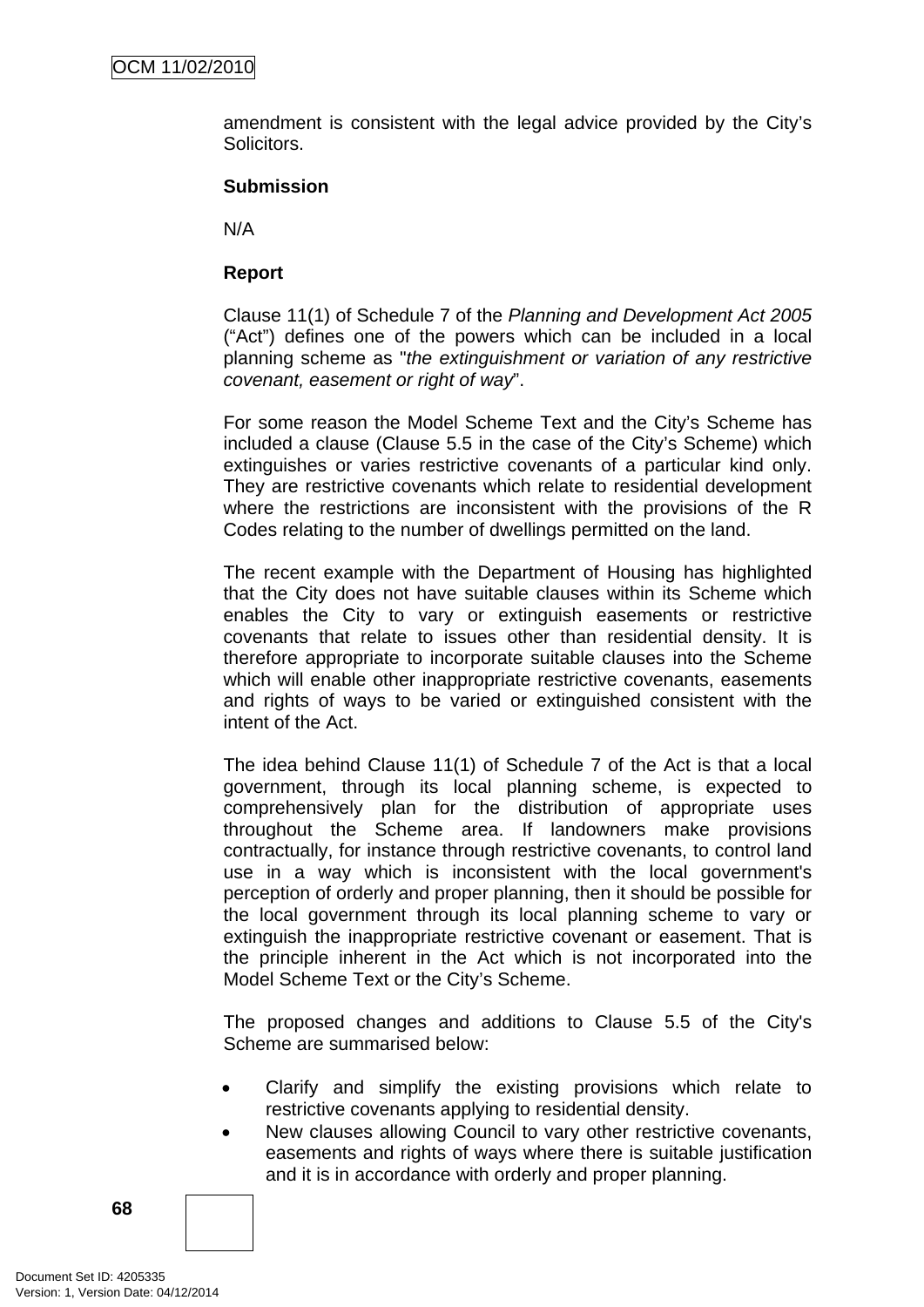OCM 11/02/2010

- The process for varying or extinguishing the restrictive covenant, easement or rights of ways. This includes Council's resolution to extinguish or vary, the advertising process and requirements to undertake a separate Scheme amendment to list the extinguishment or variation in Schedule 13 of the City's Town Planning Scheme.
- The ability for Council to recover the costs of varying or extinguishing the restrictive covenant, easement or right of way.

It should be noted that this proposed amendment only involves incorporating the relevant clauses into the Scheme to enable the variation or extinguishment of restrictive covenants, easements and rights of ways. Any subsequent proposal to vary or extinguish would be subject to specific Council consideration, advertising and then a Scheme amendment to include the details into the Scheme. The process to vary or extinguish is subject to extensive consultation and consideration by Council and ultimately the WAPC and the Minister for Planning. Therefore, adequate checks are included within the process to ensure that only suitable restrictive covenants, easements and rights of ways are varied or extinguished.

The changes to Clause 5.5 are detailed below. This includes deleting existing Clause 5.5 'Restrictive Covenants' and replacing it with the following new Clause 5.5 'Restrictive Covenants Easements and Rights of Ways' as follows:

- *5.5 Restrictive Covenants Easements and Rights of Ways'.*
- *5.5.1 Residential Densities*

*Subject to clause 5.5.2 where a Restrictive Covenant:* 

- *(a) relates to a lot in the Residential Zone; and*
- *(b) limits or has the effect of limiting the number of dwellings that may be developed or used on the lot to a number which is less than that which would have been otherwise permissible on that lot by the Scheme, or by the Scheme and the R-Codes,*

*Then the Council may resolve that the Restrictive Covenant be extinguished or varied to remove or reduce that inconsistency.* 

*5.5.2 Where a restrictive covenant has been extinguished or varied under clause 5.5.1 the local government is not to grant planning approval to the development of the land which would, but for the operation of clause 5.5.1, have been prohibited unless the application has been dealt with as an 'A' use and has complied with all of the advertising requirements of clause 9.4.*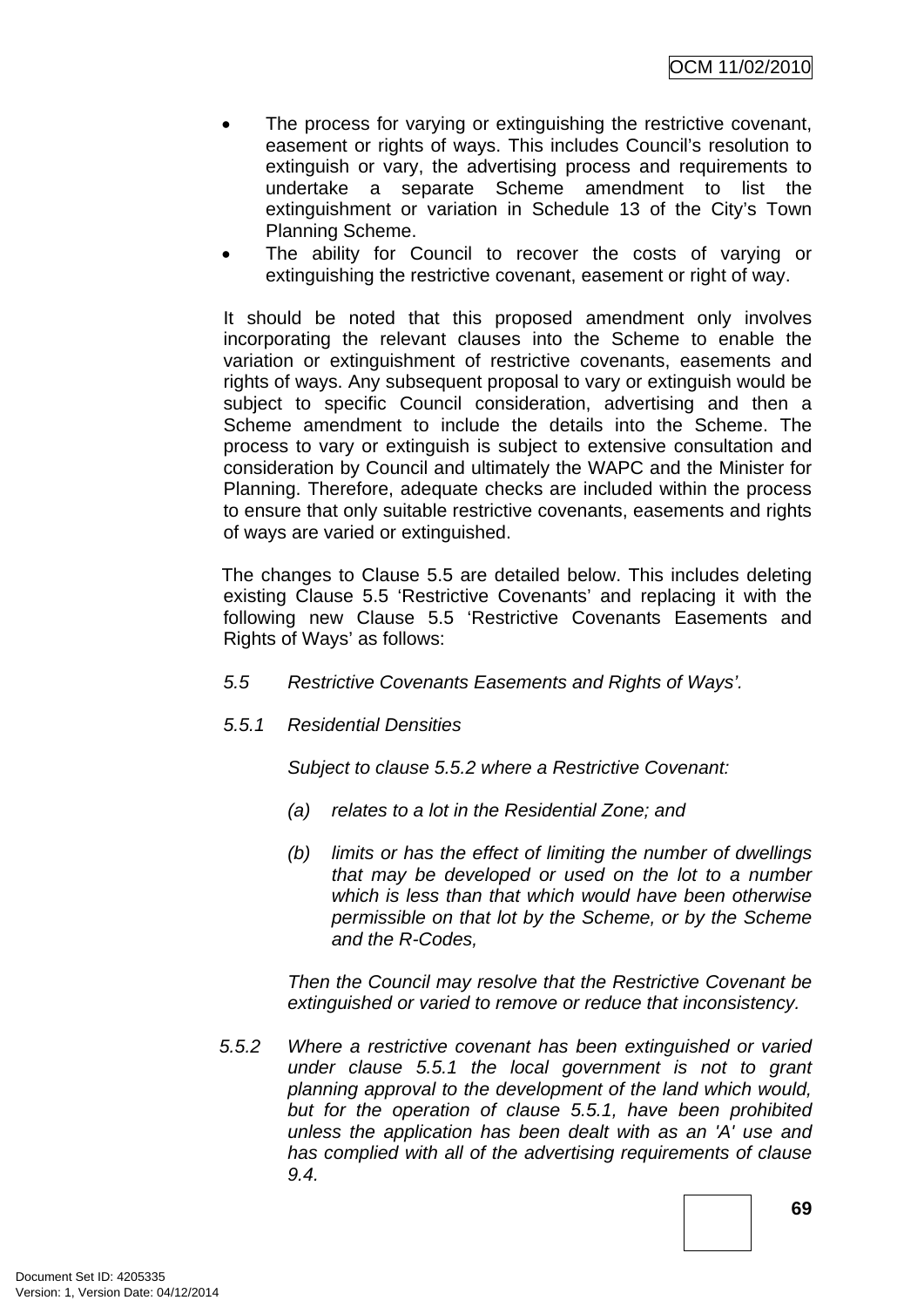### *5.5.3 Other Covenants, Easements or Rights of Ways*

*Without limiting the generality of the preceding clause 5.5.1, the Council may resolve to vary or extinguish a Restrictive Covenant or covenant or easement or right of way where in the Council's opinion:* 

- *(a) extinguishment or variation of the Restrictive Covenant or covenant or easement or right of way will not adversely affect the orderly and proper planning of the land in the locality and in particular the land benefited and the land burdened by Restrictive Covenant or covenant or easement or right of way; or*
- *(b) the retention of the Restrictive Covenant or covenant or easement or right of way may impede the orderly and proper planning of land in the locality and in particular the land benefited and the land burdened by the Restrictive Covenant or covenant or easement or right of way; and*
- *(c) the Restrictive Covenant or covenant or easement or right of way is no longer required to protect the amenity of the locality or the land benefited by the Restrictive Covenant or covenant or easement or right of way.*
- *5.5.4 If the Council passes a resolution to vary or extinguish a Restrictive Covenant or covenant or easement or right of way notice of the proposal to extinguish or vary must be given:* 
	- *(a) by a sign to the City's satisfaction being erected on the front boundary of the lot or lots burdened by the Restrictive Covenant or easement or right of way, which is visible and readable from the street containing details of the proposed extinguishment or variation of the Restrictive Covenant and the period of time during which submissions may be given. The sign is to remain on site*  for the duration of the period during which the Council will *receive submission; and*
	- *(b) in writing, to the owners of all lots adjoining the land burdened by the Restrictive Covenant or easement or right of way, and to such other persons as the City considers may be affected by the proposed extinguishment or variation.*
- *5.5.5 If the Council upon considering all submissions made to it and the merits of the proposed extinguishment or variation is satisfied that the Restrictive Covenant or easement or right of way should be extinguished or varied as proposed, the Council*

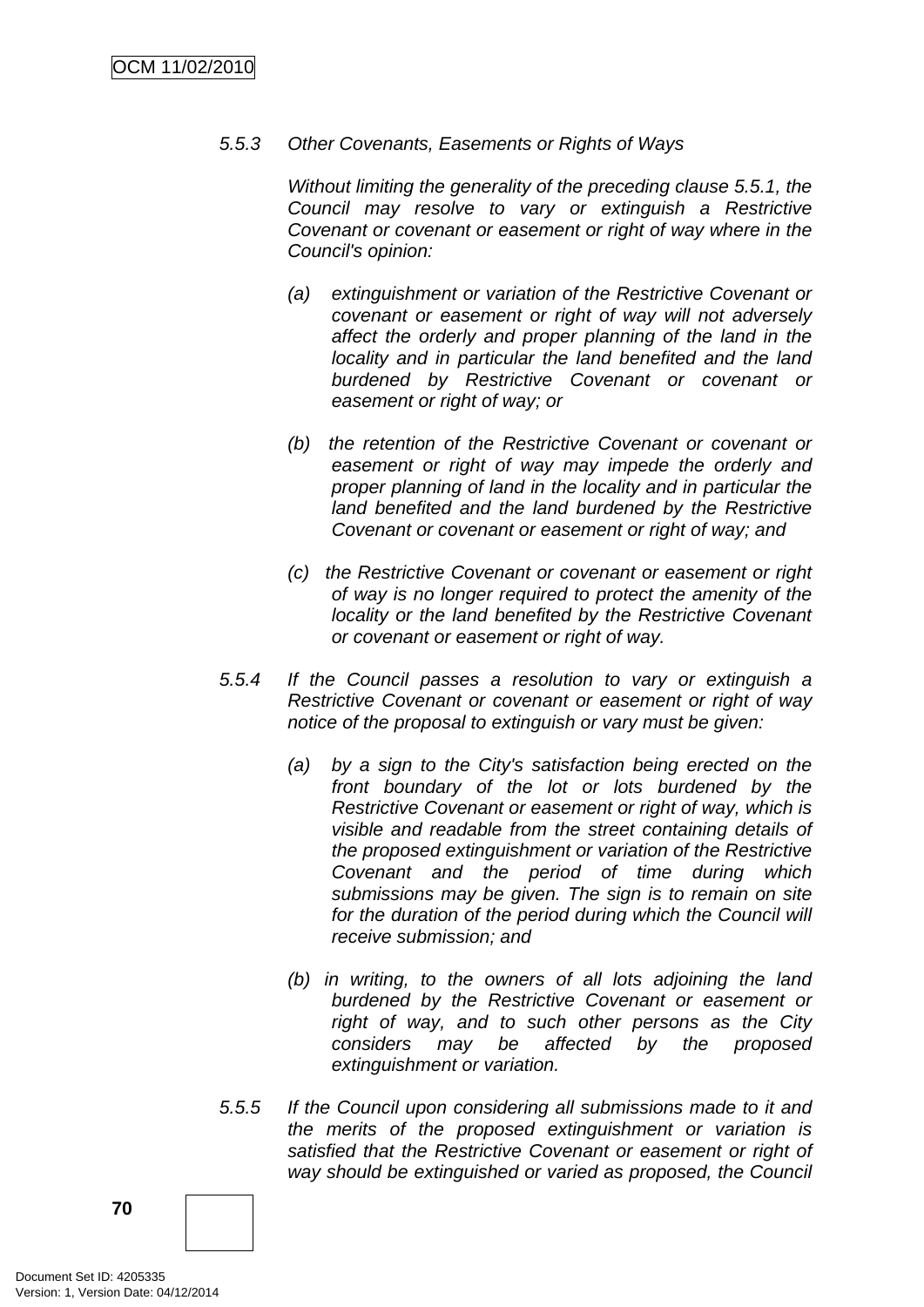*shall further resolve that particulars of the extinguishment or variation be included in Schedule 13 - Schedule of Extinguished or Varied Covenants. The extinguishment or variation shall have effect from the date of publication in the Government Gazette of the Minister's final approval of the Scheme Amendment inserting the details in Schedule 13.* 

- *5.5.6 The Council after considering any submissions made in regard to the proposed extinguishment or variation, or of its own motion, may resolve that the proposed extinguishment or variation be modified provided that the modification does not significantly increase the extent of the proposed extinguishment or variation.*
- *5.5.7 Costs*

*The costs of dealing with a request for a variation or extinguishment of a Restrictive Covenant or easement or right of way under clause 5.5.3, or the costs as estimated by the Council may be recovered from an applicant, and the Council may require that the costs be paid or secured prior to the initiation of any Scheme Amendment to give effect to the variation or extinguishment."* 

*Add new Schedule 13 'Schedule of Extinguished or Varied Covenants' as follows:* 

| <b>Land Description</b> | Area | <b>Details</b> |
|-------------------------|------|----------------|
|                         |      |                |
|                         |      |                |
|                         |      |                |

In conclusion, the proposed Scheme amendment will ensure that appropriate clauses are incorporated into the Scheme which enables the extinguishment or variation of any restrictive covenant, easement or right of way, consistent with the intention of Clause 11(1) of Schedule 7 of *Planning and Development Act 2005*.

This amendment will also bring the City's Scheme in to line with other local governments which have this more extensive power in dealing with restrictive covenants and easements which are limiting the City's ability in comprehensively planning a the local area.

It is therefore recommended that Council proceed to initiate Scheme Amendment No. 78.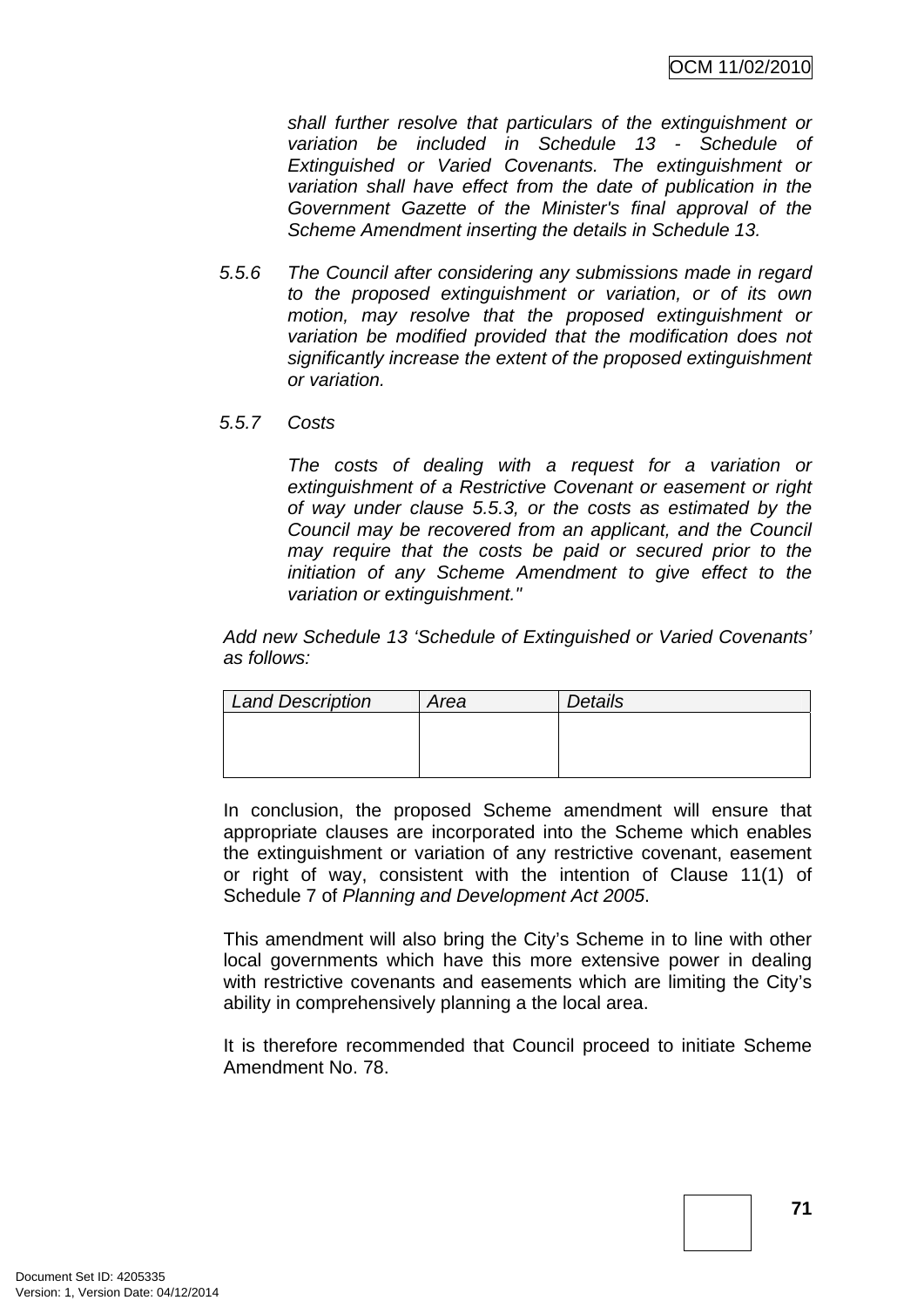# **Strategic Plan/Policy Implications**

### **Governance Excellence**

- To conduct Council business in open public forums and to manage Council affairs by employing publicly accountable practices.
- To provide effective monitoring and regulatory services that administer relevant legislation and local laws in a fair and impartial way.

### **Budget/Financial Implications**

N/A

### **Legal Implications**

Planning and Development Act 2005 City of Cockburn Town Planning Scheme No. 2 Town Planning Regulations 1967

### **Community Consultation**

The proposed Scheme amendment will be advertised for a period of 42 days with notices in the local paper and letters to relevant government agencies.

### **Attachment(s)**

Legal advice from McLeods (provided under separate cover).

### **Advice to Proponent(s)/Submissioners**

N/A

**Implications of Section 3.18(3) Local Government Act, 1995**

Nil.

CLRS WHITFIELD AND SMITH LEFT THE MEETING AT THIS POINT THE TIME BEING 8.24 PM

### **DECLARATIONS OF INTEREST**

The Presiding Member advised the meeting that he had received declarations of financial interest on Item 15.1 from: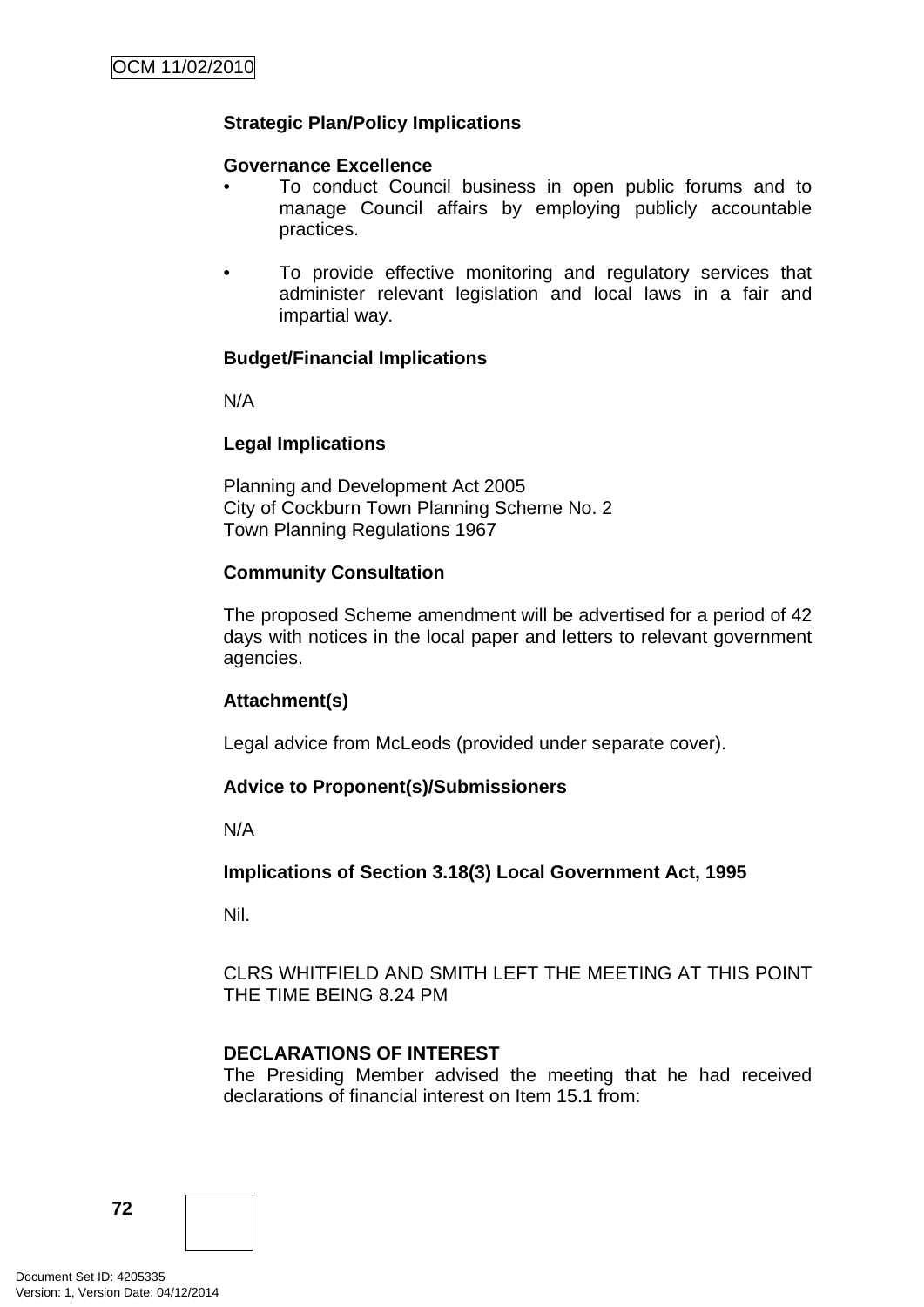Clr Whitfield pursuant to Section 5.62 (1)(b) of the Local Government Act, 1995. The nature of the interest being that he is an employee of Coogee Primary School who were recipients of funds from Council.

Clr Smith pursuant to Section 5.62 (1) (b) of the Local Government Act, 1995. The nature of the interest being that she is an employee of the Halo Organisation who was a recipient of a community grant.

# **15. FINANCE AND CORPORATE SERVICES DIVISION ISSUES**

## **15.1 (MINUTE NO 4160) (OCM 11/02/2010) - LIST OF CREDITORS PAID - NOVEMBER 2009 AND DECEMBER 2009 (5605) (N MAURICIO) (ATTACH)**

### **RECOMMENDATION**

That Council receive the List of Creditors Paid for November 2009 and December 2009, as attached to the Agenda.

# **COUNCIL DECISION**

MOVED Clr S Limbert SECONDED Clr C Reeve-Fowkes that the recommendation be adopted.

# **CARRIED 8/0**

# **Background**

It is a requirement of the Local Government (Financial Management) Regulations 1996, that a List of Creditors be compiled each month and provided to Council.

### **Submission**

N/A

### **Report**

The list of accounts for October 2009 is attached to the Agenda for consideration. The list contains details of payments made by the City in relation to goods and services received by the City.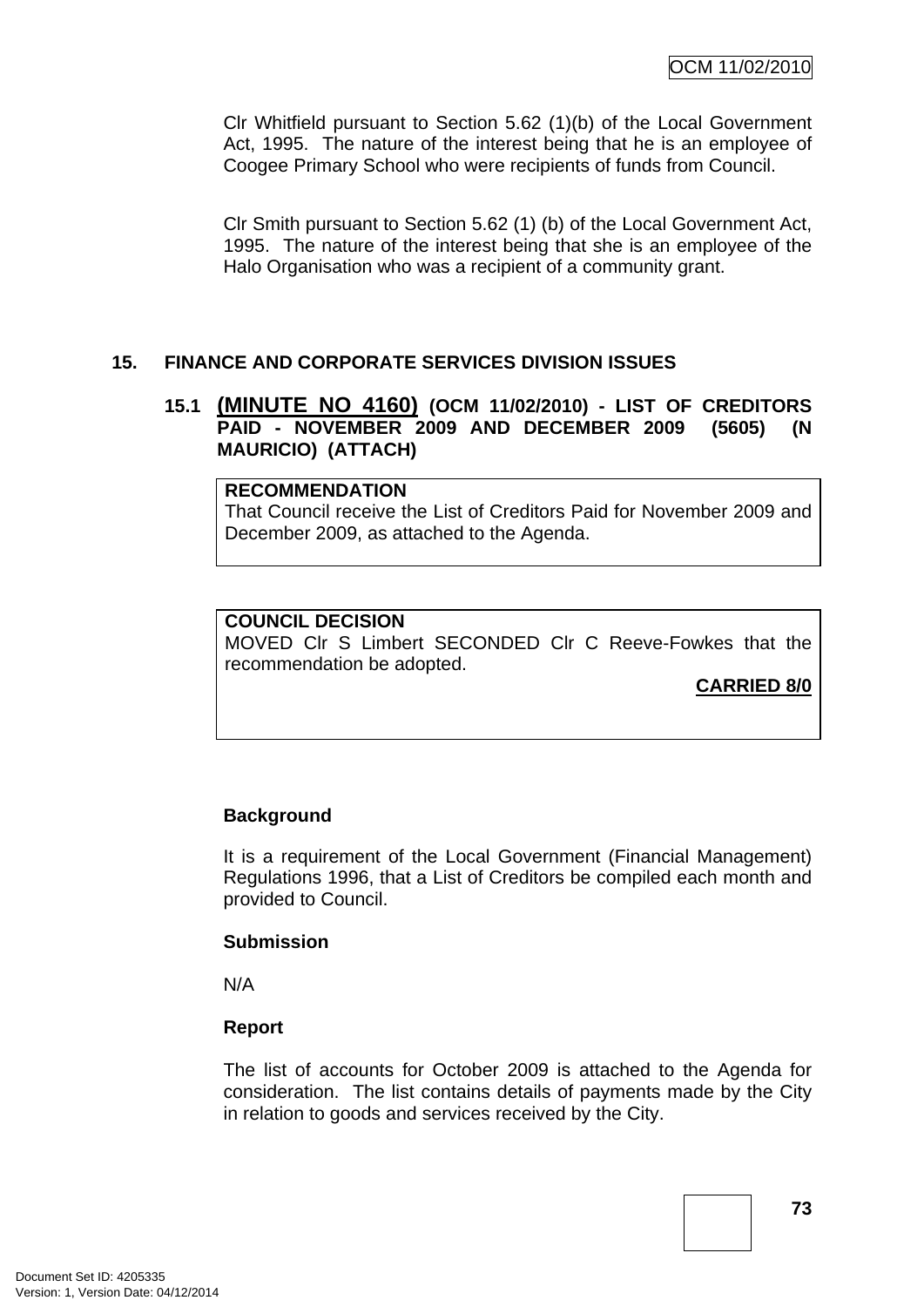# **Strategic Plan/Policy Implications**

### **Governance Excellence**

• To conduct Council business in open public forums and to manage Council affairs by employing publicly accountable practices.

### **Budget/Financial Implications**

N/A

### **Legal Implications**

N/A

# **Community Consultation**

N/A

# **Attachment(s)**

List of Creditors Paid for November 2009 and December 2009.

# **Advice to Proponent(s)/Submissioners**

N/A

# **Implications of Section 3.18(3) Local Government Act, 1995**

Nil.

# CLRS WHITFIELD AND SMITH RETURNED TO THE MEETING THE TIME BEING 8.25 PM

THE PRESIDING MEMBER ADVISED CLRS WHITFIELD AND SMITH OF THE DECISION OF COUNCIL WHILE THEY WERE ABSENT FROM THE MEETING

# **15.2 (MINUTE NO 4161) (OCM 11/02/2010) - STATEMENT OF FINANCIAL ACTIVITY AND ASSOCIATED REPORTS (5505) (N MAURICIO) (ATTACH)**

# **RECOMMENDATION**

That Council receive the Statements of Financial Activity and associated reports for November 2009 and December 2009, as attached to the Agenda.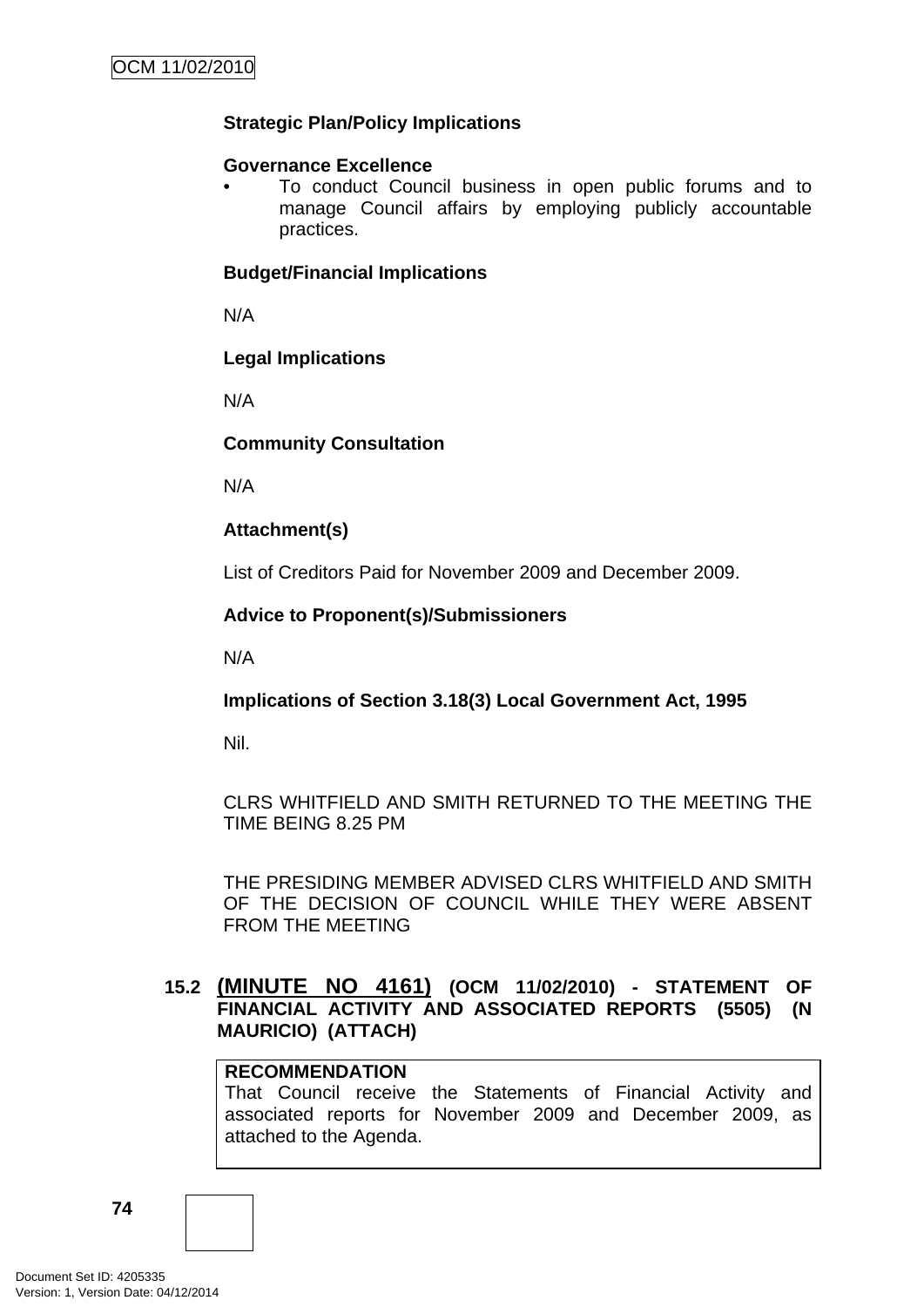### **COUNCIL DECISION**

MOVED Clr I Whitfield SECONDED Deputy Mayor K Allen that the recommendation be adopted.

### **CARRIED 10/0**

## **Background**

Regulation 34(1) of the Local Government (Financial Management) Regulations 1996 prescribes that a local government is to prepare each month a Statement of Financial Activity.

Regulation 34(2) requires the Statement of Financial Activity to be accompanied by documents containing:–

- (a) details of the composition of the closing net current assets (less restricted and committed assets);
- (b) explanations for each material variance identified between YTD budgets and actuals; and
- (c) any other supporting information considered relevant by the local government.

Regulation 34(4)(a) prescribes that the Statement of Financial Activity and accompanying documents be presented to Council within 2 months after the end of the month to which the statement relates.

The regulations require the information reported in the statement to be shown either by nature & type, statutory program or business unit. The City has chosen to report the information according to its organisation structure and also by nature & type.

Financial Management Regulation 34(5) requires Council to annually set a materiality threshold for the purpose of disclosing budget variance details. To this end, Council has adopted a materiality threshold variance of \$100,000 for the 2009/10 financial year.

#### **Submission**

N/A

### **Report**

As there was no meeting held in January, reports for the months of November and December 2009 are required to be received by Council.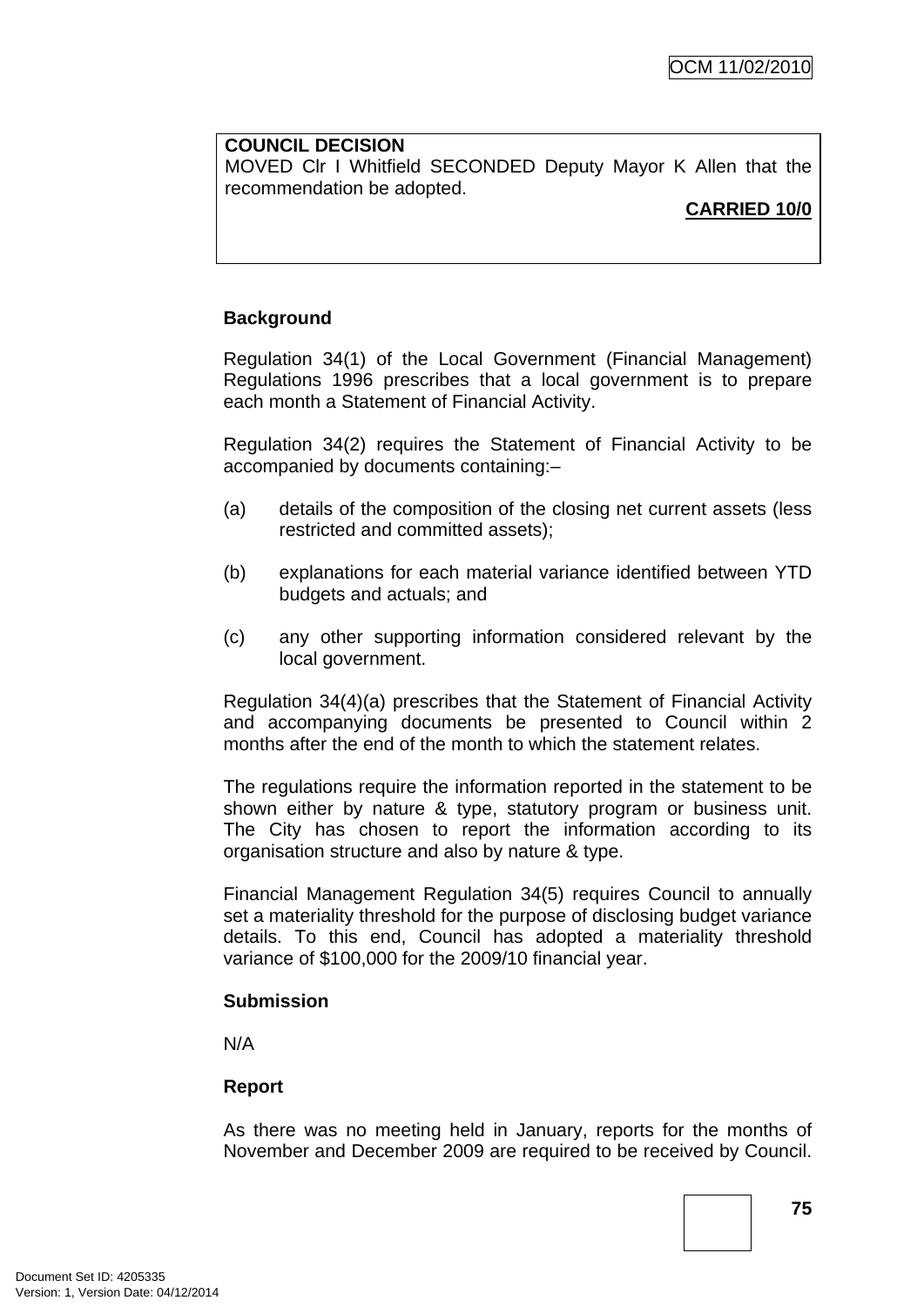However, this report will concentrate on the December results, being the most current and relevant.

#### Closing Funds

Council's closing funds (adjusted net current position) continues to reflect a healthy financial position. At \$38.7M, this is some \$12.7M higher than the forecast set for this time of year. Operating and capital under expenditures contribute mostly to this result.

Council's cash position (including restricted cash) stands at \$78.5M. Cash reserves and other restricted cash comprise \$38.7M of this total, with the balance of \$39.8M available to fund remaining commitments and operations for the 2009/10 year.

### Operating Revenue

Overall, operating revenues are showing a small favourable variance of \$370k on a YTD basis. This comprises several items both over and under YTD budget.

Rubbish removal charges levied are \$422k ahead of YTD budget and \$137k ahead of the full year budget. However, these funds can only ever be applied to waste collection services and any year end surplus will need to be quarantined.

Operating grants and subsidies are showing favourable variances, although the majority relates to surplus funds brought forward. These are restricted in nature and will not contribute to any year end municipal result.

Income from building licences was \$124k ahead of budget and will outperform the full year budget target for 2009/10. This item has been addressed in the mid-year budget review.

Investment earnings on both municipal and reserve funds continue to outperform the budget, mainly due to rising yields from bank issued Term Deposits. To the end of December, this area contributed \$357k to the overall variance. The budget has been revised upwards in the midyear budget review.

Landfill income is below YTD budget by \$1.1M. The majority of this variance is due to the delayed introduction of the new waste levy fee structure by the State Government. The reduced income is offset by budget savings in waste levy expenses payable. Both items have been addressed in the mid-year budget review.

#### Operating Expenditure

Cash operating expenditure is tracking well below the YTD budget at \$29.9M (\$5.5M below). The major contributing items at a nature and type summary level is materials and contracts at \$3.0M and other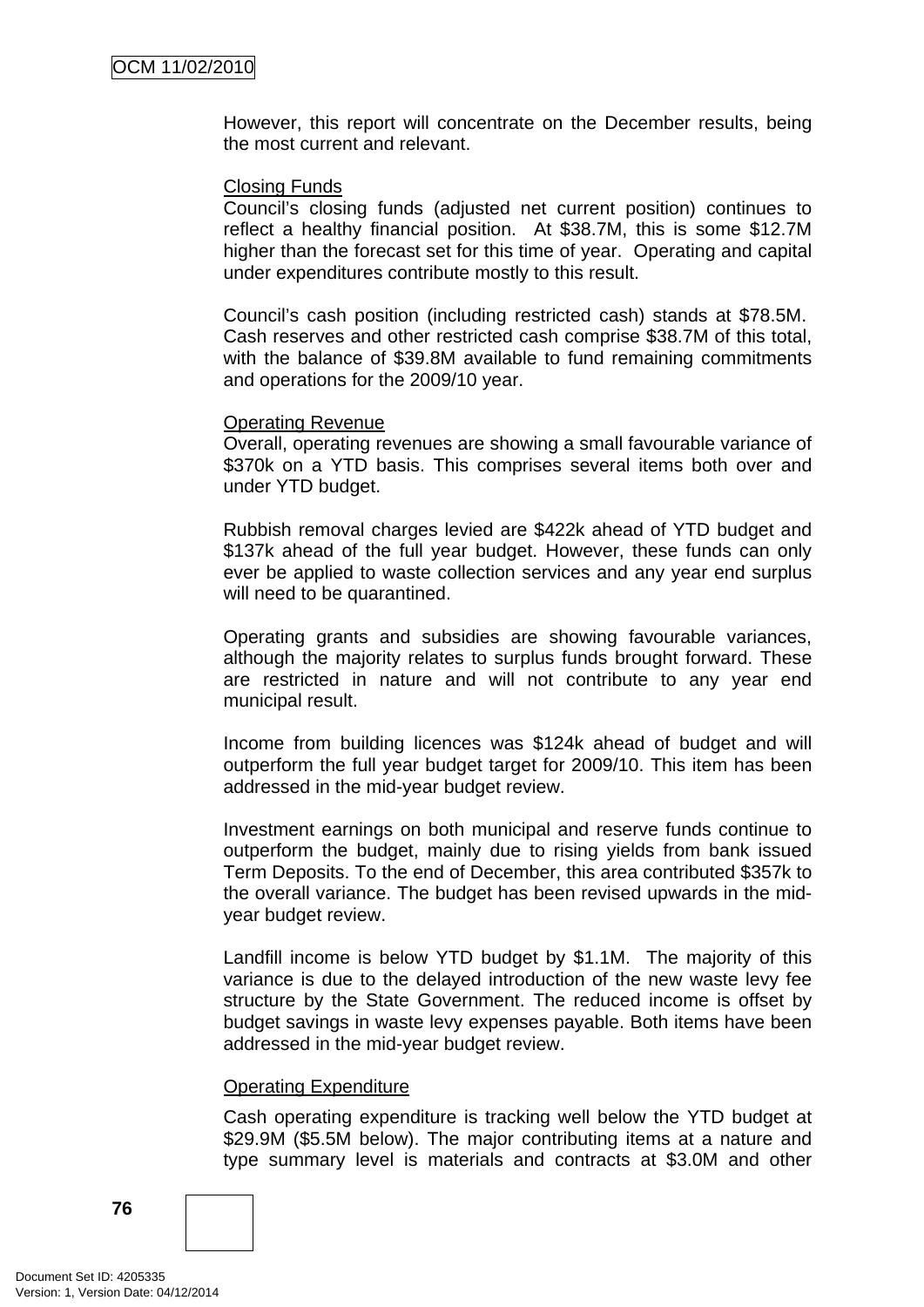expenses at \$2.0M. Councils biggest expense line item, employee costs, is closely tracking the budget in accordance with expectations.

All business units are tracking below budget, however several significant areas contribute mostly to the \$5.5M variance.

Waste Services have a YTD budget variance of \$3.0M comprising:

- RRRC entry fees down \$880k;
- Waste Recovery Park operating expenses down \$259k;
- Landfill levy expenses down \$1.7M (offsetting reduced income) due to delayed introduction of new fee structure by the State Government.

Operating costs within the Parks & Environment and Community Services units are down \$852k and \$524k respectively.

The apparent underspending in materials and contracts across the board can be largely attributed to the lag in supplier invoicing and processing. This is a common phenomenon for the City each year and tends to rectify itself the closer we get to end of financial year.

However, it is safe to say that Council's overall financial performance with respect to operating costs is expected to be within budget.

### Capital Expenditure

Council's capital spend continues to follow the historical pattern of underperforming the budget. As at 31 December, the actual spend was \$11.4M, being \$8.0M below YTD budget targets.

Several big items contribute to this result as follows:

- Coolbellup Community Centre Redevelopment \$1.97M
- Several land subdivisions \$1.25M
- Aubin Grove Facilities Construction \$0.97M
- **Bibra Lake Management Plan Implementation \$0.65M**
- Coogee Beach SLSC Earthworks \$0.53M

However, these underspends are temporary only, as most of the funds have been committed to works and contracts.

#### Description of Graphs & Charts included within Statements

A liquidity graph shows the level of Council's net current position (adjusted for restricted assets) and trends this against previous years. This gives a good indication of Council's capacity to meet its financial commitments over the course of the year.

Council's overall cash & investments position is also provided in a line graph with a comparison to last year's numbers. This is currently showing a very strong position.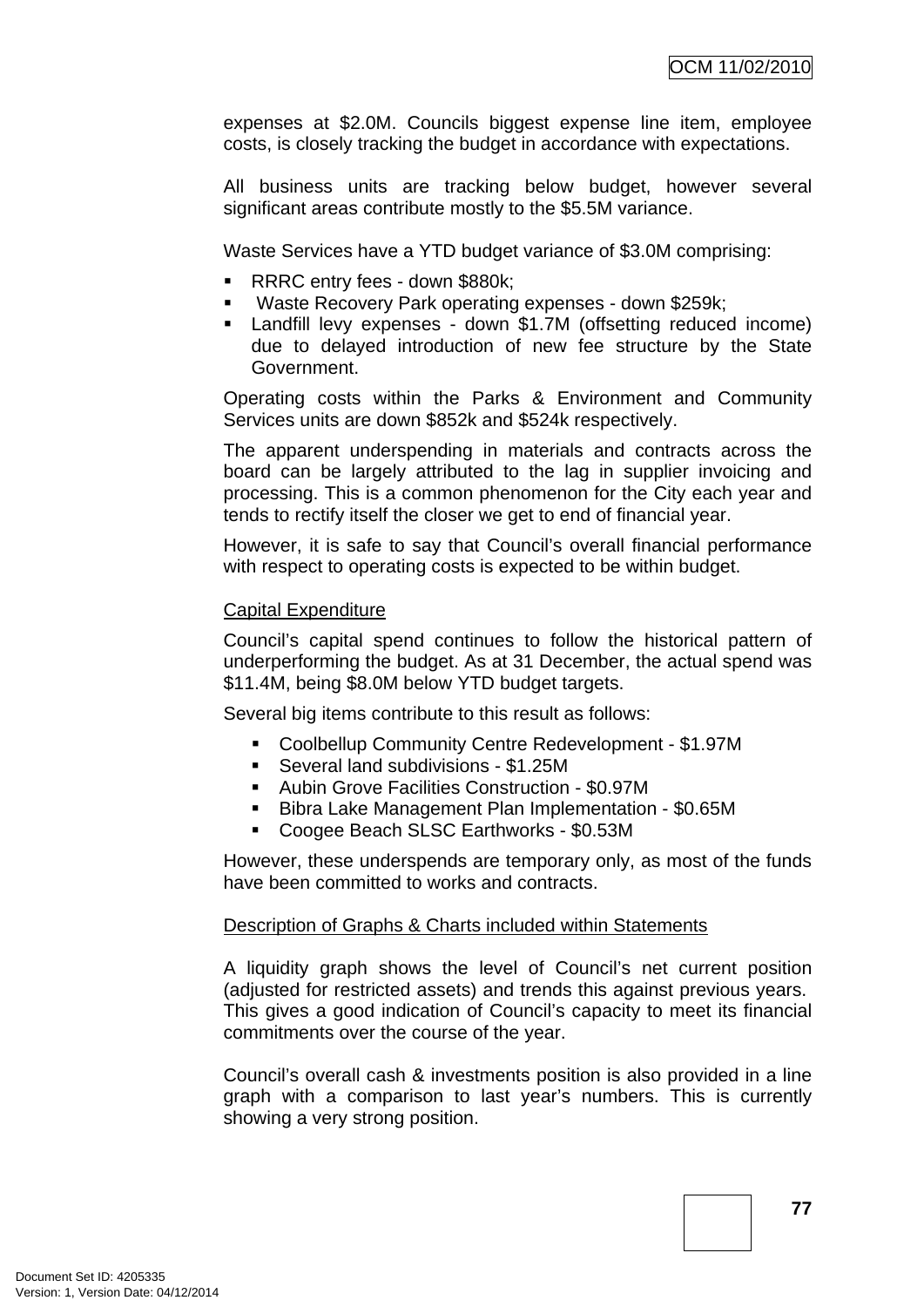There is a bar graph tracking Business Unit operating expenditure against budget. This provides a very quick view of how the different areas are tracking and the comparative size of their budgets.

Pie charts included show the break up of actual operating income and expenditure by nature and type and the make up of Council's current assets and liabilities (comprising the net current position).

### **Strategic Plan/Policy Implications**

### **Governance Excellence**

• To conduct Council business in open public forums and to manage Council affairs by employing publicly accountable practices.

# **Budget/Financial Implications**

Where variances reported are of a permanent nature (ie. not due to timing issues), they will impact Council's end of year budget surplus/deficit position and will be assessed during the mid-year budget review.

# **Legal Implications**

N/A

# **Community Consultation**

N/A

# **Attachment(s)**

Statements of Financial Activity and associated Reports for November 2009 and December 2009.

### **Advice to Proponent(s)/Submissioners**

N/A

# **Implications of Section 3.18(3) Local Government Act, 1995**

Nil.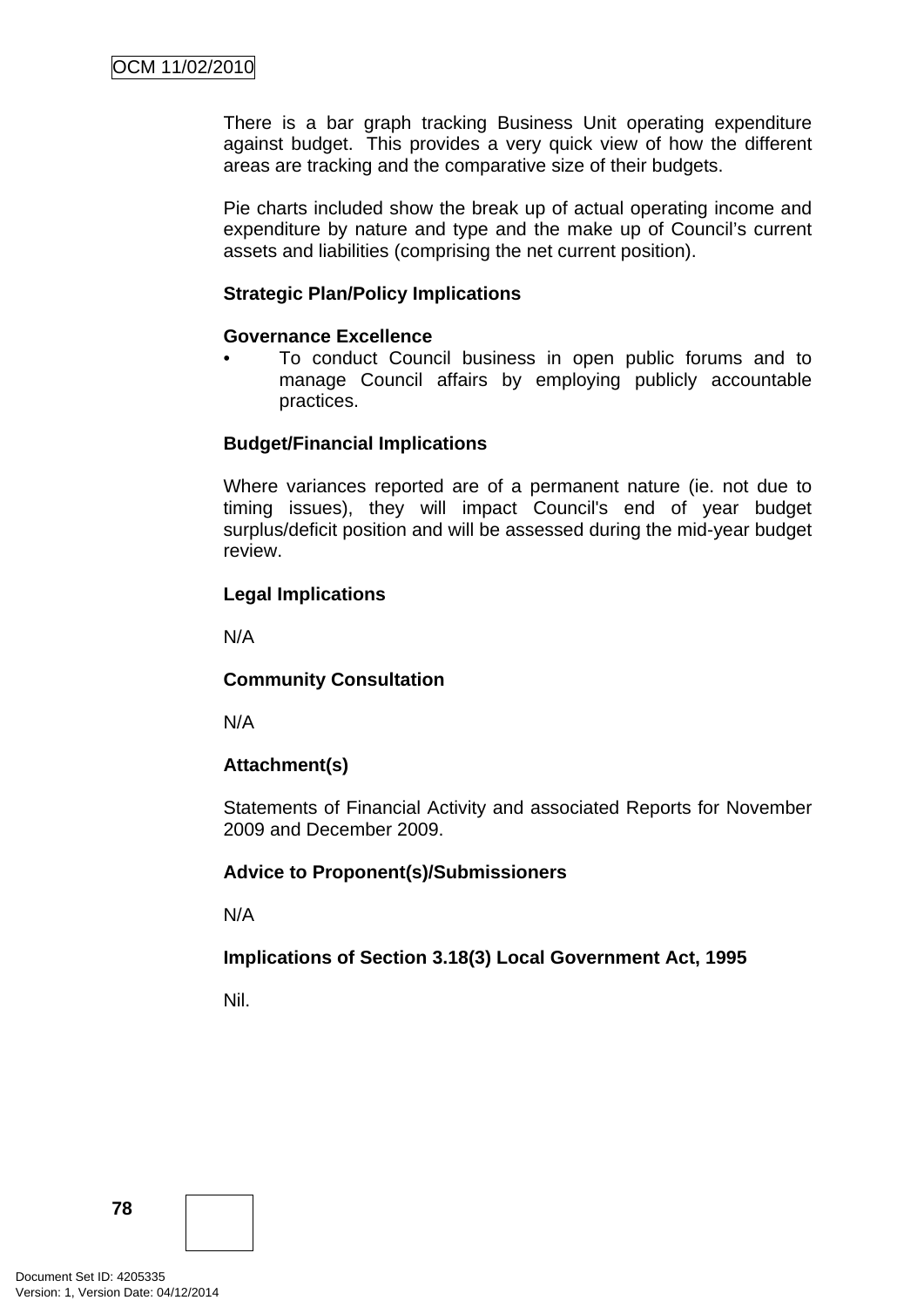# **15.3 (MINUTE NO 4162) (OCM 11/02/2010) - PROPOSED AMENDMENT TO POLICY AFCS1 'EMPLOYEE DEVELOPMENT' (1705) (M TOBIN) (ATTACH)**

# **RECOMMENDATION**

That Council adopt proposed amendment to Policy AFCS1 'Employee Development', as attached to the Agenda.

### **COUNCIL DECISION**

MOVED Clr I Whitfield SECONDED Deputy Mayor K Allen that the recommendation be adopted.

# **CARRIED 10/0**

# **Background**

The current Policy has been reviewed to ensure clarity as it has now been in place for eighteen months and there have been some implementation issues arise.

### **Submission**

That Council adopt the revised Policy AFCS1 'Employee Development'.

### **Report**

The Employee Development Policy has been reviewed to ensure it is clear and supports study which is of benefit to both the Council and the employee. The main changes are that statements which are repeated in various sections have been removed so that the assertion is stated once only. In addition, there is a requirement that a course of study be approved by the Manager, Human Resources in order to gain assistance from Council funds. The reason for this is that there have been several occurrences where assistance has been sought for courses which are not strictly related to a person's role at Council. Finally, the language has been refined to improve readability of the Policy.

### **Strategic Plan/Policy Implications**

### **Governance Excellence**

• To maintain a professional, well-trained and healthy workforce that is responsive to the community's needs.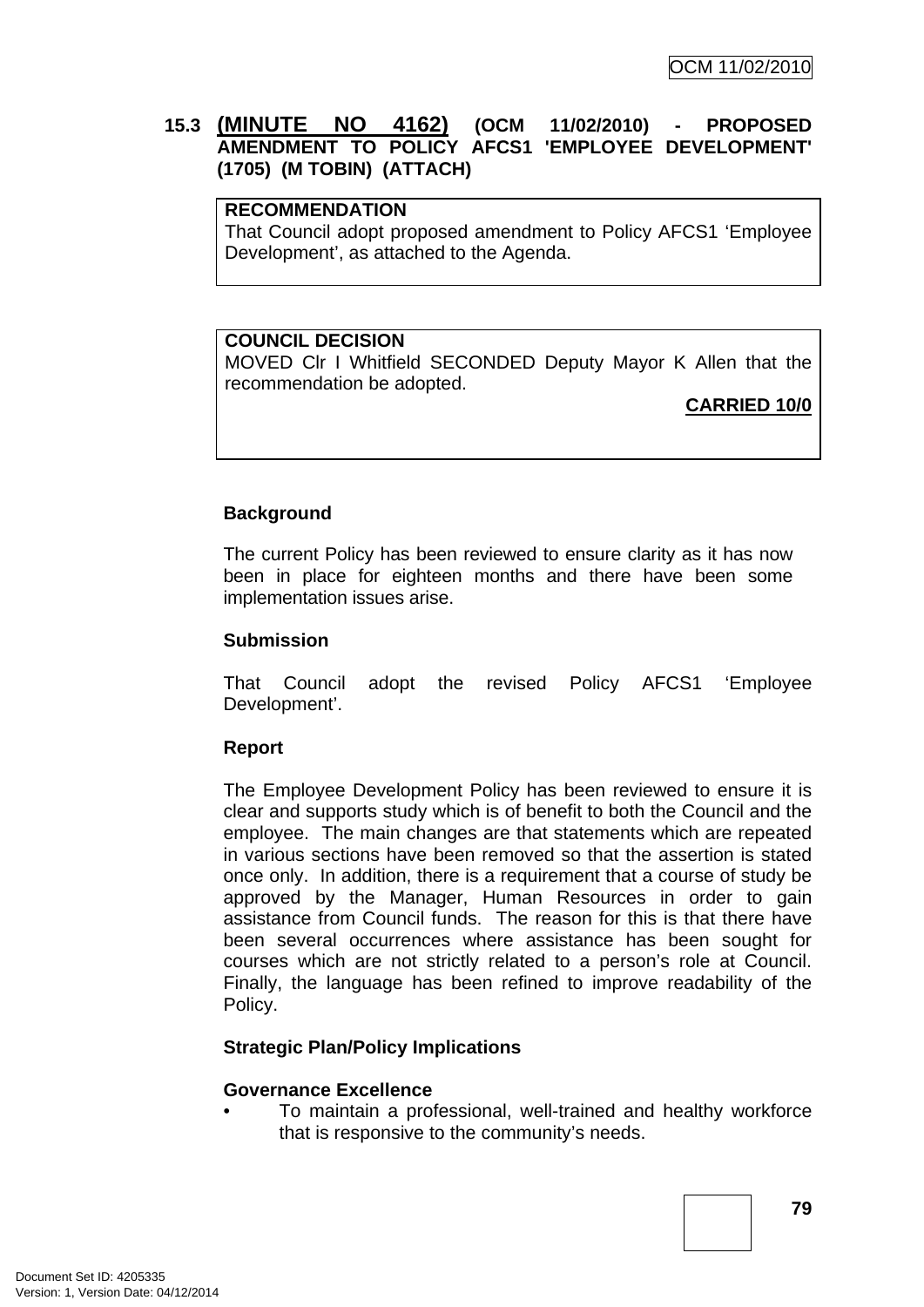• To maximise use of technology that contributes to the efficient delivery of Council's services.

# **Budget/Financial Implications**

The application of this Policy is budgeted under Human Resources and approvals are delegated to the Manager, Human Resources (Delegations Register).

## **Legal Implications**

N/A

# **Community Consultation**

N/A

# **Attachment(s)**

Proposed amended Policy AFCS1 'Employee Development'.

# **Advice to Proponent(s)/Submissioners**

N/A

**Implications of Section 3.18(3) Local Government Act, 1995**

Nil.

CLR O'BRIEN LEFT THE MEETING AT THIS POINT THE TIME BEING 8.26 PM

### **DECLARATION OF INTEREST**

The Presiding Member advised the meeting that he had received a declaration of financial interest from Clr O'Brien pursuant to Section 5.60 (a) of the Local Government Act, 1995. The nature of the interest is that she is party to legal proceedings involved with the City of Cockburn.

# **15.4 (MINUTE NO 4163) (OCM 11/02/2010) - REVIEW OF BUSINESS PLAN 2009/10 AND BUDGET REVIEW PERIOD ENDING 31 DECEMBER 2009 (5402) (S DOWNING) (ATTACH)**

|     | <b>RECOMMENDATION</b><br>That Council:        |
|-----|-----------------------------------------------|
| (1) | receive the Business Plan Review for 2009/10; |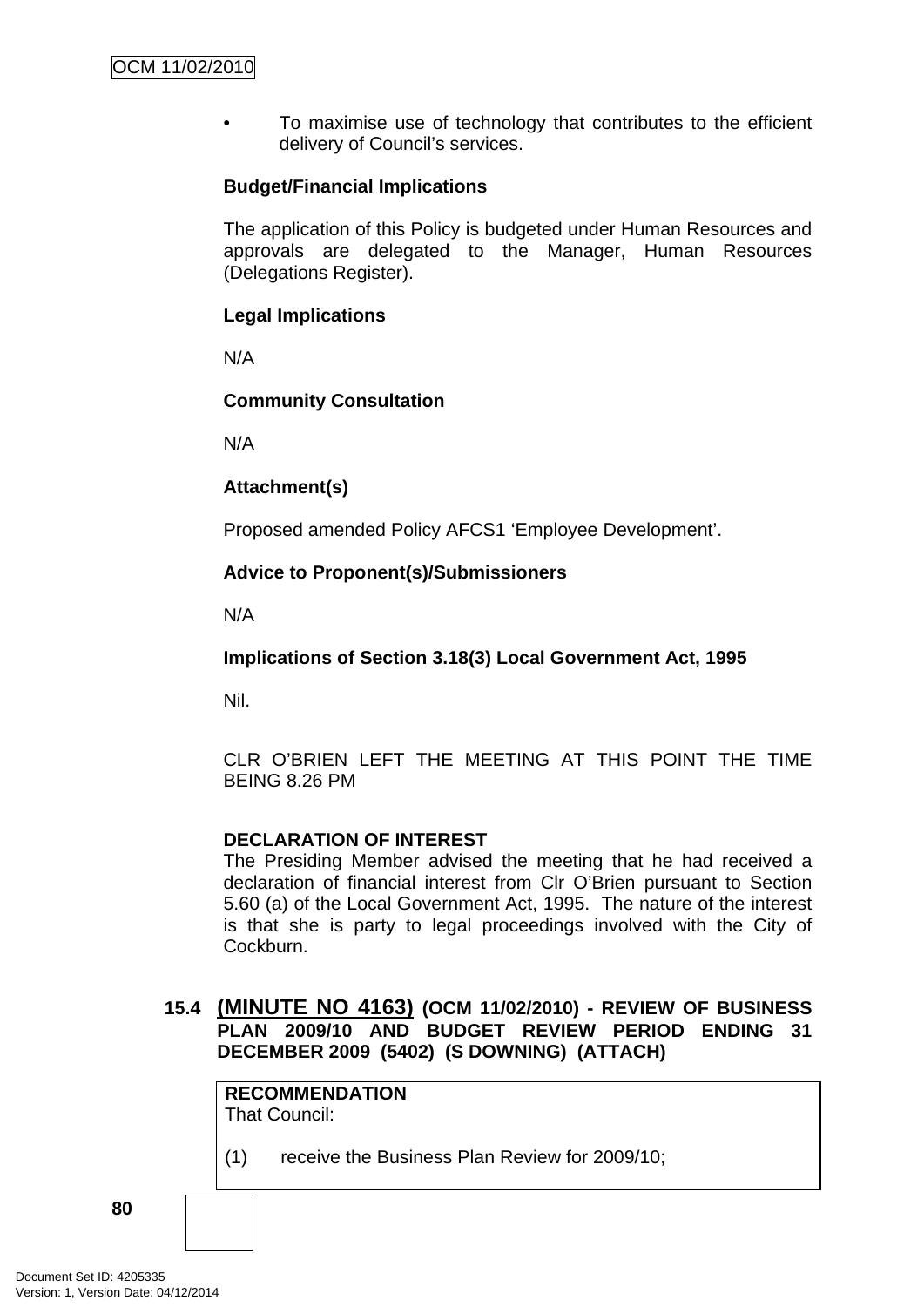(2) amend the Municipal Budget for 2009/10 as set out in the attached Schedule of Budget amendments; and

# **TO BE CARRIED BY AN ABSOLUTE MAJORITY OF COUNCIL**

## **COUNCIL DECISION**

MOVED Clr H Attrill SECONDED Clr I Whitfield that the recommendation be adopted.

# **CARRIED BY ABSOLUTE MAJORITY OF COUNCIL 9/0**

# **Background**

Section 33A(1) of the Local Government (Financial Management) Regulations 1996 requires Council to review its annual budget between 1 January and 31 March in each year.

Council adopted its annual Business Plan at the Ordinary Council Meeting in June 2009. In accordance with Policy SC34 *Budget Management*, a formal report on the progress of the Plan is to be presented at the February 2010 Ordinary Council Meeting.

### **Submission**

N/A

# **Report**

### Business Plan Review 2009/10

The attached Business Plan Review outlines the progress made in achieving Council's business activity plan and program budgets for the FY 2009/10. The review identifies that the operational income and expenditure forecasts are running close to expectations. There has also been considerable progress in achieving the program objectives of each of the City's Business Units.

The capital works program is progressing, but with year to date expenditure being behind projections on a cash basis. The majority of capital works will still be delivered as per the Budget. Further details on the Business Plan are available in the attachment.

### Mid-Year Budget Review

A detailed report on the review of the Municipal Budget for the period 1 July 2009 to 31 December 2009 is attached to the Agenda. The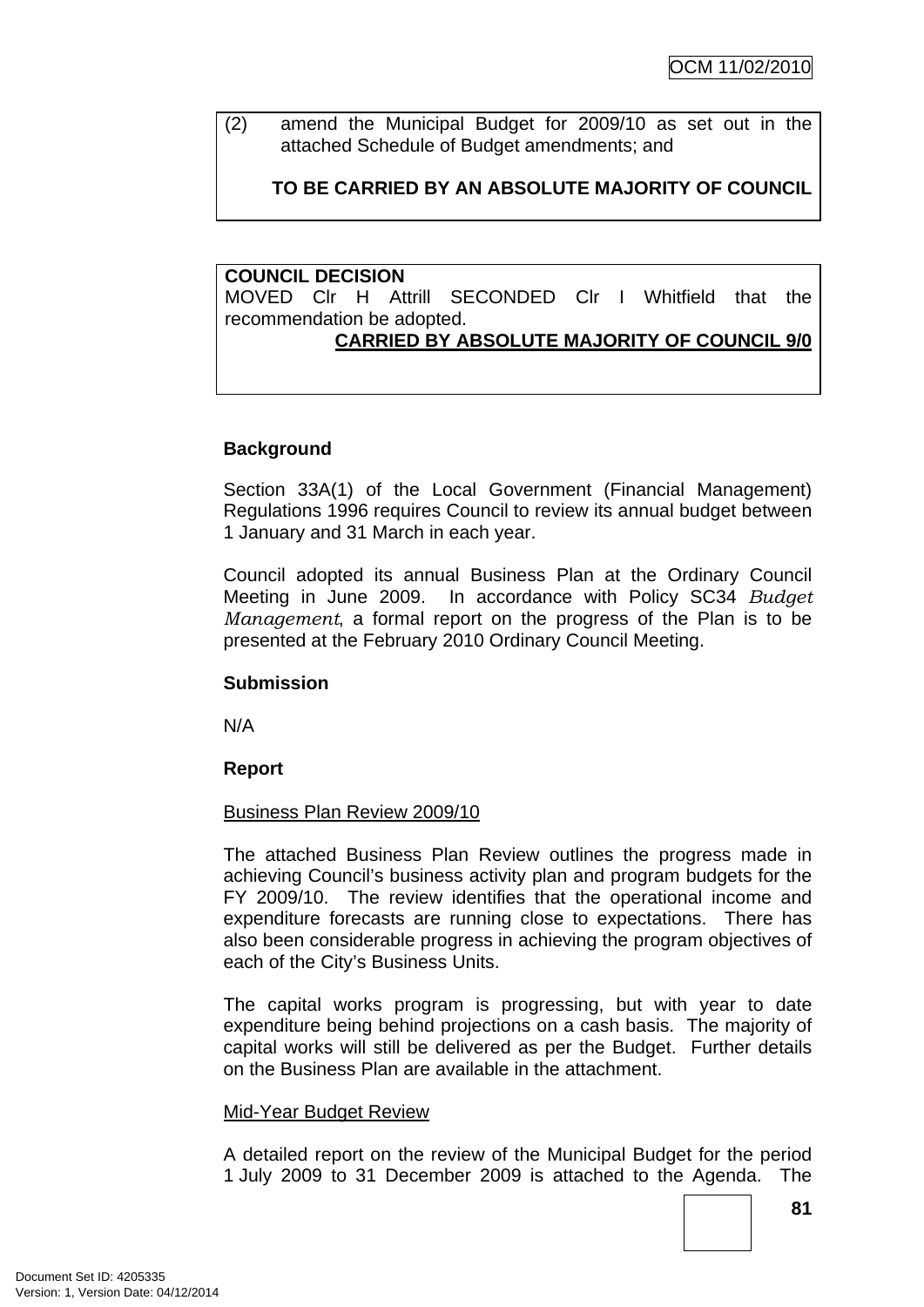report sets out details of all proposed changes and a brief explanation as to why the changes are required. All forecasts are post allocation of ABC cost charges or income recoveries. A list of significant revenue and expenditure items are noted below with a detailed budget reference linking to the attached schedules.

### Rating Income:

There is no additional income from interim rating for this budget review. Although, the City is still benefiting from growth in housing starts, there has been very little new subdivision work for the last six months.

### Interest Income:

Interest rates on deposit funds with the major financial institutions have increased from a low of 3.5% to currently averaging 5.5% to 6%. This will mean an additional \$463k in income for the municipal fund. Interest from reserves will increase and will go directly to the Reserve fund.

### Building Licences, Zoning statement and amendment fees:

The additional housing start has meant additional income from building licences. At this stage there will be approximately \$300k. There will also be additional income from built strata fees and zoning statement fees and zoning amendment fees of \$25k, \$25k and \$20k respectively.

### Waste related income:

Sale of recyclable materials, the collapse of the recycling market for iron and non-ferrous metals has ceased with a resurgence of income in this area. Income is projected to rise from \$250k to \$600k for a full year. Sale of gas from the Henderson Landfill facility will increase from \$235k to \$295k. Landfill income (from gate fees) will reduce from \$10.8m to \$9.7m arising from a lower than allowed for budget stemming from the lower gate fee of \$85 per tonne rather than the \$100 thought possible until the introduction of the higher landfill levy in the first half of the financial year. There is also a higher amount of levies collected from the Rubbish Levy of \$137k. As noted, all funds from waste related activities are quarantined and any surplus carried to the Waste Reserve to fund waste related activities.

#### Major Expenditure Items

#### Sister City:

Provision of an additional \$10k to provide options if the City wishes to accept invitations from Sister Cities.

### Greening Plan:

Additional \$39k in funds to complete 2008/09 program not carried forward for Spearwood Avenue (Hamilton Road to Cockburn Road). This is offset by several projects that have come in under budget.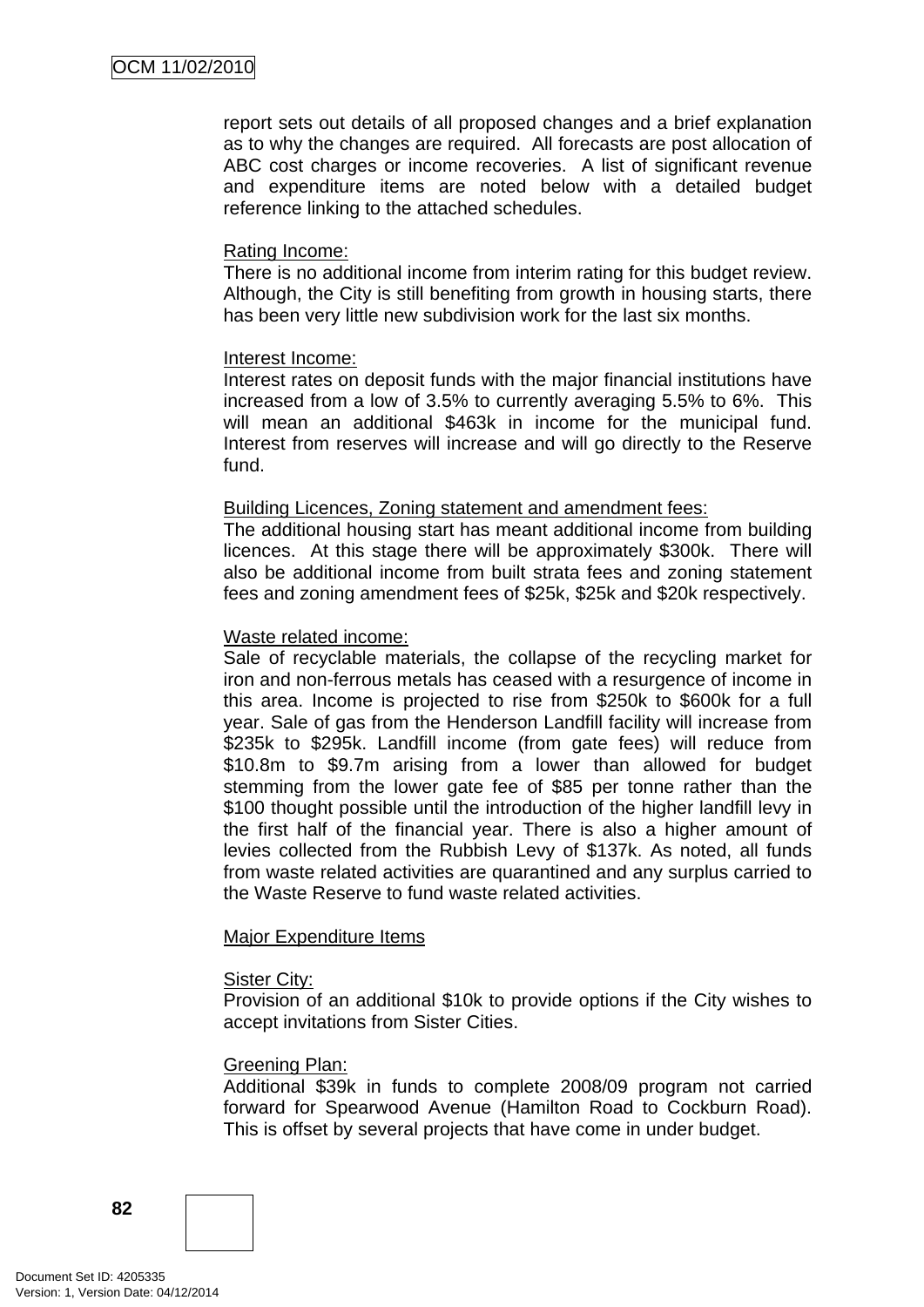### Governance:

Reduction of \$14k in the WALGA advertising rebate over the prior year. This is because the City now places advertising with press directly at lower rates. Saving of \$20k on corporate training for the year. Additional \$23k for Mayoral allowance based on maximum allowance under the Local Government Act. Additional \$4k for Deputy Mayoral allowance based on maximum allowance under the Local Government Act.

### Building Services:

Additional salaries and superannuation (\$72k), consultants (\$40k) and engineering costs (\$30k) all costs are stemming from the sustained building activity and offset with additional income from building licences. Legal costs are also being increased from increased legal advice (\$10k).

### Planning Services:

Additional legal fees of \$30k are being provided because of legal challenges in SAT for their previously reported matters that the Planning Department is actioning and provided for in the detailed attachments.

### City Facilities:

Coogee Beach and Manning Park public toilets refurbishment cost has increased by \$45k based on prices for the work. Audit of buildings is also being completed as part of the works and assets development (additional cost is \$132k). Work is more complex given the age and variety of Council buildings.

#### Waste Disposal:

To offset the reduction in gate fees of \$1.1m as a result of the lower gate fee, there is also a reduction of \$1.2m in the landfill levy paid to the DEC. The levy was originally calculated at \$28 per tonne for the whole of the financial year but was only paid at \$8 per tonne. The increase in the levy will result in lower margins for each tonne of waste received at Henderson for the post 1 January 2010 period. There is also a reduction in the costs paid to the SMRC of \$400k due to diversions from the SMRC, but this has been offset by increased gate fees from Henderson for accepting the diverted material.

### Information Technology:

The PC Replacement Program for all outstations is underway with 200 PCs being replaced with virtual PCs using a "thick" Client technology. The cost includes an additional \$80k upfront cost for the virtual software but has been offset by a \$128k saving in leasing costs over four years. Additional costs of \$40k for the major upgrade to payroll and \$20k for the new budget module has been found by delaying other budgeted IS work.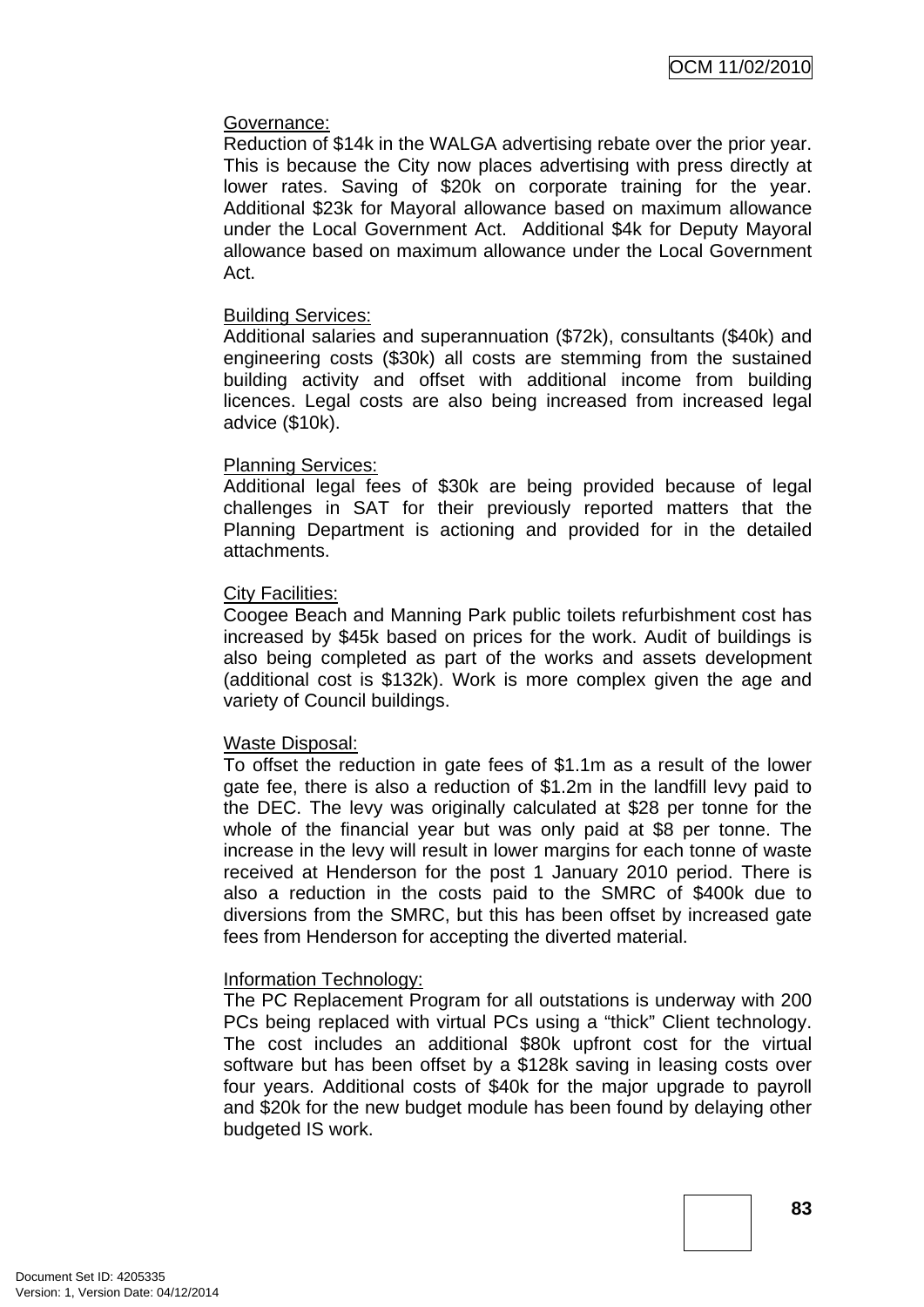## Tapper Road Land Sales:

All funds from the sale of land in the development have now been received from settlements on the 42 blocks sold. Some additional costs were incurred and were not budgeted including settlement costs for \$42k. This cost does not impact of the municipal fund. Several other projects have also been delayed, notably Lot 702 Beeliar Drive and Lot 65 Erpingham Road. This again does not impact on the municipal fund. The sale of Bourbon Street is dependent of \$30k of sewer works being completed including a retaining wall.

### Developer Contribution Schemes:

Although there are a number of changes to the DCA's, no municipal funds are involved and no work is carried out unless funds are available. The amendments contained in this budget review are timing issues relating to the collection of funds.

### Special Events:

Additional funds are required to complete the Special Event (Regional Concert) at Manning Park (\$45k). These funds are to cover the additional cost of hosting the event with Idol winner and Bran Nu Dae star, Jessica Mauboy plus a range of other acts and a significant upgrade in toilets and security.

### Lease Revenue for COC Youth Centre:

This is an adjustment for doubling up of lease revenue of \$144k. The actual revenue was recorded in the Operational Budget (OP Budget) but was inadvertently included in the general ledger budget (GL Budget). This amendment corrects the overstatement.

### NEW ITEMS

### Coogee Caravan Park:

New sewer pump of \$110k. This will meet the needs of the Park itself resulting from the construction of the new surf club at Poore Grove. The funds are coming from the Land Development Reserve. Legal advice is being sought as to the recoverability of the cost from the lessee by way of increased rent. The work is being undertaken at the same time as work on the surf club.

### Waste Services:

A new rear loading waste truck for \$280k is being acquired for litter bins, laneways and preparation for weekly collection of recycling materials. Council made the decision to fund a replacement truck for the landfill for \$80k and the current one is at the end of its life and beginning to incur significant repair costs. The former is funded from the Waste Reserve, from surplus funds on the waste collection account and the latter is from the Plant Replacement Reserve.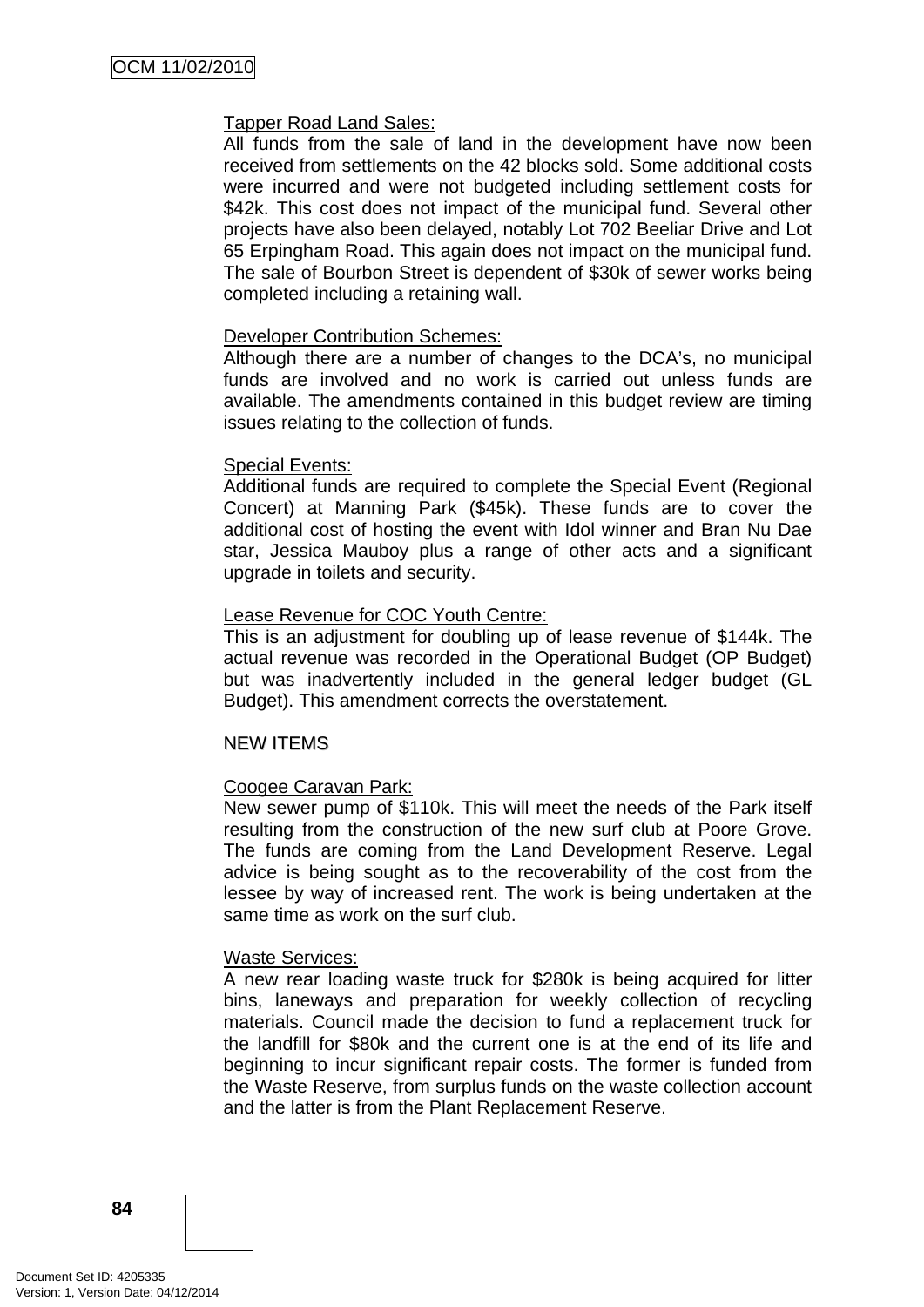# Roads, Footpaths, Drains and Sumps

There are a number of adjustments required in this Business Unit and those mentioned below are significant value:

- *Crown land acquisition at Hammond Road* These funds (\$771k) are no longer required as the Dept of Agriculture will cede the land free of cost, as the land was given to them on this basis. The funds have been returned to the DCA fund.
- *North Lake Road (Bibra/Discovery)* Additional works costing \$525k were undertaken as a result of design change and the federal govt's new environmental guidelines. The additional works will be funded from Roads to Recovery Stage 3 Grant
- *Verge Maintenance Litter* Additional funds \$82k are required because of tipping fee increases and illegal dumping (which appears to have risen dramatically since the increase of the waste levy
- *Beeliar Dr [Watson/Stock]* Construct single cwy Stage 2 Additional funds \$100k, relocation Water main \$70,000 required by Water corporation, Underground power cost and new LV works \$140,000(50,000 above estimate)
- *Frankland Ave [Russell/Gaebler]* Construct single cwy Stage 2 – Additional funds \$150k. Extensive earthworks costs and dual cwy tie in costs for future traffic signals at Russell Rd
- *Southwell Cr [Ely/Phoenix]* Landscaped median treatment Saving of \$75k. Reduced scope of works
- *Goldsmith St* Sump relocation/ landscaping Additional funds of \$66k. Extended earthworks required to create saleable lots
- *Drainage Maintenance* Additional funds of \$50k. Cost of Gully educting and increased number stormwater pits increased health issues requiring additional on going maintenance (mossies)

### **Conclusion**

Of the identified new initiatives of \$297k impacting on the municipal fund, \$150k come from savings generated from savings in the municipal fund. Only \$147k are truly new initiatives.

### Municipal Budget Position as at 31 December 2009

Based on the attached budget amendments, the City's budget position for 2009/10 is projected to 30 June 2010 as follows:

Projected Budget Position at adoption of 2009/10:

| Budget as at 1 July 2009                       | <b>Balanced</b> |
|------------------------------------------------|-----------------|
| <b>Budget</b>                                  |                 |
| Mid Year Budget Review – Existing Items (Fav.) | \$298k          |
| Mid Year Budget Review – New Items (Unfav.)    | \$298k          |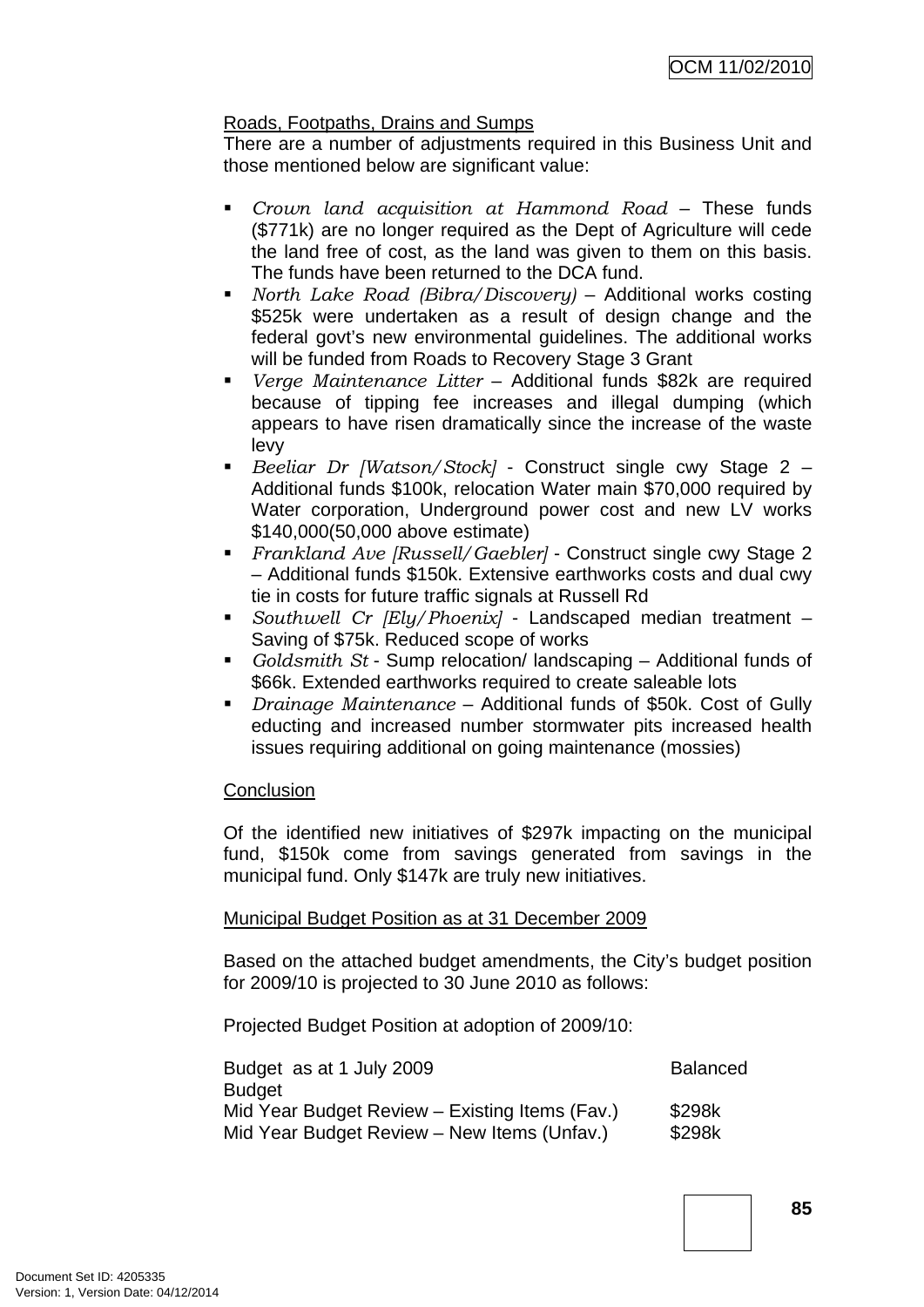New Projected Budget Position for 2009/10 After Mid Year Budget Review **Balanced** Budget

## **Strategic Plan/Policy Implications**

### **Governance Excellence**

• To conduct Council business in open public forums and to manage Council affairs by employing publicly accountable practices.

### **Budget/Financial Implications**

A number of amendments to the Budget are recommended as attached.

### **Legal Implications**

Section 33A(1) of the Local Government (Financial Management) Regulations 1996 requires Council to review its annual budget between 1 January and 31 March in each year.

### **Community Consultation**

N/A

### **Attachment(s)**

- 1. Business Plan Review 2009/10
- 2. Schedule of Budget amendments

### **Advice to Proponent(s)/Submissioners**

N/A

### **Implications of Section 3.18(3) Local Government Act, 1995**

Nil.

CLR O'BRIEN RETURNED TO THE MEETING THE TIME BEING 8.27 PM

THEPRESIDING MEMBER ADVISED CLR O'BRIEN OF COUNCIL'S DECISION WHILE SHE WAS ABSENT FROM THE MEETING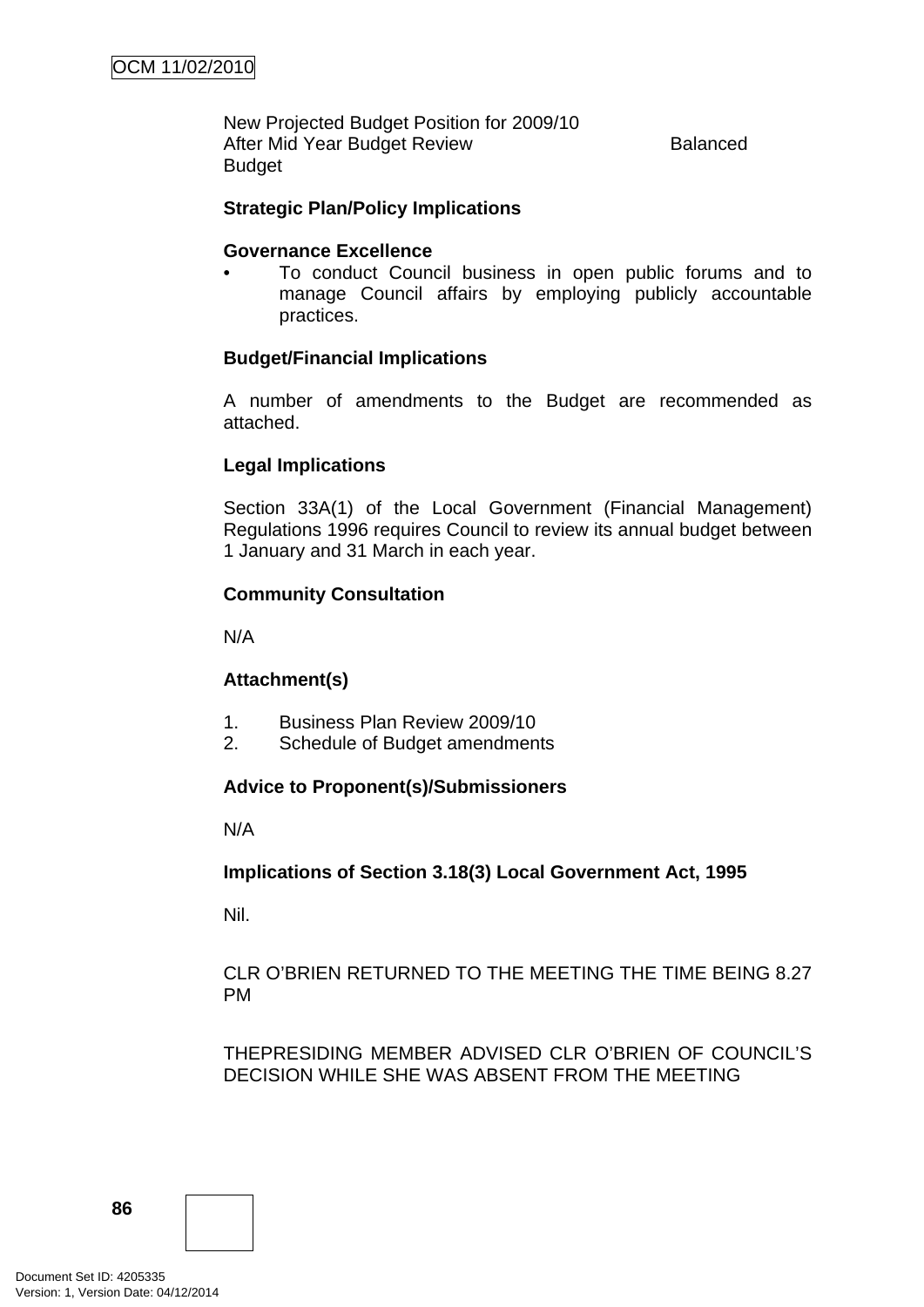# **16. ENGINEERING AND WORKS DIVISION ISSUES**

**(MINUTE NO 4164) (OCM 11/02/2010) - REVOCATION MOTION - COUNCIL DECISION OF 10 JULY 2008 - REMOVAL OF COUNCIL TREES ADJACENT TO PROPERTY (2206443; 450037) (M LITTLETON)** 

### **COUNCIL DECISION**

MOVED Deputy Mayor K Allen SECONDED Clr T Romano that Council revoke the following decision of Council carried on 10 July 2008, pursuant to Regulation 10 of the Local Government (Administration) Regulations, 1996.

*16.1 (Minute No.3766) (OCM 10/07/2008) Removal of Council Trees Adjacent to Property Location: 47 Gerald Street, Spearwood Owner: Gary Stack* 

*That Council does not agree to the removal of trees growing on Gerald Street Reserve, adjacent to the side boundary of 47 Gerald Street, Spearwood.*

### **CARRIED BY ABSOLUTE MAJORITY OF COUNCIL 7/3**

**16.1 (MINUTE NO 4165) (OCM 11/02/2010) - REMOVAL OF COUNCIL TREES ADJACENT TO PROPERTY AT 47 GERALD STREET, SPEARWOOD - OWNER: GARY STACK (2206443; 450037) (M LITTLETON) (ATTACH)** 

#### **RECOMMENDATION**

That Council does not agree to the removal of trees growing on Gerald Street Reserve, adjacent to the side boundary of 47 Gerald Street, Spearwood.

## **COUNCIL DECISION**

MOVED Deputy Mayor K Allen SECONDED Clr S Limbert that Council:

- (1) agree to the removal of the two trees growing on Gerald Street Reserve, adjacent to the northern side of 47 Gerald Street, Spearwood which are the subject of the report to Council;
- (2) pay for the removal of the trees;
- (3) at its cost, plant a minimum of four trees on both the western and eastern border of the reserve; and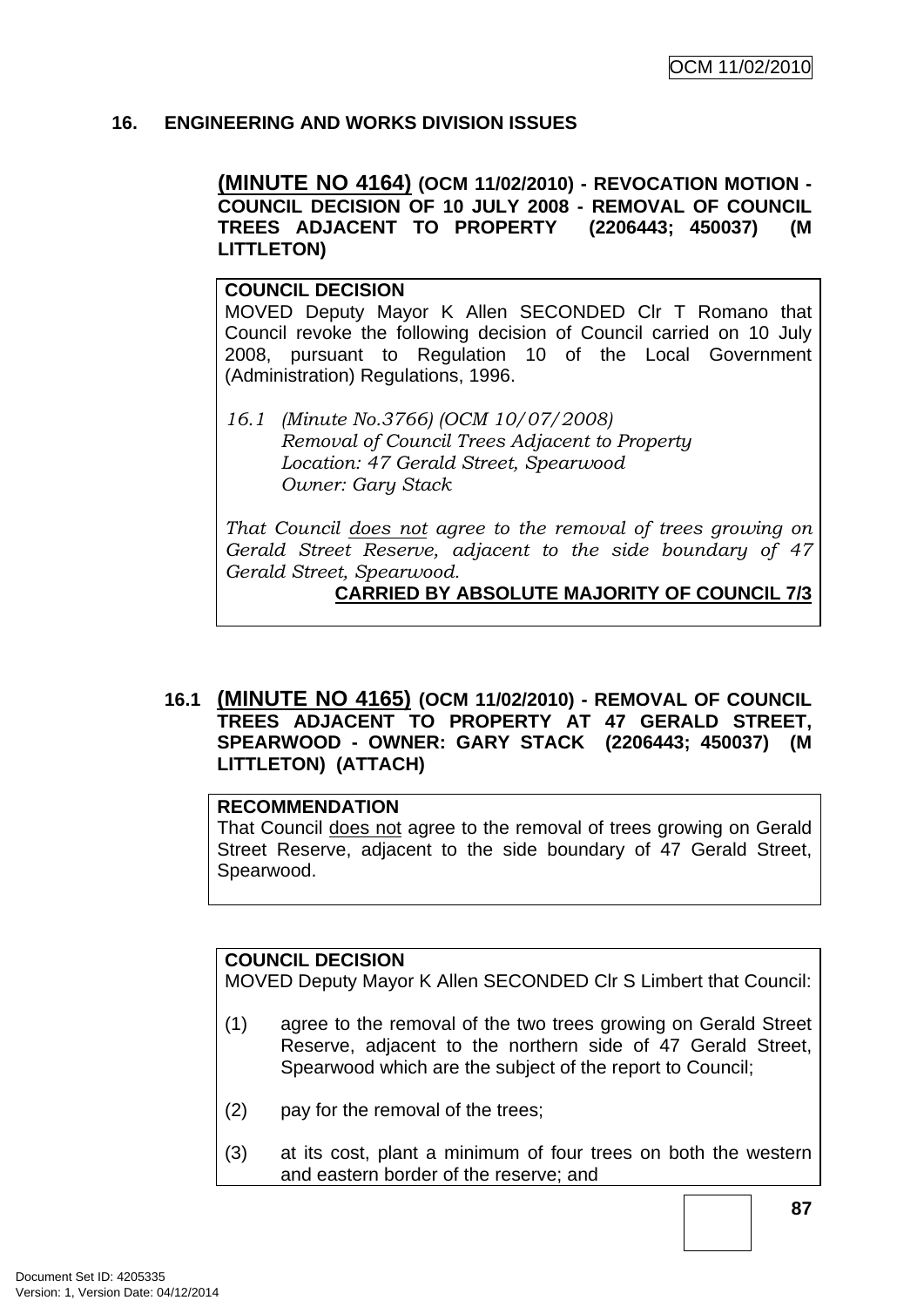(4) review Policy PSEW15 'Removal and Pruning of Trees' at a future Council meeting.

# **CARRIED 7/3**

#### **Reason for Decision**

Mr Stack's situation is a special situation/scenario/circumstance and Council should, in this instance, relax its very strict policy. Whilst it is potentially losing 20 years of growth, it is proposed that Council plant a minimum of four trees on both the eastern and western borders of the reserve. Planting the additional trees will provide far better solar protection for users of the reserve and, in 10-20 years, users of the reserve both human and wildlife will be five times better off than the current scenario and it will resolve an extremely stressful scenario for one of our senior ratepayers.

### **Background**

At the Ordinary Council Meeting of 10 December 2009, Deputy Mayor Allen presented a Notice of Motion as follows:

*That Council revoke its previous decision taken at the Ordinary Council Meeting of 10 July 2008, on the following matter:* 

*….that Council does not agree to the removal of trees growing on Gerald Street Reserve, adjacent to the side boundary of 45 Gerald Street, Spearwood.*

The Statutory Notice of revocation, as required has been received, signed by four(4) Elected Members.

To assist Council in its deliberation on the matter the report presented to Council in July 2008 is represented for your consideration.

From 2 February 2001, Mr Gary Stack has regularly requested that the City of Cockburn remove trees growing on Gerald Street Reserve, adjacent to the side boundary of his residence located at number 47 Gerald Street, Spearwood, as leaves falling from the trees block his roof gutters causing them to overflow during rain events, allowing water to enter the roof space and damage his house. On each occasion the City has advised Mr Stack that the trees will not be removed because they do not meet the criteria for removal, as detailed in the Council's Position Statement PSEW15 – Removal and Pruning of Trees.

Mr Stack has not been accepting of the City's decision not to remove the trees and has appealed to various agencies to intervene on his behalf. Persons canvassed by Mr Stack have been: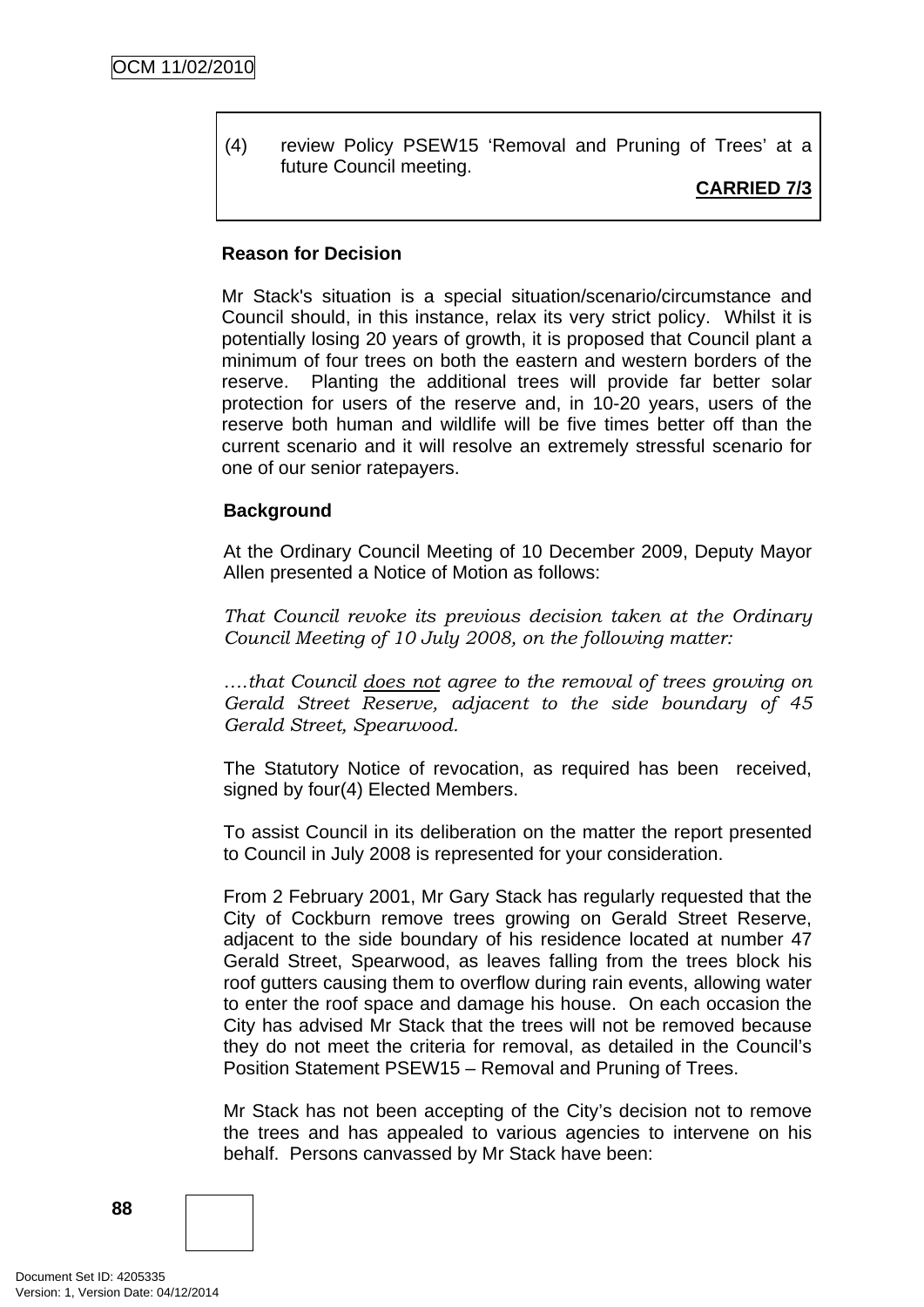- 1. February 2002 Member of the Legislative Assembly Mr Francis Logan, the member for Cockburn.
- 2. May 2003 Member of the Legislative Assembly Mr Francis Logan, the member for Cockburn.
- 3. July 2003 Ombudsmen Western Australia

Following investigation of Mr Stack's complaint, the Ombudsmen's Investigating Officer concluded in her final report that:

*It is my view that the decision of the City of Cockburn to not remove the trees was reasonably open to it to make in the circumstances.* 

The Ombudsmen advised Mayor Lee by letter on the 3 November 2003, that Mr Stack's complaint had not been upheld and that the file would be closed.

4. July 2007

Member of the Legislative Council the Honourable Sheila Mills, the member for South Metropolitan

Throughout the course of Mr Stack's complaints regarding damage to his house, he has consistently claimed that he is unable to clear the gutters himself because of a medical condition and that he doesn't have a family/friends support group that can assist him or the financial means to arrange for others to clear the gutters for him.

The City has not been unsympathetic to Mr Stack's claim and at the time of his request arranged clearing of his gutters and installation of gutter guard, at no cost to him. In a letter from Mayor Lee, dated 9 June 2003, Mr Stack was further advised:

*In normal practice, in order for Council to provide home and community care assistance (HACC), an assessment of an applicant's financial situation and level of disability needs to be determined. This involves an interview process to establish whether, in fact, you are eligible under our policy to have HACC assistance.*

*…I think it important to clarify that the previous assistance you have received was above and beyond normal Council practice.* 

The offer to Mr Stack was to have his roof gutters cleaned every twelve weeks subject to a ten-dollar charge per service and conditional on him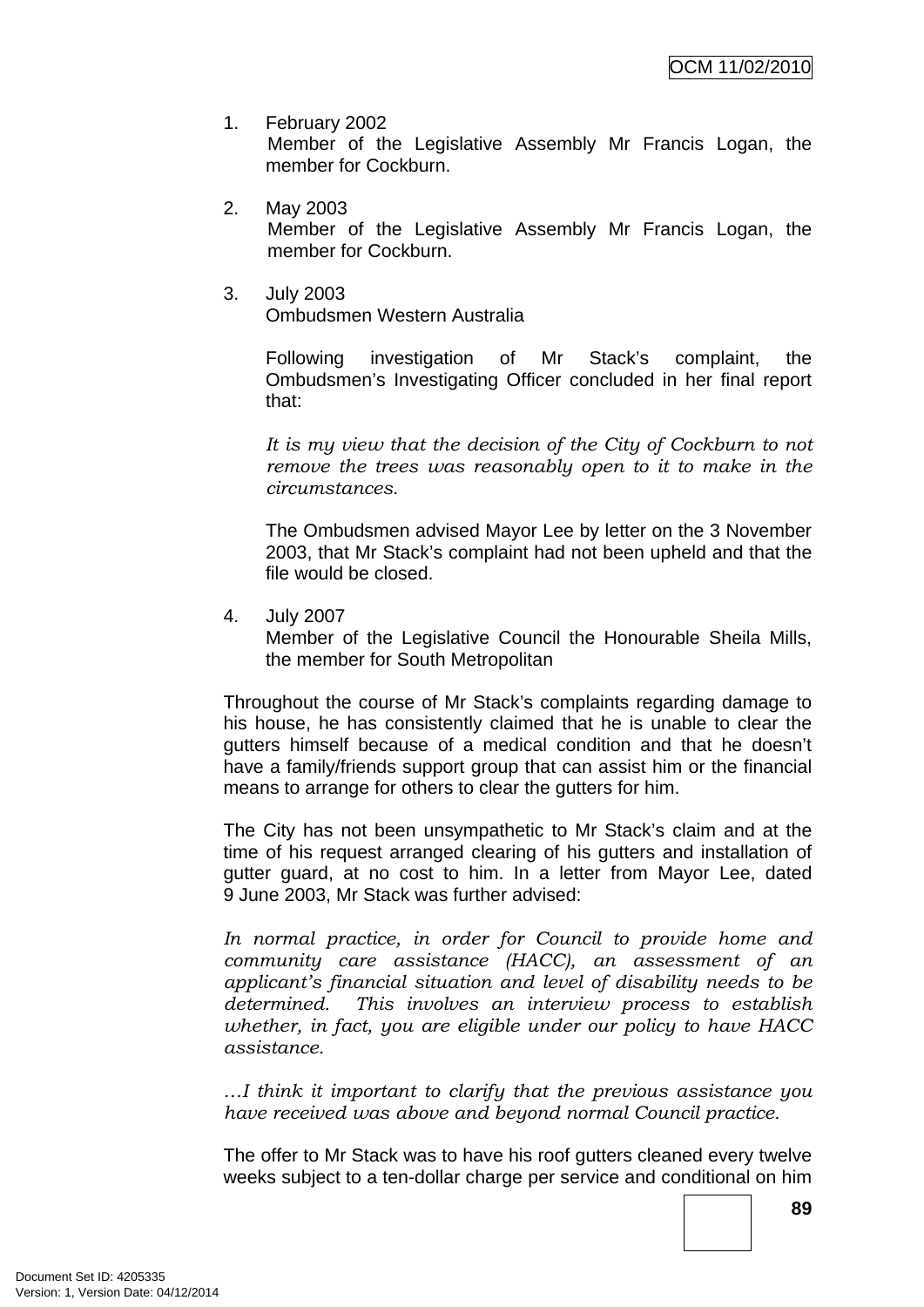agreeing to an assessment to determine if he was eligible to receive the service. Mr Stack declined to accept the offer of an assessment and therefore it lapsed. The City's Community Services no longer offer this service to the community.

# **Submission**

N/A

## **Report**

On 8 October 2007, the City received a letter from Mr Stack requesting that trees growing on Gerald Street Reserve, adjacent to the side boundary of number 47 Gerald Street, Spearwood, be removed on the grounds that (in summary):

- 1 Leaves falling from the tree block the roof gutters, causing water to overflow during wet weather and enter the roof space, damaging ceilings, walls and floor coverings.
- 2 Every winter it has been necessary for him to clean out the gutters and the roof valley and remove all leaves, twigs and sometimes branches of approximately 1 metre in length, on almost a daily basis.
- 3 By not having removed the trees, the City has caused him a lot of worry and stress and cost him a lot of time and effort and physical pain and put him at significant risk, because of his condition of health.

Officers have evaluated Mr Stack's request and recommended that the trees are not removed and that they are allowed to develop their natural habit as they do not meet the requirements of Council Position Statement PSEW15 for removal or pruning of trees.

Council's Position Statement PSEW15 states, in part, that -

*Trees shall not be removed unless they are:* 

- *1 dead;*
- *2 in a state of decline to the point that survival is unlikely;*
- *3 structurally unsound, to the point of constituting imminent danger to persons or property;*
- *4 damaging or likely to damage property, where alternatives to prevent damage are not possible;*
- *5 part of a tree replacement program; or*
- *6 obstructing a Council approved works program, such as road and drainage works.*

*and that;*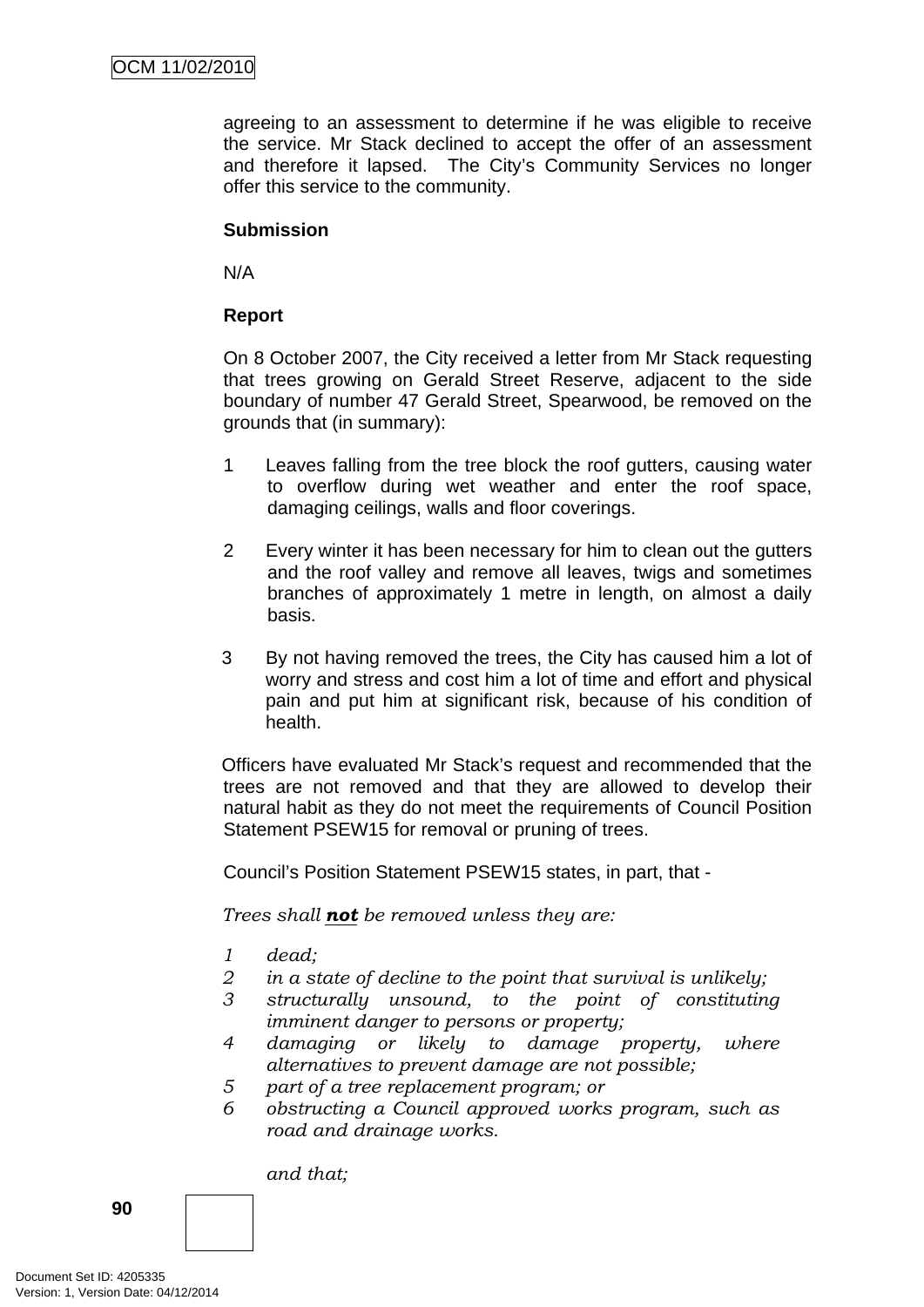*Trees growing on land under the direct care, control and management of the City, that are considered to be unduly interfering with the amenity available to adjacent residents in the use of their land, may be removed at the discretion of the Council.* 

An inspection of the trees undertaken by an officer from the City indicates that they are Eucalyptus species of approximately ten metres in height with a combined crown spread of ten metres north south and twenty metres east west. No parts of the trees extend across the property boundary line of number 47 Gerald Street, Spearwood. They are healthy, vigorous, structurally sound and not damaging or likely to damage property - where alternatives to prevent damage are not possible. The trees are not part of a tree replacement program or obstructing a Council approved works program, such as road and drainage works.

A key component of Mr Stack's request to have the trees removed is that he claims they are causing damage to his house, in that leaves falling from them block the roof gutters, causing water to overflow during wet weather and enter the roof space, damaging ceilings, walls and floor coverings. The City's position regarding this claim is that the cause of damage is a direct consequence of not cleaning out the roof gutters before the onset of wet weather and not as damage caused by the trees.

For the purpose of determining if a tree(s) should be removed or pruned, "damaging or likely to damage property" is defined by the City as any damage to property caused by or likely to be caused by any part of a tree that is currently attached to the tree. For example, if the roots of a tree are lifting the foundations of a dividing wall causing the wall to crack, then it would be judged that the tree was causing damage to the wall. Similarly, if the branches of a tree are growing up and through overhead power lines, then it would be judged that the tree was likely to cause damage, particularly in stormy weather.

Uncertainties in how to categorise the effect of tree parts that become detached but do not cause immediate damage often exist. A particular example is the case in question, where tree debris such as leaves, twigs, floral parts and bark falling from trees block roof gutters, but the action of the tree debris falling and impacting with the roof or roof gutters has not caused damage to them or any other thing. When it rains, if the gutters have not been cleared, overflowing water enters the house causing damage to ceilings, walls and floor coverings. For the purpose of determining whether a tree(s) should be pruned or removed, officers from the City would determine that the tree(s) did not cause the damage. It would be judged that the damage was caused by water overflowing from blocked gutters.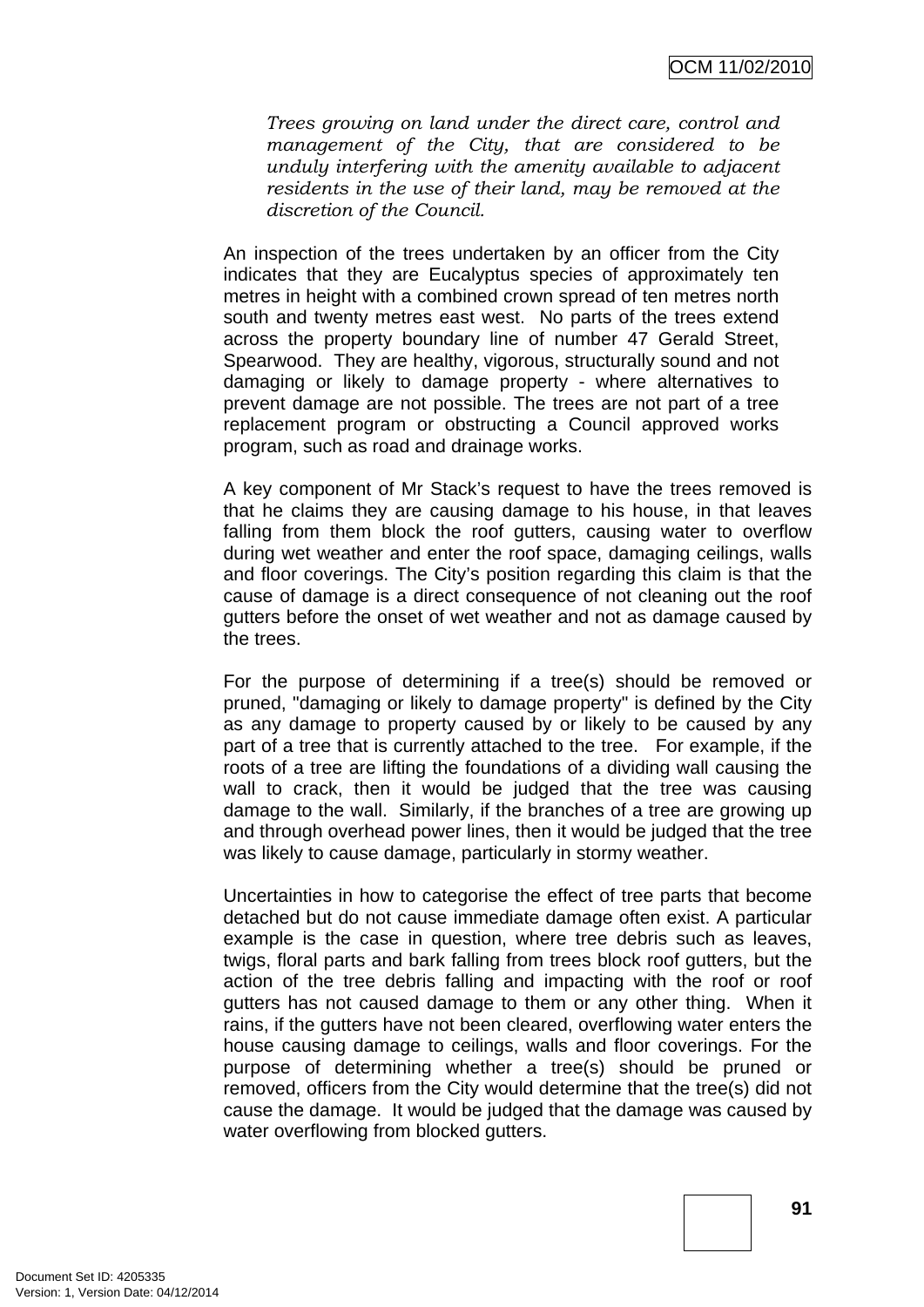The basis for categorising water damage to buildings because of gutters being blocked with leaves, twigs, floral parts and bark, as not having been directly caused by trees, is threefold. In the first instance it would be reasonable to presume that most people know that roof gutters blocked with foliage debris from trees may overflow during rainy weather and cause damage to their residence. In the second it would be reasonable to presume that most people are aware that nearby trees are likely to drop foliage debris into their gutters. And, thirdly, it would be reasonable to presume that most people are aware that if they clean out their gutters before rainy weather they can avoid water damage from overflowing gutters. In summary, it can be reasonably presumed that residents would:

- 1. Be aware of the risk (of water damage from blocked gutters).
- 2. Know the source of the risk (overflowing water from gutters blocked with foliage debris from nearby trees).
- 3. Know how to avoid the risk (by arranging to have the gutters cleaned out before the onset of wet weather).

Should the argument not be accepted that Mr Stack's house is not being damaged by the trees through the action of shedding leaf, bark and twig debris, but by the action of not clearing blocked gutters before rain events, then, it is rational to remove the trees in accordance with Position Statement PSEW15. However, Position Statement PSEW15 also requires officers to demonstrate that alternatives are not possible to prevent damage. In this instance, it is contended that clearing the gutters will prevent damage.

Should the argument be accepted that Mr Stack's house is not being damaged by the trees and/or the alternative of clearing the gutters is available to prevent damage, then, it follows that the issue to be resolved is a determination of whether the trees are considered to be unduly interfering with the amenity available to Mr Stack in the use of his land. It is proposed by officers that the trees are not unduly interfering with Mr Stack's ability to enjoy the amenity of his land because:

- 1. His situation is not significantly different from others in similar circumstances in the community.
- 2. Trees are a highly desirable part of the landscape and, wherever possible, a certain amount of any inconvenience associated with them should be tolerated (Legal Aid Western Australia 2000).
- 3. The level of inconvenience to be borne by him is reasonable when compared with benefits to be retained by the rest of the community, in not removing the trees.

In his request to have the trees removed, Mr Stack put forward that every winter it has been necessary for him to clean out the gutters and the roof valley and remove all leaves, twigs and sometimes branches of approximately 1 metre in length, on almost a daily basis, as a reason

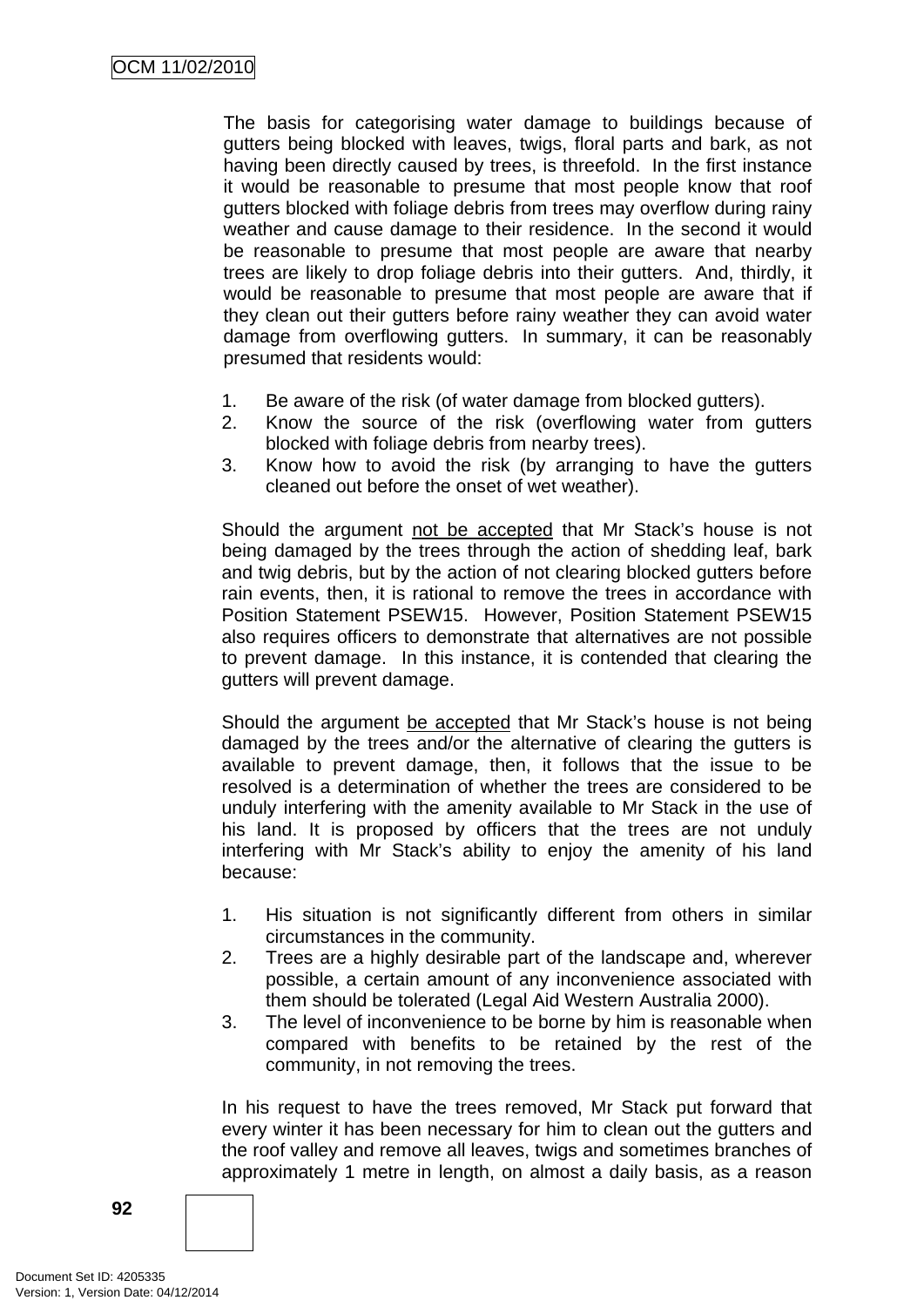for removal. It is accepted that clearing of the roof gutters is required, although the need to do this on a daily basis in winter is debatable. This situation is not different from thousands of other residents and ratepayers across the City of Cockburn who is affected by leaf debris falling from trees under the care and control of the Council, their neighbour's trees and their own trees. In most circumstances, although annoyed by the fact, many are prepared to tolerate the inconvenience because they regard trees as being highly desirable and integral to the urban landscape, providing a range of social, environmental and economic advantages. As such, they consider them to be an integral part of the total public landscape amenity affecting and benefiting all residents within the locality, individually and collectively.

Mr Stack also claims that by not having removed the trees, the City has caused him a lot of worry and stress and cost him a lot of time and effort and physical pain and put him at significant risk, because of his condition of health.

Substantiation of this claim would potentially give grounds for intervention by the Council in relieving him of the burdens he has detailed. Unfortunately, an offer by the City during 2003 to asses his financial situation and level of disability, to determine if his situation was significantly different from others in similar circumstances, was declined by Mr Stack. Accordingly, officers could only conclude that he either has the financial means to pay others to clear the gutters for him but chooses not to, because he believes the community should bear the cost via the Council; or his level of disability is not sufficient to prevent him from clearing the gutters. Either way, officers are left to determine if the inconvenience caused to Mr Stack in not removing the trees is reasonable, when compared with the benefits to be lost to the community if the trees were removed.

In summary, officers have not removed the trees because they believe:

- 1. The trees are not causing direct damage to Mr Stack's house.
- 2. Damage is being caused to Mr Stack's house by water overflowing from roof gutters that have not been cleared of debris.
- 3. The inconvenience caused to Mr Stack in having to clear roof gutters of tree foliage debris is reasonable, when compared with the benefits provided by trees to the community.
- 4. Mr Stack has not demonstrated that his circumstances are significantly different from any other member of the community in a similar situation, to warrant intervention by the Council.

Mr. Stack was accordingly advised of the officer's decision and reasons for the decision at a meeting held 10:00 a.m. Friday 26 October 2007, with the Council's Chief Executive Officer and Manager Parks and Environment.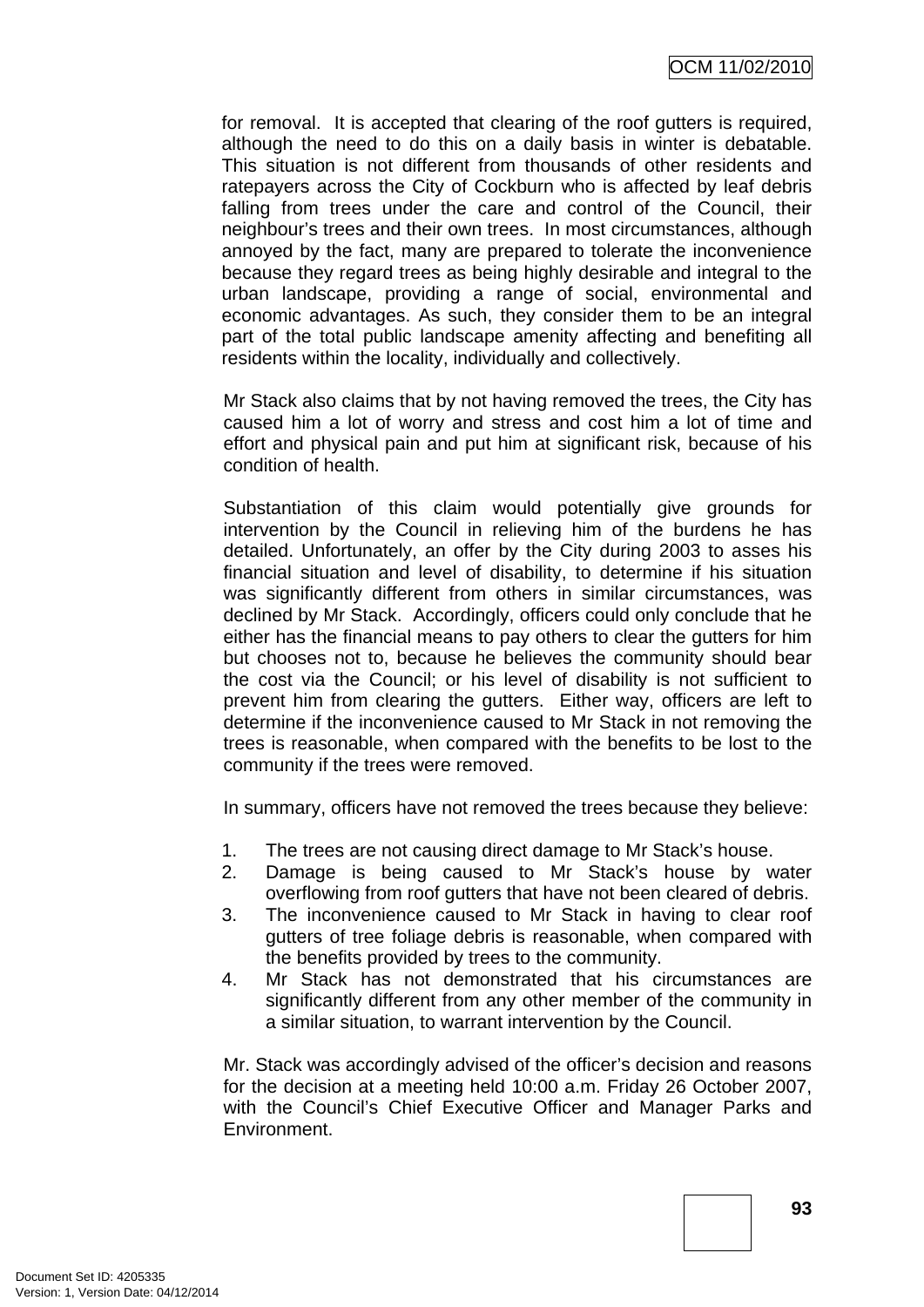On 18 April 2008, the City received a letter from Chris Stokes & Associates - Barristers and Solicitors, advising they act for Mr. Gary Stack in respect to a claim for nuisance against the City of Cockburn. The claim for nuisance is predicated on an allegation that the City of Cockburn:

- 1. planted the two trees in question;
- 2. is the owner of the land on which the trees were planted;
- 3. has actual knowledge the trees are shedding debris in the form of leaves, branches and twigs that are a nuisance and danger to Mr. Stack and are causing danger to him; and
- 4. has failed to respond to repeated requests by Mr. Stack over a number of years to stop the nuisance continuing to occur.

The letter from Chris Stokes and associates also advised that Mr. Stack is resolved on taking whatever legal measures are necessary to have the nuisance removed.

In response to the letter from Chris Stokes & Associates, advising they act for Mr. Gary Stack, officers sought legal advice from the Council's solicitor, McLeods, as to whether the trees constitute a nuisance at law and whether there is any legal basis for Mr. Stack's foreshadowed legal claim against the City. In summary, McLeods advised that, in their opinion, after reviewing similar cases, the leaves and/or small branches falling from the two trees would not constitute a nuisance sufficient to entitle Mr. Stack to either an award of damages or an injunction requiring removal of the trees.

### **Strategic Plan/Policy Implications**

### **Governance Excellence**

To provide effective monitoring and regulatory services that administer relevant legislation and local laws in a fair and impartial way.

If Council wishes to rescind the previous decision then any resolution to remove the trees should comply with Position Statement PSEW15 which states, in part:

*Where the Council has resolved to authorise removal of a tree at the request of an adjacent property owner:* 

- *1. The removal shall be at full cost to the property owner who made the request for removal.*
- *2. The tree shall be dismantled to the ground, removed from the site and the stump shall be ground out.*
- *3. The tree shall be removed by a suitable contractor engaged by the City for the purpose.*

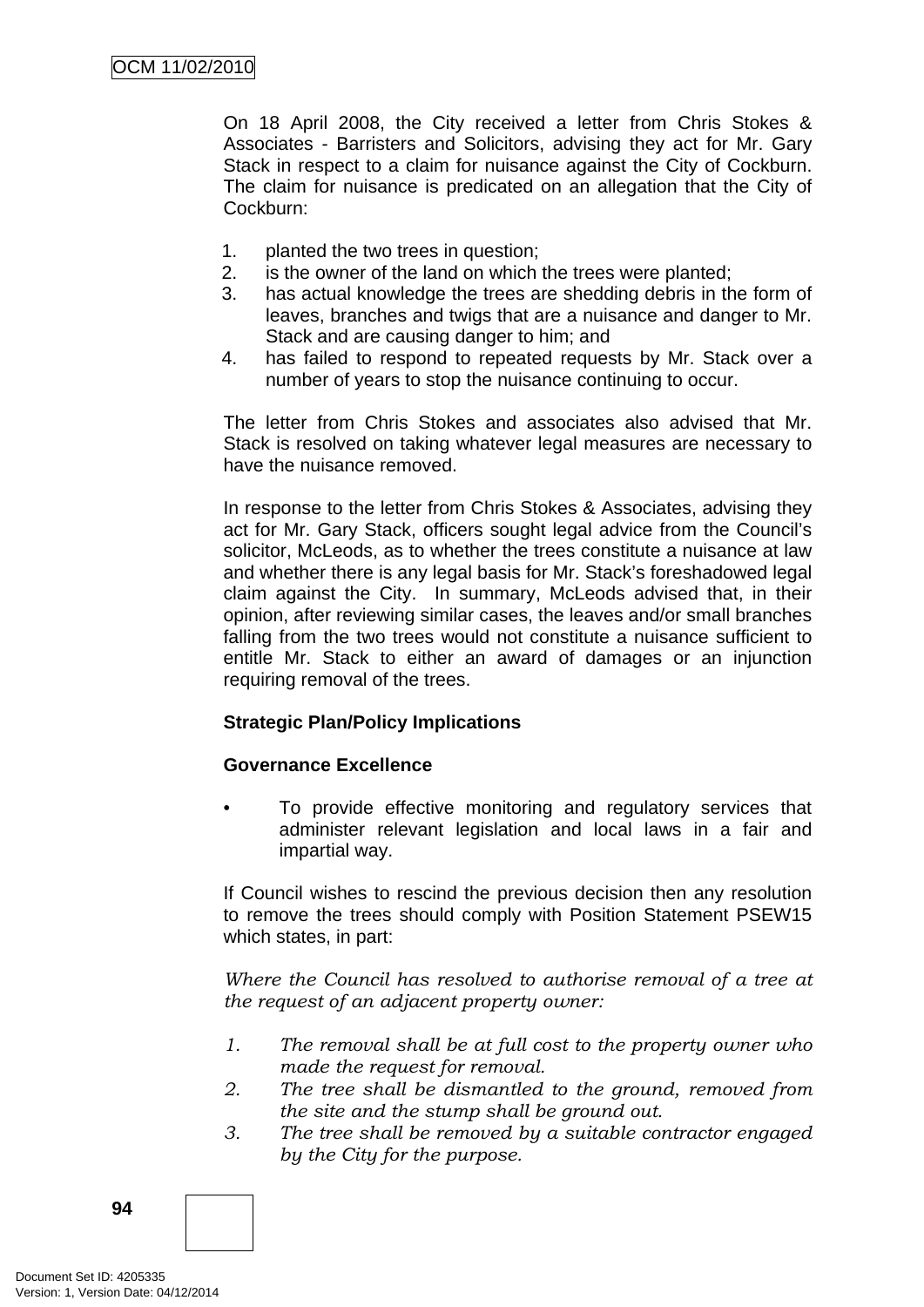- *4. The tree shall not be removed until the City has received payment for the full cost of removal.*
- *5. The City at the Council's cost shall plant a replacement tree suitable for the location, within six months of removing the original tree.*

# **Budget/Financial Implications**

N/A

# **Legal Implications**

N/A

# **Community Consultation**

N/A

# **Attachment(s)**

- 1. Position Statement PSEW15 'Removal and Pruning of Trees'.
- 2. Legal advice received from McLeods (provided under separate cover).

# **Advice to Proponent(s)/Submissioners**

The Proponent(s) have been advised that this matter is to be considered at 11 February 2010 Council Meeting.

# **Implications of Section 3.18(3) Local Government Act, 1995**

Nil.

# **16.2 (MINUTE NO 4166) (OCM 11/02/2010) - SUBMISSION FOR ROUND 5 OF THE UNDERGROUND POWER PROGRAM (9118) (D VICKERY) (ATTACH)**

#### **RECOMMENDATION** That:

- (1) Council endorses an Expression of Interest to the Office of Energy for participation in Round Five of the Underground Power Program – Major Residential Projects with the following areas being submitted:
	- 1. Hamilton Hill (East)
	- 2. Coolbellup (East)
	- 3. Spearwood (East)
- (2) the proposed manner for the City to meet its 50% contribution to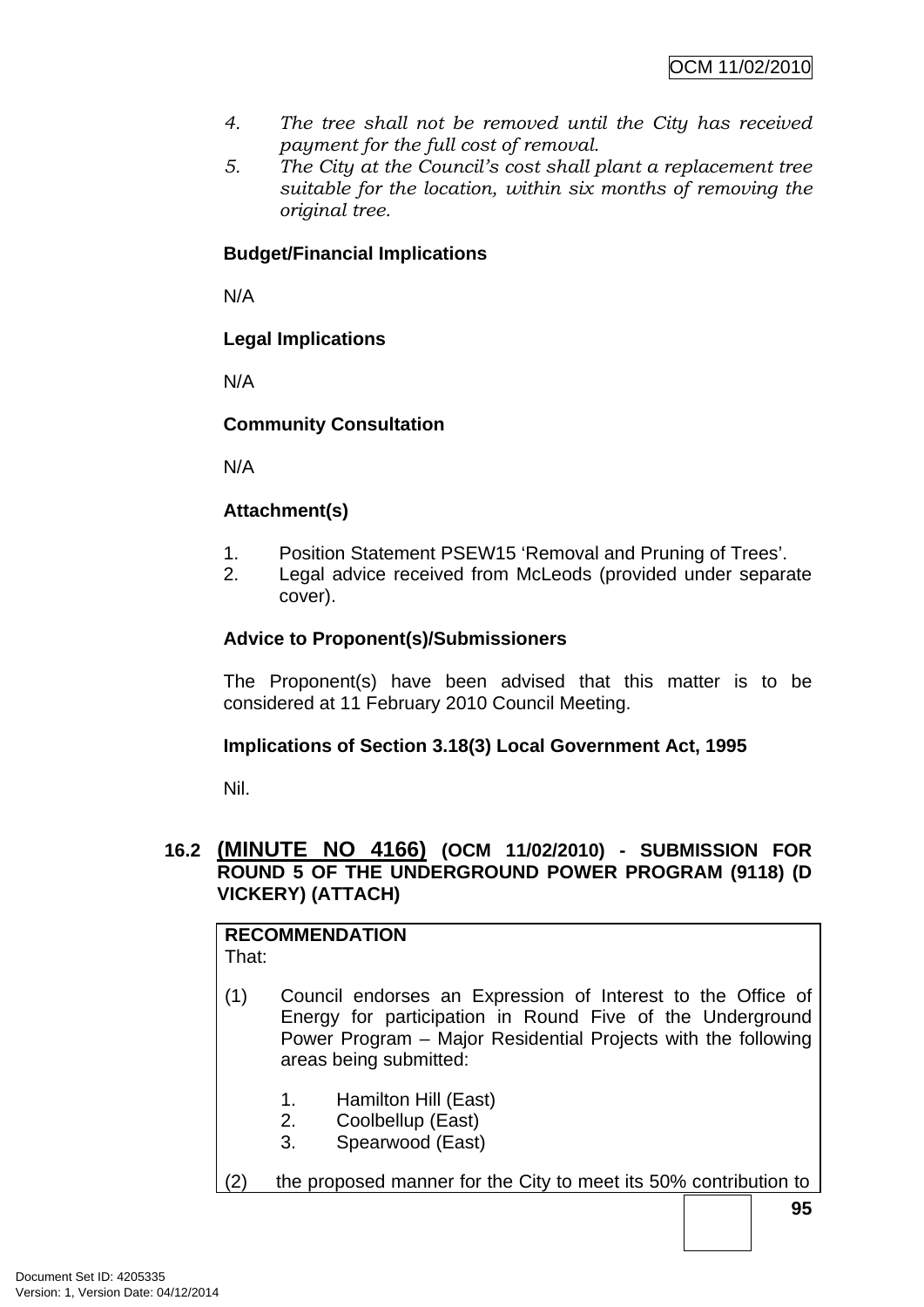the project shall be determined during the detailed proposal stage however will be based on the following model:

- 1. Raising at least one-fifth of the local government contribution from the general rate base. This is in recognition of reduced tree pruning and other verge management costs, improved traffic safety and amenity, and generally improved value of the area to the local government.
- 2. Recoup the balance from the property owners/ratepayers where underground power is being provided calculated using the fixed serve fee methodology.
- (3) subject to confirmation of one or more projects being short-listed for further consideration, a further report be submitted to Council which details the scope of work, project estimate, outcomes of community consultation and proposed funding mechanisms for consideration and adoption.
- (4) subject to confirmation of one or more projects being short-listed for further consideration, a further report be submitted to Council which details the scope of work, project estimate, outcomes of community consultation and proposed funding mechanisms for consideration and adoption.

### **COUNCIL DECISION**

MOVED Clr I Whitfield SECONDED Deputy Mayor K Allen that the recommendation be adopted.

**CARRIED 10/0**

### **Background**

The State Government recognised that placing power cables underground gave improved security of supply in severe weather conditions thus the Underground Power Program was established to replace the existing overhead supply. The Program is now in its fifth iteration.

The Program, which comprises the two streams of 'Major Residential Projects' and 'Localised Enhancement Projects', was established to contribute to the Government of Western Australia's long-term goal of improving the state of the electricity distribution network and to contribute to the State Government's objective of providing underground power services to 50% of residential properties in Perth. Whilst the 50% target is expected to be reached by the conclusion of the current Round Four of the Program, the Government has committed to the funding of a further Round Five.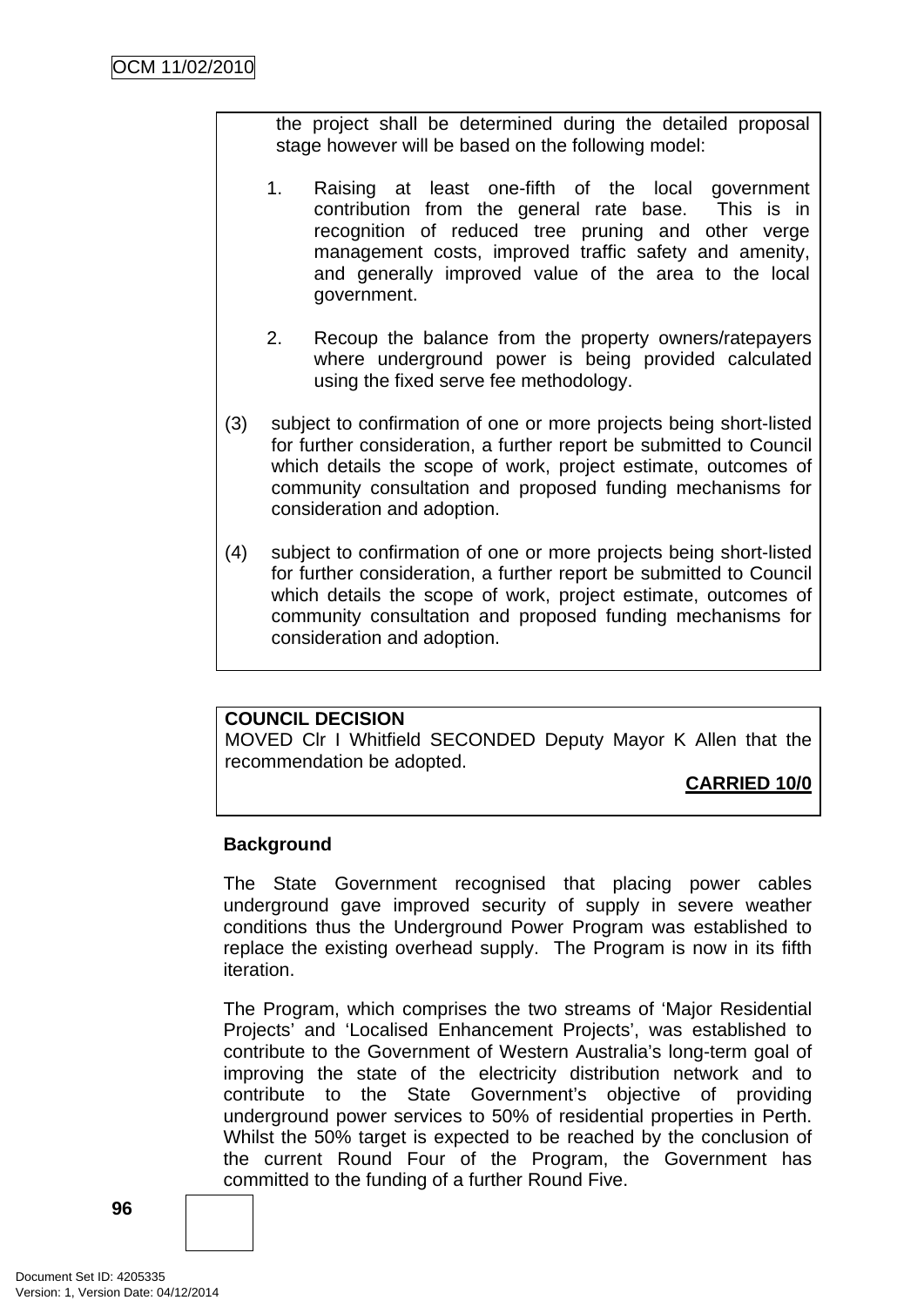The City of Cockburn has made application for both Programs in the past however as yet, have been unsuccessful in having any projects endorsed. The City's submission for Round Four of the Program, lodged in November 2005 (refer to OCM 10-11-2005, Item 14.5 - Minute No. 3009), nominated the locality of Hamilton Hill (East) and covered an area of approximately 330 hectares and 2,300 property lots.

## **Submission**

The State Government (Office of Energy) has invited local governments to submit Expressions of Interest (EOI) proposals to participate in Round Five of the 'Major Residential Projects' of the Underground Power Program. This program will run until 2014 as can be seen in the timetable below.

### **Timetable**

The steps in the Round Five 'Major Residential Project' processes are:

| $\bullet$ | Deadline for lodgement of Expression of Interest proposals                             | 19 February 2010 |
|-----------|----------------------------------------------------------------------------------------|------------------|
| $\bullet$ | Evaluation of Expression of Interest proposals                                         | June 2010        |
| $\bullet$ | Announcement of short-listed projects                                                  | <b>July 2010</b> |
| $\bullet$ | Detailed Proposal Stage for first short listed Major<br>Residential Projects commences | <b>July 2010</b> |
| $\bullet$ | Implementation of first approved Major Residential Project                             | <b>July 2011</b> |
| $\bullet$ | Expected completion of all Round Five Major Residential<br>Projects                    | Mid to late 2014 |

### Scope and Size of Project Area(s)

'Major Residential' underground power projects include the replacement of existing suburban overhead power infrastructure with underground power, and provision of new street lighting (in place of the existing power pole mounted street lights).

The projects involve the delivery of underground distribution lines in suburban areas to typically between 800 and 1,300 residential properties. However for this Round Five of the Program, local authorities have been encouraged to submit proposals for undergrounding power to areas between 500 and 800 lots. This reduction in lot numbers is to minimise commercial exposure to single projects and spread the geographical coverage without losing economies of scale.

### EOI Selection Criteria

The EOI will be assessed on the following criteria:

1. Energy Security and Power System Reliability (technical) Criteria, including: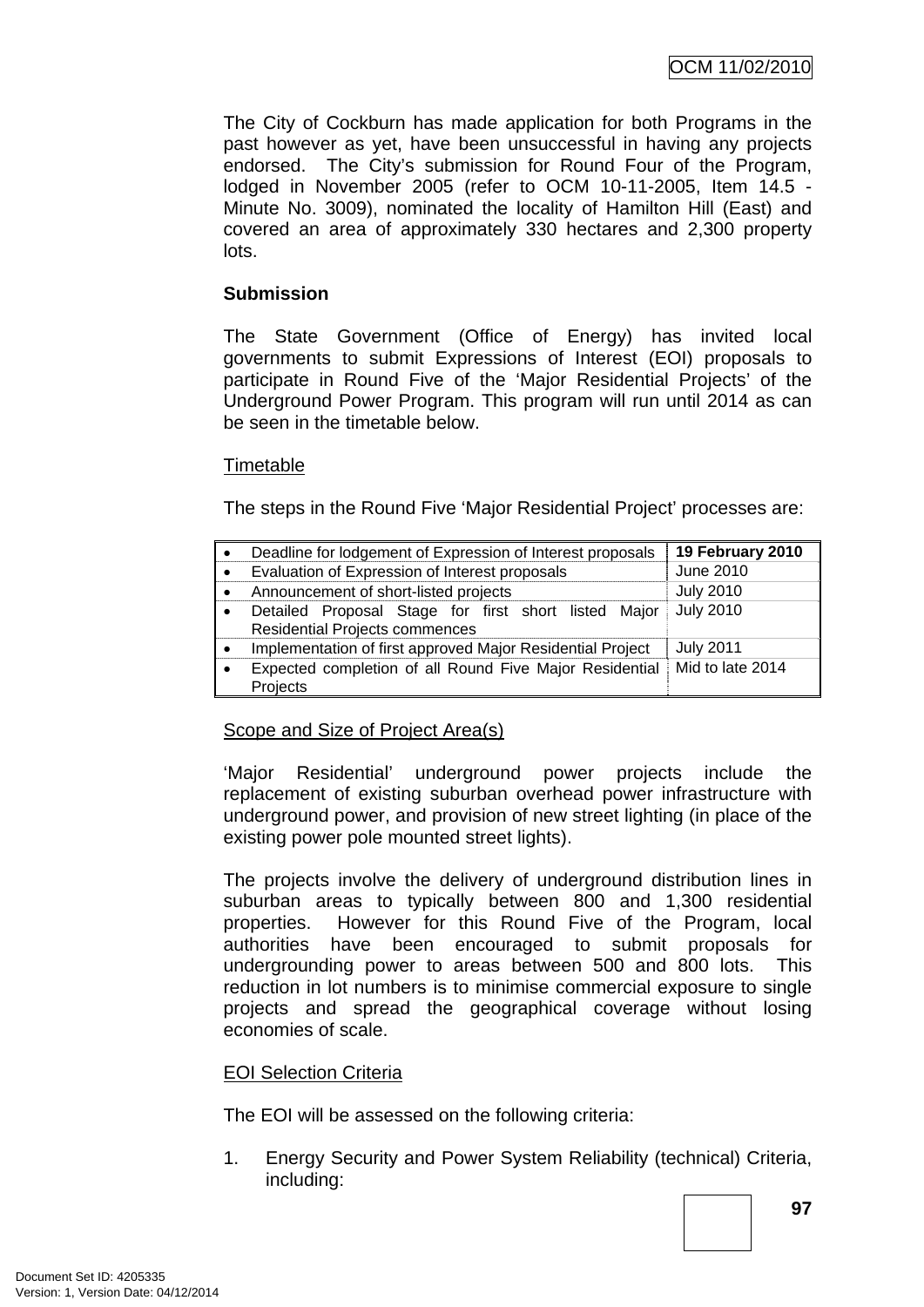- a) System reliability;
- b) Power quality;
- c) Network growth requirements; and
- d) Network characteristics
- 2. Project Feasibility (Non-Technical) Criteria, including:

Nominated area issues, including:

- Number and size of lots;
- Current density and current and proposed zoning;
- Proportion of commercial properties;
- Suitability of ground conditions;
- Amenity improvements achievable;
- Contiguity with underground power in adjacent areas; and
- Future use of state or local government owned vacant lands.
- a) Project budget derived using a Western Power developed pricing model that takes account of project variables.
- b) Local government and community commitment and support, including:
	- demonstrated ability of the local government to meet its share of a projects likely cost; and
	- indicative level of Council and Community support and a commitment to maintain community support.

# **Report**

In considering the criteria provided by the Office of Energy for this Round Five of the program, the City has identified a locality within the suburbs of Hamilton Hill, Coolbellup and Spearwood as being the most suitable for submission, and potentially the most likely to be short listed in the Expression of Interest process.

These localities have older infrastructure, including overhead power lines, have comparatively higher number of "outages" (based on information provided by Western Power), and are less likely to have subsurface rock that inhibits trenching and boring (adding significantly to the potential cost of the project).

The undergrounding of power in any of these localities would lessen council maintenance costs for verge maintenance, enhance the amenity of the area, and be in accord with the City's current and longer term zoning plans for development opportunity.

### Recommended Project Areas for Submission

The following locations (refer to plans attached) have been identified as being suitable for submission: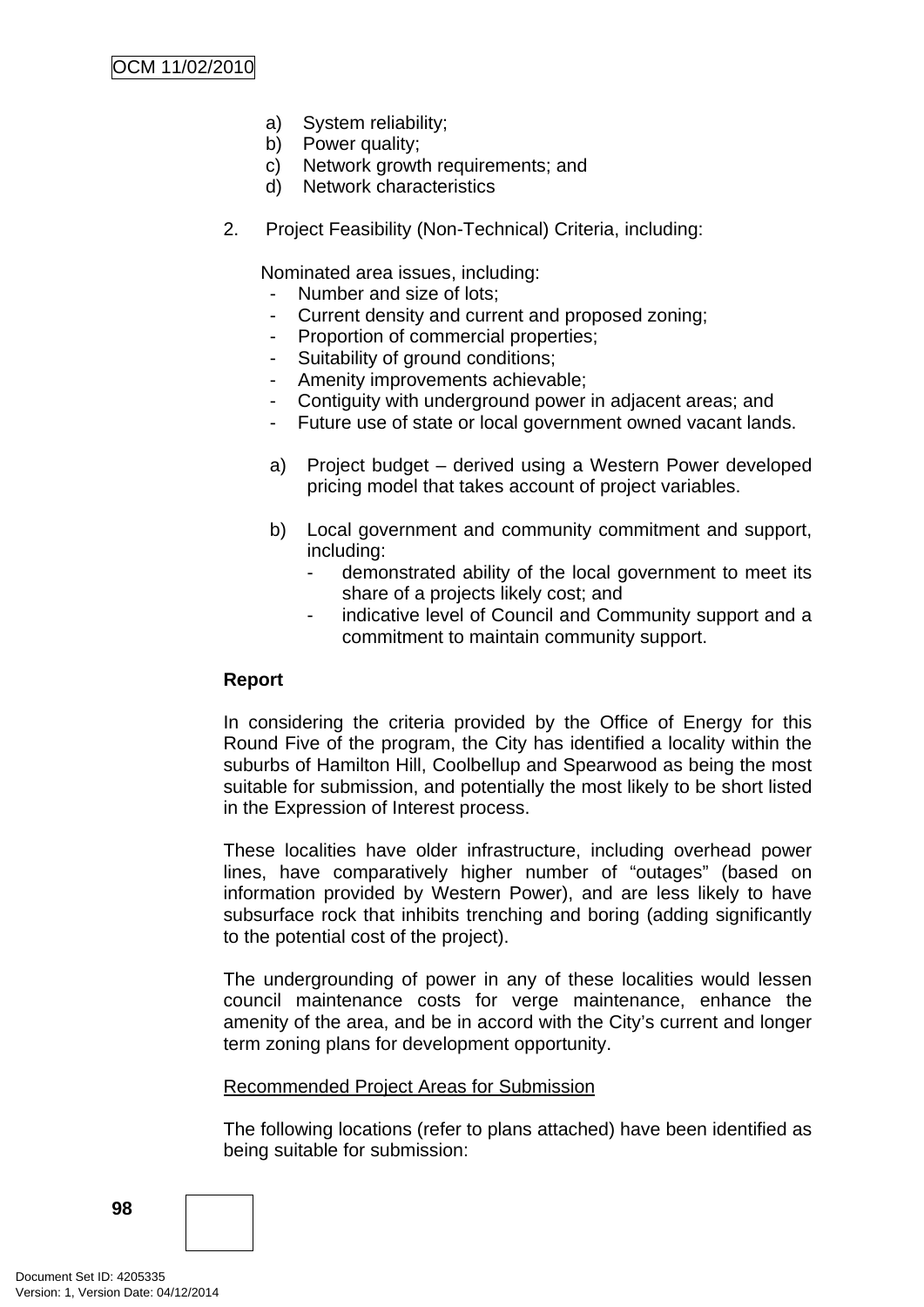|   | Project Area<br>(Suburb Location) | No. of<br>Lots | No. of Residences                   | Indicative<br>Council<br>Contribution<br>(based on<br>\$2,500 / lot |
|---|-----------------------------------|----------------|-------------------------------------|---------------------------------------------------------------------|
|   | Hamilton Hill (East)              | 727            | 734                                 | \$1.82M                                                             |
| 2 | Coolbellup (East)                 | 830            | 834 (& 39 commercial<br>properties) | \$2.075M                                                            |
| 3 | Spearwood (East)                  | 825            | 803                                 | S2 06M                                                              |

The localities were chosen on the basis of being the most likely to be shortlisted based on the EOI selection criteria.

### Hamilton Hill (East)

The boundaries of the proposed Hamilton Hill Project area are to the east - Stock Road, to the west - Frederick Road, to the south - Forrest Road, and to the north - Winterfold Road (the City of Fremantle border). The proposed Hamilton Hill project area covers 727 lots, incorporating 734 residential and 3 non-rateable properties (being City of Cockburn parks or recreation reserves). The lot sizes range from 370  $m^2$  to 4.6ha in area, with the average residential lot size is approximately 720  $m^2$ . There are only a few residential lots that have not been developed, there are no commercial properties, and there are a number of Public Purpose sites, including primary school, high school and day care centre for aged.

According to Western Power, the system Average Interruption Duration Index in the Hamilton Hill area to September 2009 was 414 minutes. This is significantly higher than most other areas in Cockburn.

The Council's parks service has identified Hamilton Hill as an area that would benefit from having underground power with respect to reducing verge tree maintenance costs. The undergrounding of power in Hamilton Hill will greatly improve the street appearance as it will reduce the need for street tree pruning and will remove the transmission power poles and lines within the verge, which is also a traffic safety benefit.

It is considered that given Hamilton Hill is an older and established suburb it is an ideal candidate for underground power, with the cost of providing underground power being relatively economical and feasible given it is largely developed.

#### Coolbellup (East)

The boundaries of the proposed Coolbellup (East) project area are to the east - Stock Road, to the west - Coolbellup Avenue, to the south the MRS Roe Highway regional road reserve and to the north - Winterfold Road (the City of Fremantle border). There are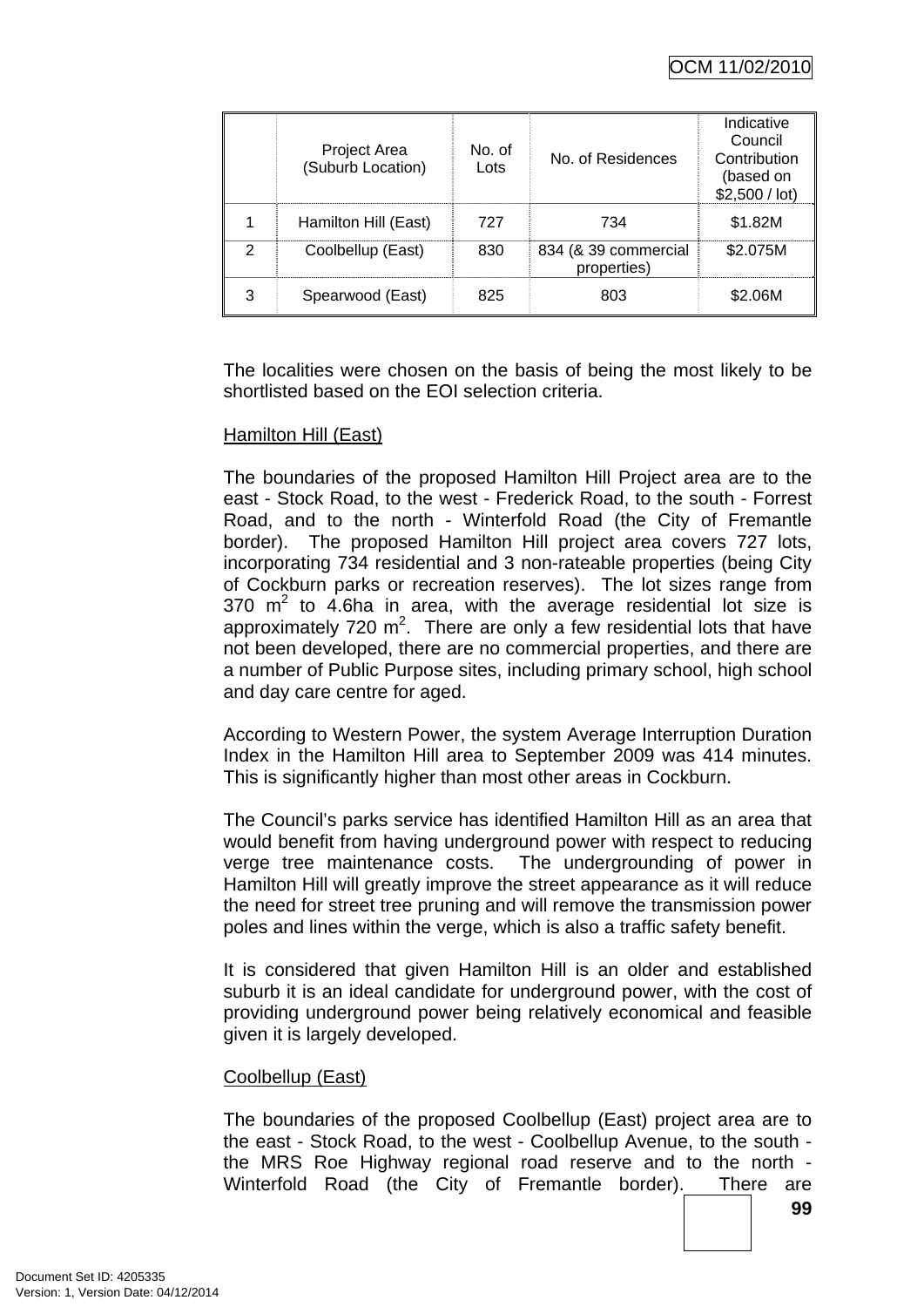approximately 2660 lots within the Coolbellup area and 1920 in this locality without underground power. The proposed Coolbellup (East) project area comprises 830 lots, incorporating 834 residential, 39 commercial and 7 non-rateable properties. There are 4 City of Cockburn – Reserve Lots categorised as a park or recreation reserve, there are a number of Public Purpose sites including two primary schools, three homes for the aged and the community library.

According Western Power, the System Average Interruption Duration Index in the Coolbellup area to September 2009 was 385 minutes. This is significantly higher than most other areas in Cockburn.

Since 2000 in particular, the City of Cockburn has been undertaking improvements in the Coolbellup area and has made funding available to undertake a redevelopment of the community facilities, roads, drainage system, and residential redevelopment with Department of Housing. The undergrounding of power in Coolbellup will greatly improve the street appearance as it will reduce the need for street tree pruning and will remove the transmission power poles and lines within the verge, which is also a traffic safety benefit.

### Spearwood (East)

The boundaries of proposed Spearwood (East) project area, incorporating the eastern portion of Phoenix Central, are to the east - Stock Road, to the west - Coleville Crescent, to the South – Spearwood Avenue, and to the north - Phoenix Road. The proposed Spearwood (East) project area comprises 825 lots, incorporating 803 residential and 3 non-rateable properties. There are 12 City of Cockburn – Reserve Lots categorised as a park or recreation reserve. There is no commercial property within the proposed project. There are a number of 'public purpose' sites within Hamilton Hill, including primary school and .day care centre for children.

According to Western Power, the System Average Interruption Duration Index in the Spearwood area to September 2009 was 373 minutes. This is significantly higher than most other areas in Cockburn.

The proposed Spearwood (East) project area is zoned 'Residential' with a density code of R20, however in accordance Phoenix Central Revitalisation Strategy there is rezoning of various properties to 'Residential' R30, 'Residential' R30/R40, 'Residential' R60 and 'Residential' R860. It is hoped that undergrounding power in this residential area will be a further catalyst for urban development.

The undergrounding of power in Phoenix Central - Spearwood will greatly improve the street appearance as it will reduce the need for street tree pruning and will remove the transmission power poles and lines within the verge.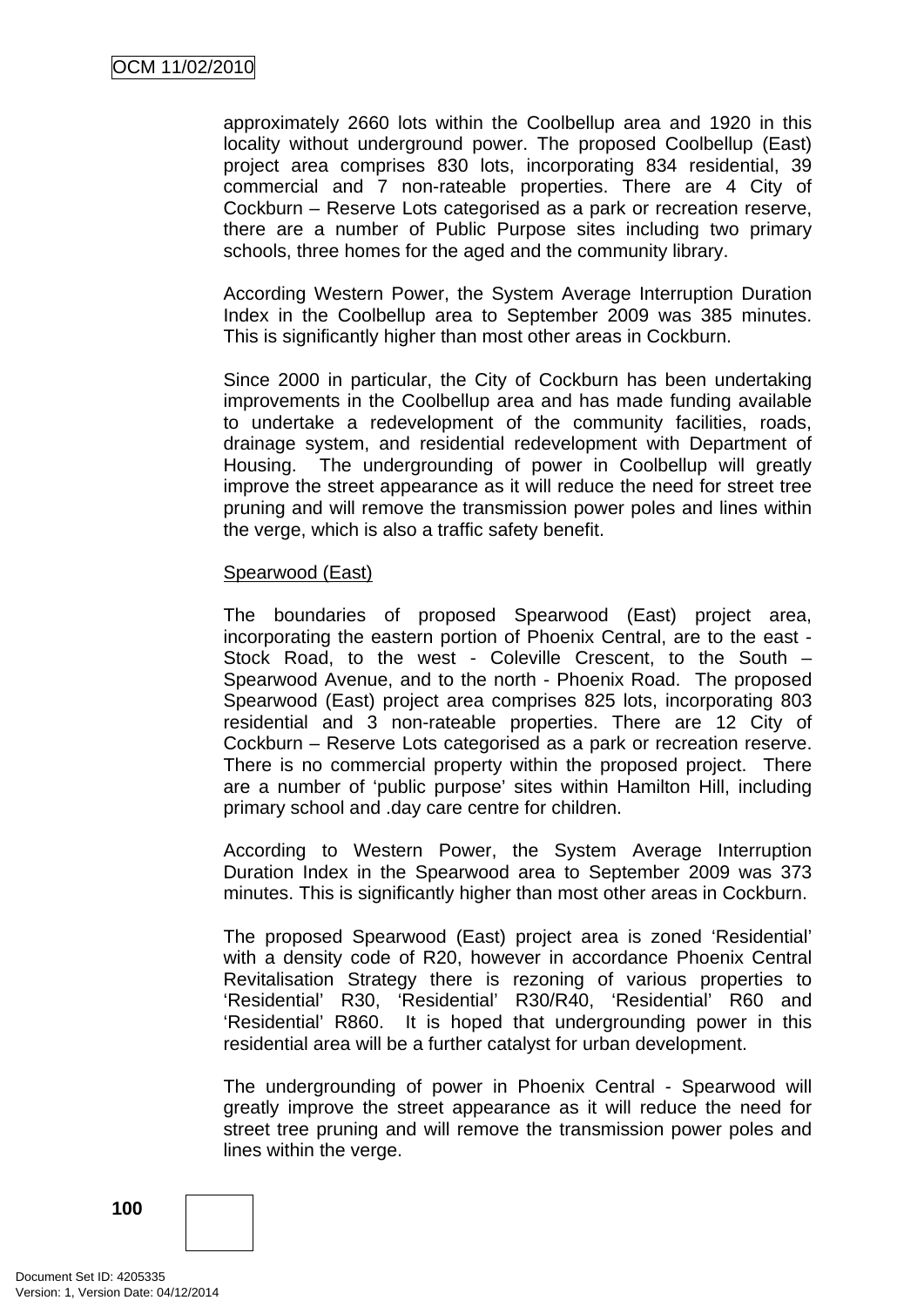## **Conclusion**

It is considered that locations within the suburbs of Hamilton Hill, Coolbellup and Spearwood will meet the selection criteria set by the Office of Energy for the Underground Power Program.

It is recommended that Council endorse the proposal to lodge an Expression of Interest submission to the Office of Energy for all three project areas (refer Attachment). Should Council be successful in having 1 or more project areas short listed for further review, a detailed report shall be submitted to Council outlining project delivery, costs, funding methodology and outcomes of community consultation.

# **Strategic Plan/Policy Implications**

### **Demographic Planning**

• To ensure development will enhance the levels of amenity currently enjoyed by the community.

### **Lifestyle and Aspiration Achievement**

- To deliver our services and to manage resources in a way that is cost effective without compromising quality.
- To conserve the character and historic value of the human and built environment.

The Council Policy which applies to this item is:-

Council Policy AES-10 – Underground Power, adopted in May 2003, states:

*"The City supports the undergrounding of overhead power lines in its District which are subject to the State Government's Underground Power Program, subject to:-* 

- *(a) benefiting property owner participation in the Program, where funded on a cost share basis with the State;*
- *(b) indicative community support for the specific area(s) identified;*
- *(c) any other criteria or required information specified by the Program being obtained and included in any Expression of Interest or Applications for Funding by Council.*

*Financial support for the Program will be limited to pre-funding the benefiting properties' share of contribution and collecting the funds from individual property owners by a method to be determined at the time Council is successful in obtaining funds from the Program."*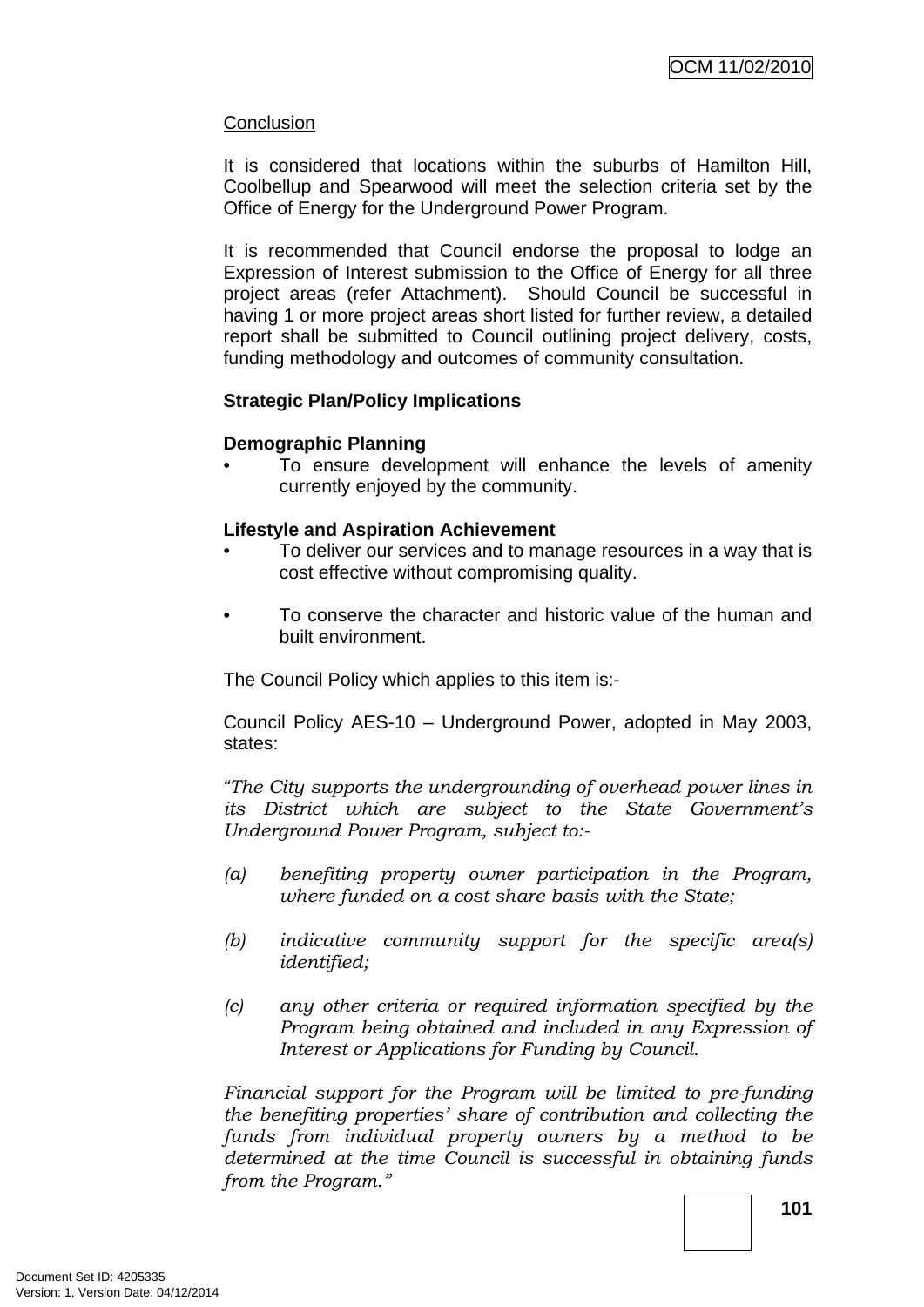## **Budget/Financial Implications**

Recent verbal advice from the Office of Energy is that, based on costs being incurred in the current Round 4 of the Program, the cost to convert a locality to underground power is around \$4,500 to \$5,000 per household. With 50% of the cost met by the State Government, this equates to approximately \$2,500 per lot sourced through the local authority.

It is proposed that Council, if successful in having one of its submitted project areas short listed, would look to recoup the greater proportion of the cost from the property owners that have benefitted from the project. The final detail of the extent of funds sought and the method of recoup of these funds will be determined as part of the Detailed Proposal Phase of the project and will be submitted to Council for final endorsement.

A range of funding proposals and funding obligations will be contemplated as part of the detailed proposal including:

- (a) Council funding a proportion of the costs (a one-fifth contribution is common) from the general rate base in recognition of reduced tree pruning and other verge management costs, improved traffic safety and amenity, including through replaced street lighting meeting current day standards, and generally improved value of the area to the local government; and
- (b) Recoup the balance from the property owners / ratepayers where underground power is being provided based on:
	- (i) using a fixed service fee or a variable Gross Rateable Value approach.
	- (ii) Providing a discount to pensioners.
	- (iii) Providing a discount to owners of properties adjacent to transmission lines (66,000 volts or more) which will not be placed underground.
	- (iv) Providing a discount to owners of properties where the connection is already underground.
	- (v) Providing special consideration to multiple connections on one lot.
	- (vi) Recoup through Council's annual rates notices, with the amount able to be paid in instalments over a set period of time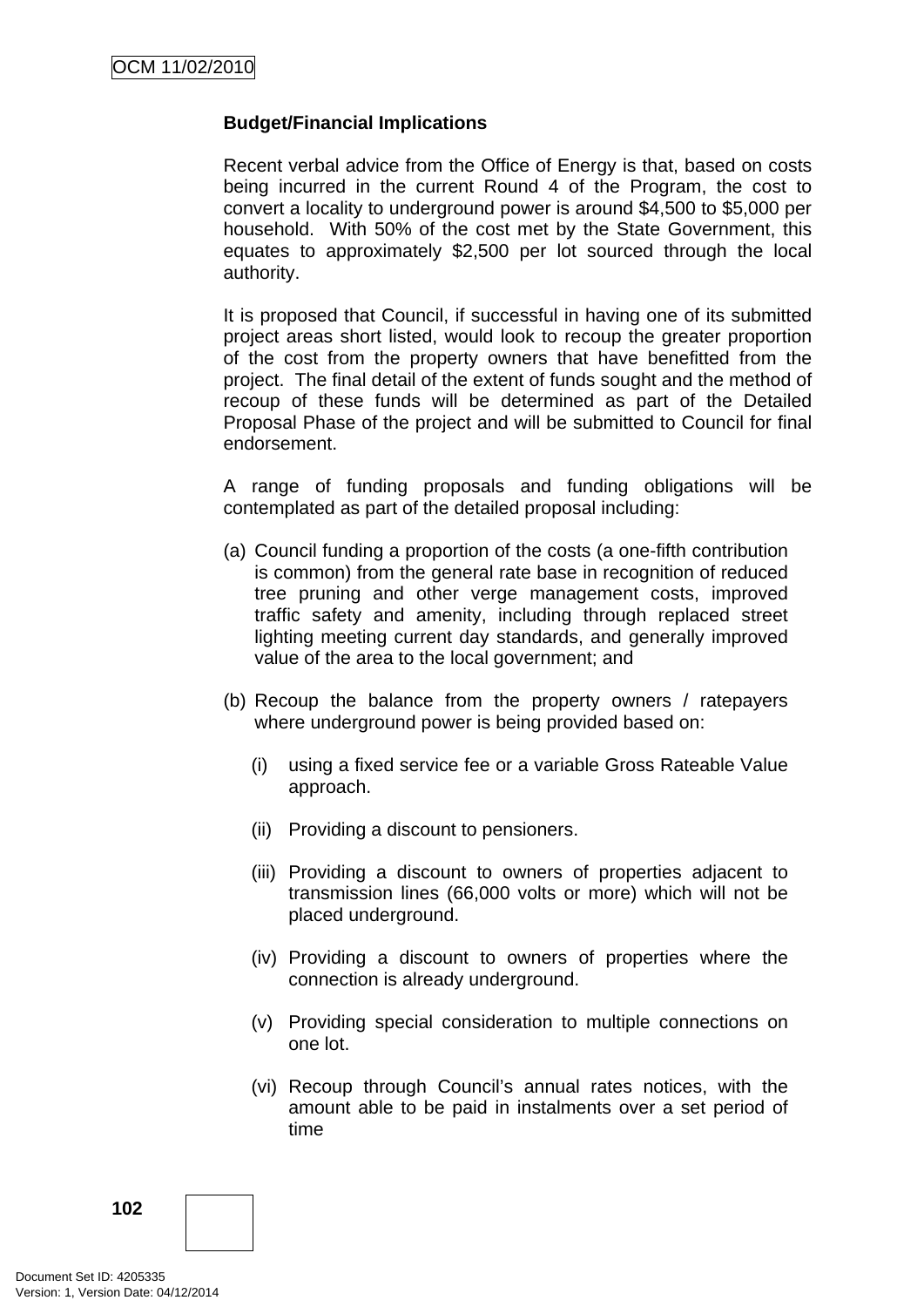Should the City be successful in having 1 or more projects shortlisted, the subsequent item to Council will provide more clarity on these issues.

# **Legal Implications**

N/A

# **Community Consultation**

Given the tight time frame for submissions and the requirement only for an indicative level of Council and Community support at this early EOI stage, detailed community consultation has not been entered into.

It is noted that the survey conducted in 2005 for the Round Four Program, covering approximately 6300 residents within the suburbs of Spearwood, Hamilton Hill and Southwell, provided responses as detailed below.

|                          | Spearwood | <b>Hamilton Hill</b> | Southwell |
|--------------------------|-----------|----------------------|-----------|
| No. Surveys sent         | 3616      | 2324                 | 605       |
| No. Submissions received | 857       | 806                  | 181       |
| Response rate            | 23.7%     | 34.7%                | 29.9%     |
| Support                  | 82        | 546                  | 124       |
| Not support              | 339       | 247                  | 55        |
| % Support                | 58.7%     | 68.8%                | 69.3%     |

|                            | Spearwood | <b>Hamilton Hill</b> | Southwell |
|----------------------------|-----------|----------------------|-----------|
| 1 up front instalment      |           |                      |           |
| 2 instalments (in 1 year)  |           |                      |           |
| 4 instalments (in 1 year)  |           |                      |           |
| 5 instalments (in 5 years) | 342.      |                      |           |

### **Attachment(s)**

Project Area Maps:

- Hamilton Hill (East)
- Coolbellup (East)
- Spearwood (East)

### **Advice to Proponent(s)/Submissioners**

N/A

### **Implications of Section 3.18(3) Local Government Act, 1995**

Nil.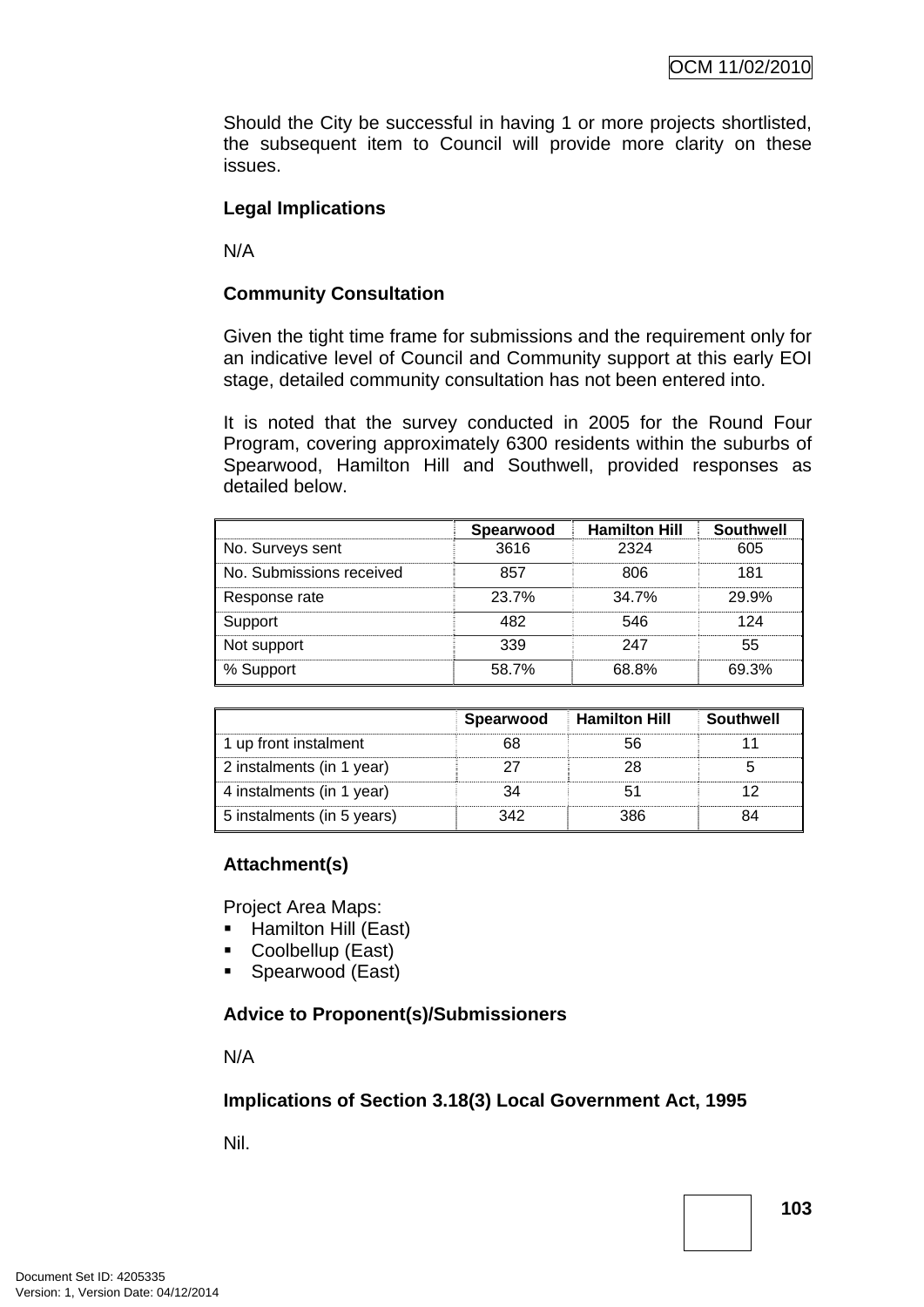## **(MINUTE NO 4167) (OCM 11/02/2010) - REVOCATION MOTION - COUNCIL DECISION OF 11 FERUARY 2010 - SUBMISSION OF ROUND 5 OF THE UNDERGROUND POWER PROGRAM (9118) (D VICKERY)**

### **COUNCIL DECISION**

MOVED Clr I Whitfield SECONDED Clr T Romano that Council revoke its decision of 11 February 2010, Minute No.4166 - Submission of Round 5 of Underground Power Program.

## **CARRIED BY ABSOLUTE MAJORITY OF COUNCIL 10/0**

**Note**: Deputy Mayor Allen, Clrs Whitfield, Romano and Reeve-Fowkes gave notice to revoke the above decision of Council carried at tonight's meeting, pursuant to Regulation 10 of the Local Government (Administration) Regulations, 1996.

CLRS LIMBERT AND OLIVER LEFT THE MEETING AT THIS POINT THE TIME BEING 8.45 PM.

### **DECLARATION OF INTEREST**

The Presiding Member advised the meeting that he received declarations of financial interest on the following item from:

Clr Oliver pursuant to Section 5.60B of the Local Government Act, 1995. The nature of the interest being the proximity of the land owned by her in the proposed subdivision area.

Clr Limbert pursuant to Section 5.60B of the Local Government Act, 1995. The nature of the interest being the proximity of the land owned by her mother in the proposed subdivision area.

## **(MINUTE NO 4168) (OCM 11/02/2010) - SUBMISSION FOR ROUND 5 OF THE UNDERGROUND POWER PROGRAM (9118) (D VICKERY)**

#### **COUNCIL DECISION**

MOVED Clr I Whitfield SECONDED Clr C Reeve-Fowkes that the recommendation be adopted.

**CARRIED 8/0**

CLRS LIMBERT AND OLIVER RETURNED TO THE MEETING THE TIME BEING 8.48 PM.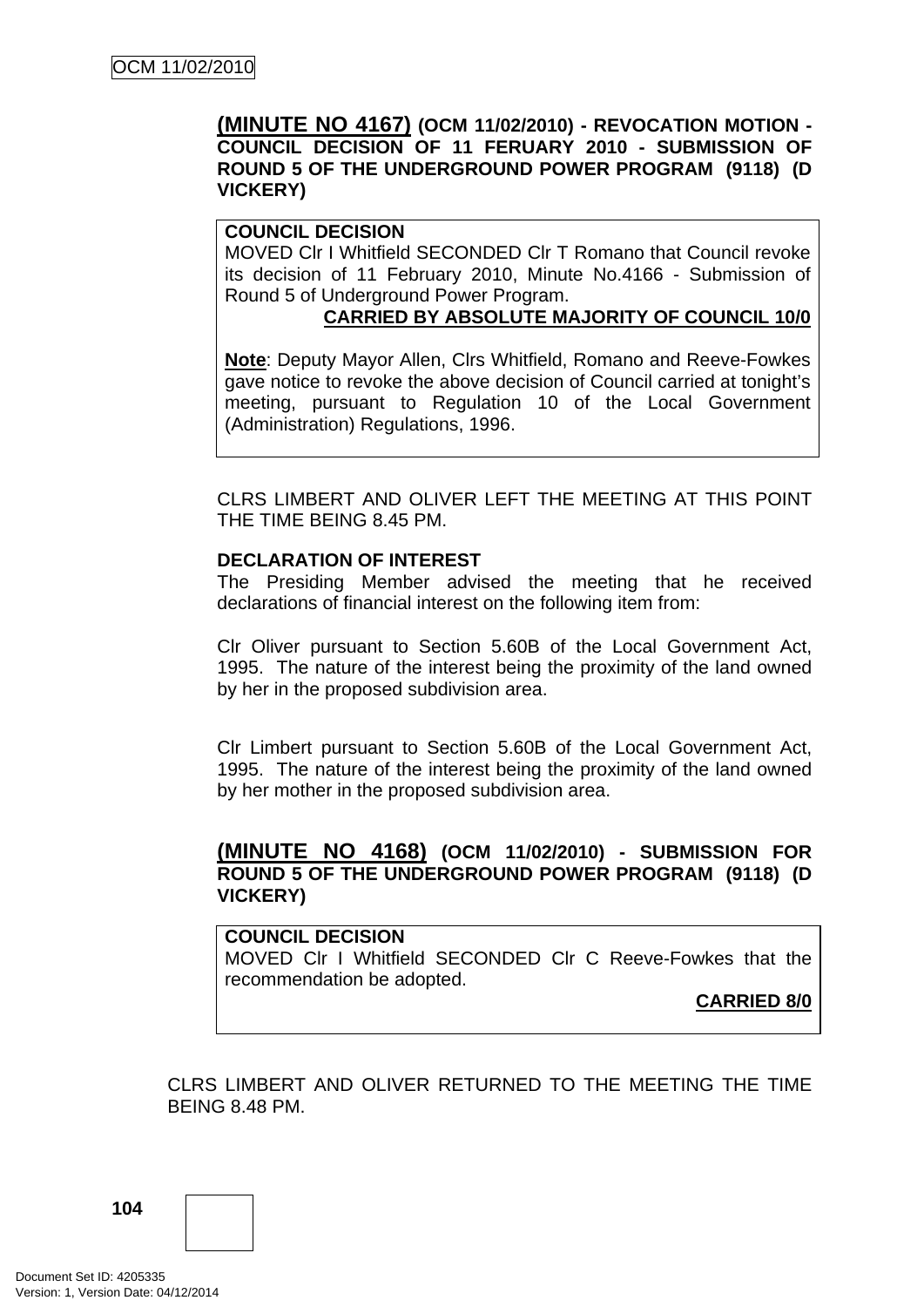THE PRESIDING MEMBER ADVISED CLRS LIMBERT AND OLIVER OF THE COUNCIL DECISION WHILE THEY WERE ABSENT FROM THE MEETING.

# **17. COMMUNITY SERVICES DIVISION ISSUES**

**17.1 (MINUTE NO 4169) (OCM 11/02/2010) - BUSINESS PLAN FOR PROPOSED SALE OF LOTS 14 AND 22 PROGRESS DRIVE, BIBRA LAKE (1100231; 1117891) (R AVARD) (ATTACH)** 

# **RECOMMENDATION**

That Council in accordance with the Business Plan and pursuant to the requirements of Section 3.59 of the Local Government Act 1995:

- (1) proceed to sell Lot 2 Progress Drive, Bibra Lake to Adventure World Pty Ltd subject to the following conditions:
	- 1. The land to be sold at the value as determined by McGees in accordance with the valuation criteria previously established.
	- 2. The area be developed for car parking with a requirement to preserve significant trees to the satisfaction of the City.
	- 3. The development being completed within two years of the date of settlement of the sale of the land.
	- 4. The development to be in accordance with all statutory requirements and Council policies.
- (2) proceed to sell Lot 3 Progress Drive, Bibra Lake to Cockburn Ice Arena (or related entity) under the following conditions:
	- 1. The land to be sold at the value as determined by McGees in accordance with the valuation criteria previously established.
	- 2. The land being developed for an ice skating facility.
	- 3. The development to be completed within 5 years of the date of settlement of the sale of the land.
- (3) proceed to sell Lot 4 Progress Drive, Bibra Lake in accordance with the requirements of Section 3.58 of the Local Government Act; and
- (4) seek the approval of the Minister for Lands to grant to the City the power to lease Reserve 26954. **TO BE CARRIED BY AN ABSOLUTE MAJORITY OF COUNCIL**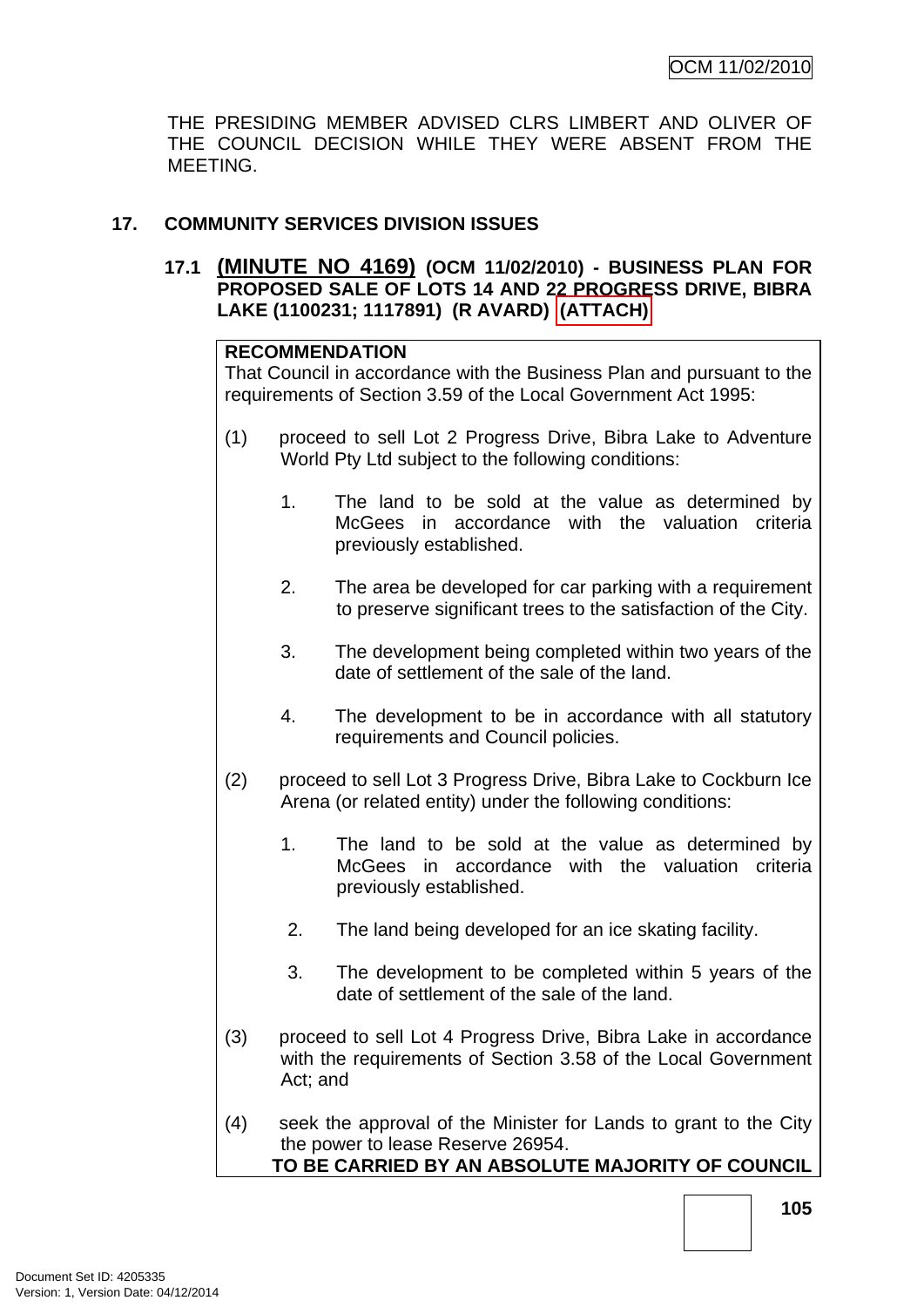### **COUNCIL DECISION**

MOVED Clr I Whitfield SECONDED Deputy Mayor K Allen Council in accordance with the Business Plan and pursuant to the requirements of Section 3.59 of the Local Government Act 1995:

- (1) proceed to sell Lot 2 Progress Drive, Bibra Lake to Adventure World Pty Ltd subject to the following conditions:
	- 1. The land to be sold at the value as determined by McGees in accordance with the valuation criteria previously established.
	- 2. The area be developed for car parking with a requirement to preserve significant trees to the satisfaction of the City.
	- 3. The development being completed within two years of the date of settlement of the sale of the land.
	- 4. The development to be in accordance with all statutory requirements and Council policies.:
- (2) incorporate into Lot 3, from the adjoining Lot 4, an area of land sufficient to accommodate the additional development, as identified in the attachment to the Minutes;
- (3) proceed to sell Lot 3 inclusive of the ceded land, to Cockburn Ice Arena (or related entity) under the following conditions:
	- 1. The land to be sold at the value as determined by McGees in accordance with the valuation criteria previously established.
	- 2. The land being developed for an ice skating facility.
	- 3. The development to be completed within 5 years of the date of settlement of the sale of the land.
	- 4. The development to be in accordance with all statutory requirements and Council Policies.
- (4) incorporate the residual land from Lot 4 into the proposed Conservation Lot to the south;
- (5) resolve that the amendments to the Business Plan referred to in sub recommendations (2) to (4) above do not differ significantly from what was proposed, in accordance with Section 3.59(5) of the Local Government Act,1995;

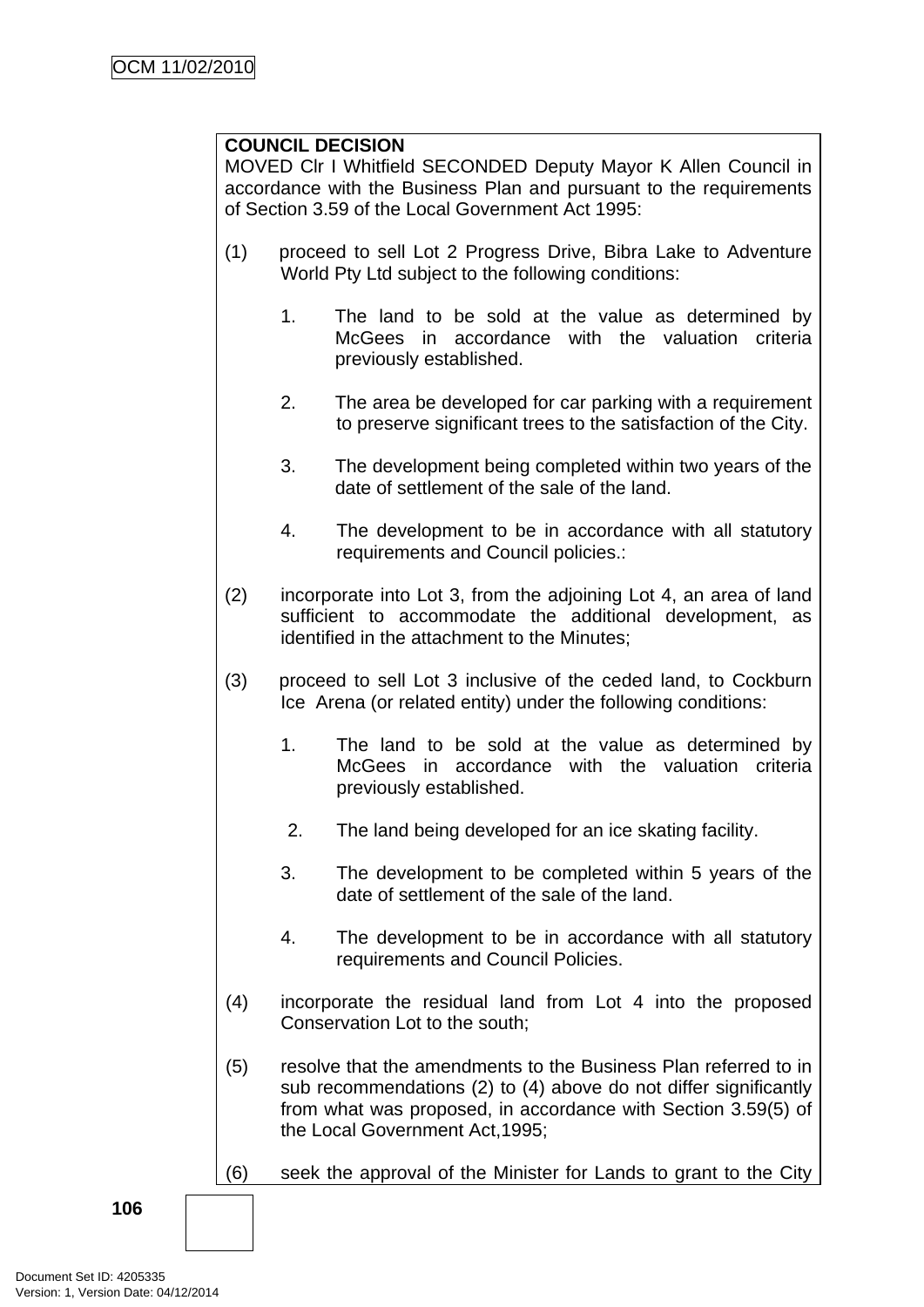#### the power to lease Reserve 26954; and

(7) modify the Management Plan for Lots 14 and 22 Progress Drive, Bibra Lake, to reflect Council's decision. **CARRIED BY AN ABSOLUTE MAJORITY OF COUNCIL 10/0**

#### **Reason for Decision**

The alternative provides for the Cockburn Ice Arena development to include sufficient car pakring. It also provides an increased level of vegetation linkage between Bibra Lake and South Lake, which will also assist as an acoustic barrier between the Ice Arena and nearby residential development. It is considered that these changes are of a minor nature and do not significantly differ from what was proposed in the advertised Business Plan, and only represent a minor modification to the Management Plan adopted by Council.

#### **Background**

At the meeting of 13 December 2007 Council resolved to call for Expressions of Interest in accordance with the requirements of Section 3.58 of the Local Government Act, for the possible development of Lot 14 and Lot 22 Progress Drive, Bibra Lake with the intent of creating a regional recreation and leisure precinct. At its meeting of 11 December 2008 Council resolved to prepare a plan for the development of the area and to seek the approval of the Western Australian Planning Commission for a land swap for Reserve 26954 for the revegetation areas shown on Concept Plan Option 2 should the Structure Plan for the development of the land proceed as proposed.

At the meeting of 8 October 2009 Council endorsed the Management Plan for Lots 14 and 22 Progress Drive, Bibra Lake. The Management Plan was prepared in accordance with Clause 16(3)(e) of the Metropolitan Region Scheme, and provides the guiding basis for subdivision, development and enhancement works on the subject land. It proposes the subdivision of the subject land into four lots (as shown on the attached plan), with three lots being made available for the development of private recreation uses. It identifies the remaining area of land to be reserved for 'Conservation and Recreation'.

Council at its meeting of 8 October 2009 also resolved (in part) as follows.

- *(3) proceed with the subdivision of Lots 14 and 22 Progress Drive, Bibra Lake, in accordance with the Management Plan;*
- *(4) advertise the Business Plan for the sale of land as identified in the Subdivision and Land Use Plan, in accordance with*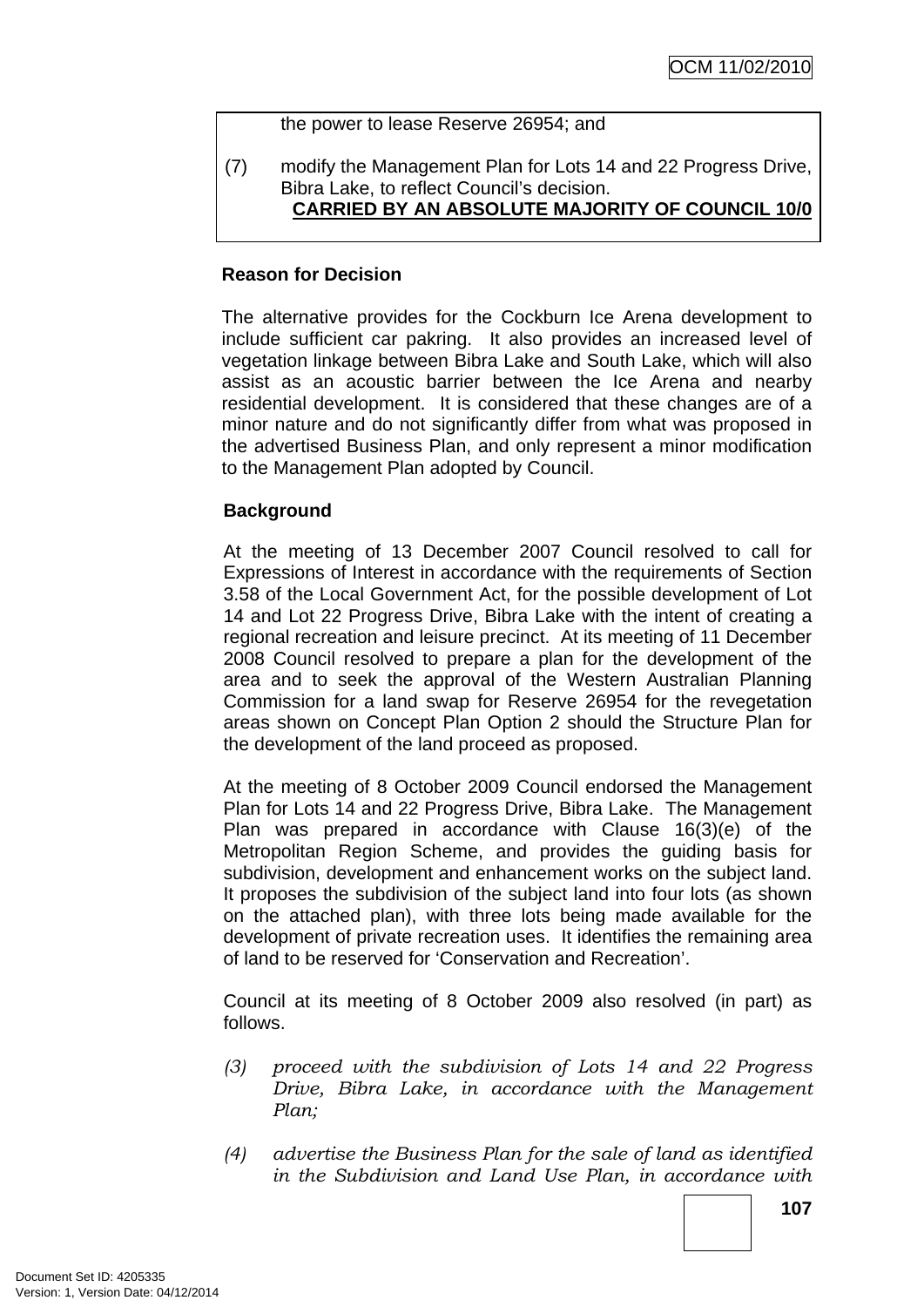*the requirements of Section 3.59 of the Local Government Act 1995;* 

- *(5) authorise the CEO to seek new Expressions of Interest for Proposed Lot 4, with the outcome of this to be reported back to Council for future consideration and determination;*
- *(6) clearly specify in the Business Plan that in addition to the purchase price of Proposed Lots 2, 3 and 4, prospective purchases will be proportionately responsible for paying all servicing and conveyance costs associated with achieving subdivision of the land; and*

In accordance with the Council decision and the requirements of Section 3.59 of the Local Government Act 1995 the City advertised the Business Plan for the sale of the land in the 'West Australian' Newspaper on 21 October 2009.

#### **Submission**

There have been no submissions in response to this advertisement.

#### **Report**

As there has been no submission received in relation to the Business Plan the Council is free to again consider the matter of the sale of this land. The valuation for the land was made on 22 September 2009 (within the past 6 months) in accordance with the requirements of the Local Government Act 1995.

It is recommended that Council proceed to offer the land for sale to the applicants being Adventure World and Cockburn Ice Arena whose Expression of Interest were received by Council at its meeting of 8 October 2009 at the valuation price reported to Council.

The proposed Lot 4 shown on the attached plan has an area of 0.9134 hectares and abuts the proposed conservation area (Lot 5) of 1.113 hectares. The original applicant (Oceanic Water Babies) for Lot 4 has withdrawn their application, therefore it is recommended that Council proceed to sell this lot in accordance with the requirements of Section 3.58 of the Local Government Act 1995.

The sale of the proposed lots, including proposed Lot 4 to facilitate private recreation uses is consistent with the management Plan that has been endorsed by Council. The Management Plan will ensure that subdivision and development of the subject land adequately addresses the environmental constraints, and it has been supported by the Department of Environment and Conservation, the Heritage Council of Western Australia, Department of Water, and the Department of Planning (formerly Department of Planning and Infrastructure).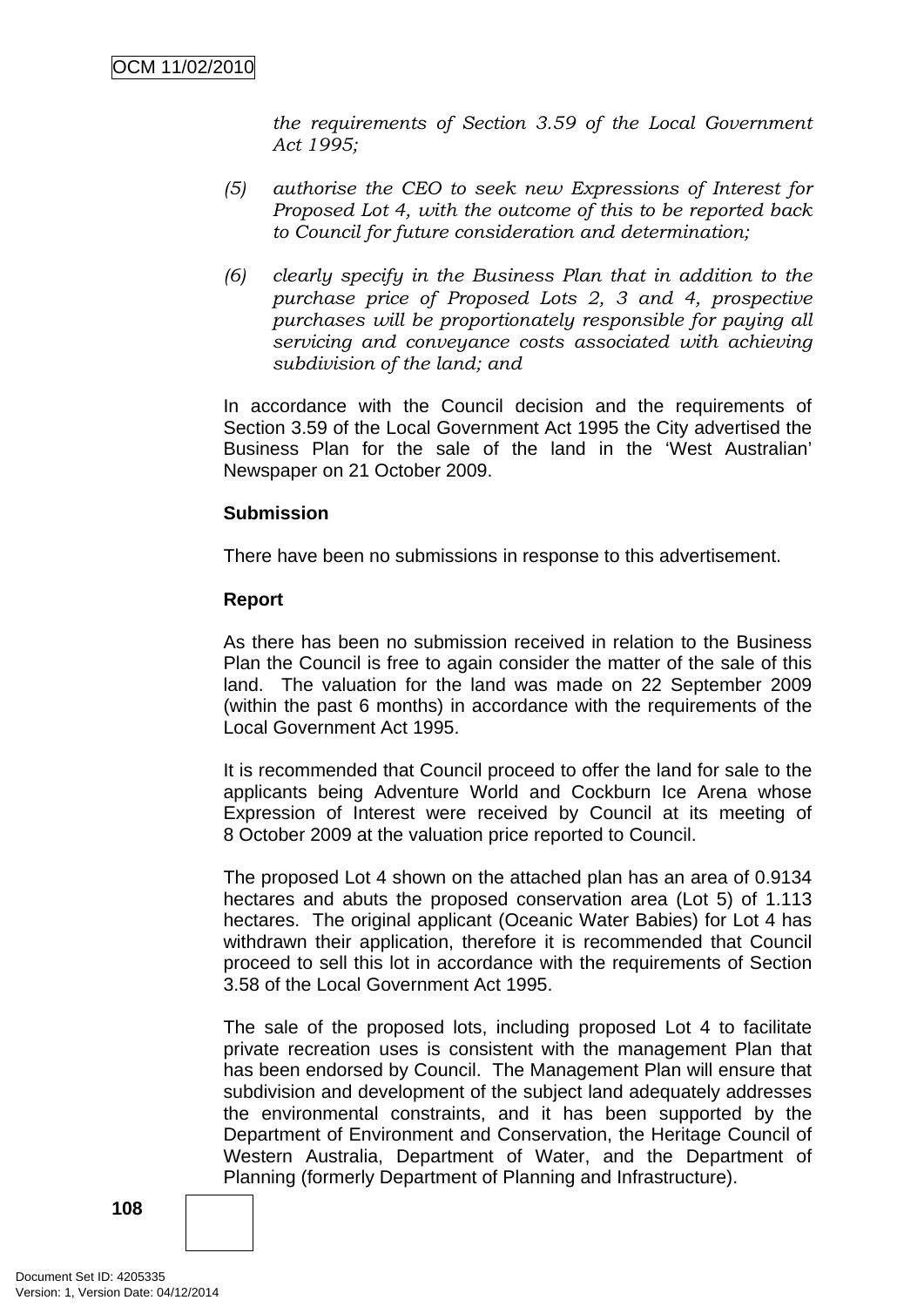As an alternative, Council may consider not selling proposed Lot 4 and instead extend the conservation lot to include this area of land. This would result in the creation of conservation area of 1.113 hectares, 0.913 hectares and 3.27 hectares a total of 5.296 hectares. This alternative would provide an increased level of vegetation linkage between Bibra Lake and South Lake and have the additional benefit of providing an acoustic barrier between the development of Lot 3 and the residential development to the south of the site. However, it should be noted that the endorsed Management Plan identifies proposed Lot 4 for the development of private recreation uses, and this outcome was supported by the Department of Environment and Conservation.

In accordance with the Council decision of December 2008 discussions have taken place between officers from the City and the Department of Regional Development and Lands (DRDL) concerning a land swap of Reserve 26954 with the conservation land within Lots 22 and 14. DRDL has given in principle support to the land swap subject to any disparity in the valuation in the land parcels being accounted for. Officers from DRDL after discussions with the Valuer General's Office, have advised that the value per square metre for the conservation land would be considerably less than the car park land (Reserve 26954). This premise has been confirmed by Council's consultant Valuer McGees. Even taking into account the larger area of the conservation lots, the differential has been estimated to be in the order \$1.5m. This expenditure can not be justified as there is no obvious commercial use for the land at this time. The preferred option which has in principle support from DRDL officers is to apply for a Power to Lease.

The car park on Reserve 26954 is used by patrons of Adventure World and the Bungee facility.

It is anticipated that proceeds from a future lease arrangement will allow for improvements and regular maintenance of the car parking area of the Reserve.

#### **Strategic Plan/Policy Implications**

#### **Infrastructure Development**

• To provide an appropriate range of recreation areas that meets the needs of all age groups within the community.

#### **Lifestyle and Aspiration Achievement**

• To facilitate and provide an optimum range of community services and events.

#### **Governance Excellence**

• To conduct Council business in open public forums and to manage Council affairs by employing publicly accountable practices.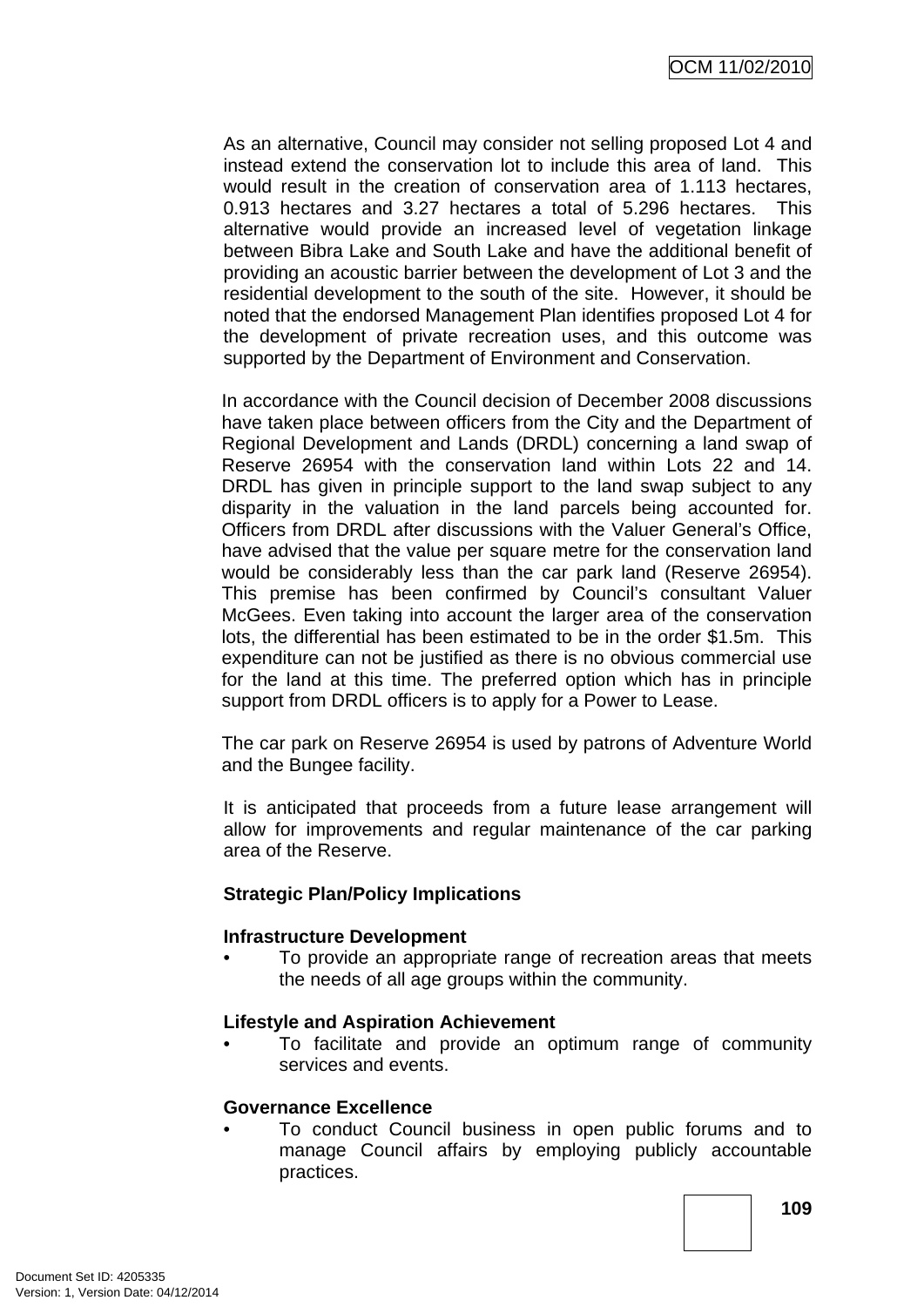# **Budget/Financial Implications**

| Purchaser              |   | Lot Land Size     | <b>Estimated Value</b><br>(Incl. GST) |
|------------------------|---|-------------------|---------------------------------------|
| <b>Adventure World</b> |   | 1.214 ha          | \$632,500                             |
| Cockburn Ice Arena     | 3 | 2.0 <sub>ha</sub> | \$1,100,000                           |
| Unallocated area       |   | 0.9134 ha         | \$528,000                             |

In addition to the purchase price of the proposed sale of Lots 2, 3, and 4 the purchasers will be required to proportionally pay all servicing and conveyance costs associated with achieving the subdivision of the land.

# **Legal Implications**

The advertising of the Business Plan for the sale of land has been done in accordance with the requirements of Section 3.59 of the *Local Government Act 1995*.

# **Community Consultation**

The proposal to sell the land in question has been subject to extensive consultation including the Management Plan for the site. The advertising of the Business Plan for the sale of the land closed for public comment on 4 December 2009. The Business Plan was advertised in accordance with Section 3.59 of the Local Government Act 1995.

#### **Attachment(s)**

- 1. Business Plan
- 2. Site Plan

#### **Advice to Proponent(s)/Submissioners**

The Proponent(s) have been advised that this matter is to be considered at the February Council Meeting.

# **Implications of Section 3.18(3) Local Government Act, 1995**

Nil.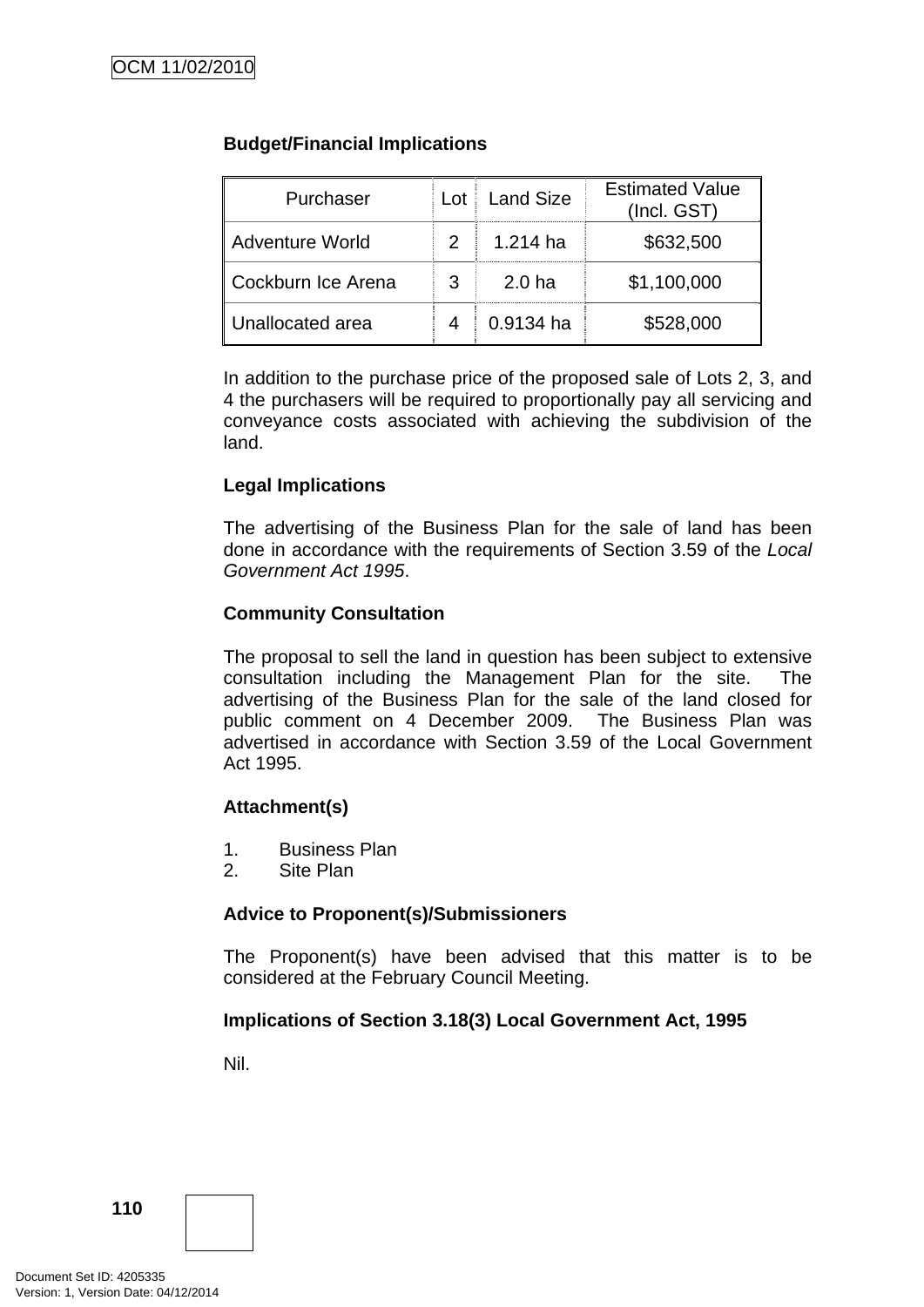# **(MINUTE NO 4170) (OCM 11/02/2010) - EXTENSION OF TIME**

# **COUNCIL DECISION**

MOVED Deputy Mayor K Allen SECONDED Clr C Reeve-Fowkes that Council extend the duration of the meeting for a further 30 minutes, the time being 9.00 pm in accordance with Clause 14.4 of Council's Standing Orders Local Law.

**CARRIED 10/0**

# **17.2 (MINUTE NO 4171) (OCM 11/02/2010) - SPORT AND RECREATION STRATEGIC PLAN 2009 (SECOND REVISION) (8163) (S HARRIS) (ATTACH)**

**RECOMMENDATION** That Council:

- (1) adopt the Sport and Recreation Strategic Plan 2009 (Second Revision) for the City of Cockburn, as attached to the Agenda;
- (2) undertake further consultation with the community, clubs and sporting associations regarding recommendations within the plan as part of the implementation of the strategies within the plan; and
- (3) update the Plan for the District to include items identified in the Sport and Recreation Strategic Plan 2009.

#### **COUNCIL DECISION**

MOVED Clr S Limbert SECONDED Clr V Oliver that Council:

- (1) defer the matter to an Ordinary Council Meeting following a community briefing;
- (2) undertake a briefing with local community members who have raised their concerns regarding recommendations associated with the change of use for Santich Park; and
- (3) advise the submissioners and local residents of Santich Park accordingly.

**CARRIED 7/3**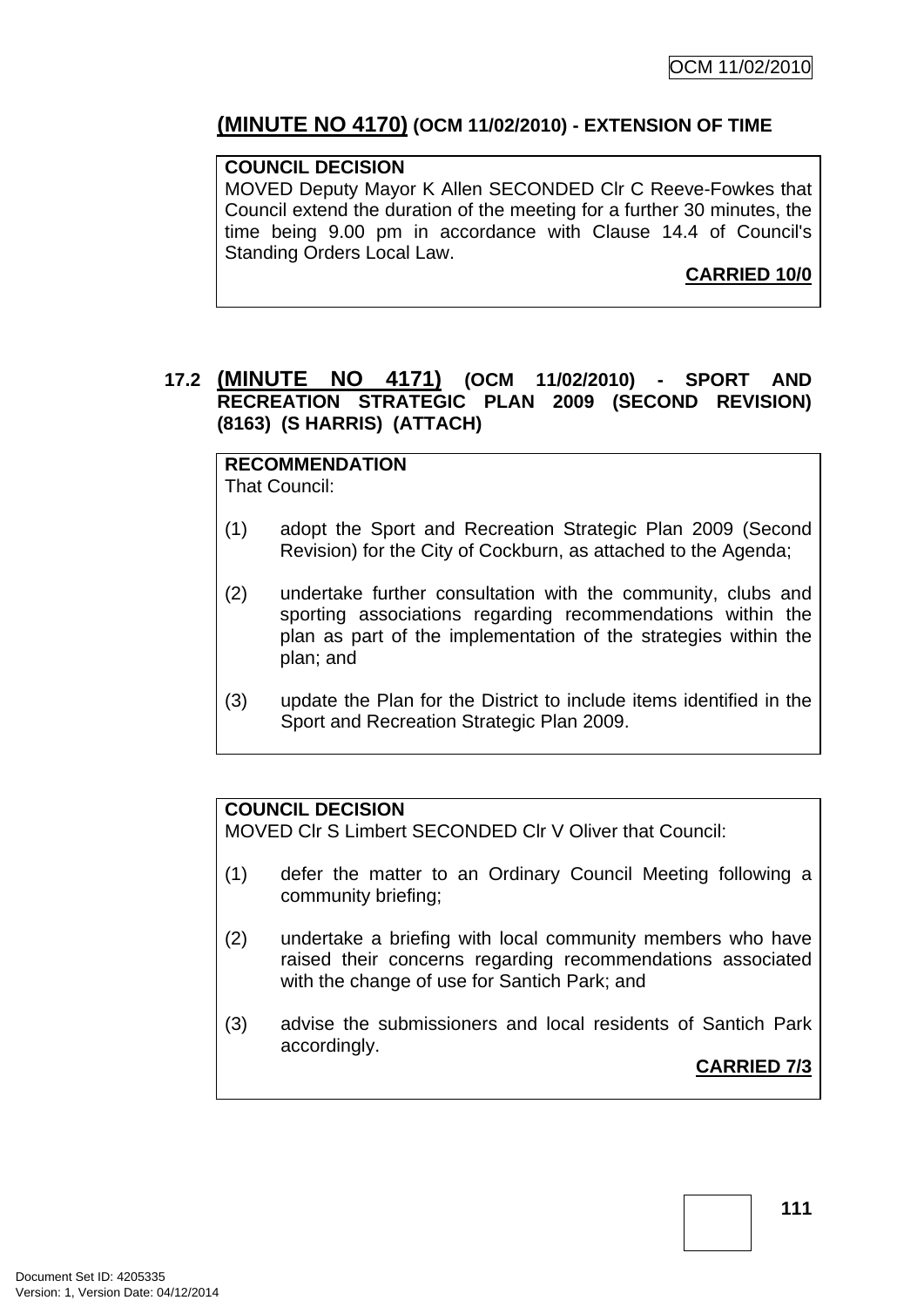# **Reason for Decision**

It is clear from the plans that the proposed change of use at Santich Park could have impacts on local residents. In view of the strong opposition and written concerns from the local residents, deferral of this item is important to allow a briefing by staff to occur for submissioners and residents affected by the changes.

A briefing would give community members and submissioners a clearer understanding of what is being proposed in the plan and provide an opportunity to discuss the proposal, address the community's concerns and issues face to face.

Whilst the plan was advertised for public comment with a notice in the Community Gazette and via the City's website, some residents were unaware of this. Letters were sent to Sporting Clubs and meetings were held with a number of clubs directly affected by recommendations within the plan. The local Santich Park residents would have appreciated the same opportunities of a letter and a meeting to discuss their concerns and issues. The matter is causing many residents who live in the vicinity of Santich Park significant concern, and it is therefore recommended that the briefing be held with the local residents and submissioners as soon as possible and before any plans are adopted.

# **Background**

The Sport and Recreation Strategic Plan for the City of Cockburn was first presented at the October 2009 Ordinary Council Meeting. As per the Council decision from that meeting, the Plan was advertised for further public comment in the Cockburn Community Gazette, with letters sent to sporting clubs within the City of Cockburn. In addition to this a number of meetings were held with clubs and sporting associations regarding the content and recommendations within the Plan. At the conclusion of the first consultation period, 13 submissions had been received.

As required by the October 2009 Council decision, the revised Plan was presented at the December 2009 Ordinary Council Meeting. Council resolved to defer the matter to the February 2010 Council Meeting to provide an opprotunity to:

- *(1) undertake further consultation with the community and sporting clubs regarding the implementation of merge/relocation plans;*
- *(2) provide an extended window of opportunity for residents and sporting clubs to provide further feedback; and*

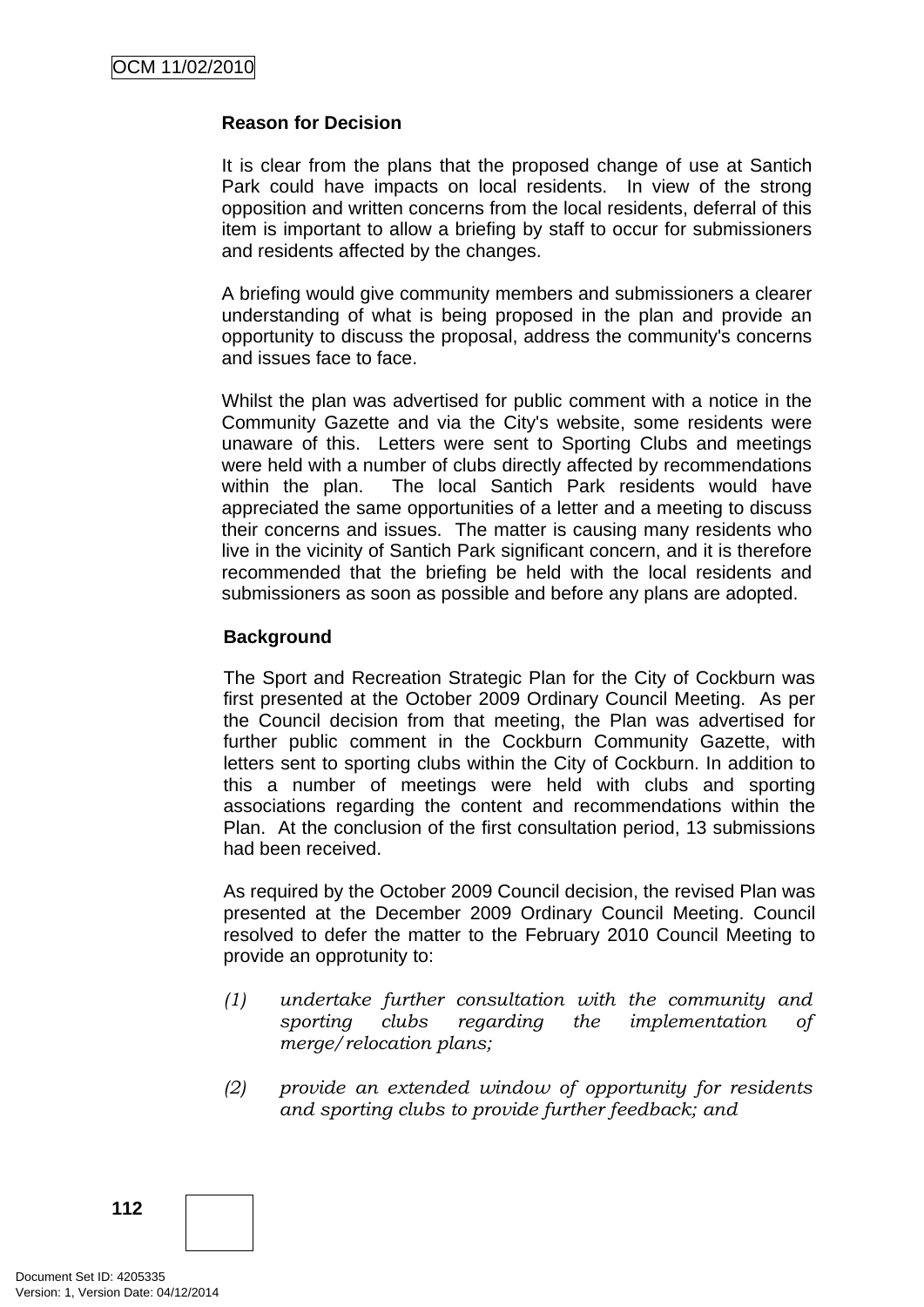- *(3) amend the Plan to include at Section 7 'Recreation Facility Development Plan' Developer Conditions as an additional funding source applicable to the following facilities:* 
	- *1. Anning Park Tennis Club*
	- *2. Wally Hagan Stadium Upgrade*
	- *3. Beale Park Sports Facilities*
	- *4. Atwell Oval Hockey Facility*

Pursuant to the Council decision, the Revised Sport and Recreation Strategic Plan for the City of Cockburn was readvertised for public comment. The revised plan was placed on the City's website on 21 December 2009 advising that the City of Cockburn was inviting public submissions for the revised Sport and Recreation Strategic Plan, with the consultation period closing on 20 January 2010. Due to the Christmas period, a notice was placed in the Cockburn Community Gazette on 5 January 2010 and 12 January 2010 advertising the Plan and inviting feedback by 20 January 2010. Proponents were invited to download a copy of the plan or contact the City for a copy of the Plan if required.

In addition to advertising the Plan in the Community Gazette, sporting clubs and associations within the City of Cockburn were emailed on 21 December 2009 advising of the consultation period, how to access the plan and inviting responses by 20 January 2009.

Officers from the City of Cockburn also met with representatives of a number of sport clubs and sport associations to further discuss the revised plan and encourage feedback. These clubs/associations and the meeting dates are identified below.

| <b>Date</b> | <b>Club/Association</b>           | <b>Sport</b>      | Ground              |
|-------------|-----------------------------------|-------------------|---------------------|
| 11/1/10     | South Fremantle District Football | AFL               | N/A                 |
|             | <b>Development Council</b>        |                   |                     |
| 12/1/10     | Hockey WA                         | Hockey            | N/A                 |
| 12/1/10     | <b>Bibra Lake JFC</b>             | AFL               | <b>Mellor Park</b>  |
| 14/1/10     | SMCA / WACA                       | Cricket           | N/A                 |
| 14/1/10     | Cockburn Basketball Association   | <b>Basketball</b> | Wally Hagan         |
| 15/1/10     | Lakes JFC                         | AFL               | Nicholson           |
|             |                                   |                   | Reserve             |
| 15/1/10     | Cockburn LAC                      | Little Athletics  | <b>Santich Park</b> |
| 20/1/10     | Cockburn Cricket Club             | Cricket           | Davilak             |
|             |                                   |                   | Reserve             |

#### **Submission**

N/A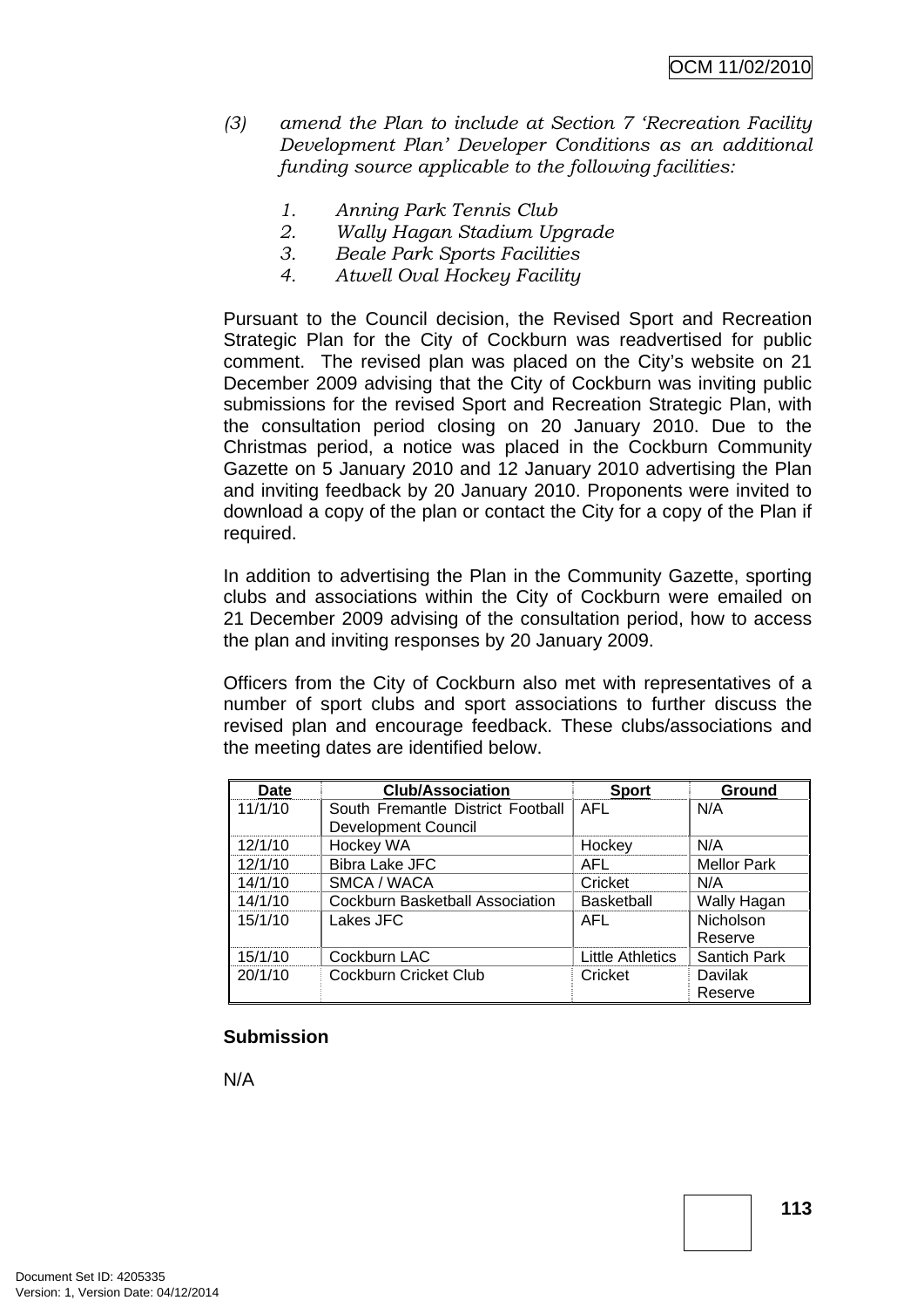# **Report**

At the close of the recent consultation and advertising period, 14 submissions were received. Given that this was the second round of consultation, the information received focussed on only a few of the recommendations within the Plan. The Schedule of Submissions is attached and identifies the party making the submission, main issues raised and Council response.

### AFL

#### *Recommendation*:

Bibra Lake Junior Football Club and Lakes Junior Football Club will be encouraged to develop a closer relationship and maintain a focus on long term viability.

Based on meetings during the recent consultation period with Bibra Lake Junior Football Club and Lakes Junior Football Club and a submission from Lakes Junior Football Club, this proposal has been endorsed by both clubs. South Fremantle District Football Development Council (SFDFDC) has supported this recommendation and will work with clubs as they move forward.

#### *Recommendation:*

Relocation of Cockburn Lakes FC from Anning Park to Santich Park (2012-2014).

Based on the previous consultation, this recommendation was generally well received by Cockburn Lakes, South Coogee FC and the SFDFDC.

A number of local residents have expressed concerns regarding the relocation of a senior AFL club to the ground with 10 submissions to council in the second consultation period. The main issues raised by the residents are:

- Inadequate parking and heavy traffic
- Alcohol consumption
- Conduct of people using the site
- Litter after games

#### NOTE: It was confirmed at the meeting that 22 submissions had been received from local residents in the vicinity of Santich Park.

The issue of parking at Santich Park has been identified in the Strategic Plan. Given the additional usage recommended for the site, the parking around the facility will need to be upgraded to cater for the future needs. This is expected to resolve many of the issues that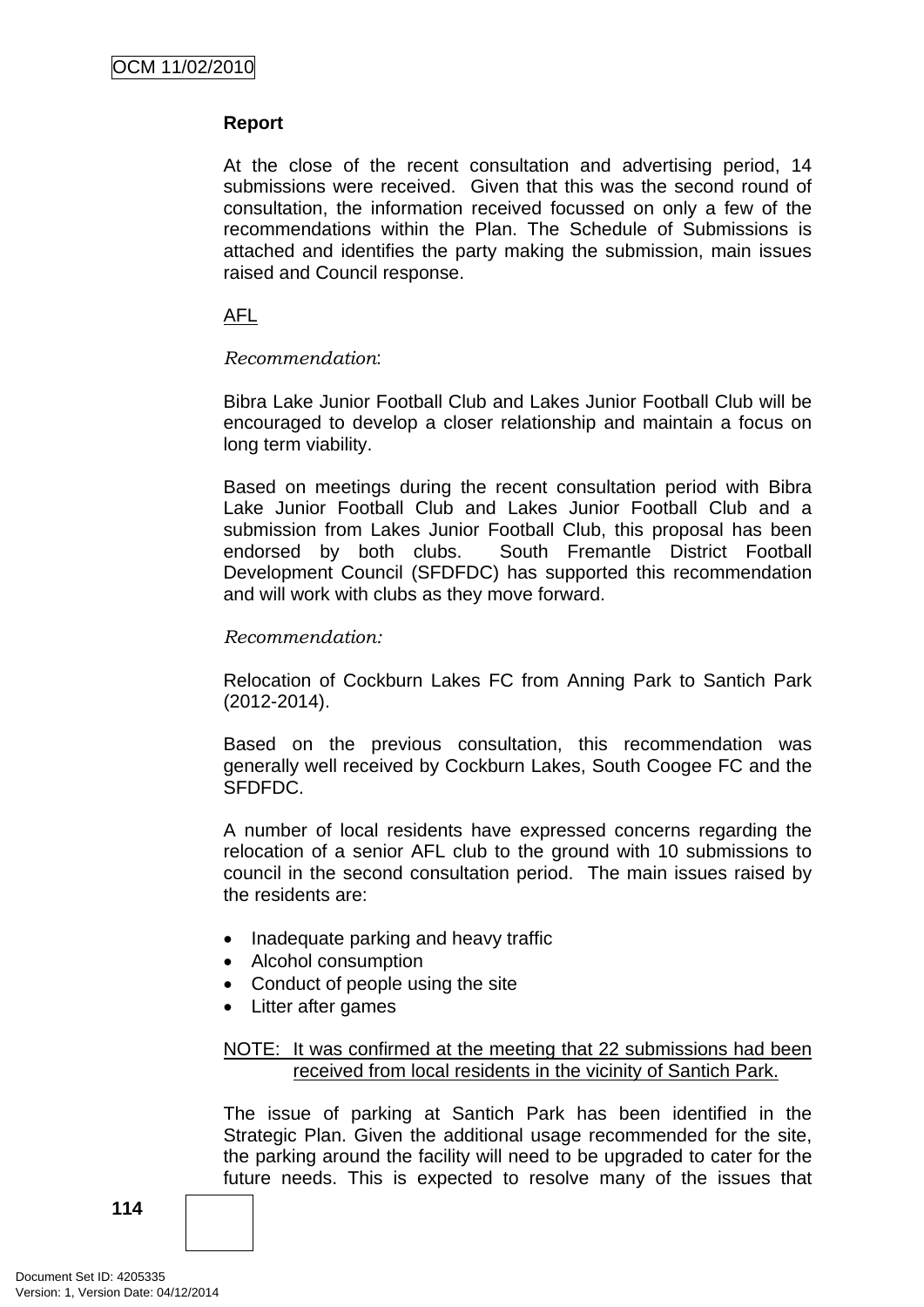residents and users of site have with parking. Additionally, adequate parking will remove the need for excessive street parking, improving traffic management.

The introduction of a senior club and liquor licence at the facility is not expected to adversely impact the usage of the facility or the local area surrounding the facility. The City of Cockburn has a number of reserves in areas close to housing where senior clubs have liquor licences and has found the clubs to be well managed and responsible. Given the restrictions imposed by liquor licensing regulations and lease requirements, the City is confident that the issue of alcohol consumption on the site will not negatively impact the local residents or neighbouring users of the reserve.

Issues of user conduct and litter will be addressed in usage agreements for the site. The City will address these issues with the existing users of Santich Park and ensure that usage agreements for proposed users cover both conduct and leaving the site in a suitable state after use.

Santich Park is a 5.6 Ha reserve and one of only two reserves within the City capable of housing two AFL fields. With the restricted active reserve space within the City of Cockburn, it is critical that the City optimises its use of its active reserves, particularly the larger reserves. As such, Santich Park is of strategic significance as a senior facility and the relocation of Cockburn Lakes to Santich Park is recommended.

The City intends to consult further with both the Clubs involved in the plans for Santich Park and the local residents with regard to the design of the facility and the use of the facility into the future as part of the implementation of the recommendation.

#### Little Athletics

#### *Recommendation:*

Relocation of Phoenix Park LAC from Edwards Reserve to Santich Park.

The Phoenix Park LAC are supportive of the move but have reiterated that additional storage space is required at Santich Park.

Additional storage to house Phoenix Park LAC will be considered in the facility upgrade for Santich Park.

#### **Cricket**

*Recommendation:* 

Introduction of a senior cricket club in the East Ward (2011-2013).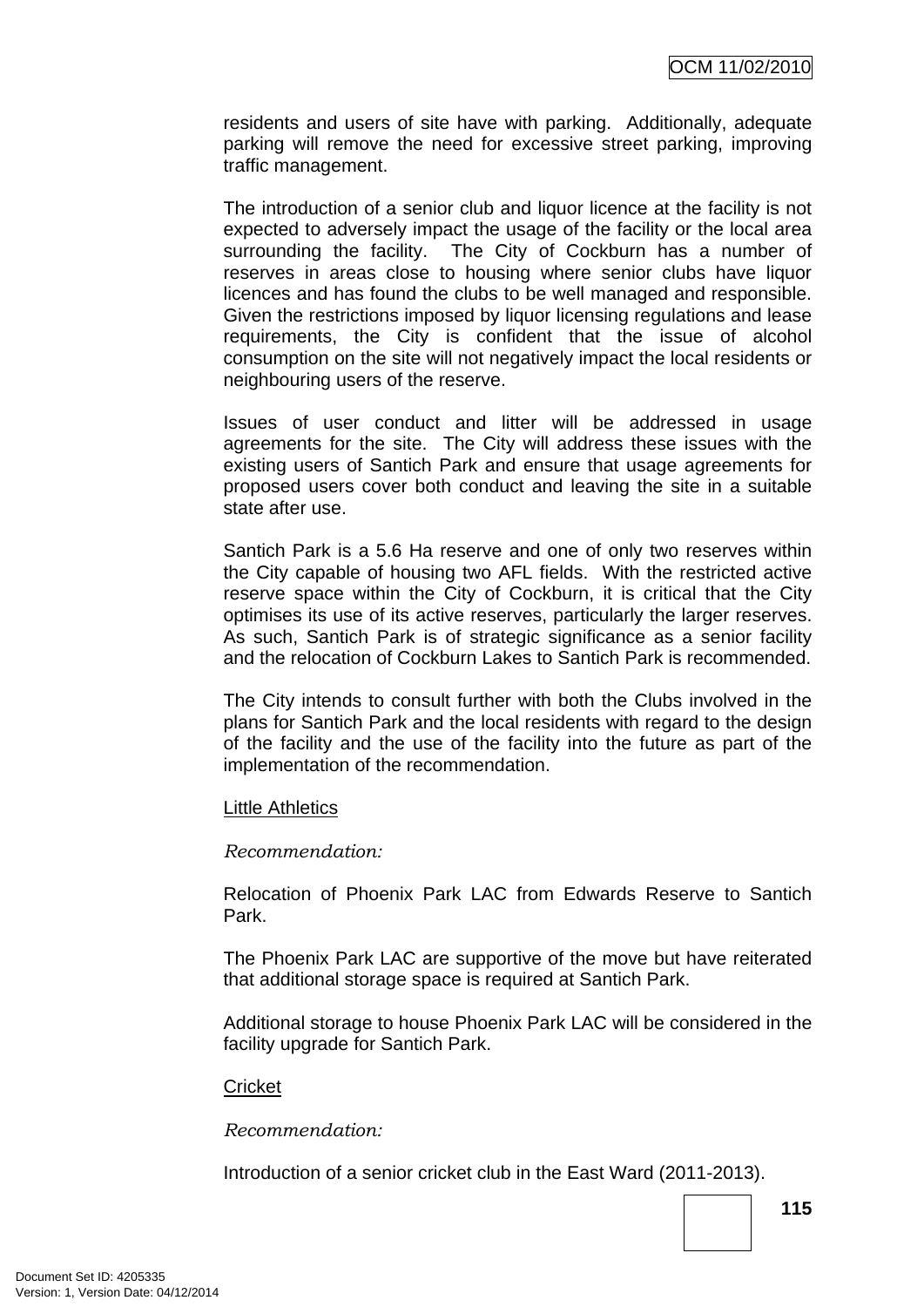Based on the meeting with SMCA during the recent consultation period, the SMCA has committed to working with existing clubs to ensure that cricket is sustainable. The SMCA will work with existing senior clubs and any new club within the City to ensure that clubs have suitable ties to junior clubs as they move forward.

#### **Hockey**

#### *Recommendation*:

Introduction of a Junior / Senior Club in the West Ward in the short term (2011-2013).

Based on the meeting during the recent consultation, Hockey WA are supportive of the need for Hockey facilities in Cockburn due to the lack of provision. The introduction of Hockey onto Edwards Reserve and Watsons Reserve are seen as overflow training and game opportunities for clubs based in neighbouring areas. As such, Hockey WA is supportive of neighbouring clubs using these reserves to introduce hockey within the City of Cockburn, particularly for junior programs.

#### *Recommendation:*

Development of dedicated Hockey facility in the East Ward (2017- 2019).

Hockey WA understands the timeline in place for this development and is confident that a club can be established in the East Ward at Atwell Reserve.

#### **Basketball**

Development of Wally Hagan Stadium as a multi-purpose recreation facility (2014).

The Cockburn Basketball Association is supportive of the upgrade of the Wally Hagan Stadium to include dry side recreation and fitness facilities. The Association has raised concerns about management arrangements and access to the facility. The City has committed to further consultation with the Association to ensure that the most beneficial management arrangements for the facility and suitable access arrangements for the Association are put in place.

#### **Conclusion**

Following the second round of public consultation, recommendations within the Sport and Recreation Strategic Plan have not been modified. In accordance with the December Council Meeting recommendation,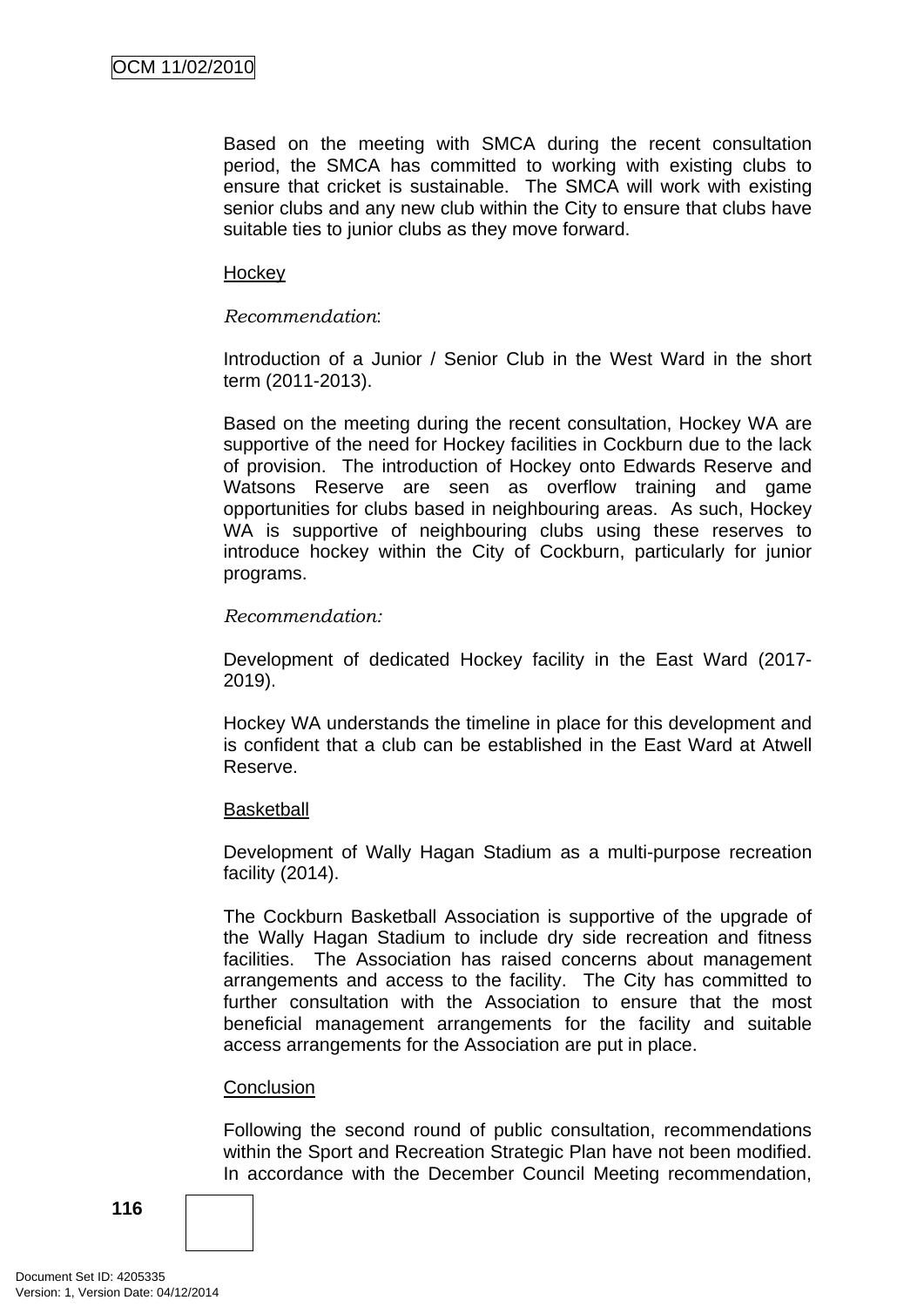funding sources for Anning Park Tennis Club, Wally Hagan Stadium Upgrade, Beale Park Sports Facilities and Atwell Oval Hockey Facility have been modified to include Developer Contributions. The City is committed to further consulation with Clubs, associations and local residents as part of the implementation of reccomendations within the plan. Given the current inadequacies in sport and recreation provision, changing demographics and the considerable resources required to meet future needs, the City needs to adopt a proactive approach to recreation and sport provision. It is recommended that the Sport and Recreation Strategic Plan (Second Revision) for the City of Cockburn be adopted by Council and that the Plan for the District be updated to reflect the capital items identified within the plan.

# **Strategic Plan/Policy Implications**

#### **Infrastructure Development**

- To construct and maintain community facilities that meet community needs.
- To provide an appropriate range of recreation areas that meets the needs of all age groups within the community.

# **Lifestyle and Aspiration Achievement**

- To foster a sense of community spirit within the district generally and neighbourhoods in particular.
- To identify community needs, aspirations, expectations and priorities for services that are required to meet the changing demographics of the district.

# **Budget/Financial Implications**

The proposed capital works program identifies a number of capital items and significant financial commitment to the City of Cockburn over the next 15 years. The existing Plan for the District identifies \$56.4m in recreation projects for the period 2010 to 2018 (including \$12m for the golf course), whereas the new plan for the district has identified \$72.0m in recreation projects over the period 2010 to 2020. The increase includes an allocation of funds for refurbishment as well as \$12m for a golf course (of which \$6m will be spent in each of 2020 and 2021). Further funds totalling \$11.2m have been allocated for 2021 to 2023

A cash flow of the works program has been included in the Plan. It is proposed that this is reviewed bi annually for inclusion in the Plan for the District.

# **Legal Implications**

N/A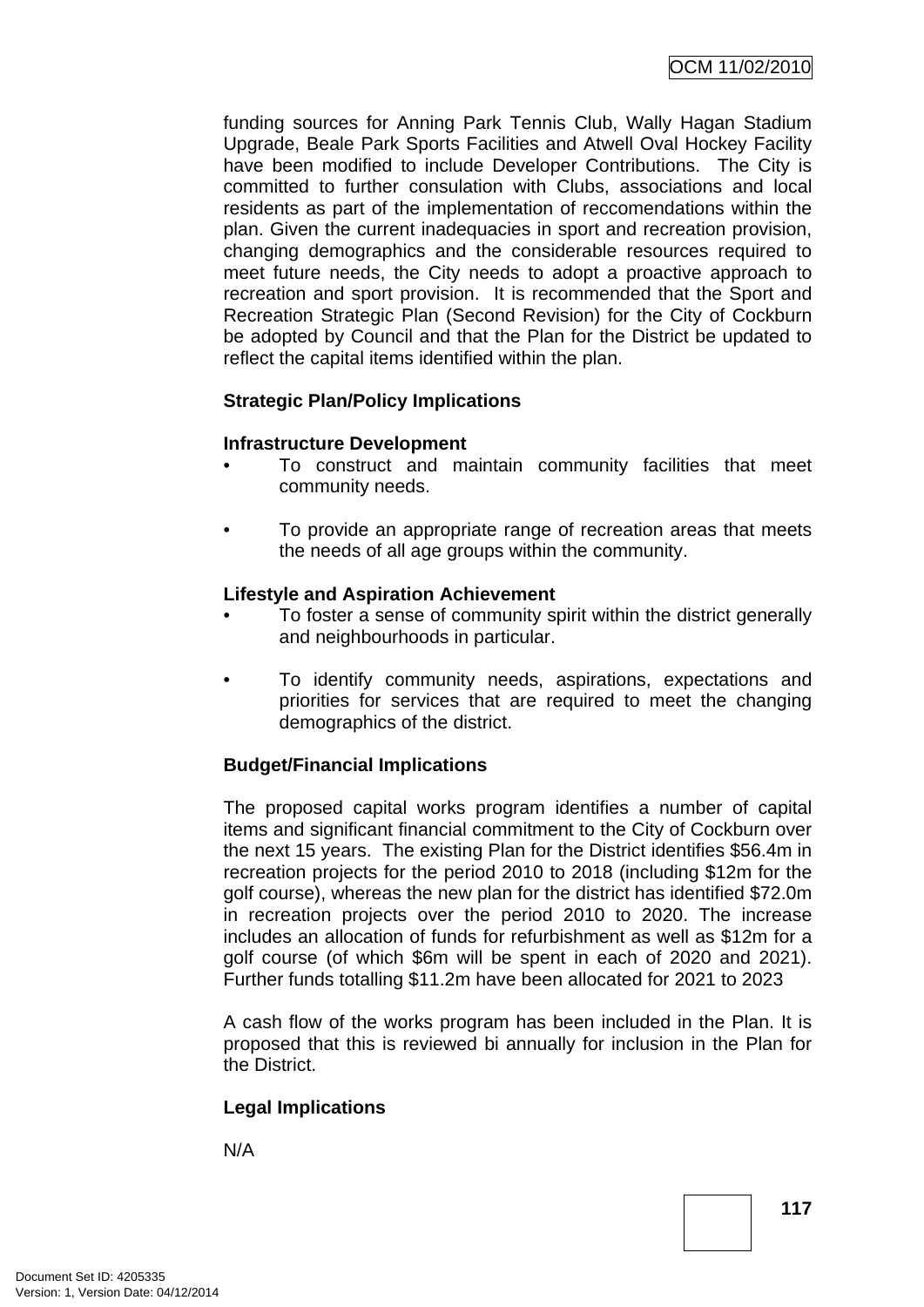# **Community Consultation**

Sport clubs throughout the City were surveyed in late 2008 and early 2009, with information derived from the survey included in the Sport and Recreation Strategic Plan.

The Plan was advertised for public comment with a notice in the Cockburn Community Gazette on October 20 2009 and via the City of Cockburn Website. Letters were sent to sporting clubs and meetings were held with a number of clubs directly affected by recommendations within the plan. The consultation period closed on Monday  $16<sup>th</sup>$ November 2009.

The revised Plan was advertised for public comment on 21 December 2009 via the City of Cockburn website and emails to sporting clubs within the City of Cockburn. Additionally, the plan was advertised for comment in the Cockburn Community Gazette on January 5 2010 and January 12 2010. The consultation period closed on Wednesday 20<sup>th</sup> January 2010.

Additional community consultation with clubs, local residents and state sporting associations will be undertaken as part of the implementation of recommendations from the Plan.

#### **Attachment(s)**

- 1. Sport and Recreation Strategic Plan 2009 (Second Revision)
- 2. Schedule of Submissions Sport and Recreation Strategic Plan 2009 (Revised)
- 3. Record of Club / Association Meetings

#### **Advice to Proponent(s)/Submissioners**

The Proponent(s) and those who lodged a submission on the proposal have been advised that this matter is to be considered at the 11 February 2010 Council Meeting.

#### **Implications of Section 3.18(3) Local Government Act, 1995**

Local Government traditionally provides the majority of sporting/leisure facilities in the community on a subsidised basis to the public. Some additional facilities are provided by the private sector.

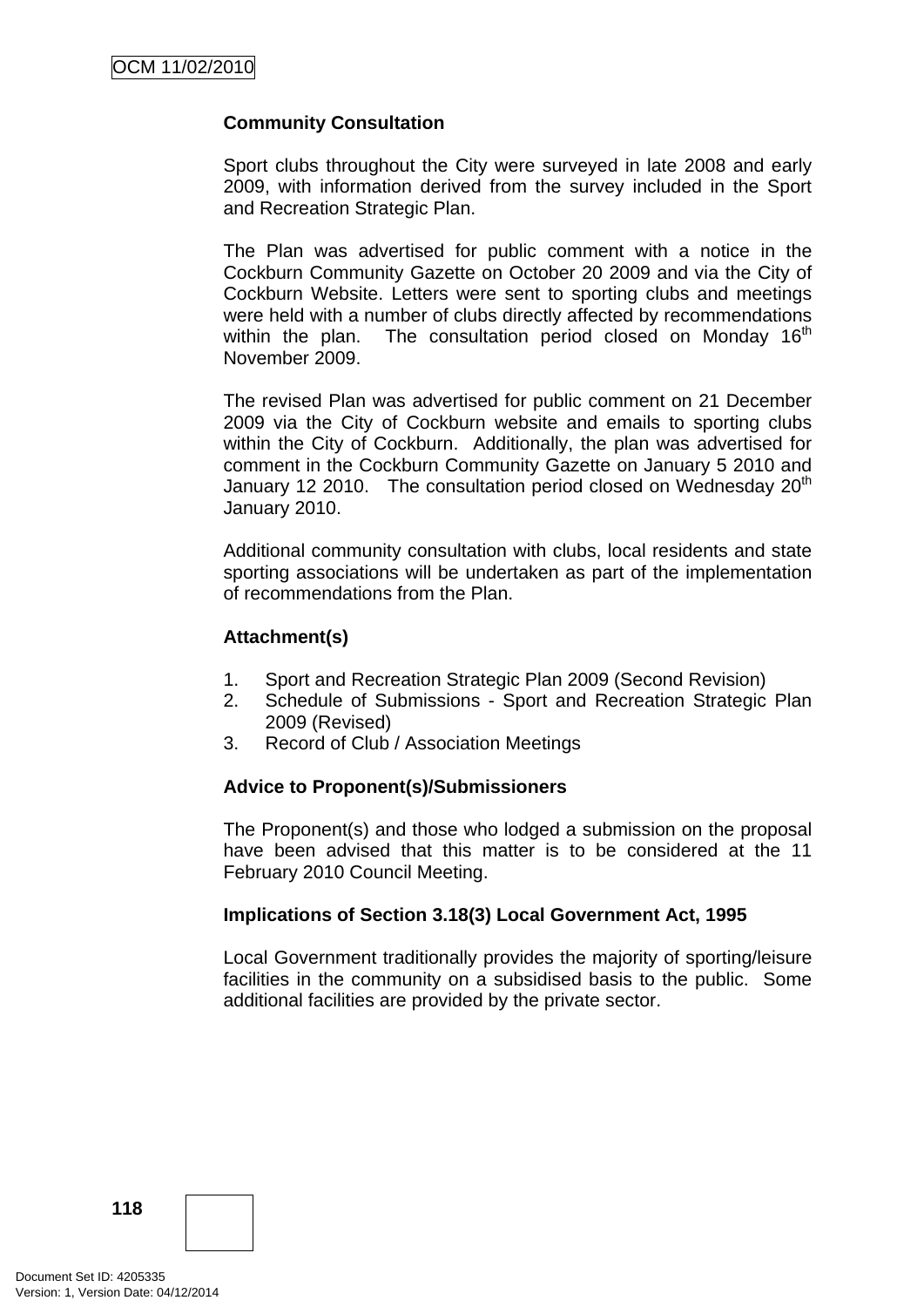**17.3 (MINUTE NO 4172) (OCM 11/02/2010) - BEELIAR RESERVE - BEELIAR FLOODLIGHTING - INVESTIGATION INTO THE FAILURE OF LIGHTS DURING THE BEELIAR REGIONAL ADVANCEMENT GROUP (BRAG) CHRISTMAS CONCERTS 2008 AND 2009 (CR/F/007) (A LACQUIERE) (ATTACH)** 

**RECOMMENDATION** That Council:

- (1) notes the information provided regarding the failure of floodlighting at Beeliar Reserve for the BRAG Christmas Concerts and the development of an event compliance checklist for future events held within the City; and
- (2) include the amount of \$10,000 in the 2010/11 Draft Budget (Donations Account) estimates as a donation to BRAG towards the conduct of its 2010 concert.

# **COUNCIL DECISION**

MOVED Clr S Limbert SECONDED Clr C Reeve-Fowkes that Council:

- (1) notes the information provided regarding the failure of floodlighting at Beeliar Reserve for the BRAG Christmas Concerts and the Development of an event compliance checklist for future events held within the City;
- (2) include the amount of \$10,000 in the 2010/11 Draft Budget (Donations account) estimates as a donation to BRAG towards the conduct of its 2010 concert;
- (3) in writing advise the Electrical Contractor (responsible for the mistake) of the impacts to BRAG and the cost to the City; and
- (4) advise BRAG in writing of Council Decision.

**CARRIED 10/0**

#### **Reason for Decision**

In recognition of the inconvenience and embarrassment endured by BRAG as a result of floodlighting failure at Beeliar Reserve for the past two years, Council has included \$10,000 in the 2010/11 Budget. The City Administration has confirmed that it will develop an event compliance checklist to ensure this does not happen again. The checklist will identify the necessary tasks and assign responsibility to clarify the roles of the City and the event organisers in future. The electrical contractor has apologised in writing for the inconvenience caused and stated the reasons for the issue being due to their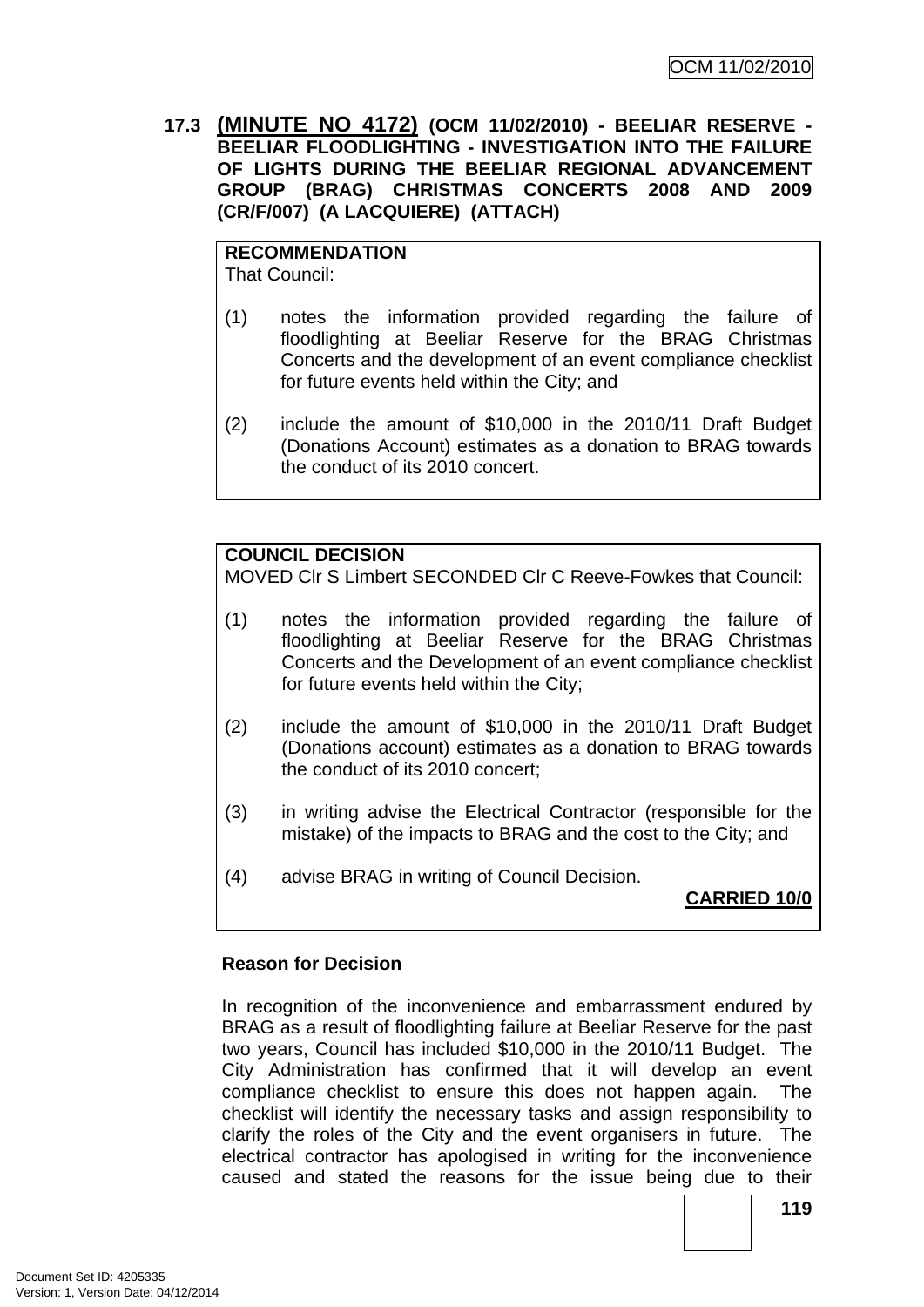Christmas overload and a breakdown in communication between their office staff and their electricians. Council believes its important to advise the Electrical Contractor in writing of the cost and impacts that this mistake has had on Council and its community. As a courtesy to BRAG Council will write to advise them of the planned improvement for events such as the event compliance checklist and of the donation proposed for their 2010 Christmas event.

# **Background**

The Beeliar Residents Advancement Group (BRAG) had co-ordinated the annual community Beeliar Christmas Concert for local residents held on Beeliar reserve. In 2008 and 2009 the floodlights used on the night have, at some point during the event, automatically switched off due to the timer settings. As a result of the light failure in 2009, investigations have taken place to establish why the lighting failed and if correct procedures had taken place on behalf of the City.

# **Submission**

N/A

# **Report**

The Beeliar floodlights were installed on the reserve over a 2 year period starting in 2003 with completion of the lights in 2005 for sporting club use. The Beeliar Junior Soccer Club has been the users of the lighting on the reserve however, recent issues with the Club failing to turn the lighting off has seen the City install timers to ensure that they switch off each evening. The City installed the timers in June 2008 as an efficiency precaution to ensure the floodlights would not be left on over night and during the day as had been reported by the community. The floodlights were timed to automatically shut off at 10 pm in the event that the Club forgot to turn the lights off.

The Christmas Concert held on Beeliar Reserve in 2008 was the first year that floodlighting was required for this event. BRAG representatives had booked the reserve with Recreation Services and had asked that all keys were checked prior to the event being held. Keys were checked and access was granted to the lights, however, on the night the lights turned off during the pack up time of the event. The automatic timer had switched off the lights as designed. A letter dated 31 December 2008 was written to BRAG advising that, due to daylight savings, the floodlights turned off 1 hour earlier than expected. This was an oversight by Recreation Services as no clubs use the reserve over summer and therefore the timer was not adjusted.

The Christmas Concert in 2009 also experienced problems with the floodlighting due to the timers not being set accordingly. Following the

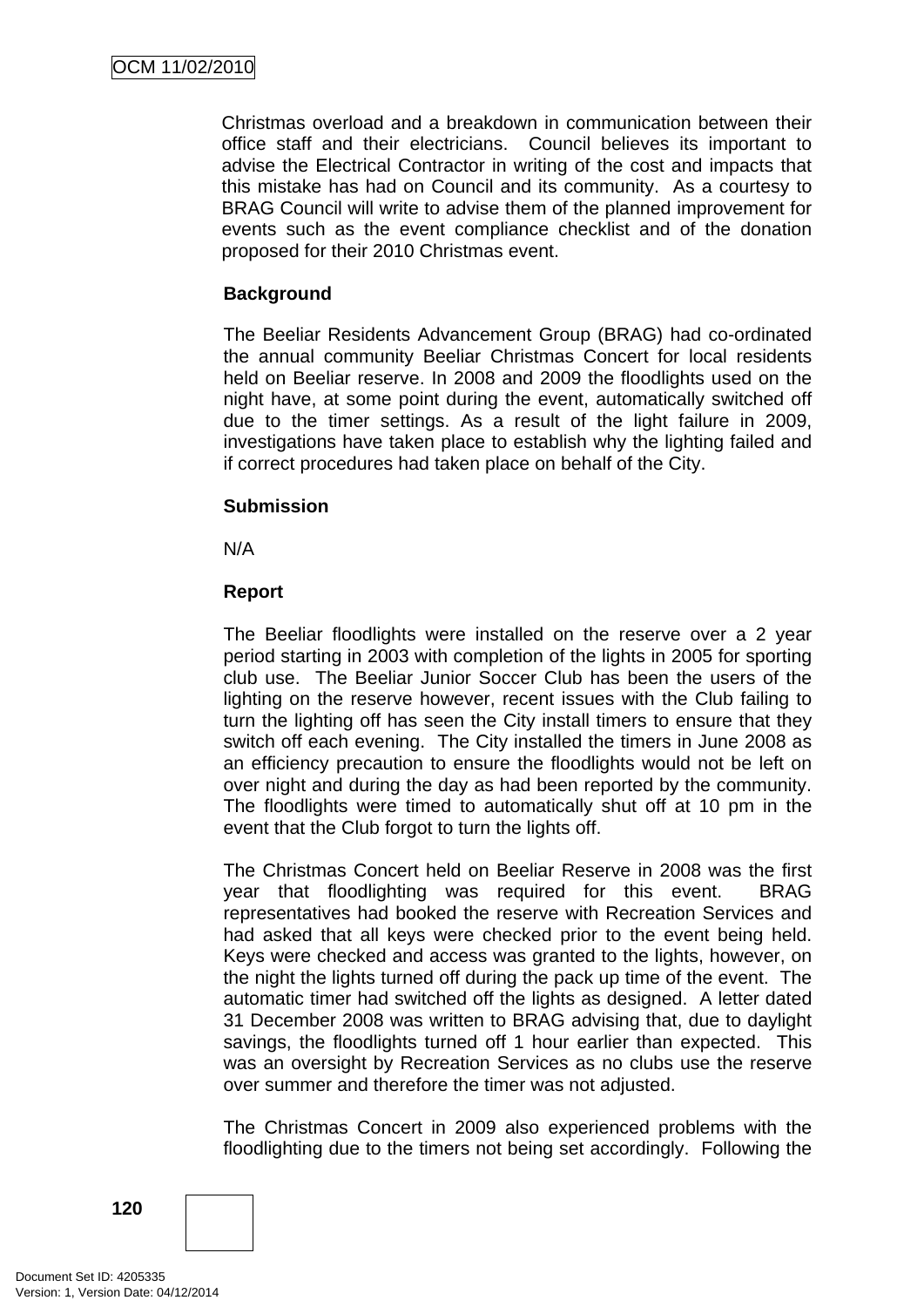event an investigation took place to ascertain why the lighting was not programmed as requested.

The change of lighting times is currently only completed by the City's contracted qualified electricians. The contractor was formally advised by the City of the need to alter the timer for the floodlights, but unfortunately due to internal miscommunication within the contractors company, the job was not carried out prior to the event starting. The contractor did attend the site on the night to check whether the lights switch off time had been altered but unfortunately this was after the lights had gone out and notice had been given to patrons that the event would need to be terminated early. The contractor has provided in writing to the City why the timer was not changed as requested and has accepted responsibility.

The City has written to BRAG in response to a letter of complaint received on 30 November 2009 and has since apologised publicly for the inconvenience caused.

BRAG was contacted by the City to confirm their version of events that took place for the 2009 concert. The representative from BRAG confirmed that the lights were off on the night for up to 20 minutes and that the event was called off early as a result.

The City Administration has confirmed that it will develop an event compliance checklist to ensure this does not happen again. The checklist will identify the necessary tasks and assign responsibility to clarify the roles of the City and event organisers in future. This will ensure that tasks are able to be completed and checked prior to the event date.

# **Strategic Plan/Policy Implications**

#### **Lifestyle and Aspiration Achievement**

- To foster a sense of community spirit within the district generally and neighbourhoods in particular.
- To facilitate and provide an optimum range of community services and events.
- To deliver our services and to manage resources in a way that is cost effective without compromising quality.

#### **Budget/Financial Implications**

It is proposed that \$10,000 be included for consideration in the 2010/11 Budget in recognition of the inconvenience endured by BRAG as a result of floodlighting failure at Beeliar Reserve for the past two years. This amount will substantially pay for the cost of conducting the event in 2010.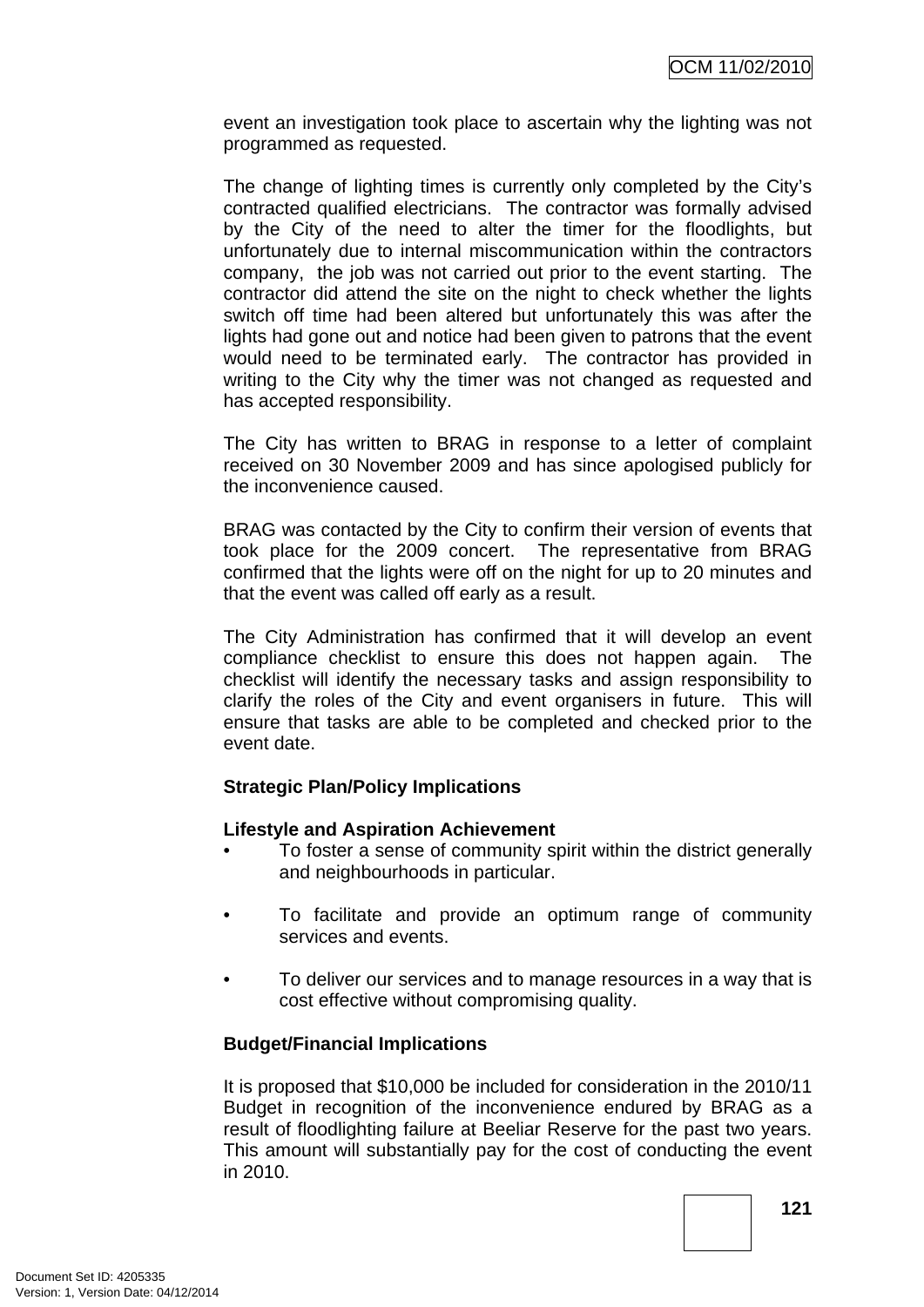# **Legal Implications**

N/A

# **Community Consultation**

N/A

# **Attachment(s)**

- 1. City of Cockburn Action Request to Contractor
- 2. Letter from J. F. Covich & Co Pty Ltd

# **Advice to Proponent(s)/Submissioners**

BRAG has been advised that this matter is to be considered at the 11 February 2010 Council Meeting.

# **Implications of Section 3.18(3) Local Government Act, 1995**

Nil.

# **18. EXECUTIVE DIVISION ISSUES**

Nil

# **19. MOTIONS OF WHICH PREVIOUS NOTICE HAS BEEN GIVEN**

**19.1 (MINUTE NO 4173) (OCM 11/02/2010) - ADDITIONAL USE FOR RETAILING - STOCK ROAD MARKETS FOR LOTS 11, PART LOT 13, 14, 18, 20, 21, 22 AND 23 PORT PIRIE STREET, BIBRA LAKE (1116151; 1116153; 1116154; 1116158; 1116160; 1116161; 1116162; 1116163) (P PRENDERGAST)** 

|     | <b>RECOMMENDATION</b><br><b>That Council:</b>                                                                                                                                  |  |  |  |
|-----|--------------------------------------------------------------------------------------------------------------------------------------------------------------------------------|--|--|--|
| (1) | in pursuance of Section 75 of the Planning and Development<br>Act 2005 ("Act"), initiate an amendment to the City of Cockburn<br>Town Planning Scheme No.3 for the purpose of: |  |  |  |
|     | "1.<br>Allowing the additional use of shop at lots11, 14, 18, 20,<br>21, 22, 23 and part of lot 13, of SP 20182, 40 Port Pirie<br>Street, Bibra Lake.                          |  |  |  |
|     | Inserting the new Additional Use No. 18 provisions into<br>2.                                                                                                                  |  |  |  |
|     |                                                                                                                                                                                |  |  |  |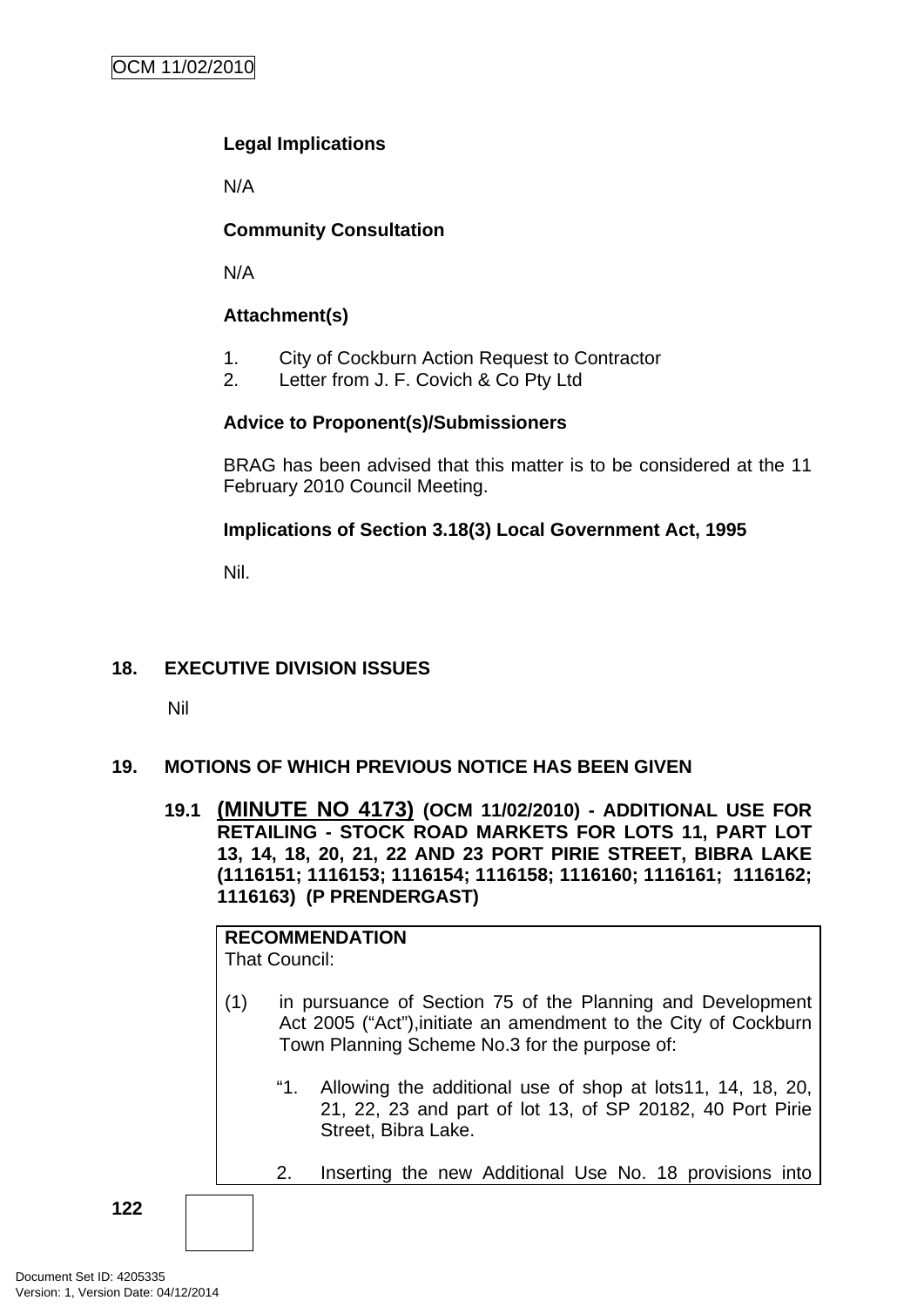| Schedule 2 of the scheme text as follows: |              |                                                  |                                                                                                                                                                                                                                                |            |  |
|-------------------------------------------|--------------|--------------------------------------------------|------------------------------------------------------------------------------------------------------------------------------------------------------------------------------------------------------------------------------------------------|------------|--|
|                                           | No.          | Description of<br>Land                           | <b>Additional Use</b>                                                                                                                                                                                                                          | Conditions |  |
|                                           | <b>AU 18</b> | $\overline{13}$<br>Pt<br>20182, 40 Port<br>Lake. | Lots 11, 14, 18, $\vert$ Shop: subject to the $\vert$ Planning<br>20, 21, 22, 23 and retail floor space of Approval.<br>on SP   individual<br>premises<br>being restricted to a<br>Pirie Street, Bibra   maximum of 800 m <sup>2</sup><br>GLA. |            |  |

- 3. Amending the Scheme map accordingly."
- (2) as the amendment is in the opinion of Council not entirely consistent with Regulation 25(2) of the Town Planning Regulations 1967 ("Regulations"), and upon receipt of the necessary amendment documentation, the amendment be referred to the Western Australian Planning Commission ("WAPC") with a request that it consider giving its consent for the amendment to be advertised for public inspection;
- (3) subject to the consent of the WAPC being received first as required by 2., the amendment be referred to the Environmental Protection Authority ("EPA") as required by Section 81 of the Act, and on receipt of a response from the EPA indicating that the amendment is not subject to formal environmental assessment, be advertised for a period of 42 days in accordance with the Regulations. In the event that the EPA determines that the amendment is to be subject to formal environmental assessment, this assessment is to be prepared by the proponent prior to advertising of the amendment;
- (4) prepare the amended documentation in accordance with the standard format prescribed by the Regulations; and
- (5) hold in abeyance any compliance action in respect of the unauthorised uses operating from the lots referred to above, pending the outcome of (1) and (2).

# **COUNCIL DECISION**

MOVED Deputy Mayor K Allen SECONDED Clr C Reeve-Fowkes that Council:

(1) in pursuance of Section 75 of the Planning and Development Act 2005 ("Act"),initiate an amendment to the City of Cockburn Town Planning Scheme No.3 for the purpose of: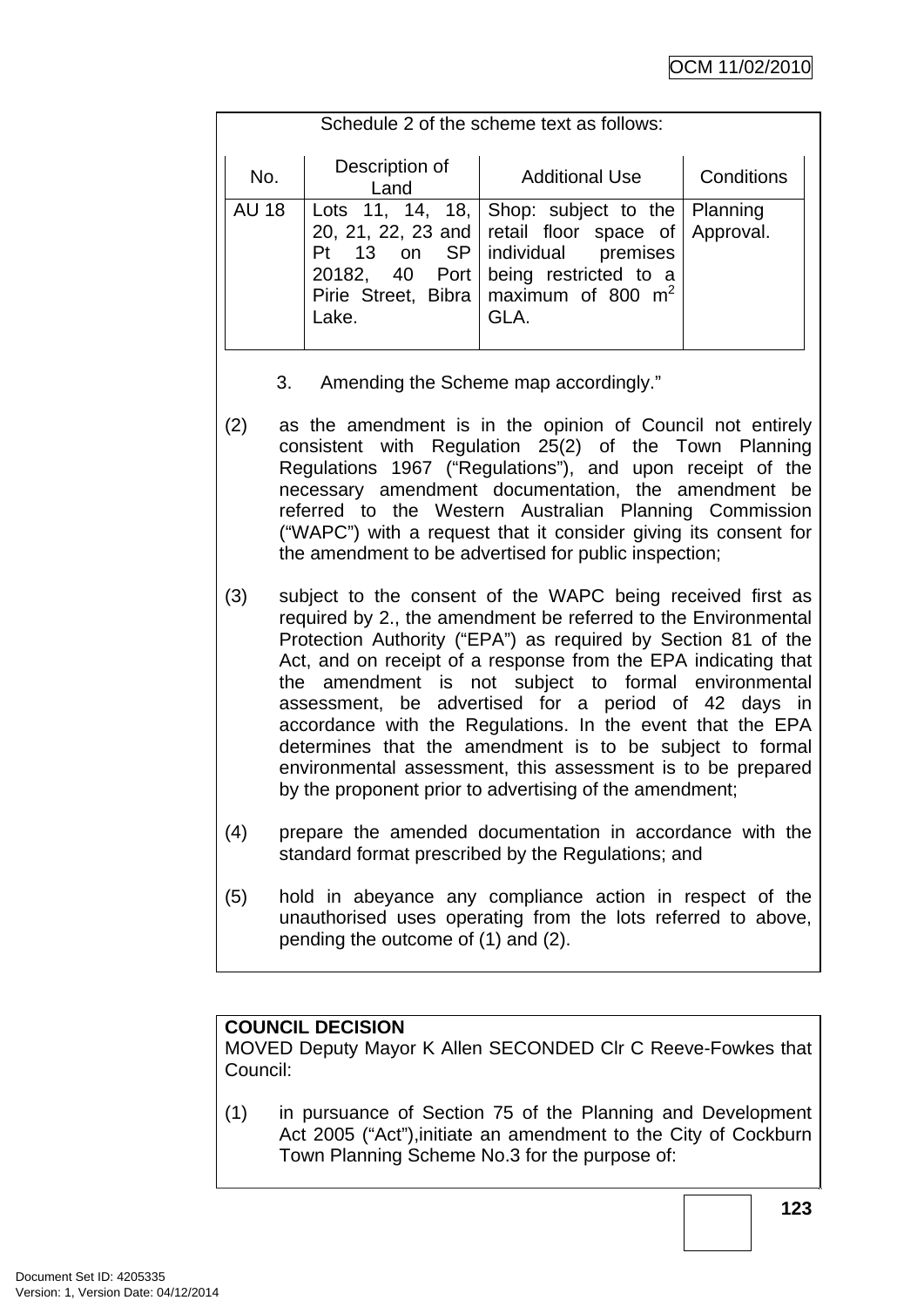| "1.<br>Allowing the additional use of shop at Lots1 - 25 and part of<br>lot 13, of SP 20182, 40 Port Pirie Street, Bibra Lake.                                                                                                                                                                                                                                                                                                       |                                                                                                                                                                                                                                                                                                                                                                                                                                                                                                                                                                                                                                     |                                                                                                                                    |                      |
|--------------------------------------------------------------------------------------------------------------------------------------------------------------------------------------------------------------------------------------------------------------------------------------------------------------------------------------------------------------------------------------------------------------------------------------|-------------------------------------------------------------------------------------------------------------------------------------------------------------------------------------------------------------------------------------------------------------------------------------------------------------------------------------------------------------------------------------------------------------------------------------------------------------------------------------------------------------------------------------------------------------------------------------------------------------------------------------|------------------------------------------------------------------------------------------------------------------------------------|----------------------|
|                                                                                                                                                                                                                                                                                                                                                                                                                                      | 2.<br>Schedule 2 of the scheme text as follows:                                                                                                                                                                                                                                                                                                                                                                                                                                                                                                                                                                                     | Inserting the new Additional Use No. 18 provisions into                                                                            |                      |
| No.                                                                                                                                                                                                                                                                                                                                                                                                                                  | <b>Description of Land</b>                                                                                                                                                                                                                                                                                                                                                                                                                                                                                                                                                                                                          | <b>Additional Use</b>                                                                                                              | <b>Conditions</b>    |
| <b>AU 18</b>                                                                                                                                                                                                                                                                                                                                                                                                                         | Lots $1 - 25$ and Pt 13<br>on SP 20182, 40 Port<br>Pirie Street, Bibra Lake                                                                                                                                                                                                                                                                                                                                                                                                                                                                                                                                                         | Shop: subject to the<br>retail floor space of<br>individual<br>premises<br>being restricted to a<br>maximum of<br>800<br>sq.m. GLA | Planning<br>approval |
|                                                                                                                                                                                                                                                                                                                                                                                                                                      | 3.<br>Amending the Scheme map accordingly."                                                                                                                                                                                                                                                                                                                                                                                                                                                                                                                                                                                         |                                                                                                                                    |                      |
| as the amendment is in the opinion of Council not entirely<br>(2)<br>consistent with Regulation 25(2) of the Town Planning<br>Regulations 1967 ("Regulations"), and upon receipt of the<br>necessary amendment documentation, the amendment be<br>referred to the Western Australian Planning Commission<br>("WAPC") with a request that it consider giving its consent for<br>the amendment to be advertised for public inspection; |                                                                                                                                                                                                                                                                                                                                                                                                                                                                                                                                                                                                                                     |                                                                                                                                    |                      |
| (3)                                                                                                                                                                                                                                                                                                                                                                                                                                  | subject to the consent of the WAPC being received first as<br>required by 2., the amendment be referred to the Environmental<br>Protection Authority ("EPA") as required by Section 81 of the<br>Act, and on receipt of a response from the EPA indicating that<br>the amendment is not subject to formal environmental<br>assessment, be advertised for a period of 42 days in<br>accordance with the Regulations. In the event that the EPA<br>determines that the amendment is to be subject to formal<br>environmental assessment, this assessment is to be prepared<br>by the proponent prior to advertising of the amendment; |                                                                                                                                    |                      |
| (4)                                                                                                                                                                                                                                                                                                                                                                                                                                  | prepare the amended documentation in accordance with the<br>standard format prescribed by the Regulations; and                                                                                                                                                                                                                                                                                                                                                                                                                                                                                                                      |                                                                                                                                    |                      |
| (5)                                                                                                                                                                                                                                                                                                                                                                                                                                  | hold in abeyance any compliance action in respect of the<br>unauthorised uses operating from the lots referred to above,<br>pending the outcome of (1) and (2).                                                                                                                                                                                                                                                                                                                                                                                                                                                                     |                                                                                                                                    |                      |
| <b>CARRIED 10/0</b>                                                                                                                                                                                                                                                                                                                                                                                                                  |                                                                                                                                                                                                                                                                                                                                                                                                                                                                                                                                                                                                                                     |                                                                                                                                    |                      |
|                                                                                                                                                                                                                                                                                                                                                                                                                                      |                                                                                                                                                                                                                                                                                                                                                                                                                                                                                                                                                                                                                                     |                                                                                                                                    |                      |

# **Reason for Decision**

There have been discussions pertaining to this issue at tonight's meeting and required clarification. The retail traders at the subject location have been serving ratepayers of Cockburn and surrounding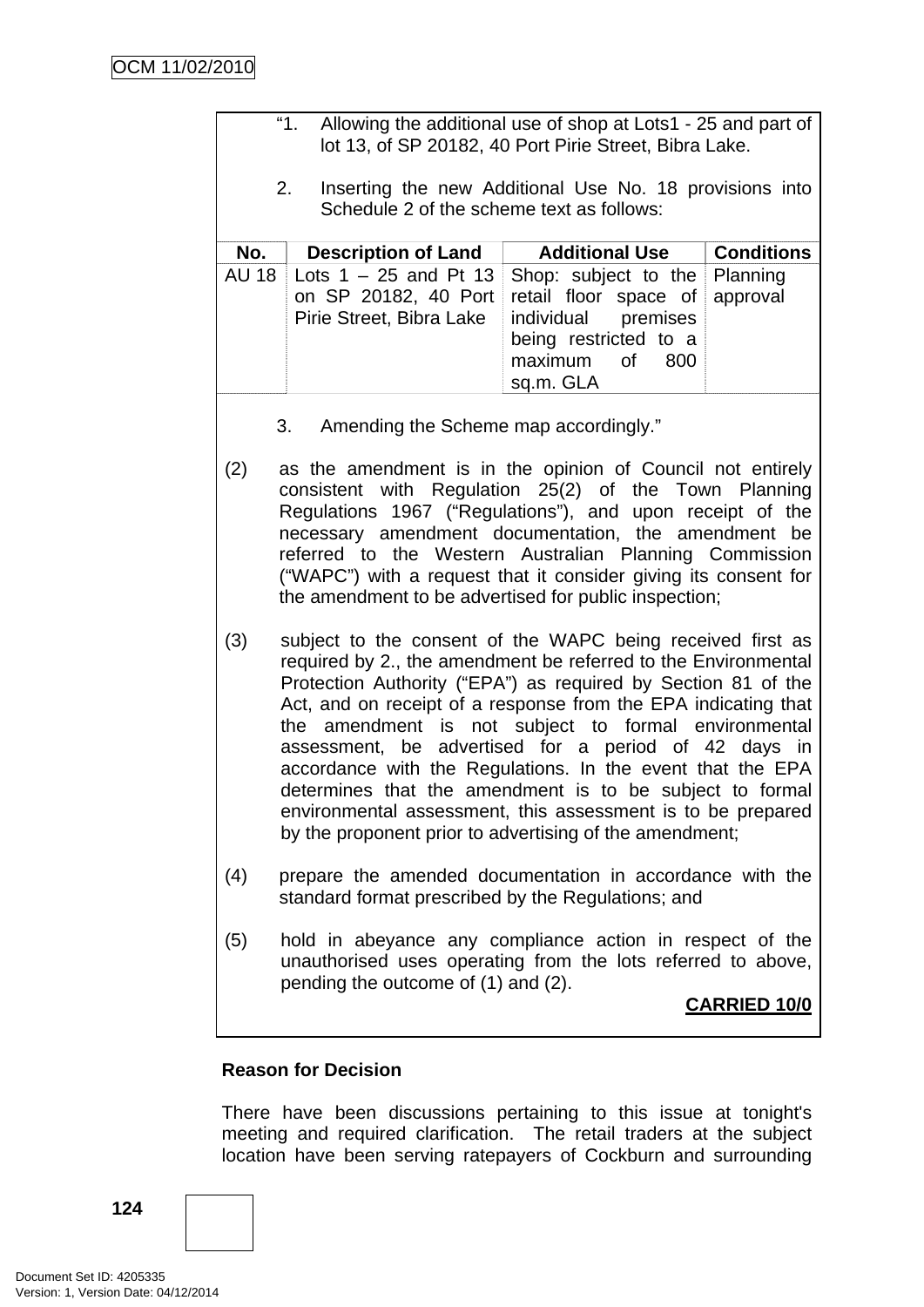suburbs for a number of years. There was a request for a zoning change in order for those retail traders to continue their business.

### **Background**

The development of the Stock Road markets complex took place in the early 1980's after Council granted planning approval for the site to be developed for showroom, warehouse and weekend markets use. The development at that time included 22 small units to support the showroom warehouse component, whilst the outdoor markets use took place within the open area between the showroom units.

The details of the planning application were referred to the then Metropolitan Region Planning Authority who, whilst supportive of the proposal in principle, was so on the basis that the use would operate with conditions applied to:

- 1. Restrict access from Port Pirie Street only, with no access from Stock Road or Spearwood Avenue.
- 2. Not permit retail sales within the Showroom/Warehouse component of the development.
- 3. The weekend market being operative on Saturdays and Sundays only.

Since then, and as a result of a number of further planning submissions and determinations, the markets use was extended within an indoor structure. This meant that indoor markets operated daily, whilst the outdoor markets remained a weekend only affair. At the same time, the use of the 22 purpose built warehouse/showroom units remained as such, with no retail activities permissible.

Recent years have witnessed a decline in the popularity of the markets. This, coupled with the effects of extensive fire damage to the main markets structure, rendered the market use almost obsolete.

At the same time, it would appear that a number of retail and quasi retail shop businesses were established within the showroom/warehouse units that flank the car parking area adjacent to the markets.

Some of these businesses sought and were granted planning approval on the basis that they involved the sale of bulky goods, for example carpet and rug sales, or whose retail activities were classed as ancillary to another predominant activity, such as a butcher who operates a significant food processing operation and food supply business from the site as well as the retail sale of foodstuffs procured on the premises. The remainder are pure retail shop uses which do not benefit from planning approval to operate as such.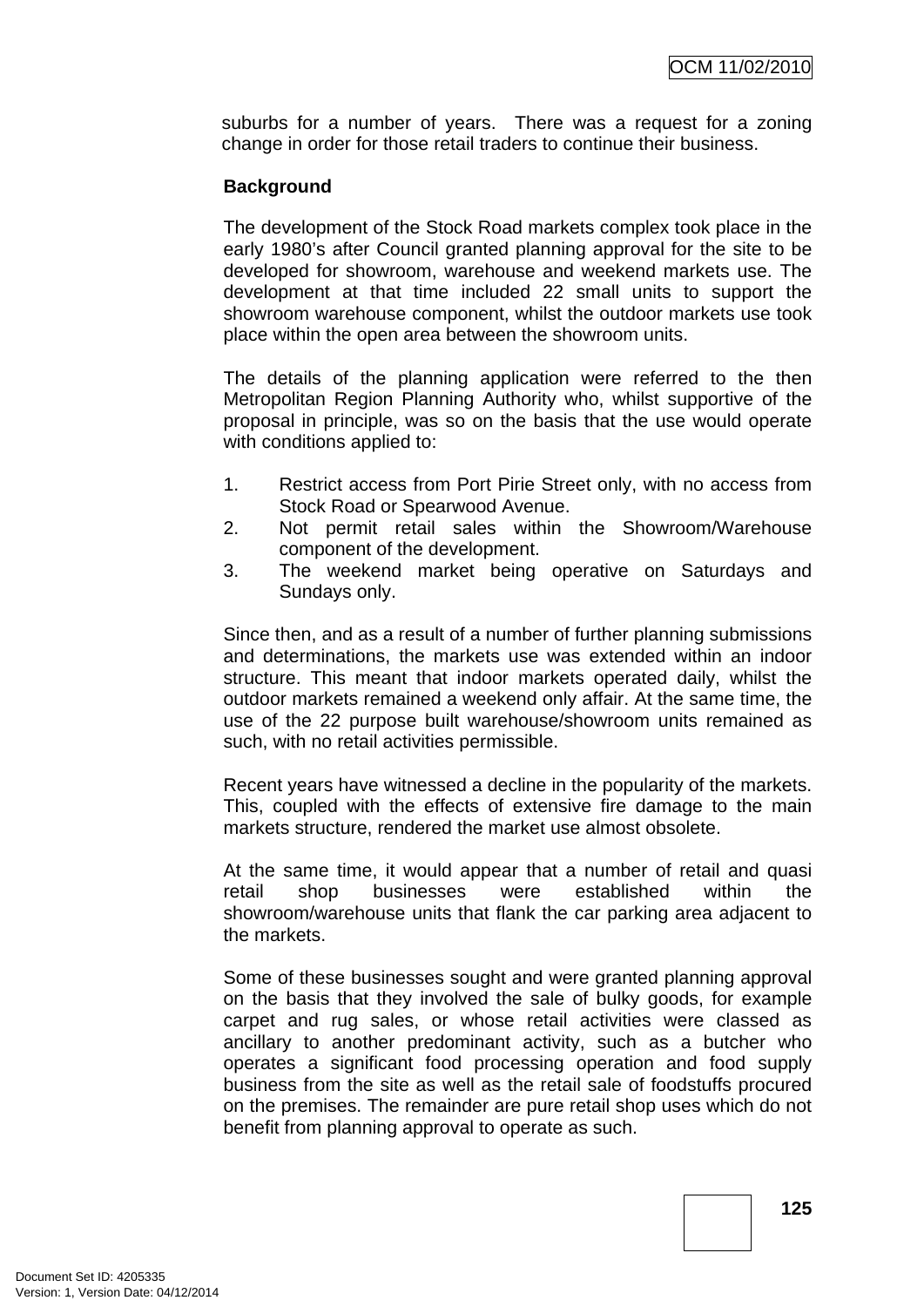#### Unauthorised Business Activities:

This existence of a number of unauthorised business activities at the Stock Road Markets complex was brought to the direct attention of the Statutory Planning Team of the City in September 2009.

At that time, an application for a Section 40 Certificate, a requirement for Local Government certification under the Liquor Control Act 1988, was received by the City. This related to the potential sale of alcohol from premises at Unit 5/40 Port Pirie Street, located within the Stock Road markets complex.

In dealing with the Section 40 request, it was clear that planning consent had not been granted in respect of the use of the premises for retail shop purpose. Furthermore, the premises are located within an area defined as a "Mixed Business Zone" under the provisions of Town Planning Scheme No 3 (the Scheme). Within such areas, the use of premises for retail shop purposes is an "X" use, not permitted by the Scheme. Approval for an "X" use can only proceed by way of an amendment to the Scheme.

As a result, the Section 40 Certificate was duly completed and this confirmed that the premises would not comply with the relevant planning laws of the City.

The applicant was advised that the premises at unit 5/40 Port Pirie Street did not benefit from planning approval for use as a retail shop, by which stage the premises had been fitted out as such and was operating as a shop for the sale of East European food and groceries.

An appraisal of the various business uses operational within the complex followed, at which stage it was determined that, a total of seven (7) retail shop businesses operated without the benefit of planning approval.

These are as follows:

- 1. Unit 5/40 Port Pirie Street (Euro Delish Food store)
- 2. Unit 7-8/40 Port Pirie Street (Seafood Central)
- 3. Unit 9/40 Port Pirie Street (Children's Clothing, Jewellery)
- 4. Unit 12C/40 Port Pirie Street (Hairdressing/Ladies Clothing)
- 5. Unit 12D/40 Port Pirie Street (Bookshop)
- 6. Unit 15/40 Port Pirie Street (The Wot Not Shop-Fruit and
- 7. Vegetables, Toys and Fancy Goods)
- 8. Unit 17/18/19, 40 Port Pirie Street (Galati and Sons, Fruit and Vegetable Sales)

It was determined that the owners and occupiers associated with each of the 7 unauthorised businesses would be advised that they operated

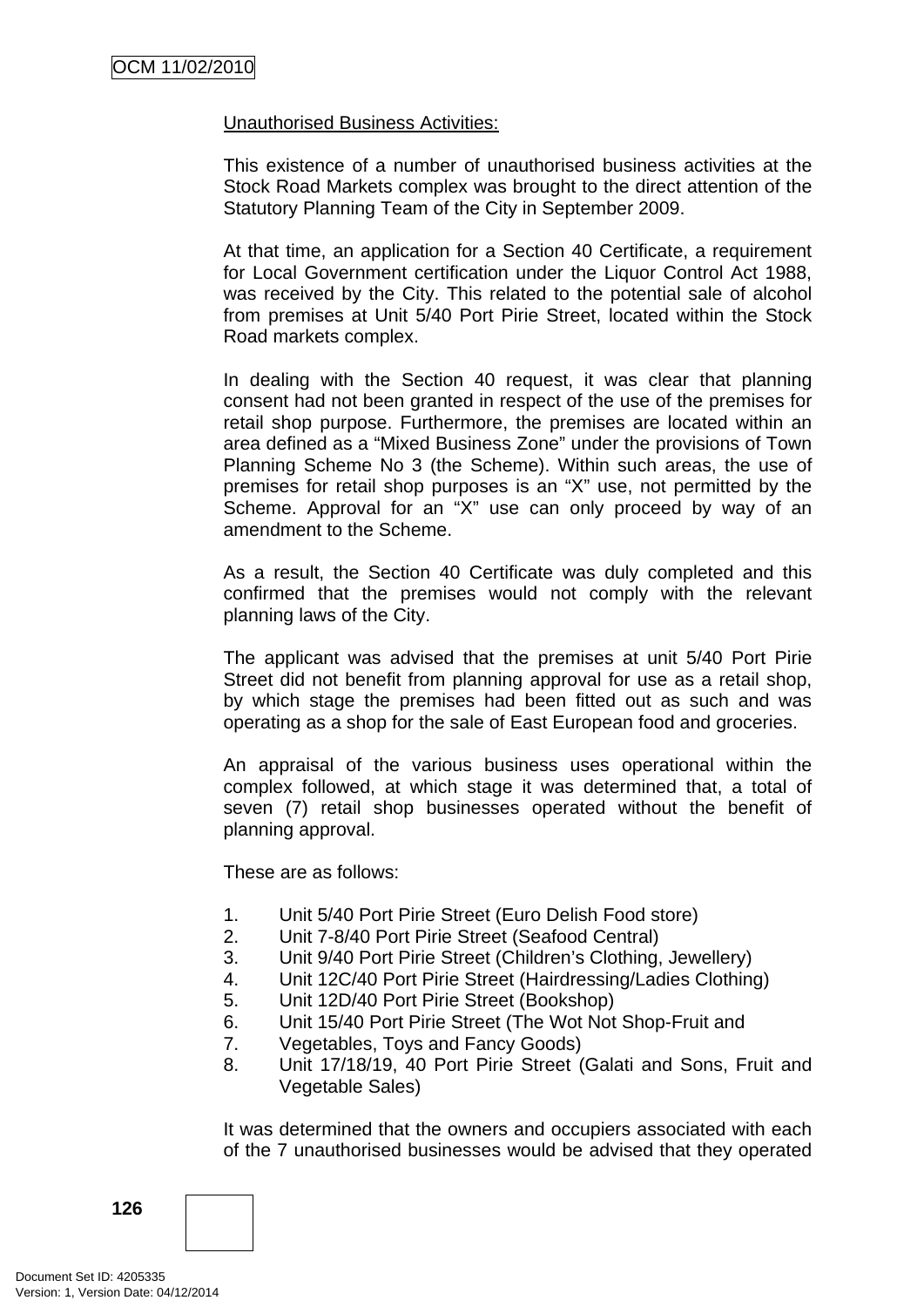without the relevant planning approvals in place, and be given 60 days to cease retail trading.

Advice in this regard was included in the Elected Members Newsletter dated 8 January 2010, and as a result a number of Councillors expressed concern that this action should not be progressed, culminating in a Notice of Motion request by Councillor Allen. This calls for a Scheme Amendment to rezone the site to permit the inclusion of retail uses from it. In the interim the Notice of Motion also seeks confirmation that that the City will not take any action in respect of the non-compliant businesses until the Western Australian Planning Commission determines its position on the amendment.

#### **Submission**

N/A

# **Report**

The Notice of Motion request from Cllr Allen calls for the initiation of an amendment to the City of Cockburn Town Planning Scheme No 3 to enable retail uses to take place, in principle, in land use terms, from the Stock Road markets site. There will remain a need for such uses to obtain planning approval prior to occupation and trading.

There is an implicitly expressed view that the ability to use the units within this complex for retail purposes would, in land use terms, not conflict with the aims and provisions of the Scheme or any other relevant Planning Policy, nor would it conflict with the orderly and proper planning of the locality. The fact that a number of the units within the complex have operated as such for a number of years is considered to be indicative of that view.

For the purpose of this report, the planning merits of a scheme amendment to permit retail development at the Stock Road markets site will be explored, taking into account the objectives of the Scheme, as well as those of other Council Policies including the Local Commercial Strategy, and State Planning Policies relative to retail land use and development.

#### Policy Framework**:**

#### City of Cockburn Town Planning Scheme No. 3

The current Town Planning Scheme was gazetted in December 2003. Amongst other things, the purposes of the Scheme are as follows:

"(a) to set out the local government's planning aims and intentions for the Scheme Area; .......and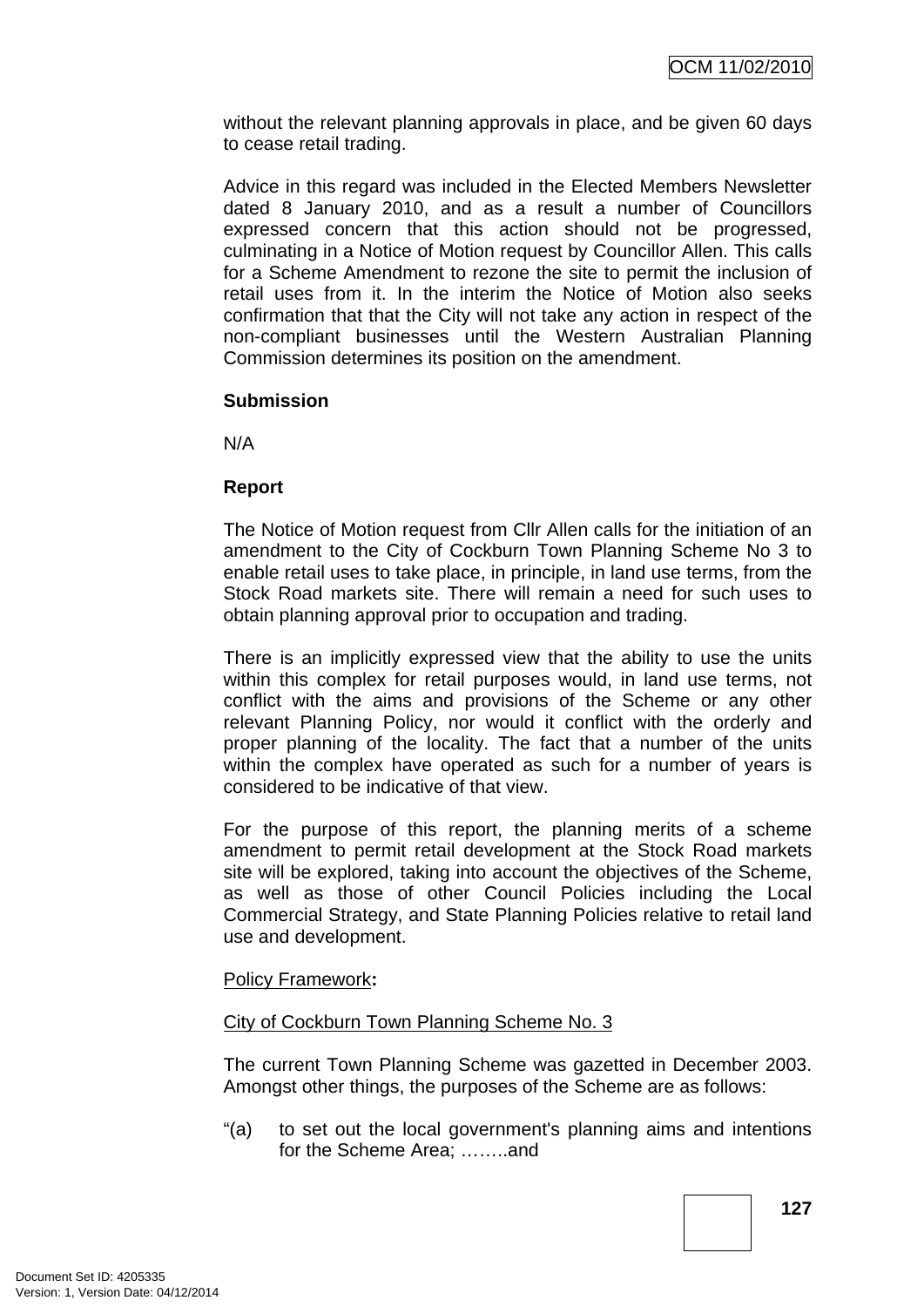- (b) to zone land within the Scheme Area for the purposes defined in the Scheme;
- (c) to control and guide land use and development; and
- (d) To set out procedures for the assessment and determination of planning applications ……………"

In addition, the stated aims of the Scheme are to:

- "(a) ensure that development and the use of land within the district complies with accepted standards and practices for public amenity and convenience, and to
- (b) ensure that the future development and use of land within the district occurs in an orderly and proper way so that the quality of life enjoyed by its inhabitants is not jeopardised by poor planning, unacceptable development and the incompatible use of land."

Land within the City is zoned in accordance with these objectives, and a zoning table is created which indicates, in accordance with the provisions of the Scheme, those uses that are permitted within the various zones, subject to the planning approval of the City. Land use activities are classified as follows:

'P' means that the use is permitted by the Scheme providing the use complies with the relevant development standards and requirements of the Scheme.

'D' means that the use is not permitted unless the local government has exercised its discretion by granting planning approval.

'A' means that the use is not permitted unless the local government has exercised its discretion and has granted planning approval after advertising in accordance with Clause 9.4.

'X' means a use that is not permitted by the Scheme.

The regulation of land use activity in accordance with the allocation of zones and the use of the zoning table ensures that development within the City is undertaken in compliance with the stated aims and purposes of the Scheme.

In the case of the Stock Road markets site, the land is zoned to be a "Mixed Business Area", designed to cater for a wide range of light and service industrial, wholesaling, showrooms, trade and professional services, which, by reason of their scale, character, operation or land requirements, are not generally appropriate to, or cannot be conveniently or economically located within the Centre or Industry Zones.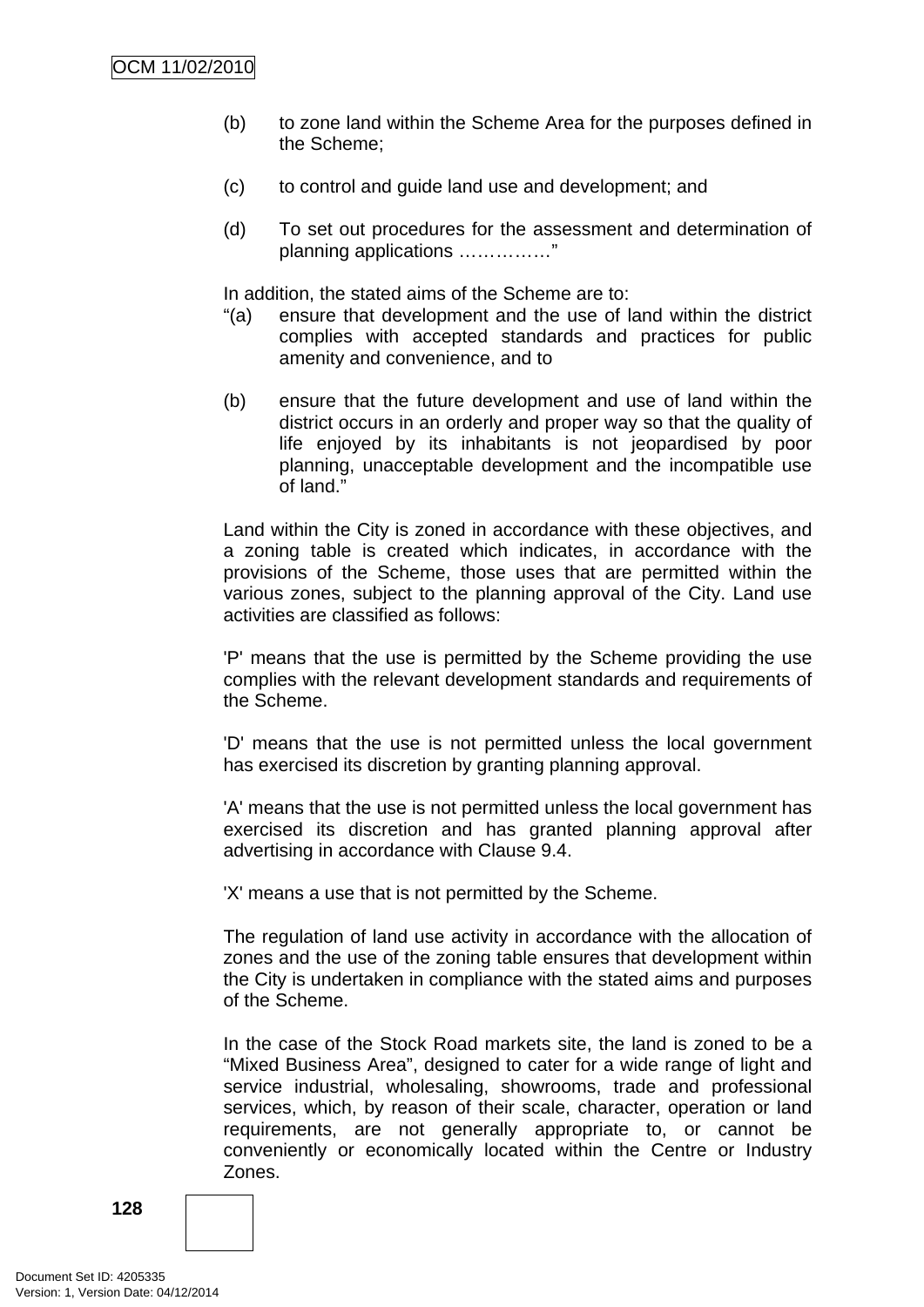State Planning Policy 4.2: Metropolitan Centre's Policy Statement for the Perth Metropolitan Region:

The purpose of this policy is to provide a broad regional planning framework to coordinate the location and development of retail and commercial activities in the Metropolitan Region. It is mainly concerned with the location, distribution and broad design criteria for the development of commercial activities at the regional and district level.

The objectives of the policy are to:

- establish a hierarchy of well-located centres in the metropolitan region that will:
	- o promote the Perth central area as the dominant centre and the primary focus for retail, commercial, cultural, entertainment and tourist facilities;
	- o promote strategic regional centres as "cities in the suburbs" and the preferred location for major offices and retailing as well as a mix of entertainment, recreation and community facilities;
	- o promote regional centres as important suburban centres offering a focus for the community by providing a mix of retail, office, entertainment, recreation and community facilities;
	- o promote district centres to meet the weekly shopping and service needs of the community including the provision of offices and community facilities; and
	- $\circ$  promote neighbourhood centres, local centres and corner shops as performing a vital role in providing the day-to-day convenience shopping for the neighbourhood as well as an important focus for neighbourhood services and community facilities;
- encourage centres to be developed as the focus of the community and employment activities comprising a range of appropriate commercial and community uses;
- ensure that centres are highly accessible, of a high standard of urban design and developed with due regard to the residential amenity of the locality;
- encourage local governments to develop local planning strategies to provide detailed planning mechanisms to implement the objectives of this policy; and
- provide policy measures and guidelines for the planning and design of centre developments.

It is envisaged that the overriding objectives of this policy will be secured via the implementation of more detailed local planning strategies. These, such as the City of Cockburn Local Commercial Strategy, are designed to provide more detailed guidance for planning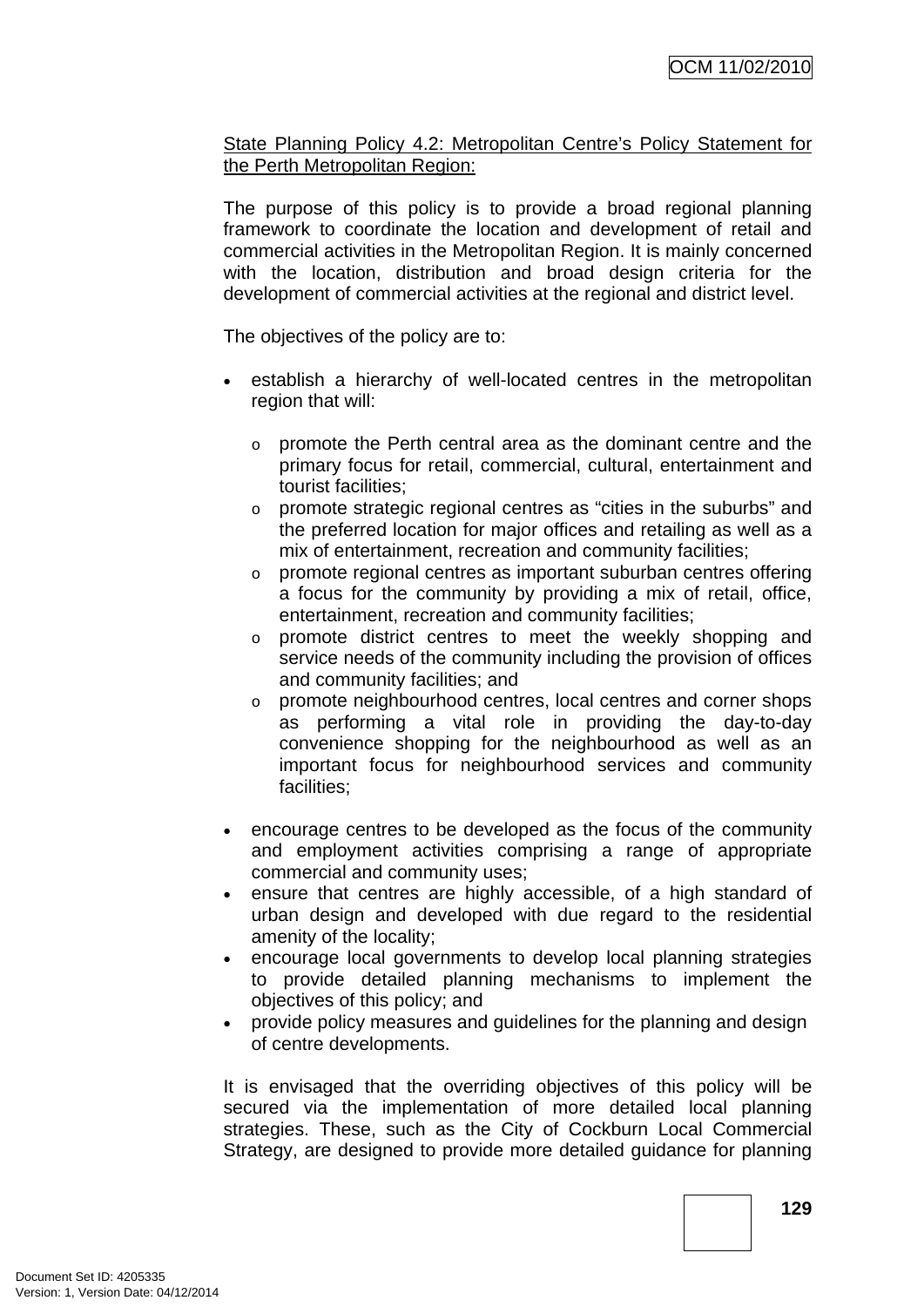and development control in pursuit of the more global policy objectives outlined.

In June 2009, a draft State Planning Policy entitled "Activity Centres for Perth and Peel" was released. This will ultimately replace the Metropolitan Centres Policy Statement for the Perth Metropolitan Region, although until the draft Policy becomes final, the latter remains instrumental in terms of informing planning decision making in respect of commercial centre development.

The main aims of the Draft Activity Centre's Policy are as follows:

- The distribution and types of activity centres should meet different levels of community need, and enable employment and goods and services to be accessed efficiently and equitably by the community by all transport modes.
- Apply the activity centre hierarchy as part of a long-term and integrated approach by public authorities to planning economic and social infrastructure.
- Activity centres should be located and planned to promote reduced transport energy demands and private vehicle kilometres per capita.
- Provide general land use, development and subdivision principles to guide planning decision-making and promote coordinated development.
- Activity centres should have levels of activity, accessibility and diversity sufficient to attract people and sustain public transport and a range of other services and economic activities.
- Localise employment opportunities and promote the accumulation of economic activity and cultivation of business synergies, including retail.
- Facilitate more housing supply in activity centres to improve urban land efficiency, housing variety and choice.
- Activity centres should offer a high standard of amenity and urban design, and be planned using public transport oriented principles

The hierarchical emphasis of centre development remains integral to the Draft Policy. The Policy is designed to complement the regional planning framework which seeks to reduce the overall need to travel, support the use of sustainable transport, and promote a more efficient urban form.

The implementation of this Policy will again rely on the existence of local planning strategies to guide development at a local level. It should be noted that once final, the existence of the Activity Centres Policy may require a review of the City's Local Planning Strategy to reflect the changing policy provisions contained within it.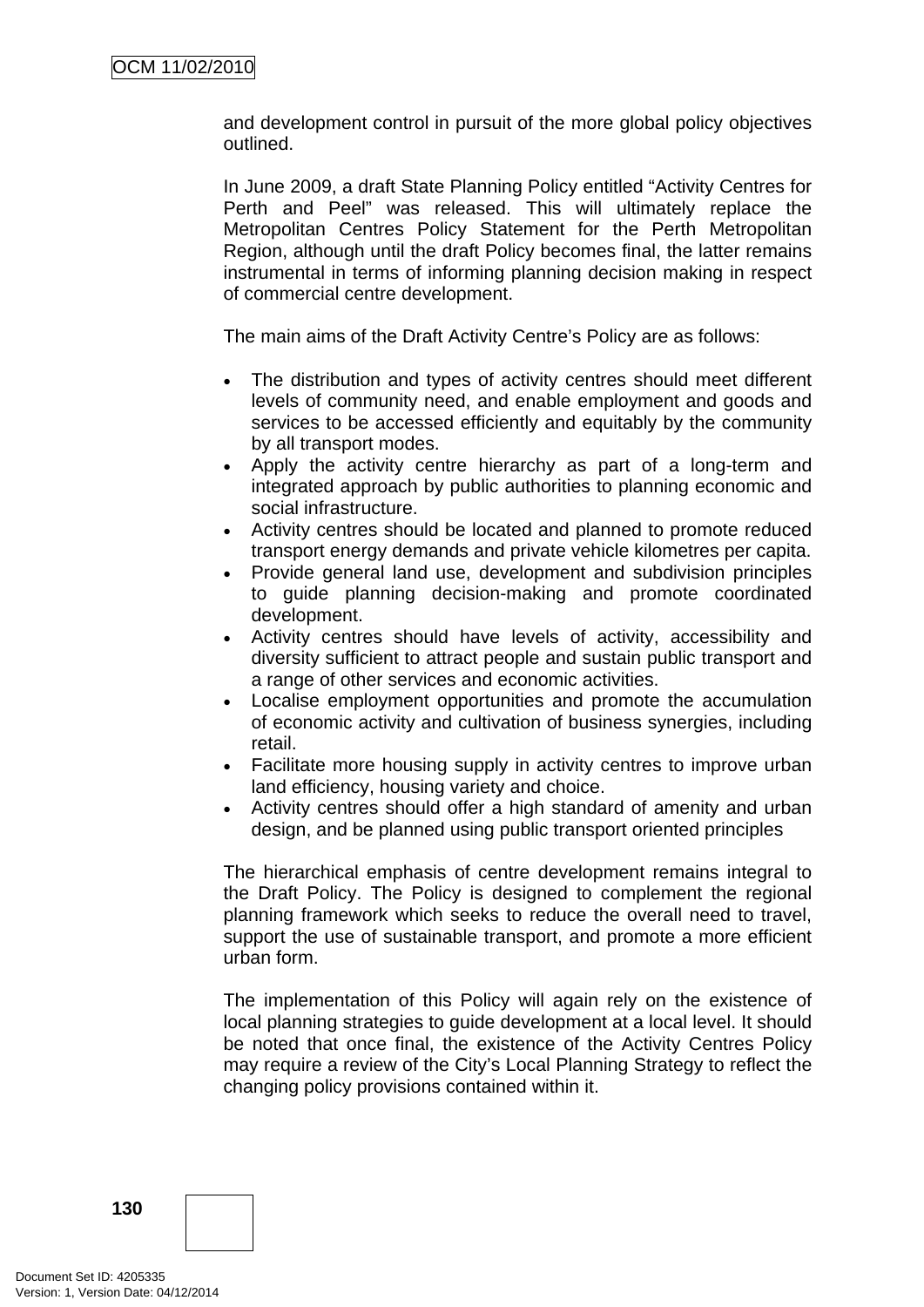# Local Commercial Strategy

The City of Cockburn Local Commercial Strategy exists to guide the future development of commercial centres within the City, and assists the City in guiding development in accordance with the directions set by the State Government via the release of State Planning Policies and Guidance, particularly The Metropolitan Centres Policy Statement for the Perth Metropolitan Region.

The main objectives of the Local Commercial Strategy are:

- To define and implement an appropriate system of centres as the focus of commercial and community activity.
- To place greater emphasis on the role and quality of neighbourhood and local centres within the City.
- To ensure that centres are viable, attractive and readily accessible to all members of the community.
- To facilitate provision for the widest practicable range of service functions within centres, including retail, office development, entertainment and other community services.
- To encourage an increase in local employment opportunities within centres.
- To facilitate the increased use of public transport to access centres;
- To discourage unattractive commercial ribbon development along main transport routes.
- To discourage the intrusion of inappropriate retail and other non industrial commercial uses into industrial areas.
- To encourage sustainable urban development in accordance with the Liveable Neighbourhoods Initiative.

In accordance with the hierarchical approach advocated by the Metropolitan Centres Policy, the Local Commercial Strategy identifies the existence of a range of commercial centres within the City. These included a Regional Centre at Gateways, a District Centre at Phoenix, and a number of Neighbourhood/Local Centres throughout the Municipality. The Strategy identifies the potential for The Gateways Regional Centre to be elevated in stature to a Strategic Regional Centre, recognizes the limitations in terms of growth for the Phoenix District Centre, and highlights the potential for additional Local Centres within the southern growth areas of the City.

The Local Commercial Strategy did not identify a need for the designation of Local Centre status in respect of the Stock Road Markets complex. This is notwithstanding the fact that the markets, which can be defined as "Other Retail Use" and the showroom uses adjacent to them, were fully operational at the time when the Local Commercial Strategy was framed and came into existence in 2002.

The Strategy did however reinforce the existence of "Mixed Business Areas" as defined by the Scheme. In doing so, it recognizes that there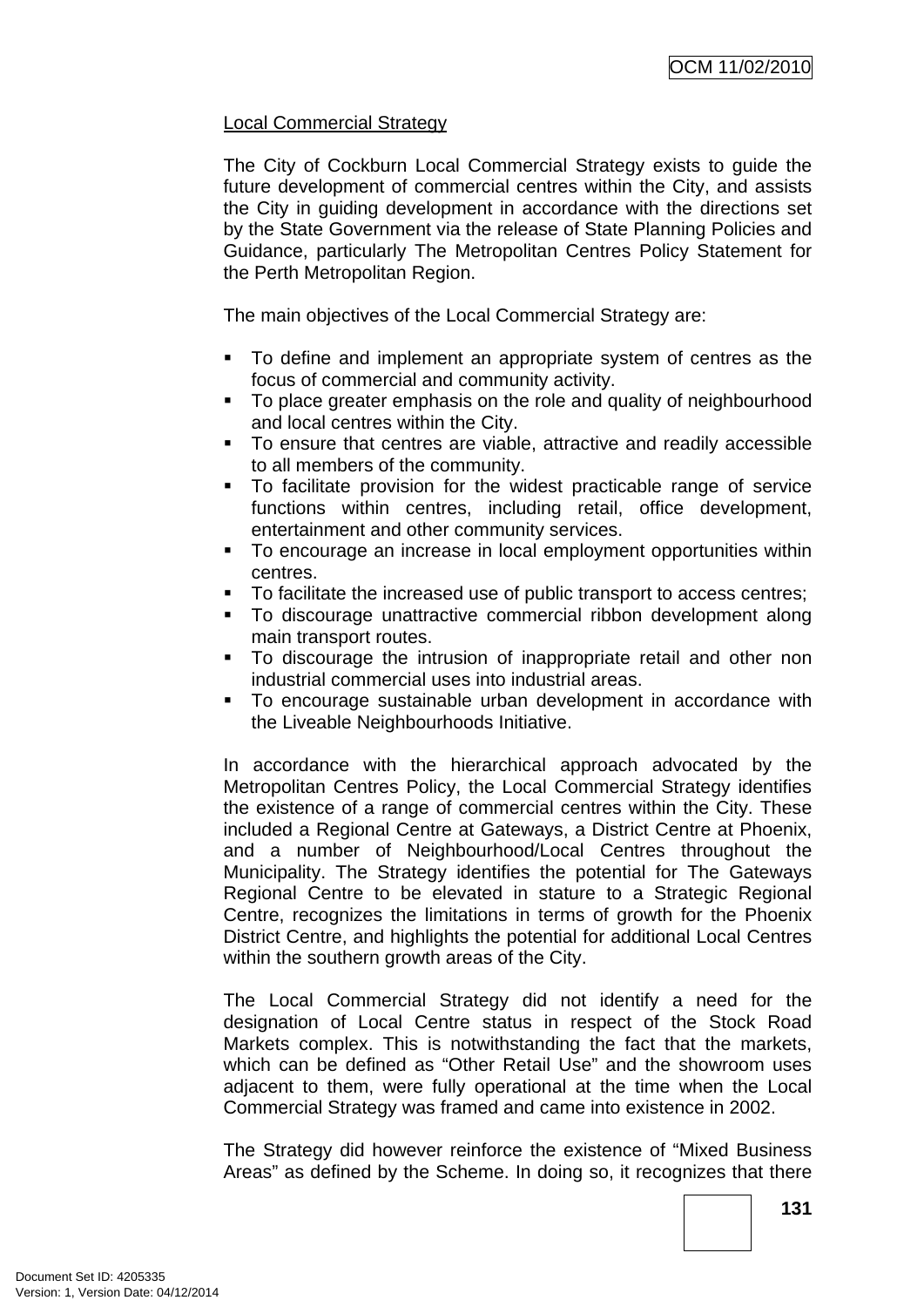is a tendency for some shop retail development that would be best located in defined shopping centres, to be attracted to Mixed Business Areas. The Strategy emphasizes that effective development controls are essential in ensuring that retail shop uses are directed towards defined retail centres, and not allowed in areas not so defined. In that way the economic viability and vitality of defined centres is safeguarded and bolstered, in accordance with the objectives of local and state planning strategies.

#### Options for the Stock Road Markets Complex:

Taking into account the planning policy framework provided by the City of Cockburn Town Planning Scheme No. 3, the Local Commercial Strategy, and State Planning Policy, it is firstly necessary to establish whether there is merit, in planning terms, in pursuing the necessary changes to enable retail shop uses to continue to operate from the Stock Road markets complex. If it is considered that there is such merit, there are a number of options available to the Council, and these will be outlined accordingly.

On the face of it, to allow retail development to take place within the Stock Road markets complex would, in planning terms, be inconsistent with and contradictory to, the existing planning policy framework. The area within which the Stock Road markets complex is located is defined as a "Mixed Business Zone" under the provisions of TPS No. 3. To allow retailing activity in this zone would undermine the objectives of identifying the zone in this location in the first place.

This conclusion is reached as the existence of retail shops in this location undermines the more overriding strategy advocated by State Planning Policies, (and upheld by the City's local planning policies including TPS No. 3 and the Local Commercial Strategy) to safeguard the economic viability and vitality of established Shopping Centres. This is the case as the importance of defined Retail Centres is diluted if retail trading takes place in areas not intended to be used for such purposes.

For this reason it is considered that the initiation of a Scheme amendment to re-zone the land from "Mixed Business" to "Local Centre" should be avoided.

The fact that retail activities have been undertaken from the subject site, albeit without the benefit of planning approval, is however, a material consideration for Council in its consideration of the issue the subject of this report. It could be argued that these unauthorized activities have been undertaken without compromise to the orderly and proper planning of the locality, as the retail activities in question are minor in terms of their floor area, and they comprise a minority of the total floorspace available within the complex, the remainder of which is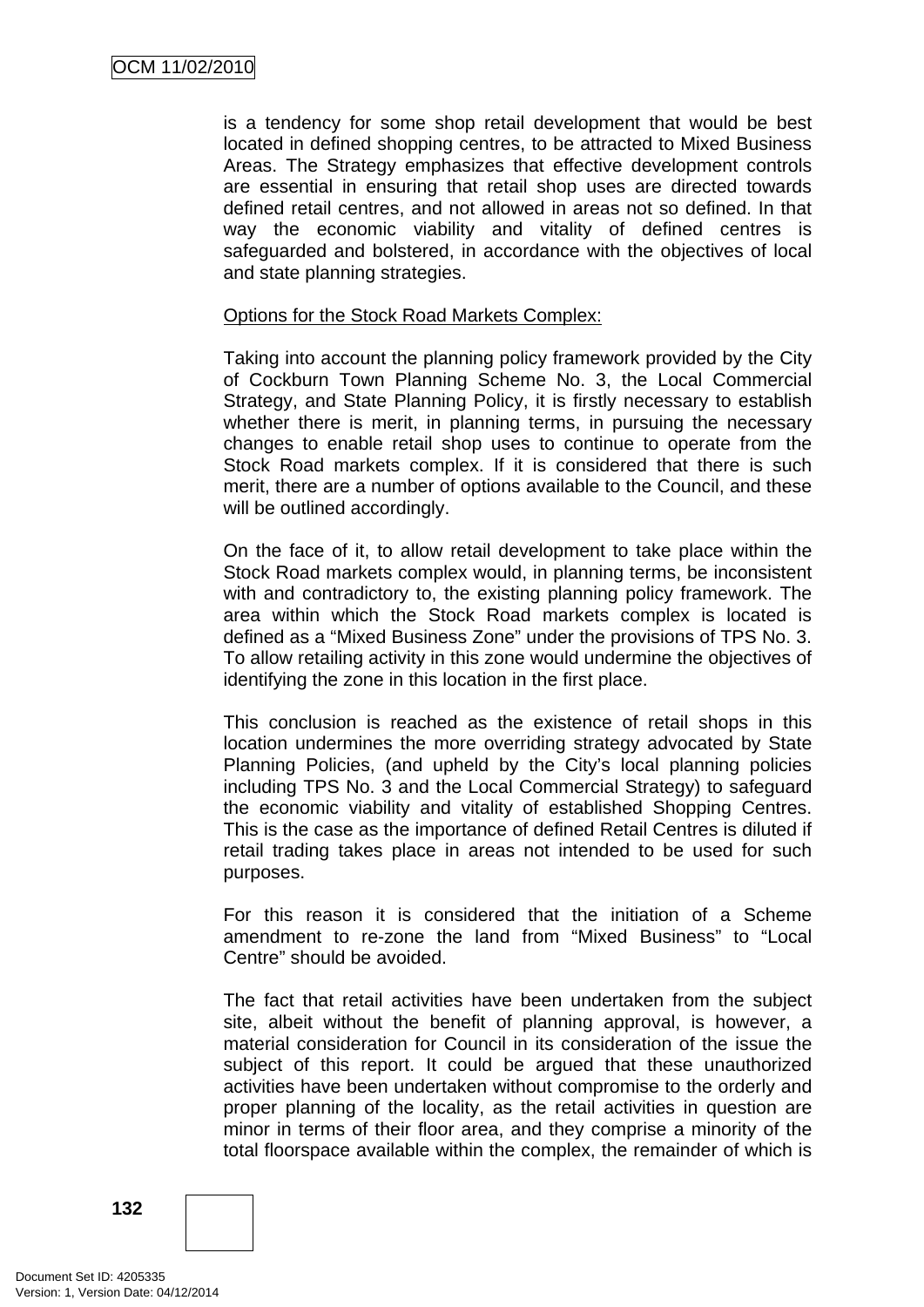either vacant, or in use with the benefit of the necessary planning approvals in place.

In addition, the existence of a defined Local Centre in close proximity at the corner of Port Kembla Drive and Spearwood Avenue, lends support to the idea of allowing the "additional use" of retail shop to take place within the Stock Road Markets Complex. The existing Local Centre here exists to provide some level of retail advantage to occupiers and users of the wider commercial area located on the east side of Stock Road. It is however, limited in size and as such it could be seen to be failing to satisfy the day to day retail needs of users of the area.

Under the provisions of Clause 4.5 of TPS No. 3, land may be used for a specific use or uses that are listed in addition to any uses already permissible in the zone in which the land is situated. The existence of additional uses on a specific lot or in a defined area would be the subject of a scheme amendment in the same way that a proposal to rezone the land would be. However, the acceptance or otherwise of the additional uses approach is more site specifically controlled, and this control allows the additional land use to take place without prejudice to the objectives of TPS No. 3.

There are other benefits to this approach, not least the ability for the Council to dictate maximum net retail floorspace, both for individual businesses within particular units and in a collective sense to ensure that long term, the area does not assume the characteristics of a bonafide retail centre. The objective of the Council in accommodating the various unauthorized retail businesses located within the Stock Road centre could be achieved, and the complex could continue to operate as it has been, albeit, subject to the determination of retrospective planning applications, in a lawful manner.

It is recommended therefore, that Council adopt this approach, and initiate an amendment to TPS No. 3 to allow the additional use for shop retail development on certain lots within the Stock Road markets complex.

#### **Strategic Plan/Policy Implications**

#### **Demographic Planning**

- To ensure the planning of the City is based on an approach that has the potential to achieve high levels of convenience and prosperity for its citizens.
- To ensure development will enhance the levels of amenity currently enjoyed by the community.

# **Budget/Financial Implications**

N/A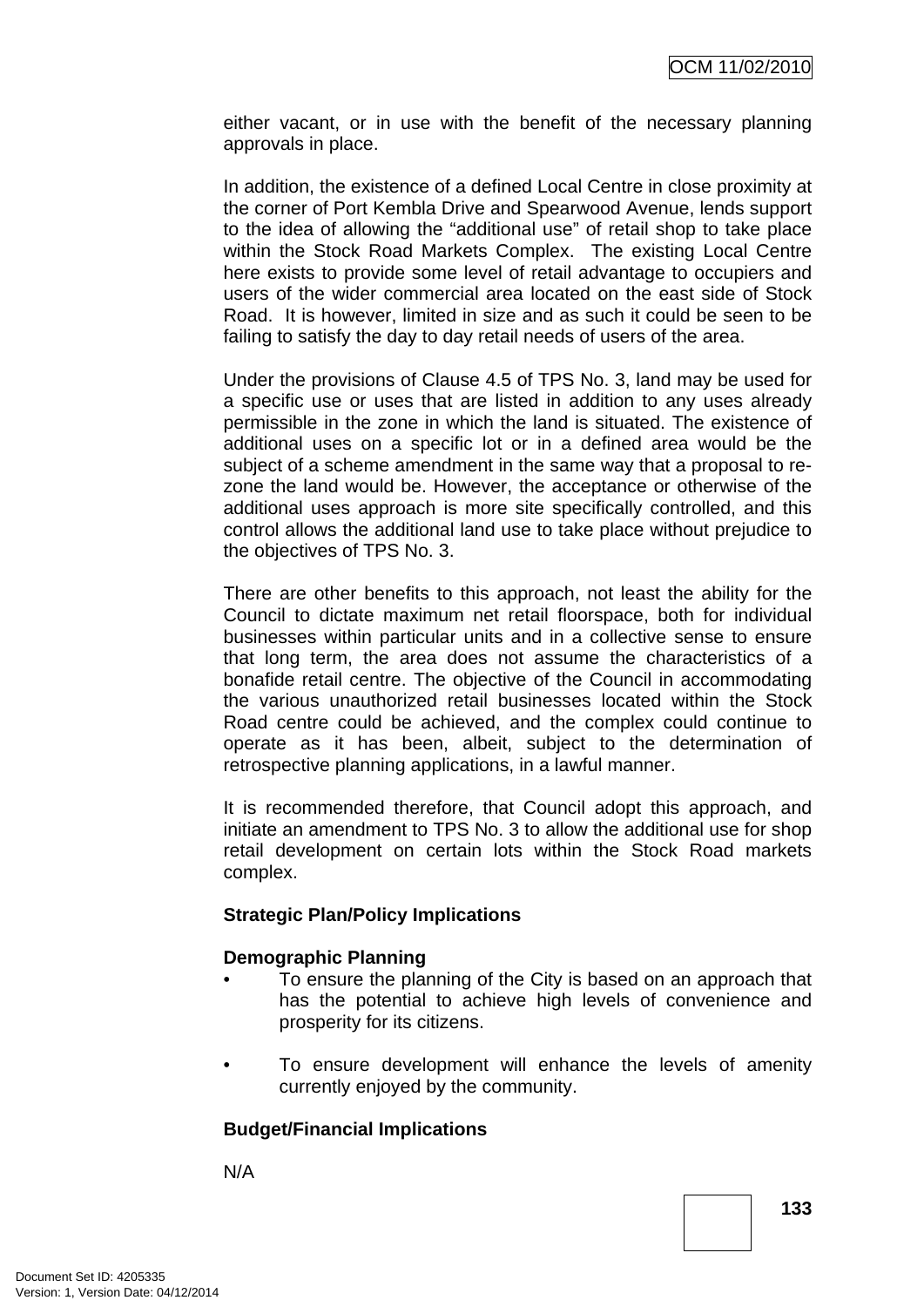# **Legal Implications**

In accordance with the requirements of Town Planning Scheme No. 3.

### **Community Consultation**

N/A

**Attachment(s)**

N/A

# **Advice to Proponent(s)/Submissioners**

N/A

**Implications of Section 3.18(3) Local Government Act, 1995**

Nil.

# **19.2 (MINUTE NO 4174) (OCM 11/02/2010) - DONATION TO SALVATION ARMY TOODYAY BUSHFIRE APPEAL (5300) (R AVARD)**

#### **RECOMMENDATION**

That Council donates \$10,000 from the unallocated portion of the 2009/10 Grants and Donations Budget to The Salvation Army Toodyay Bushfire Appeal.

#### **COUNCIL DECISION**

MOVED Clr I Whitfield SECONDED Deputy Mayor K Allen that that the recommendation be adopted.

**CARRIED 10/0**

# **Background**

By email received on 21 January 2010, Mayor Howlett submitted the following Notice of Motion for consideration at the February 2010 Council Meeting:

*That Council allocate \$10,000 from the unallocated portion of the 2009/10 Grants and Donations Budget in order to make a donation to The Salvation Army Toodyay Bushfire Appeal.*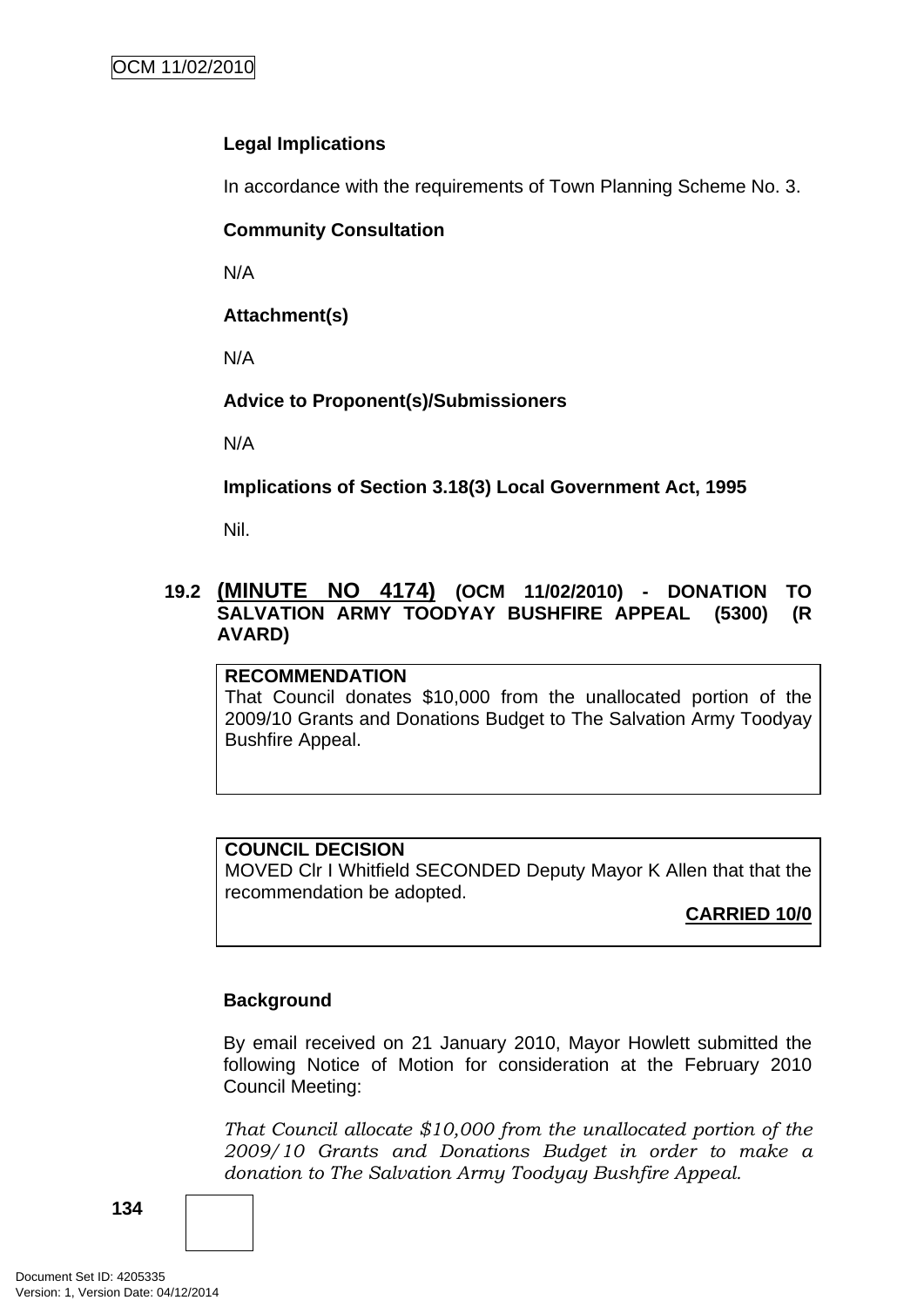#### **Submission**

N/A

### **Report**

In support of his motion, Mayor Howlett has provided the following information.

*The December 2009 bushfires in the Toodyay area have been extensively covered by the media including the aftermath where families have been left homeless and without any other material or personal possessions due to the intensity of the fire that raged through their community.* 

*On surveying the devastation, Premier Colin Barnett declared the area around Toodyay a state natural disaster area and announced immediately a \$3000 grant for families left in desperate need by the fires. These were subsequently matched by a local Toodyay resident.* 

*Many local governments across Western Australia have since responded in terms of providing direct financial support and/or co-ordinating fundraising efforts with their local communities in order to ensure the affected residents of Toodyay are assisted in their time of need. Several organisations have established Toodyay Bushfire Appeals including the Lord Mayor's Distress Fund, The West Australian – 7 News Fund and The Salvation Army Fund.* 

*The City of Cockburn more recently provided a financial contribution of \$30,000 to the Victorian Bushfire Appeal in February 2009. Unspent funds are available in the Grants and Donations Budget for 2009/10.* 

*Consideration is also being given to raising funds through a 'tin shake' at the 'Summer of Fun Concerts' and then combining the monies collected with the planned donation.*

# **Strategic Plan/Policy Implications**

#### **Lifestyle and Aspiration Achievement**

• To foster a sense of community spirit within the district generally and neighbourhoods in particular.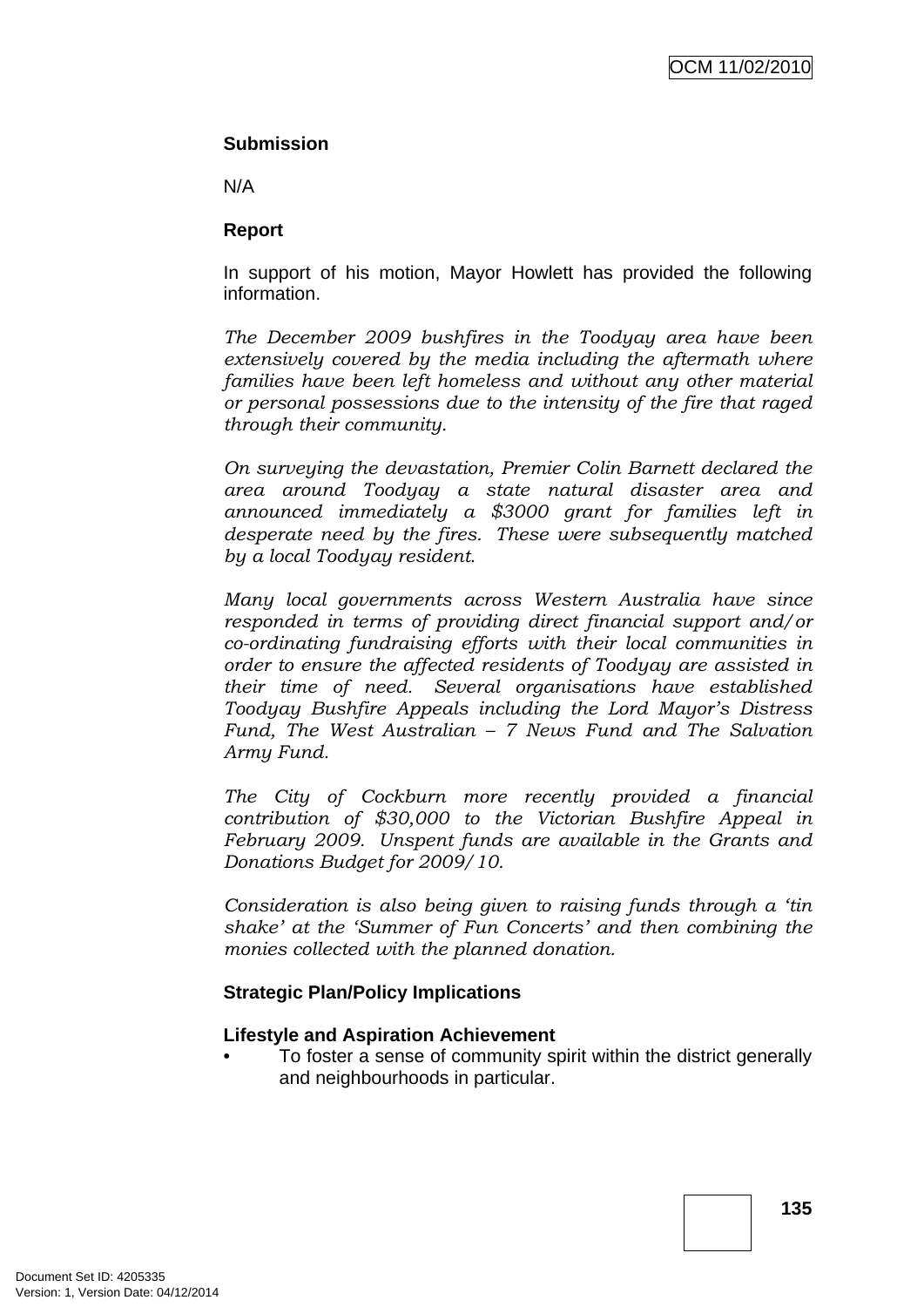# **Budget/Financial Implications**

Funds of approximately \$108,000 remain in the Grants and Donations Budget established fro Community Grants. It is anticipated that approximately \$70,000 will be recommended to Council for distribution in the next round of submissions scheduled for April 2010.

#### **Legal Implications**

N/A

#### **Community Consultation**

N/A

**Attachment(s)**

N/A

**Advice to Proponent(s)/Submissioners** 

N/A

**Implications of Section 3.18(3) Local Government Act, 1995**

Nil.

# **20. NOTICES OF MOTION GIVEN AT THE MEETING FOR CONSIDERATION AT NEXT MEETING**

Nil

# **21. NEW BUSINESS OF AN URGENT NATURE INTRODUCED BY COUNCILLORS OR OFFICERS**

Nil

# **22. MATTERS TO BE NOTED FOR INVESTIGATION, WITHOUT DEBATE**

Nil

#### **23. CONFIDENTIAL BUSINESS**

Nil